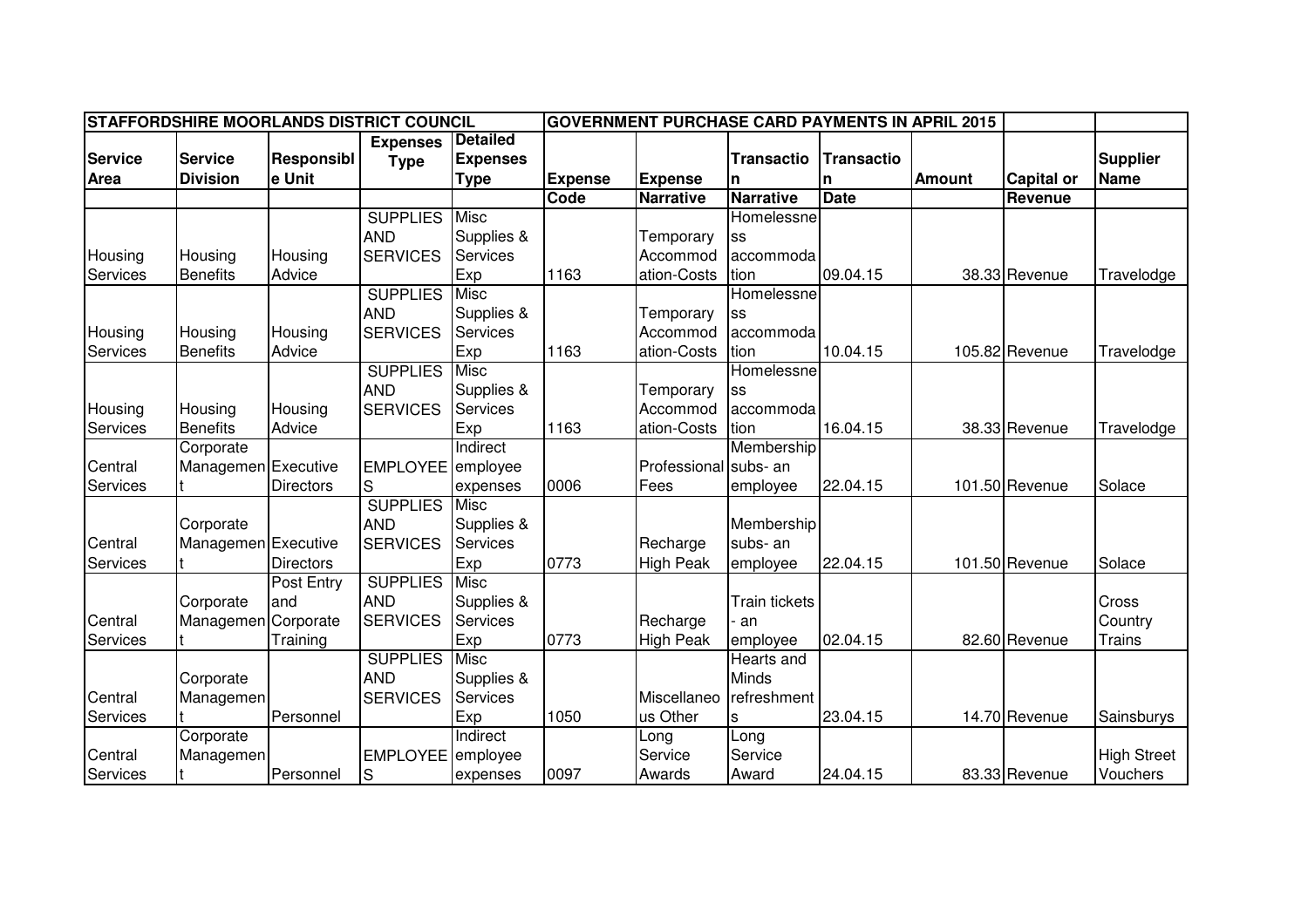|              |                    |                    |                   |                 |      |                  | Advert -     |          |                |              |
|--------------|--------------------|--------------------|-------------------|-----------------|------|------------------|--------------|----------|----------------|--------------|
|              | Corporate          |                    | EMPLOYEE Indirect |                 |      |                  | Head of      |          |                |              |
| Central      | Managemen Customer |                    | S                 | employee        |      | Adverts for      | Customer     |          |                | <b>WP</b>    |
| Services     |                    | Services           |                   | expenses        | 0054 | <b>Staff</b>     | Services     | 28.04.15 | 250.00 Revenue | Hemmings     |
|              |                    |                    | <b>SUPPLIES</b>   | Misc            |      |                  | Advert -     |          |                |              |
|              | Corporate          |                    | <b>AND</b>        | Supplies &      |      |                  | Head of      |          |                |              |
| Central      | Managemen Customer |                    | <b>SERVICES</b>   | Services        |      | Recharge         | Customer     |          |                | <b>WP</b>    |
| Services     |                    | Services           |                   | Exp             | 0773 | <b>High Peak</b> | Services     | 28.04.15 | 250.00 Revenue | Hemmings     |
|              |                    |                    | <b>SUPPLIES</b>   | <b>Misc</b>     |      |                  |              |          |                |              |
| Cultural and |                    |                    | <b>AND</b>        | Supplies &      |      |                  | <b>Brass</b> |          |                |              |
| Related      | Culture and        | Museum &           | <b>SERVICES</b>   | <b>Services</b> |      | İNI              | display      |          |                | Chinalynx-   |
| Services     | Heritage           | Arts               |                   | Exp             | 1072 | Exhibitions      | stands       | 22.04.15 | 28.60 Revenue  | world        |
|              |                    |                    | <b>SUPPLIES</b>   | <b>Misc</b>     |      |                  |              |          |                |              |
|              |                    | General            | <b>AND</b>        | Supplies &      |      |                  |              |          |                |              |
|              |                    | Election           | <b>SERVICES</b>   | Services        |      | Recharge         | 3 mobile     |          |                |              |
| N/A          | N/A                | 2015               |                   | Exp             | 0773 | <b>High Peak</b> | phones       | 22.04.15 | 63.96 Revenue  | Amazon       |
|              |                    |                    |                   | <b>EXPENDIT</b> |      |                  |              |          |                |              |
|              |                    | General            | <b>EXPENDIT</b>   | <b>URE</b>      |      |                  |              |          |                |              |
|              |                    | Election           | <b>URE</b>        | <b>DURING</b>   |      | Equip            | 3 mobile     |          |                |              |
| N/A          | N/A                | 2015               |                   | <b>YEAR</b>     | 7048 | Acq'tion         | phones       | 22.04.15 | 63.97 Revenue  | Amazon       |
|              | Corporate          |                    | <b>SUPPLIES</b>   | Communica       |      |                  |              |          |                |              |
| Central      | Managemen          |                    | <b>AND</b>        | tions &         |      |                  |              |          |                |              |
| Services     |                    | <b>IT Services</b> | <b>SERVICES</b>   | Computing       | 0855 | Hardware         | Hard drives  | 24.04.15 | 61.13 Revenue  | Misco        |
|              |                    |                    | <b>SUPPLIES</b>   | Misc            |      |                  |              |          |                |              |
|              | Corporate          |                    | <b>AND</b>        | Supplies &      |      |                  |              |          |                |              |
| Central      | Managemen          |                    | <b>SERVICES</b>   | Services        |      | Recharge         |              |          |                |              |
| Services     |                    | <b>IT Services</b> |                   | Exp             | 0773 | <b>High Peak</b> | Hard drives  | 24.04.15 | 61.13 Revenue  | <b>Misco</b> |
|              |                    | <b>Street</b>      | <b>SUPPLIES</b>   |                 |      |                  |              |          |                |              |
|              |                    | Sweeping           | <b>AND</b>        |                 |      |                  |              |          |                |              |
| Environmen   |                    | <b>Direct</b>      | <b>SERVICES</b>   |                 |      |                  |              |          |                |              |
| tal and      |                    | Service            |                   | Communica       |      |                  |              |          |                |              |
| Regulatory   | <b>Street</b>      | Organisatio        |                   | tions &         |      | Telephone        | Phone for    |          |                |              |
| Services     | Cleansing          | n                  |                   | Computing       | 0842 | calls            | depot        | 30.04.15 | 67.96 Revenue  | Amazon       |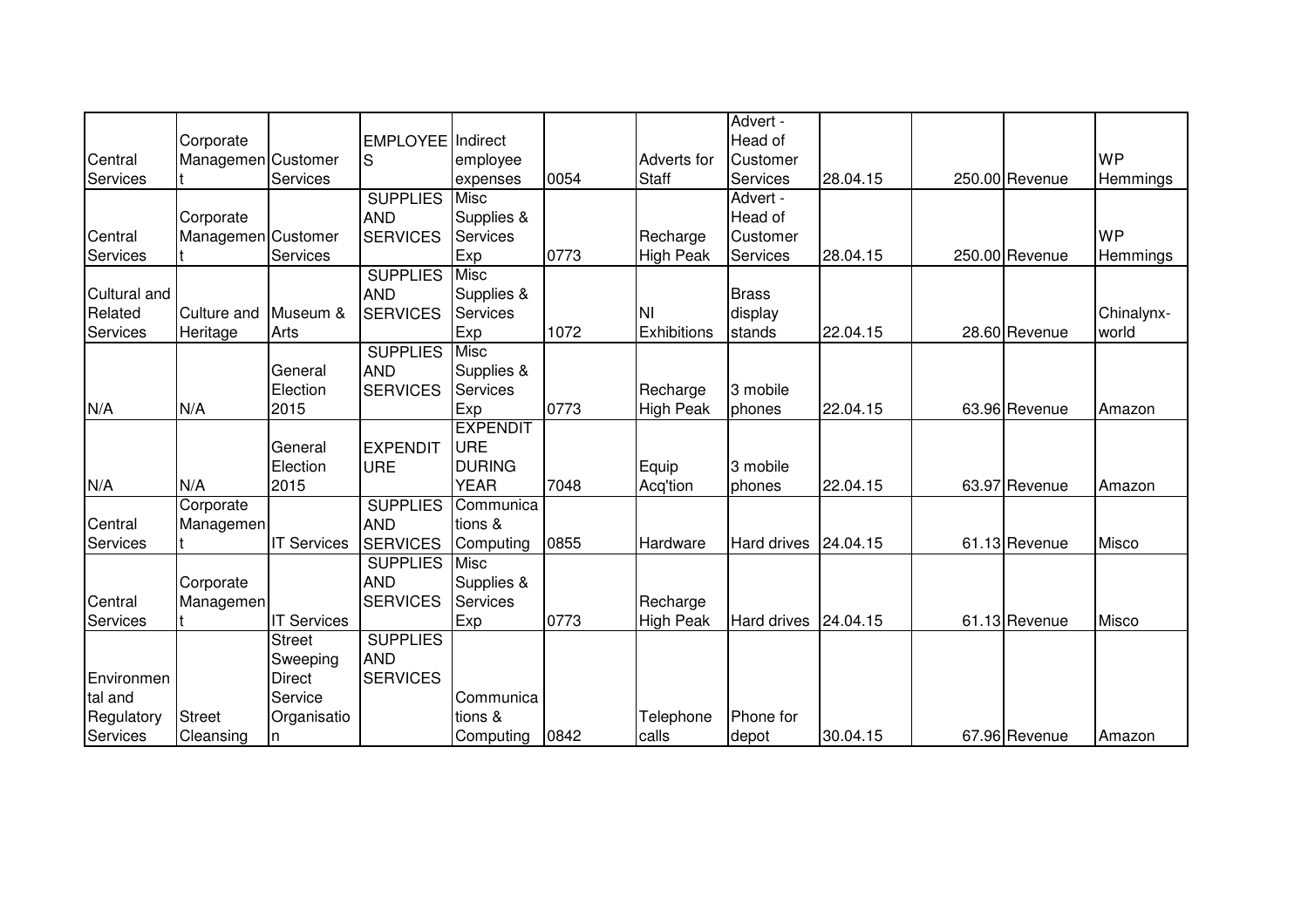|          |                 |              |                 | <b>EXPENDIT</b> |      |                  |            |          |                |             |
|----------|-----------------|--------------|-----------------|-----------------|------|------------------|------------|----------|----------------|-------------|
|          |                 | General      | <b>EXPENDIT</b> | <b>URE</b>      |      | General          | Electrical |          |                |             |
|          |                 | Election     | <b>URE</b>      | <b>DURING</b>   |      | Stationery       | items for  |          |                | <b>ABM</b>  |
| N/A      | N/A             | 2015         |                 | <b>YEAR</b>     | 7067 | Postage etc      | Elections  | 16.04.15 | 260.76 Revenue | Electrical  |
|          |                 |              | <b>SUPPLIES</b> | <b>Misc</b>     |      |                  |            |          |                |             |
|          |                 |              | <b>AND</b>      | Supplies &      |      | Temporary        |            |          |                |             |
| Housing  | Housing         | Housing      | <b>SERVICES</b> | <b>Services</b> |      | Accommod         | Homelessne |          |                |             |
| Services | <b>Benefits</b> | Advice       |                 | Exp             | 1163 | ation-Costs      | ss accmm   | 13.04.15 | 33.33 Revenue  | Travelodge  |
|          |                 |              | <b>SUPPLIES</b> | <b>Misc</b>     |      |                  |            |          |                |             |
|          |                 |              | <b>AND</b>      | Supplies &      |      | Temporary        |            |          |                |             |
| Housing  | Housing         | Housing      | <b>SERVICES</b> | <b>Services</b> |      | Accommod         | Homelessne |          |                |             |
| Services | <b>Benefits</b> | Advice       |                 | Exp             | 1163 | ation-Costs      | ss accmm   | 14.04.15 | 42.50 Revenue  | Travelodge  |
|          |                 |              | <b>SUPPLIES</b> | Misc            |      |                  |            |          |                |             |
|          |                 |              | <b>AND</b>      | Supplies &      |      | Temporary        |            |          |                |             |
| Housing  | Housing         | Housing      | <b>SERVICES</b> | <b>Services</b> |      | Accommod         | Homelessne |          |                |             |
| Services | <b>Benefits</b> | Advice       |                 | Exp             | 1163 | ation-Costs      | ss accmm   | 15.04.15 | 42.50 Revenue  | Travelodge  |
|          |                 | Regeneratio  | <b>SUPPLIES</b> | Misc            |      |                  |            |          |                |             |
|          | Economic        | n            | <b>AND</b>      | Supplies &      |      |                  |            |          |                |             |
| Planning | Developme       | Adminsitrati | <b>SERVICES</b> | Services        |      | Recharge         | Subs - an  |          |                |             |
| Services | Int             | on           |                 | Exp             | 0773 | <b>High Peak</b> | employee   | 17.04.15 | 120.83 Revenue | <b>RTPI</b> |
|          |                 |              | <b>SUPPLIES</b> | <b>Misc</b>     |      |                  |            |          |                |             |
|          |                 |              | <b>AND</b>      | Supplies &      |      | Temporary        |            |          |                |             |
| Housing  | Housing         | Housing      | <b>SERVICES</b> | Services        |      | Accommod         | Homelessne |          |                |             |
| Services | <b>Benefits</b> | Advice       |                 | Exp             | 1163 | ation-Costs      | ss accmm   | 17.04.15 | 105.83 Revenue | Travelodge  |
|          |                 |              | <b>SUPPLIES</b> | Misc            |      |                  |            |          |                |             |
|          |                 |              | <b>AND</b>      | Supplies &      |      | Temporary        |            |          |                |             |
| Housing  | Housing         | Housing      | <b>SERVICES</b> | Services        |      | Accommod         | Homelessne |          |                |             |
| Services | <b>Benefits</b> | Advice       |                 | Exp             | 1163 | ation-Costs      | ss accmm   | 20.04.15 | 38.33 Revenue  | Travelodge  |
|          |                 |              | <b>SUPPLIES</b> | <b>Misc</b>     |      |                  |            |          |                |             |
|          |                 |              | <b>AND</b>      | Supplies &      |      | Temporary        |            |          |                |             |
| Housing  | Housing         | Housing      | <b>SERVICES</b> | Services        |      | Accommod         | Homelessne |          |                |             |
| Services | <b>Benefits</b> | Advice       |                 | Exp             | 1163 | ation-Costs      | ss accmm   | 20.04.15 | 33.33 Revenue  | Travelodge  |
|          |                 |              | <b>SUPPLIES</b> | <b>Misc</b>     |      |                  |            |          |                |             |
|          |                 |              | <b>AND</b>      | Supplies &      |      | Temporary        |            |          |                |             |
| Housing  | Housing         | Housing      | <b>SERVICES</b> | Services        |      | Accommod         | Homelessne |          |                |             |
| Services | <b>Benefits</b> | Advice       |                 | Exp             | 1163 | ation-Costs      | ss accmm   | 21.04.15 | 42.50 Revenue  | Travelodge  |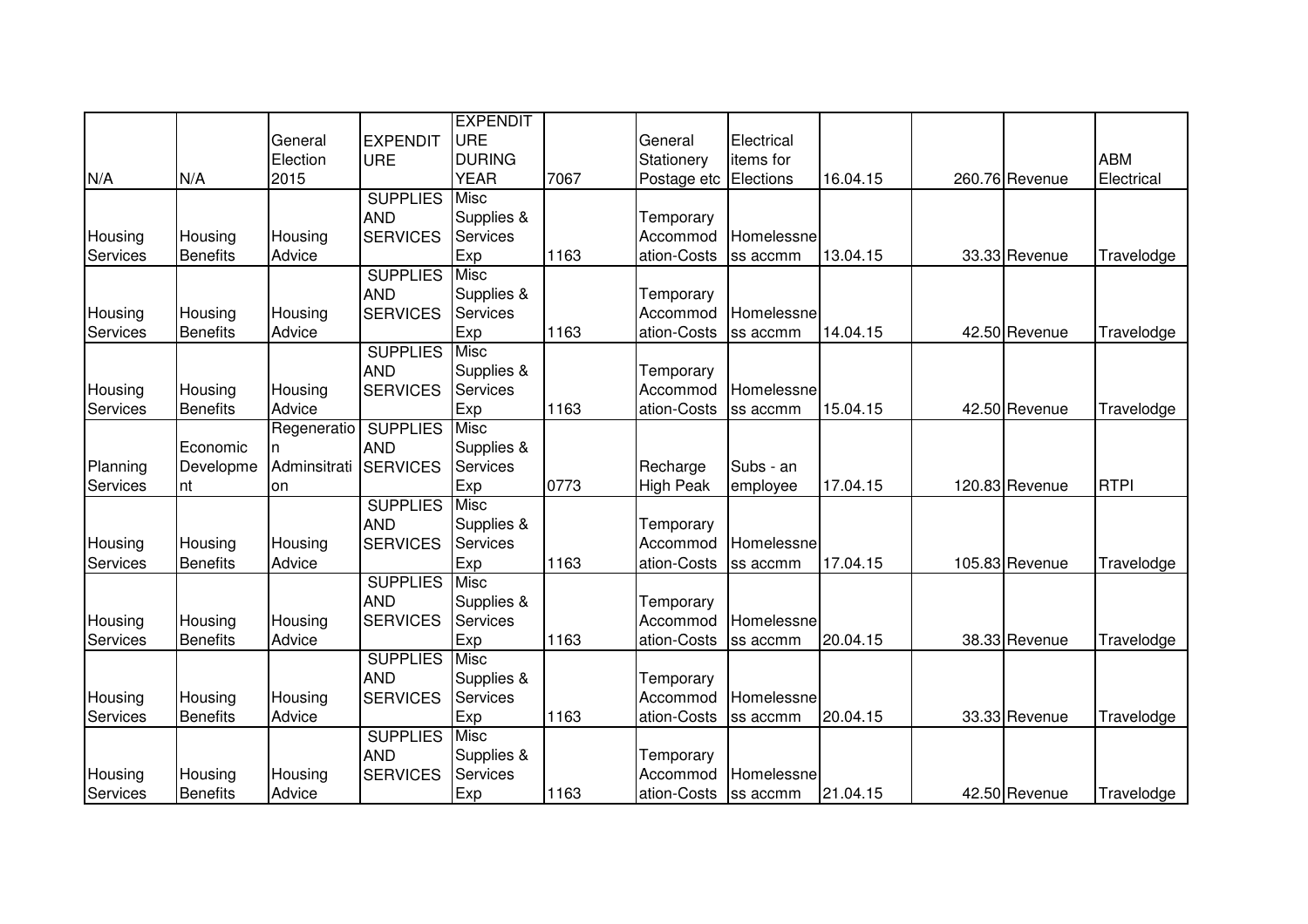|            |                     |               |                   | <b>EXPENDIT</b>  |      |                          |                      |          |                |                 |
|------------|---------------------|---------------|-------------------|------------------|------|--------------------------|----------------------|----------|----------------|-----------------|
|            |                     | General       | <b>EXPENDIT</b>   | <b>URE</b>       |      |                          |                      |          |                |                 |
|            |                     | Election      | <b>URE</b>        | <b>DURING</b>    |      |                          | Stamps for           |          |                |                 |
| N/A        | N/A                 | 2015          |                   | <b>YEAR</b>      | 7054 | Postage                  | elections            | 27.04.15 | 75.60 Revenue  | <b>WH Smith</b> |
|            |                     |               |                   | <b>EXPENDIT</b>  |      |                          |                      |          |                |                 |
|            |                     | General       | <b>EXPENDIT</b>   | URE              |      |                          |                      |          |                |                 |
|            |                     | Election      | <b>URE</b>        | <b>DURING</b>    |      |                          | Stamps for           |          |                |                 |
| N/A        | N/A                 | 2015          |                   | <b>YEAR</b>      | 7054 | Postage                  | elections            | 27.04.15 | 151.20 Revenue | <b>Hallmark</b> |
|            |                     |               |                   | Indirect         |      |                          |                      |          |                |                 |
| Planning   | Planning            | Local         | EMPLOYEE employee |                  |      | Professional Subs - an   |                      |          |                |                 |
| Services   | Policy              | Planning      | S                 | expenses         | 0006 | Fees                     | employee             | 30.04.15 | 290.00 Revenue | <b>RTPI</b>     |
|            |                     |               | <b>SUPPLIES</b>   | Misc             |      |                          |                      |          |                |                 |
|            | Corporate           |               | <b>AND</b>        | Supplies &       |      |                          |                      |          |                |                 |
| Central    | Managemen Corporate |               | <b>SERVICES</b>   | Services         |      | Miscellaneo              | Lanyards/Ba          |          |                | <b>ID Man</b>   |
| Services   |                     | Finance       |                   | Exp              | 1050 | us Other                 | dge holders          | 30.04.15 | 126.00 Revenue | Systems         |
|            |                     | <b>Street</b> | <b>SUPPLIES</b>   |                  |      |                          |                      |          |                |                 |
|            |                     | Sweeping      | <b>AND</b>        |                  |      |                          |                      |          |                |                 |
| Environmen |                     | Direct        | <b>SERVICES</b>   |                  |      |                          |                      |          |                |                 |
| tal and    |                     | Service       |                   | Equip            |      |                          |                      |          |                | Manchester      |
| Regulatory | <b>Street</b>       | Organisatio   |                   | Furniture &      |      | Purchase of Road traffic |                      |          |                | Safety          |
| Services   | Cleansing           | n             |                   | <b>Materials</b> | 0506 | <b>Materials</b>         | signs                | 01.04.15 | 406.25 Revenue | Services        |
| Environmen |                     |               | <b>SUPPLIES</b>   | Misc             |      |                          |                      |          |                |                 |
| tal and    |                     |               | <b>AND</b>        | Supplies &       |      |                          | <b>Train tickets</b> |          |                |                 |
| Regulatory | Waste               |               | <b>SERVICES</b>   | Services         |      | Miscellaneo              | - an                 |          |                |                 |
| Services   | Collection          | Recycling     |                   | Exp              | 1050 | us Other                 | employee             | 02.04.15 | 13.11 Revenue  | Trainline       |
|            |                     | <b>Street</b> | <b>SUPPLIES</b>   |                  |      |                          |                      |          |                |                 |
|            |                     | Sweeping      | <b>AND</b>        |                  |      |                          |                      |          |                |                 |
| Environmen |                     | <b>Direct</b> | <b>SERVICES</b>   |                  |      |                          |                      |          |                |                 |
| tal and    |                     | Service       |                   | Equip            |      |                          |                      |          |                | Manchester      |
| Regulatory | <b>Street</b>       | Organisatio   |                   | Furniture &      |      | Purchase of Road traffic |                      |          |                | Safety          |
| Services   | Cleansing           | n             |                   | <b>Materials</b> | 0506 | <b>Materials</b>         | signs                | 07.04.15 | 74.85 Revenue  | Services Ltd    |
|            |                     | Refuse        | <b>SUPPLIES</b>   |                  |      |                          |                      |          |                |                 |
| Environmen |                     | <b>Direct</b> | <b>AND</b>        |                  |      |                          |                      |          |                |                 |
| tal and    |                     | Service       | <b>SERVICES</b>   | Clothing         |      |                          |                      |          |                |                 |
| Regulatory | Waste               | Organisatio   |                   | Uniform &        |      | Protective               | Safety boots         |          |                |                 |
| Services   | Collection          | n             |                   | Laundry          | 0600 | Clothing                 | size 7               | 09.04.15 | 34.99 Revenue  | Screwfix        |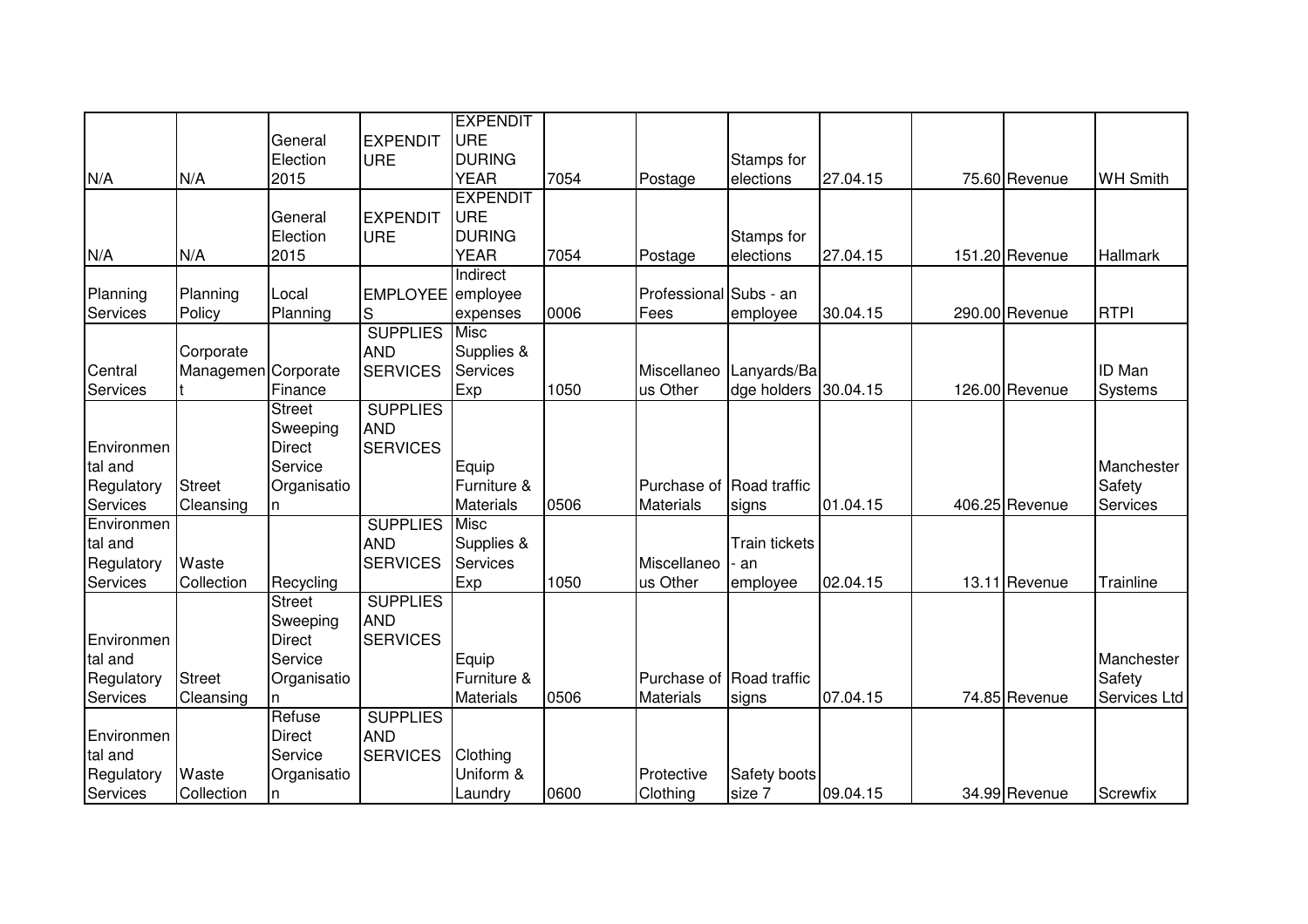|            |               | Refuse             | <b>SUPPLIES</b> |                  |      |                      |                       |          |                |            |
|------------|---------------|--------------------|-----------------|------------------|------|----------------------|-----------------------|----------|----------------|------------|
| Environmen |               | <b>Direct</b>      | <b>AND</b>      |                  |      |                      |                       |          |                |            |
| tal and    |               | Service            | <b>SERVICES</b> | Clothing         |      |                      |                       |          |                |            |
| Regulatory | Waste         | Organisatio        |                 | Uniform &        |      | Protective           |                       |          |                |            |
| Services   | Collection    | n                  |                 | Laundry          | 0600 | Clothing             | Delivery              | 09.04.15 | 4.17 Revenue   | Screwfix   |
|            |               | <b>Street</b>      | <b>SUPPLIES</b> |                  |      |                      |                       |          |                |            |
|            |               | Sweeping           | <b>AND</b>      |                  |      |                      |                       |          |                |            |
| Environmen |               | <b>Direct</b>      | <b>SERVICES</b> |                  |      |                      |                       |          |                |            |
| tal and    |               | Service            |                 | Equip            |      |                      |                       |          |                |            |
| Regulatory | <b>Street</b> | Organisatio        |                 | Furniture &      |      | Purchase of 2 stroke |                       |          |                |            |
| Services   | Cleansing     | n                  |                 | <b>Materials</b> | 0506 | <b>Materials</b>     | engine oil            | 09.04.15 | 37.50 Revenue  | Noelkegg   |
|            |               | Refuse             | <b>SUPPLIES</b> |                  |      |                      |                       |          |                |            |
| Environmen |               | <b>Direct</b>      | <b>AND</b>      | <b>Misc</b>      |      |                      |                       |          |                |            |
| tal and    |               | Service            | <b>SERVICES</b> | Supplies &       |      |                      |                       |          |                |            |
| Regulatory | Waste         | Organisatio        |                 | Services         |      | Miscellaneo          |                       |          |                |            |
| Services   | Collection    | n                  |                 | Exp              | 1050 | us Other             | AA Batteries 15.04.15 |          | 4.54 Revenue   | Wilkinson  |
| Environmen |               |                    | <b>SUPPLIES</b> | Misc             |      |                      | Hazardous             |          |                |            |
| tal and    |               |                    | <b>AND</b>      | Supplies &       |      |                      | waste                 |          |                |            |
| Regulatory | <b>Street</b> | <b>Street</b>      | <b>SERVICES</b> | <b>Services</b>  |      | Recharge             | consignmen            |          |                | Environmen |
| Services   | Cleansing     | Cleansing          |                 | Exp              | 0773 | <b>High Peak</b>     | t notes               | 30.04.15 | 100.00 Revenue | t Agency   |
|            |               | ICT-               | <b>CAPITAL</b>  |                  |      |                      | Extra                 |          |                |            |
|            |               | Information        | <b>EXPENDIT</b> | Other            |      |                      | memory for            |          |                |            |
|            |               | Technology         | URE             | Capital          |      |                      | hardware              |          |                |            |
| N/A        | N/A           | Refresh            |                 | Expenditure      | 7839 | Refr-Other           | refresh               | 08.04.15 | 411.63 Capital | Crucial    |
|            |               | ICT-               | <b>SUPPLIES</b> | Misc             |      |                      | Extra                 |          |                |            |
|            |               | Information        | <b>AND</b>      | Supplies &       |      |                      | memory for            |          |                |            |
|            |               | Technology         | <b>SERVICES</b> | Services         |      | Recharge             | hardware              |          |                |            |
| N/A        | N/A           | Refresh            |                 | Exp              | 0773 | <b>High Peak</b>     | refresh               | 08.04.15 | 414.99 Capital | Crucial    |
|            |               |                    | <b>SUPPLIES</b> |                  |      |                      | Extra                 |          |                |            |
|            | Corporate     |                    | <b>AND</b>      | Communica        |      |                      | memory for            |          |                |            |
| Central    | Managemen     |                    | <b>SERVICES</b> | tions &          |      | Hardware-            | Election              |          |                |            |
| Services   |               | <b>IT Services</b> |                 | Computing        | 0845 | <b>Misc</b>          | PC's                  | 20.04.15 | 43.97 Revenue  | Crucial    |
|            |               |                    | <b>SUPPLIES</b> | <b>Misc</b>      |      |                      |                       |          |                |            |
|            | Corporate     |                    | <b>AND</b>      | Supplies &       |      |                      | Internet              |          |                |            |
| Central    | Managemen     |                    | <b>SERVICES</b> | Services         |      | Recharge             | security for          |          |                |            |
| Services   |               | <b>IT Services</b> |                 | Exp              | 0773 | <b>High Peak</b>     | <b>High Peak</b>      | 20.04.15 | 400.00 Revenue | Trust sign |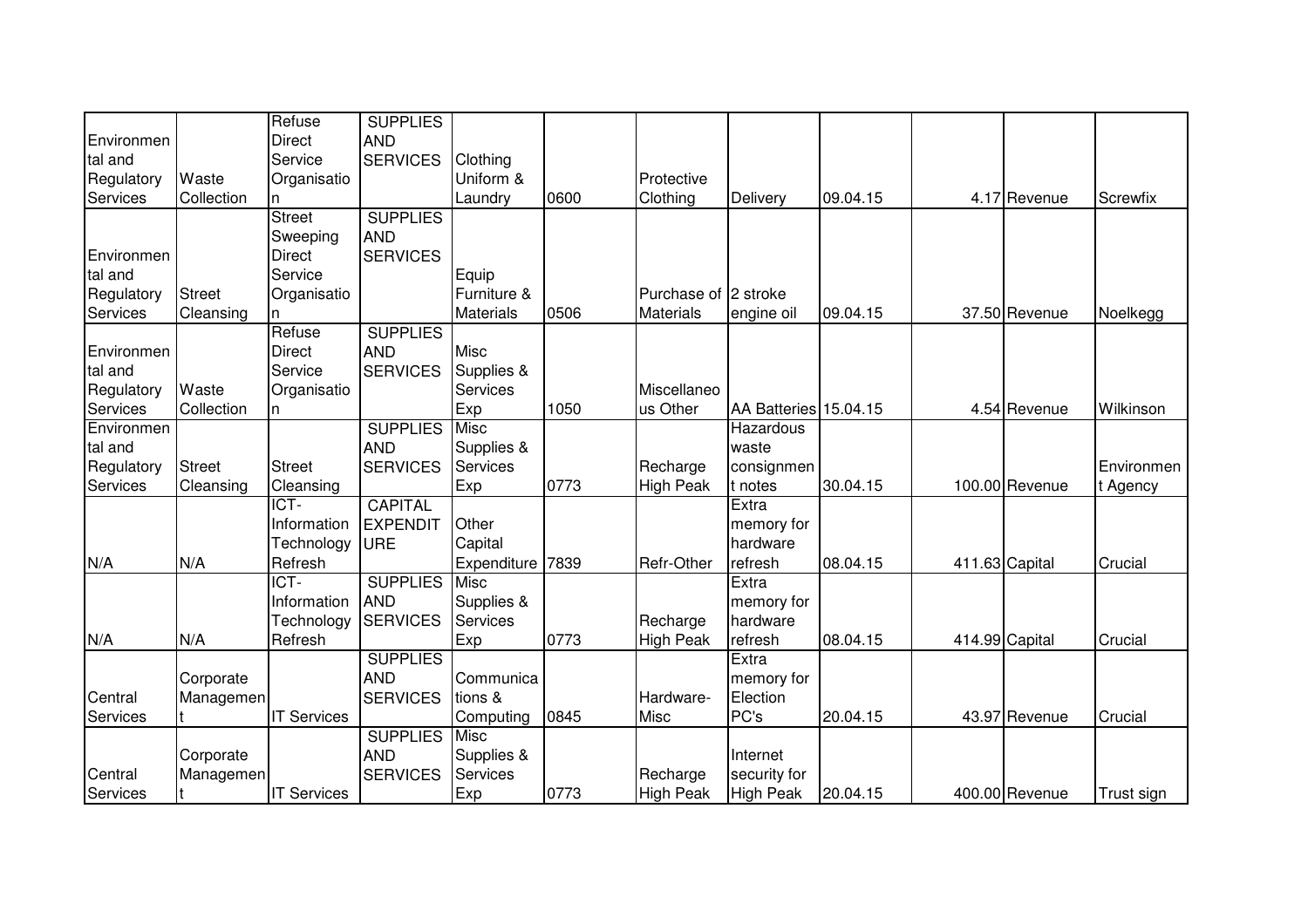|                |               |         | <b>SUPPLIES</b>             |                  |      |                         |                          |          |               |               |
|----------------|---------------|---------|-----------------------------|------------------|------|-------------------------|--------------------------|----------|---------------|---------------|
| Cultural and I |               |         | <b>AND</b>                  | Equip            |      |                         |                          |          |               |               |
| Related        | Open          | Country | SERVICES Furniture &        |                  |      | IPurchase of IPermanent |                          |          |               | Compass       |
| Services       | <b>Spaces</b> | Parks   |                             | <b>Materials</b> | 0506 | <b>Materials</b>        | Imarkers                 | 14.04.15 | 17.62 Revenue | point         |
|                |               |         | <b>SUPPLIES</b>             |                  |      |                         |                          |          |               |               |
| Cultural and I |               |         | <b>AND</b>                  | Equip            |      |                         |                          |          |               |               |
| Related        | Open          | Country | <b>SERVICES</b> Furniture & |                  |      |                         | Purchase of Wire netting |          |               | <b>Travis</b> |
| Services       | <b>Spaces</b> | Parks   |                             | Materials        | 0506 | <b>Materials</b>        | I& nails                 | 15.04.15 | 33.75 Revenue | Perkins       |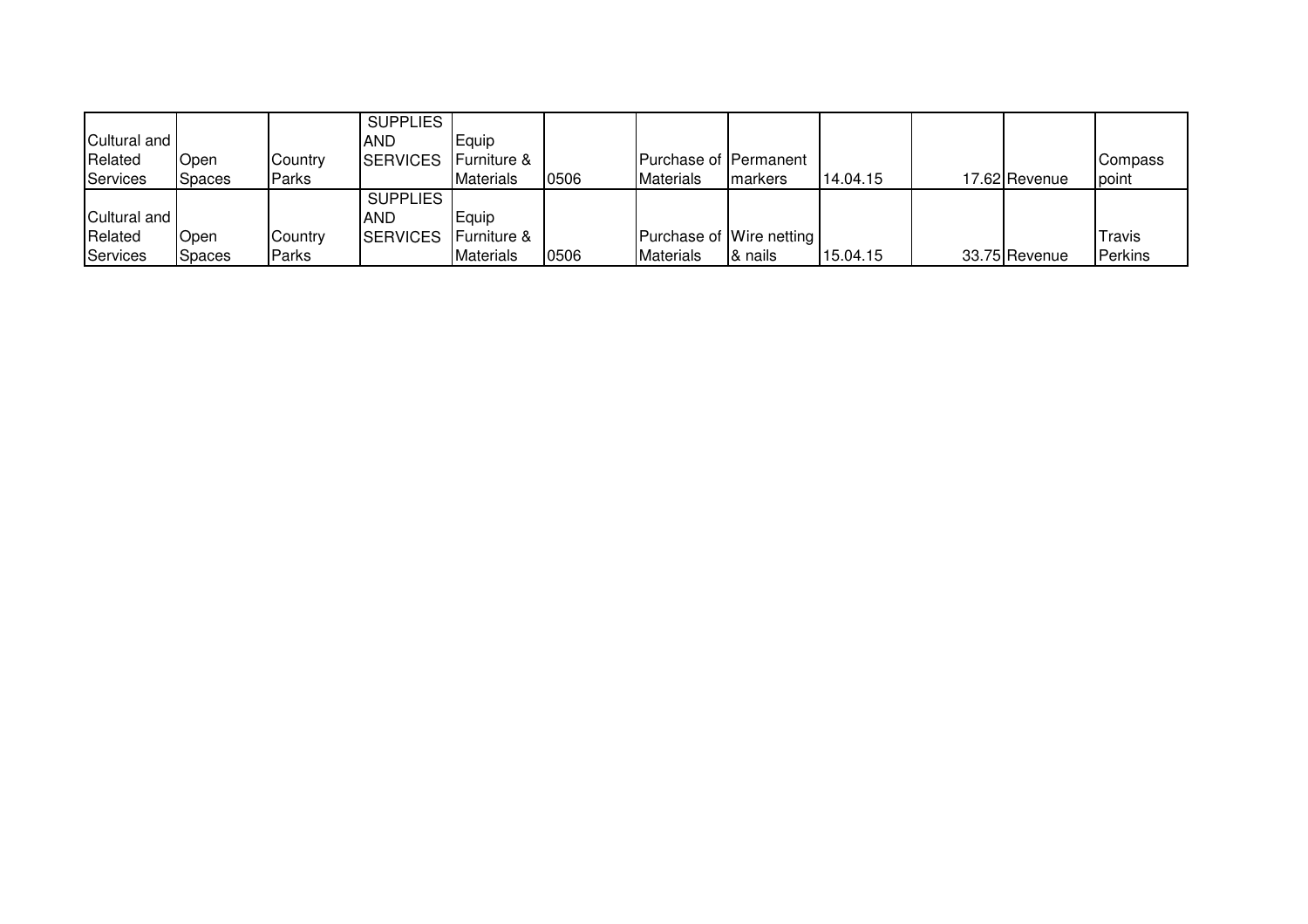| STAFFORDSHIRE MOORLANDS DISTRICT COUNCIL |                 |                    |                          |                             |                |                   | <b>GOVERNMENT PURCHASE CARD PAYMENTS IN MAY 2015</b> |                   |               |                   |                    |
|------------------------------------------|-----------------|--------------------|--------------------------|-----------------------------|----------------|-------------------|------------------------------------------------------|-------------------|---------------|-------------------|--------------------|
|                                          |                 |                    | <b>Expenses</b>          | <b>Detailed</b>             |                |                   |                                                      |                   |               |                   |                    |
| <b>Service</b>                           | <b>Service</b>  | Responsibl         | <b>Type</b>              | <b>Expenses</b>             |                |                   | <b>Transactio</b>                                    | <b>Transactio</b> |               |                   | <b>Supplier</b>    |
| Area                                     | <b>Division</b> | e Unit             |                          | <b>Type</b>                 | <b>Expense</b> | <b>Expense</b>    | n                                                    | n                 | <b>Amount</b> | <b>Capital or</b> | <b>Name</b>        |
|                                          |                 |                    |                          |                             | Code           | <b>Narrative</b>  | <b>Narrative</b>                                     | <b>Date</b>       |               | Revenue           |                    |
|                                          |                 |                    | <b>SUPPLIES</b>          | Misc                        |                |                   |                                                      |                   |               |                   |                    |
|                                          | Corporate       |                    | <b>AND</b>               | Supplies &                  |                |                   | Training                                             |                   |               |                   |                    |
| Central                                  | Managemen       |                    | <b>SERVICES</b>          | Services                    |                | Recharge          | course - an                                          |                   |               |                   |                    |
| Services                                 |                 | Personnel          |                          | Exp                         | 0773           | <b>High Peak</b>  | employee                                             | 06.05.15          |               | 174.00 Revenue    | Pennington         |
|                                          |                 |                    | <b>SUPPLIES</b>          | <b>Misc</b>                 |                |                   | Long                                                 |                   |               |                   |                    |
|                                          | Corporate       |                    | <b>AND</b>               | Supplies &                  |                |                   | service                                              |                   |               |                   |                    |
| Central                                  | Managemen       |                    | <b>SERVICES</b>          | Services                    |                | Recharge          | award - an                                           |                   |               |                   | <b>High Street</b> |
| Services                                 |                 | Personnel          |                          | Exp                         | 0773           | <b>High Peak</b>  | employee                                             | 20.05.15          |               | 9.48 Revenue      | Vouchers           |
|                                          |                 | Post Entry         |                          |                             |                |                   |                                                      |                   |               |                   |                    |
|                                          | Corporate       | and                | <b>EMPLOYEE</b> Indirect |                             |                |                   | Voucher for                                          |                   |               |                   |                    |
| Central                                  | Managemen       | Corporate          | S                        | employee                    |                | <b>Staff</b>      | Social club                                          |                   |               |                   | <b>High Street</b> |
| Services                                 |                 | Training           |                          | expenses                    | 0050           | Training          | survey                                               | 26.05.15          |               | 10.83 Revenue     | Vouchers           |
|                                          | Corporate       |                    | <b>SUPPLIES</b>          | Communica                   |                |                   |                                                      |                   |               |                   |                    |
| Central                                  | Managemen       |                    | <b>AND</b>               | tions &                     |                |                   | 3 year SSL                                           |                   |               |                   |                    |
| Services                                 |                 | <b>IT Services</b> | <b>SERVICES</b>          | Computing                   | 6628           | <b>IT-Website</b> | certificate                                          | 27.05.15          |               | 156.00 Revenue    | Trust sign         |
|                                          |                 |                    | <b>SUPPLIES</b>          |                             |                |                   |                                                      |                   |               |                   |                    |
|                                          | Corporate       |                    | <b>AND</b>               | Equip                       |                | Purchase          | Iphone                                               |                   |               |                   |                    |
| Central                                  | Managemen       |                    | <b>SERVICES</b>          | Furniture &                 |                | Equipment         | charger - an                                         |                   |               |                   |                    |
| Services                                 |                 | <b>IT Services</b> |                          | <b>Materials</b>            | 0500           | & Furniture       | employee                                             | 28.05.15          |               | 9.90 Revenue      | Apple online       |
|                                          |                 |                    | <b>SUPPLIES</b>          | <b>Misc</b>                 |                |                   |                                                      |                   |               |                   |                    |
|                                          | Corporate       |                    | <b>AND</b>               | Supplies &                  |                |                   | Iphone                                               |                   |               |                   |                    |
| Central                                  | Managemen       |                    | <b>SERVICES</b>          | Services                    |                | Recharge          | charger - an                                         |                   |               |                   |                    |
| Services                                 |                 | <b>IT Services</b> |                          | Exp                         | 0773           | <b>High Peak</b>  | employee                                             | 28.05.15          |               | 9.90 Revenue      | Apple online       |
|                                          | Corporate       |                    | <b>SUPPLIES</b>          | $\overline{\mathsf{Equip}}$ |                | Purchase          | Iphone case                                          |                   |               |                   |                    |
| Central                                  | Managemen       |                    | <b>AND</b>               | Furniture &                 |                | Equipment         | · an                                                 |                   |               |                   |                    |
| Services                                 |                 | <b>IT Services</b> | <b>SERVICES</b>          | Materials                   | 0500           | & Furniture       | employee                                             | 29.05.15          |               | 8.57 Revenue      | Amazon             |
|                                          |                 |                    | <b>SUPPLIES</b>          | <b>Misc</b>                 |                |                   |                                                      |                   |               |                   |                    |
|                                          | Corporate       |                    | <b>AND</b>               | Supplies &                  |                |                   | Iphone case                                          |                   |               |                   |                    |
| Central                                  | Managemen       |                    | <b>SERVICES</b>          | Services                    |                | Recharge          | an                                                   |                   |               |                   |                    |
| Services                                 |                 | <b>IT Services</b> |                          | Exp                         | 0773           | <b>High Peak</b>  | employee                                             | 29.05.15          |               | 8.58 Revenue      | Amazon             |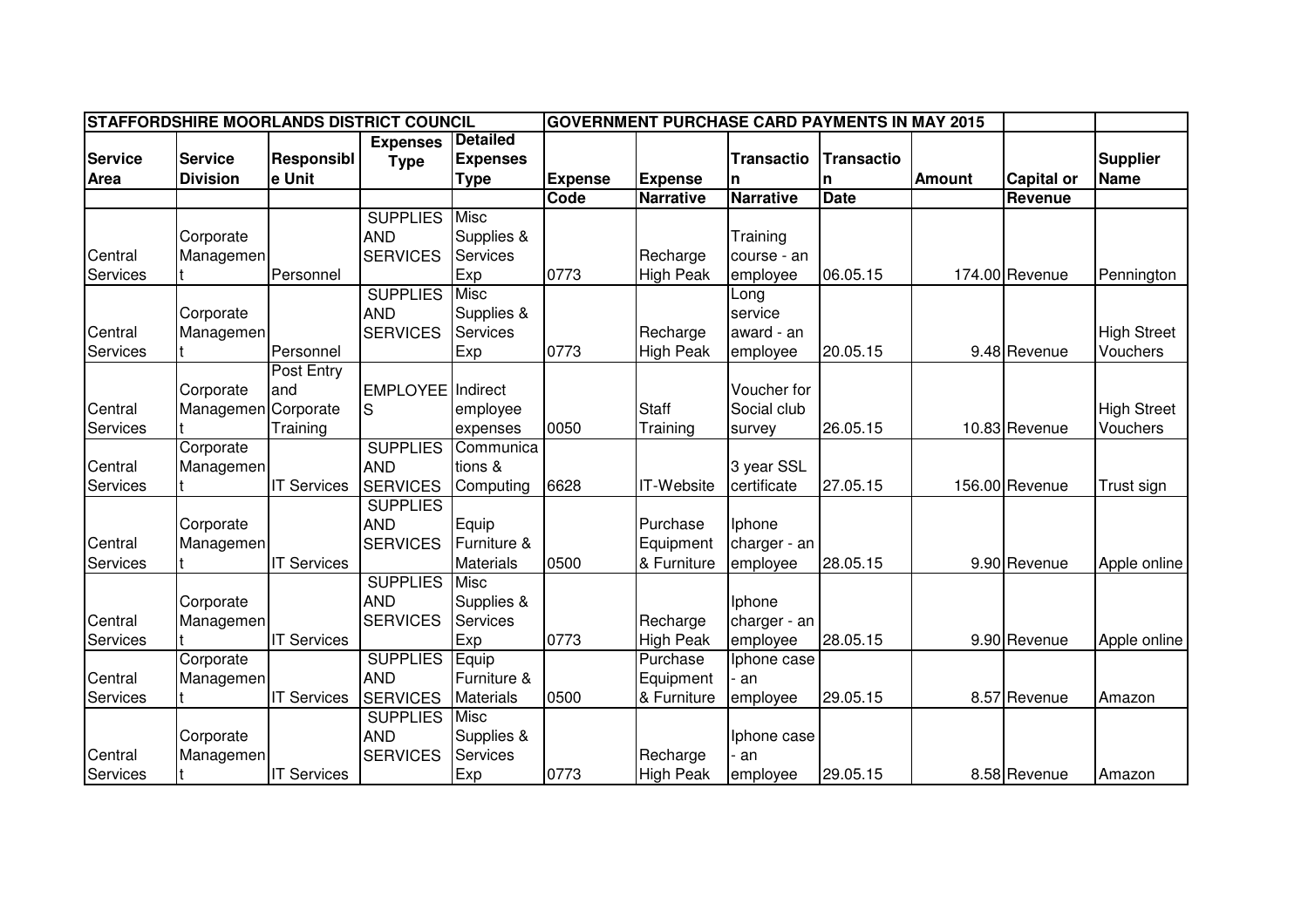|              |                         | Chief              | <b>SUPPLIES</b> |                  |      |                     |                     |          |                |               |
|--------------|-------------------------|--------------------|-----------------|------------------|------|---------------------|---------------------|----------|----------------|---------------|
|              | Corporate               | Executive          | <b>AND</b>      |                  |      | Hospitality         | Meal before         |          |                |               |
| Central      | Managemen               | Officer -          | <b>SERVICES</b> | Catering &       |      | &Comm/Co            | Annual              |          |                |               |
| Services     |                         | Admin              |                 | Bar              | 0550 | uncil Teas          | council             | 20.05.15 | 26.00 Revenue  | <b>Montys</b> |
|              |                         |                    | <b>SUPPLIES</b> | Misc             |      |                     | Sandwich            |          |                |               |
| Cultural and |                         |                    | <b>AND</b>      | Supplies &       |      |                     | selection for       |          |                |               |
| Related      | Culture and             | Museum &           | <b>SERVICES</b> | Services         |      | NI                  | talk - Slice        |          |                | Marks &       |
| Services     | Heritage                | Arts               |                 | Exp              | 1072 | Exhibitions         | of Life             | 11.05.15 | 92.50 Revenue  | Spencer       |
| Environmen   |                         |                    |                 |                  |      |                     |                     |          |                |               |
| tal and      |                         |                    | <b>TRANSPOR</b> |                  |      |                     | Rail tickets        |          |                |               |
| Regulatory   | Environmen Env Health - |                    |                 | Car              |      | Other Travel an     |                     |          |                |               |
| Services     | tal Health              | Admin              |                 | Allowances       | 0483 | Allowances          | employee            | 13.05.15 | 17.80 Revenue  | Trainline     |
|              | Corporate               |                    | <b>SUPPLIES</b> | Equip            |      |                     |                     |          |                |               |
| Central      | Managemen Moorlands     |                    | <b>AND</b>      | Furniture &      |      | Purchase of Kitchen |                     |          |                |               |
| Services     |                         | House              | <b>SERVICES</b> | <b>Materials</b> | 0506 | <b>Materials</b>    | items               | 08.05.15 | 51.40 Revenue  | Wilko         |
|              |                         |                    | <b>CAPITAL</b>  |                  |      |                     |                     |          |                |               |
|              |                         | ICT-               | <b>EXPENDIT</b> | Other            |      |                     | Wired               |          |                |               |
|              |                         | Councillor's       | URE             | Capital          |      | Capital             | access for          |          |                |               |
| N/A          | N/A                     | Access             |                 | Expenditure      | 7805 | Spend               | tablets             | 14.05.15 | 931.63 Capital | Misco         |
|              | Corporate               |                    | <b>SUPPLIES</b> | Communica        |      |                     |                     |          |                |               |
| Central      | Managemen               |                    | <b>AND</b>      | tions &          |      | Hardware-           | Splitter            |          |                |               |
| Services     |                         | <b>IT Services</b> | <b>SERVICES</b> | Computing        | 0845 | <b>Misc</b>         | cables              | 14.05.15 | 267.15 Revenue | Misco         |
|              |                         |                    | <b>SUPPLIES</b> | Misc             |      |                     |                     |          |                |               |
|              | Corporate               |                    | <b>AND</b>      | Supplies &       |      |                     |                     |          |                |               |
| Central      | Managemen               |                    | <b>SERVICES</b> | <b>Services</b>  |      | Recharge            | Splitter            |          |                |               |
| Services     |                         | <b>IT Services</b> |                 | Exp              | 0773 | <b>High Peak</b>    | cables              | 14.05.15 | 267.15 Revenue | Misco         |
| Highways     |                         |                    | <b>SUPPLIES</b> |                  |      | Equipment           |                     |          |                |               |
| and          |                         |                    | <b>AND</b>      | Equip            |      | Repair &            |                     |          |                |               |
| Transport    | Parking                 | <b>Off Street</b>  | <b>SERVICES</b> | Furniture &      |      | Maintenanc          | Paint for car       |          |                |               |
| Services     | Services                | Car Parking        |                 | Materials        | 0501 | е                   | parks               | 18.05.15 | 60.87 Revenue  | Ebay          |
| Highways     |                         |                    | <b>SUPPLIES</b> | Misc             |      |                     |                     |          |                |               |
| and          |                         |                    | <b>AND</b>      | Supplies &       |      |                     | Paint for car       |          |                |               |
| Transport    | Parking                 | <b>Off Street</b>  | <b>SERVICES</b> | Services         |      | Recharge            | parks               |          |                |               |
| Services     | Services                | Car Parking        |                 | Exp              | 0773 | <b>High Peak</b>    | (12550501) 18.05.15 |          | 60.87 Revenue  | Ebay          |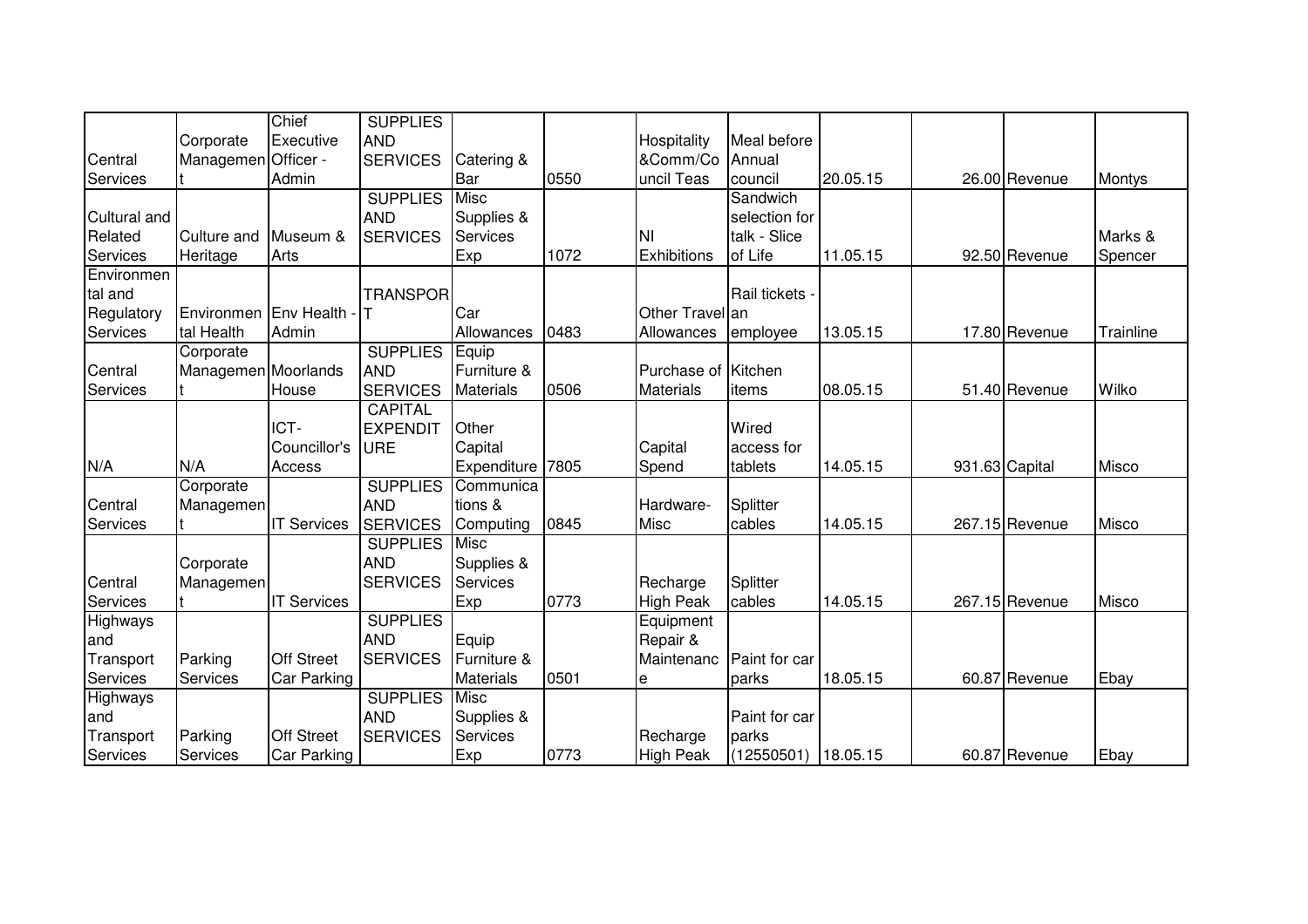|          | Central             | Member &           |                     |                  |      | <b>Members</b>         | Train tickets |          |                |                |
|----------|---------------------|--------------------|---------------------|------------------|------|------------------------|---------------|----------|----------------|----------------|
| Central  | Services to         | Electoral          | <b>TRANSPOR</b> Car |                  |      | Travel Allow-- a       |               |          |                |                |
| Services | the Public          | Services           |                     | Allowances       | 0482 | General                | councillor    | 21.05.15 | 100.16 Revenue | Trainline      |
|          |                     | Asset              | <b>CAPITAL</b>      |                  |      |                        |               |          |                |                |
|          |                     | Managemen EXPENDIT |                     |                  |      |                        |               |          |                |                |
|          |                     | t Plan -           | <b>URE</b>          | Other            |      |                        | Supply of     |          |                |                |
|          |                     | Moorlands          |                     | Capital          |      | General                | Hazard        |          |                |                |
| N/A      | N/A                 | House              |                     | Expenditure 7875 |      | refurb work            | safety signs  | 13.05.15 | 8.60 Capital   | <b>Cutlers</b> |
|          | Corporate           |                    | <b>SUPPLIES</b>     | Equip            |      |                        |               |          |                |                |
| Central  | Managemen Moorlands |                    | <b>AND</b>          | Furniture &      |      | Purchase of Milton     |               |          |                |                |
| Services |                     | House              | <b>SERVICES</b>     | <b>Materials</b> | 0506 | <b>Materials</b>       | disinfectant  | 26.05.15 | 226.40 Revenue | 3663           |
|          |                     | Chief              | <b>SUPPLIES</b>     |                  |      |                        |               |          |                |                |
|          | Corporate           | Executive          | <b>AND</b>          |                  |      | Hospitality            | Gift-         |          |                |                |
| Central  | Managemen Officer - |                    | <b>SERVICES</b>     | Catering &       |      | &Comm/Co               | overseas      |          |                | Picture        |
| Services |                     | Admin              |                     | Bar              | 0550 | uncil Teas             | visitor       | 07.05.15 | 30.00 Revenue  | <b>Book</b>    |
|          |                     |                    | <b>SUPPLIES</b>     | <b>Misc</b>      |      |                        |               |          |                |                |
|          | Central             | Member &           | <b>AND</b>          | Supplies &       |      |                        |               |          |                |                |
| Central  | Services to         | Electoral          | <b>SERVICES</b>     | <b>Services</b>  |      | Miscellaneo Postage-   |               |          |                |                |
| Services | the Public          | Services           |                     | Exp              | 1050 | us Other               | civic chain   | 20.05.15 | 22.79 Revenue  | Post office    |
|          | Corporate           |                    |                     | Indirect         |      |                        | Membership    |          |                |                |
| Central  | Managemen Executive |                    | EMPLOYEE employee   |                  |      | Professional subs - an |               |          |                |                |
| Services |                     | Directors          | S                   | expenses         | 0006 | Fees                   | employee      | 21.05.15 | 155.00 Revenue | Cipfa          |
|          | Corporate           |                    |                     | Indirect         |      |                        | Membership    |          |                |                |
| Central  | Managemen Executive |                    | EMPLOYEE employee   |                  |      | Professional subs - an |               |          |                |                |
| Services |                     | Directors          | S                   | expenses         | 0006 | Fees                   | employee      | 21.05.15 | 155.00 Revenue | Cipfa          |
|          |                     |                    | <b>SUPPLIES</b>     | Misc             |      |                        |               |          |                |                |
|          |                     |                    | <b>AND</b>          | Supplies &       |      | Temporary              |               |          |                |                |
| Housing  | Housing             | Housing            | <b>SERVICES</b>     | Services         |      | Accommod               | Homelessne    |          |                |                |
| Services | <b>Benefits</b>     | Advice             |                     | Exp              | 1163 | ation-Costs            | <b>SS</b>     | 22.05.15 | 184.17 Revenue | Travelodge     |
|          |                     |                    | <b>SUPPLIES</b>     | Misc             |      |                        |               |          |                |                |
|          |                     |                    | <b>AND</b>          | Supplies &       |      | Temporary              |               |          |                |                |
| Housing  | Housing             | Housing            | <b>SERVICES</b>     | Services         |      | Accommod               | Homelessne    |          |                |                |
| Services | <b>Benefits</b>     | Advice             |                     | Exp              | 1163 | ation-Costs            | <b>SS</b>     | 26.05.15 | 34.17 Revenue  | Travelodge     |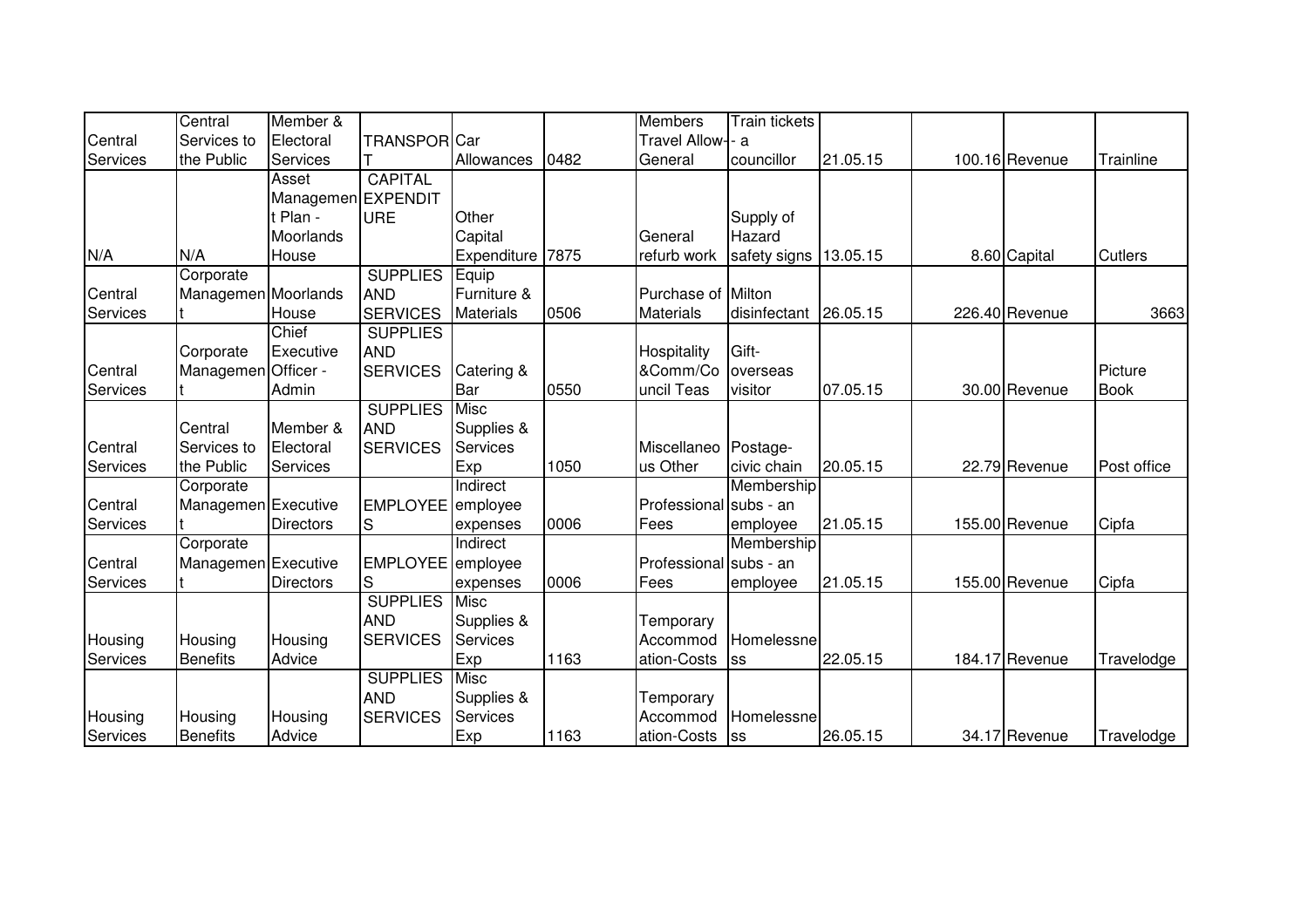|            |                       |               | <b>SUPPLIES</b> | Misc             |      |                  |               |          |                |                  |
|------------|-----------------------|---------------|-----------------|------------------|------|------------------|---------------|----------|----------------|------------------|
|            |                       |               | <b>AND</b>      | Supplies &       |      | Temporary        |               |          |                |                  |
| Housing    | Housing               | Housing       | <b>SERVICES</b> | <b>Services</b>  |      | Accommod         | Homelessne    |          |                |                  |
| Services   | <b>Benefits</b>       | Advice        |                 | Exp              | 1163 | ation-Costs      | lss           | 27.05.15 | 34.17 Revenue  | Travelodge       |
|            |                       |               | <b>SUPPLIES</b> | <b>Misc</b>      |      |                  |               |          |                |                  |
|            |                       |               | <b>AND</b>      | Supplies &       |      | Temporary        |               |          |                |                  |
| Housing    | Housing               | Housing       | <b>SERVICES</b> | <b>Services</b>  |      | Accommod         | Homelessne    |          |                |                  |
| Services   | <b>Benefits</b>       | Advice        |                 | Exp              | 1163 | ation-Costs      | <b>SS</b>     | 28.05.15 | 34.17 Revenue  | Travelodge       |
|            |                       |               | <b>SUPPLIES</b> | <b>Misc</b>      |      |                  |               |          |                |                  |
|            |                       |               | <b>AND</b>      | Supplies &       |      | Temporary        |               |          |                |                  |
| Housing    | Housing               | Housing       | <b>SERVICES</b> | Services         |      | Accommod         | Homelessne    |          |                |                  |
| Services   | <b>Benefits</b>       | Advice        |                 | Exp              | 1163 | ation-Costs      | <b>SS</b>     | 29.05.15 | 119.16 Revenue | Travelodge       |
|            |                       | <b>Street</b> | <b>SUPPLIES</b> |                  |      |                  |               |          |                |                  |
|            |                       | Sweeping      | <b>AND</b>      |                  |      |                  |               |          |                |                  |
| Environmen |                       | <b>Direct</b> | <b>SERVICES</b> |                  |      |                  |               |          |                |                  |
| tal and    |                       | Service       |                 | Equip            |      |                  |               |          |                |                  |
| Regulatory | <b>Street</b>         | Organisatio   |                 | Furniture &      |      | Purchase of      |               |          |                |                  |
| Services   | Cleansing             | n             |                 | <b>Materials</b> | 0506 | <b>Materials</b> | Postmix       | 05.05.15 | 196.20 Revenue | <b>Buildbase</b> |
|            |                       | <b>Street</b> | <b>SUPPLIES</b> |                  |      |                  |               |          |                |                  |
|            |                       | Sweeping      | <b>AND</b>      |                  |      |                  |               |          |                |                  |
| Environmen |                       | <b>Direct</b> | <b>SERVICES</b> |                  |      |                  |               |          |                |                  |
| tal and    |                       | Service       |                 | Equip            |      |                  |               |          |                |                  |
| Regulatory | <b>Street</b>         | Organisatio   |                 | Furniture &      |      | Purchase of      |               |          |                |                  |
| Services   | Cleansing             | n             |                 | Materials        | 0506 | Materials        | Quickmac      | 05.05.15 | 216.00 Revenue | <b>IH Tools</b>  |
| Environmen |                       |               | <b>SUPPLIES</b> | <b>Misc</b>      |      |                  |               |          |                |                  |
| tal and    |                       |               | <b>AND</b>      | Supplies &       |      |                  |               |          |                |                  |
| Regulatory | Environmen Env Health |               | <b>SERVICES</b> | Services         |      | Recharge         | Road fund     |          |                |                  |
| Services   | tal Health            | Admin         |                 | Exp              | 0773 | <b>High Peak</b> | DX52BKE       | 08.05.15 | 126.25 Revenue | <b>DVLA</b>      |
| Environmen |                       |               | <b>SUPPLIES</b> | Misc             |      |                  |               |          |                |                  |
| tal and    |                       | <b>Street</b> | <b>AND</b>      | Supplies &       |      |                  | Shed for      |          |                | Garden           |
| Regulatory | <b>Street</b>         | Scene -       | <b>SERVICES</b> | Services         |      | Recharge         | Silverlands   |          |                | <b>Buildings</b> |
| Services   | Cleansing             | Admin         |                 | Exp              | 0773 | <b>High Peak</b> | Depot         | 11.05.15 | 382.45 Revenue | <b>Direct</b>    |
| Environmen |                       |               | <b>SUPPLIES</b> | <b>Misc</b>      |      |                  |               |          |                |                  |
| tal and    |                       |               | <b>AND</b>      | Supplies &       |      |                  | Rail ticket - |          |                |                  |
| Regulatory | Waste                 |               | <b>SERVICES</b> | Services         |      | Miscellaneo      | lan           |          |                |                  |
| Services   | Collection            | Recycling     |                 | Exp              | 1050 | us Other         | employee      | 11.05.15 | 18.61 Revenue  | Trainline        |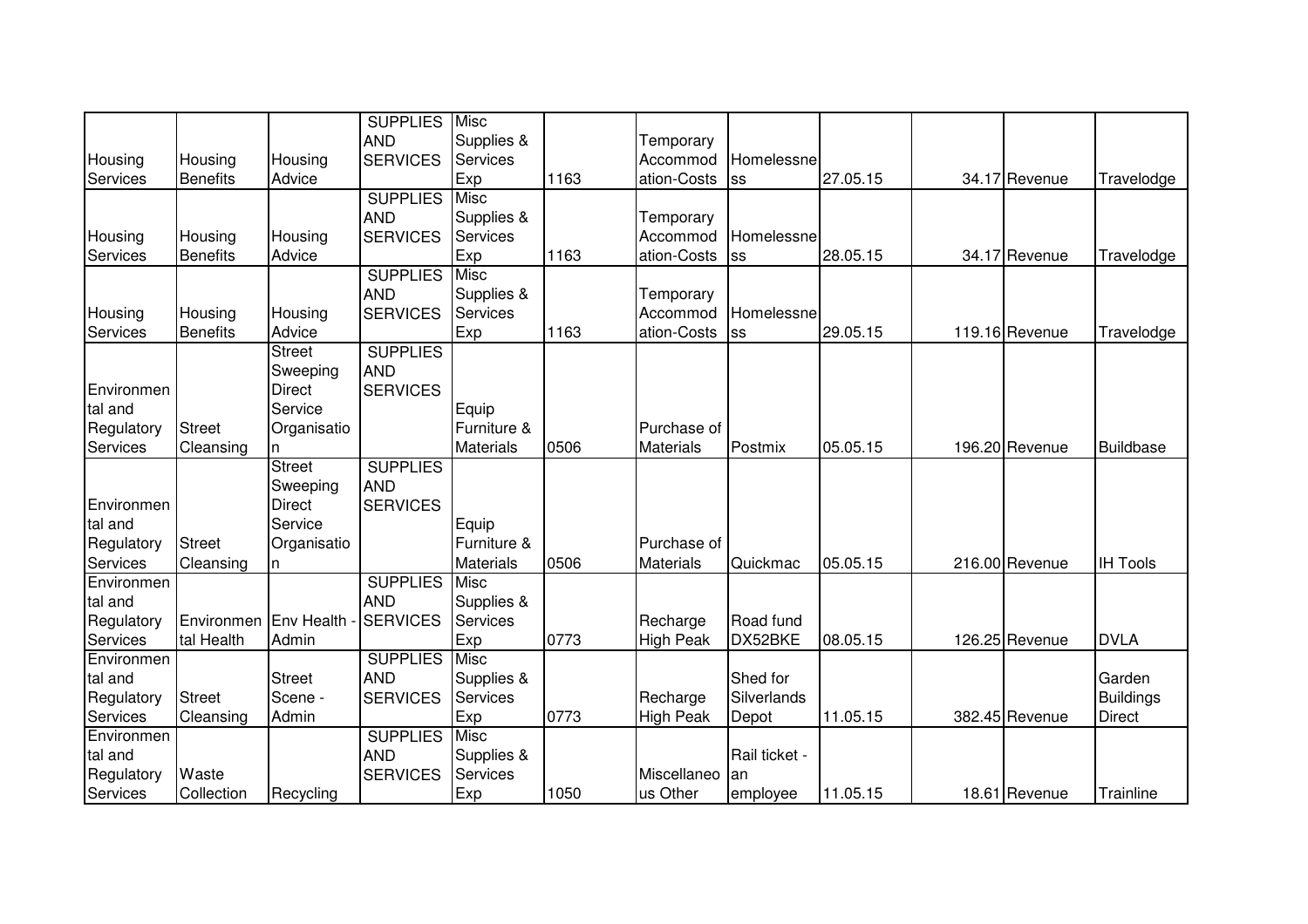|          |           |                    |                        |                  |      | Veh'Repairs      |                       |          |                |              |
|----------|-----------|--------------------|------------------------|------------------|------|------------------|-----------------------|----------|----------------|--------------|
|          |           |                    | <b>TRANSPOR Direct</b> |                  |      |                  |                       |          |                |              |
| Planning | Planning  |                    |                        | Transport        |      | Maintenanc       | Wheels fo             |          |                | <b>RGG</b>   |
| Services | Policy    | Pool Car           |                        | Costs            | 0496 | е                | Pool car              | 22.05.15 | 43.40 Revenue  | Macclesfield |
|          |           |                    | <b>SUPPLIES</b>        | <b>Misc</b>      |      |                  | Creative              |          |                |              |
|          | Corporate |                    | <b>AND</b>             | Supplies &       |      |                  | cloud                 |          |                |              |
| Central  | Managemen |                    | <b>SERVICES</b>        | Services         |      | Recharge         | renewal-              |          |                |              |
| Services |           | <b>IT Services</b> |                        | Exp              | 0773 | <b>High Peak</b> | <b>HPBC</b>           | 01.05.15 | 274.39 Revenue | Adobe        |
|          |           |                    | <b>SUPPLIES</b>        |                  |      |                  | Creative              |          |                |              |
|          | Corporate |                    | <b>AND</b>             | Communica        |      |                  | cloud                 |          |                |              |
| Central  | Managemen |                    | <b>SERVICES</b>        | tions &          |      | Sftware-         | renewal-              |          |                |              |
| Services |           | <b>IT Services</b> |                        | Computing        | 0831 | Other            | <b>SMDC</b>           | 01.05.15 | 274.39 Revenue | Adobe        |
|          | Corporate |                    | <b>SUPPLIES</b>        | Communica        |      |                  |                       |          |                |              |
| Central  | Managemen |                    | <b>AND</b>             | tions &          |      | Hardware-        | <b>HP Elite</b>       |          |                | Hewlett-     |
| Services |           | <b>IT Services</b> | <b>SERVICES</b>        | Computing        | 0845 | <b>Misc</b>      | adapter x 10 02.05.15 |          | 145.85 Revenue | Packard      |
|          |           |                    | <b>SUPPLIES</b>        | Misc             |      |                  |                       |          |                |              |
|          | Corporate |                    | <b>AND</b>             | Supplies &       |      |                  |                       |          |                |              |
| Central  | Managemen |                    | <b>SERVICES</b>        | <b>Services</b>  |      | Recharge         | <b>HP Elite</b>       |          |                | Hewlett-     |
| Services |           | <b>IT Services</b> |                        | Exp              | 0773 | <b>High Peak</b> | adapter x 10 02.05.15 |          | 145.85 Revenue | Packard      |
|          | Corporate |                    | <b>SUPPLIES</b>        | Equip            |      | Purchase         | Power                 |          |                |              |
| Central  | Managemen |                    | <b>AND</b>             | Furniture &      |      | Equipment        | adapt and             |          |                |              |
| Services |           | <b>IT Services</b> | <b>SERVICES</b>        | <b>Materials</b> | 0500 | & Furniture      | cables                | 12.05.15 | 14.50 Revenue  | Apple        |
|          |           |                    | <b>SUPPLIES</b>        | <b>Misc</b>      |      |                  |                       |          |                |              |
|          | Corporate |                    | <b>AND</b>             | Supplies &       |      |                  | Power                 |          |                |              |
| Central  | Managemen |                    | <b>SERVICES</b>        | Services         |      | Recharge         | adapt and             |          |                |              |
| Services |           | <b>IT Services</b> |                        | Exp              | 0773 | <b>High Peak</b> | cables                | 12.05.15 | 14.50 Revenue  | Apple        |
|          | Corporate |                    | <b>SUPPLIES</b>        | Equip            |      | Purchase         |                       |          |                |              |
| Central  | Managemen |                    | <b>AND</b>             | Furniture &      |      | Equipment        | Plug in timer         |          |                |              |
| Services |           | <b>IT Services</b> | <b>SERVICES</b>        | <b>Materials</b> | 0500 | & Furniture      | socket                | 13.05.15 | 4.40 Revenue   | Amazon       |
|          |           |                    | <b>SUPPLIES</b>        | <b>Misc</b>      |      |                  |                       |          |                |              |
|          | Corporate |                    | <b>AND</b>             | Supplies &       |      |                  |                       |          |                |              |
| Central  | Managemen |                    | <b>SERVICES</b>        | Services         |      | Recharge         | Plug in timer         |          |                |              |
| Services |           | <b>IT Services</b> |                        | Exp              | 0773 | <b>High Peak</b> | socket                | 13.05.15 | 4.40 Revenue   | Amazon       |
|          | Corporate |                    | <b>SUPPLIES</b>        | Communica        |      |                  | <b>HP</b> Elite pad   |          |                |              |
| Central  | Managemen |                    | <b>AND</b>             | tions &          |      | Hardware-        | 900-tablet            |          |                |              |
| Services |           | <b>IT Services</b> | <b>SERVICES</b>        | Computing        | 0845 | <b>Misc</b>      | case                  | 07.05.15 | 12.15 Revenue  | Amazon       |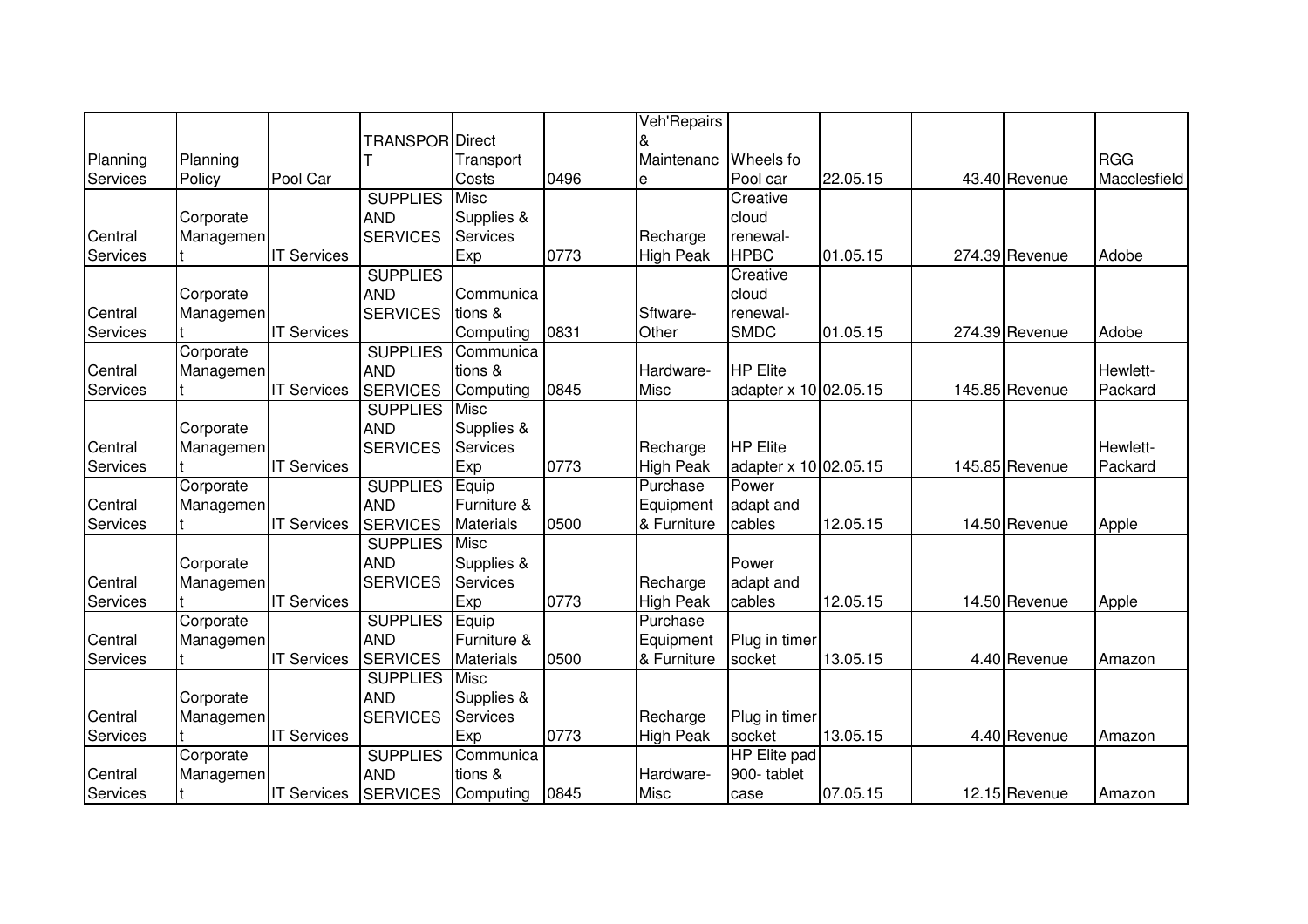|                 |           |                    | <b>SUPPLIES</b> | Misc             |      |                  |                       |          |                |                |
|-----------------|-----------|--------------------|-----------------|------------------|------|------------------|-----------------------|----------|----------------|----------------|
|                 | Corporate |                    | <b>AND</b>      | Supplies &       |      |                  | HP Elite pad          |          |                |                |
| Central         | Managemen |                    | <b>SERVICES</b> | Services         |      | Recharge         | 900-tablet            |          |                |                |
| Services        |           | <b>IT Services</b> |                 | Exp              | 0773 | High Peak        | case                  | 07.05.15 | 12.15 Revenue  | Amazon         |
|                 |           |                    | <b>SUPPLIES</b> | Misc             |      |                  |                       |          |                |                |
| Cultural and    |           |                    | <b>AND</b>      | Supplies &       |      |                  | Hire open             |          |                | Warrington     |
| Related         | Open      | Open               | <b>SERVICES</b> | <b>Services</b>  |      | Recharge         | top bus-              |          |                | Borough        |
| <b>Services</b> | Spaces    | <b>Spaces</b>      |                 | Exp              | 0773 | High Peak        | Glossop               | 13.05.15 | 495.00 Revenue | Transport      |
|                 |           |                    | <b>SUPPLIES</b> | Misc             |      |                  |                       |          |                |                |
| Cultural and    |           |                    | <b>AND</b>      | Supplies &       |      |                  |                       |          |                |                |
| Related         | Open      | Open               | <b>SERVICES</b> | <b>Services</b>  |      |                  |                       |          |                |                |
| <b>Services</b> | Spaces    | Spaces             |                 | Exp              | 0895 | Events           | Gazebo                | 15.05.15 | 74.02 Revenue  | Argos          |
|                 |           |                    | <b>SUPPLIES</b> | Misc             |      |                  |                       |          |                |                |
| Cultural and    |           |                    | <b>AND</b>      | Supplies &       |      |                  |                       |          |                |                |
| Related         | Open      | Open               | <b>SERVICES</b> | Services         |      | Recharge         | 3 picture             |          |                |                |
| <b>Services</b> | Spaces    | <b>Spaces</b>      |                 | Exp              | 0773 | <b>High Peak</b> | frames                | 19.05.15 | 18.75 Revenue  | Wilko          |
|                 |           |                    | <b>SUPPLIES</b> |                  |      |                  |                       |          |                |                |
| Cultural and    |           |                    | <b>AND</b>      | Equip            |      |                  |                       |          |                |                |
| Related         | Open      | Country            | <b>SERVICES</b> | lFurniture &     |      | Purchase of      |                       |          |                | <b>Travis</b>  |
| <b>Services</b> | Spaces    | Parks              |                 | <b>Materials</b> | 0506 | <b>Materials</b> | Wire/staples 27.05.15 |          | 48.28 Revenue  | <b>Perkins</b> |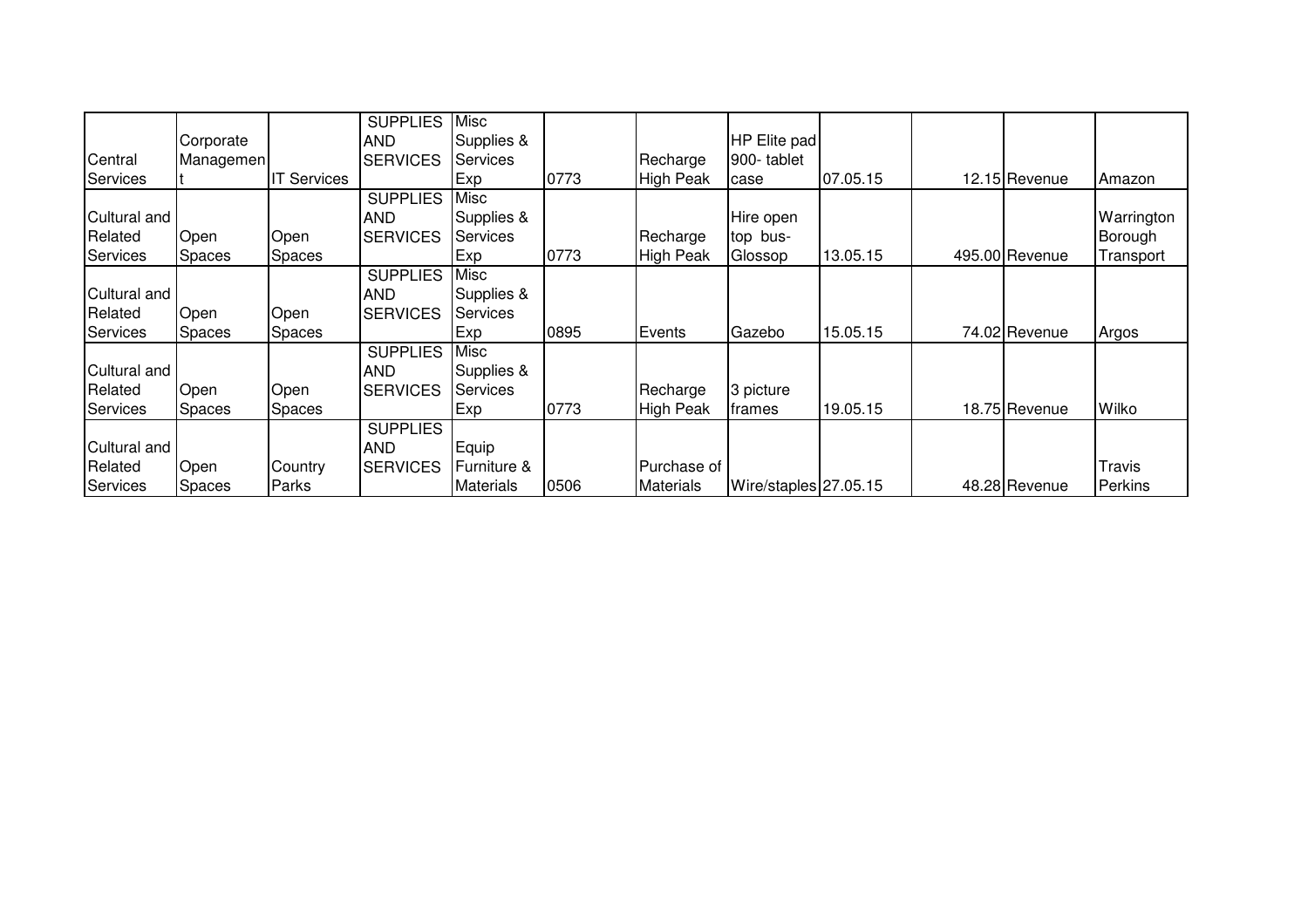|                | STAFFORDSHIRE MOORLANDS DISTRICT COUNCIL |                    |                 |                  |                | <b>GOVERNMENT PURCHASE CARD PAYMENTS IN JUNE 2015</b> |                       |                    |               |                   |                    |
|----------------|------------------------------------------|--------------------|-----------------|------------------|----------------|-------------------------------------------------------|-----------------------|--------------------|---------------|-------------------|--------------------|
|                |                                          |                    | <b>Expenses</b> | <b>Detailed</b>  |                |                                                       |                       |                    |               |                   |                    |
| <b>Service</b> |                                          | <b>Responsible</b> | <b>Type</b>     | <b>Expenses</b>  |                |                                                       |                       |                    |               |                   | <b>Supplier</b>    |
| Area           | <b>Service Division Unit</b>             |                    |                 | <b>Type</b>      | <b>Expense</b> | <b>Expense</b>                                        | <b>Transaction</b>    | <b>Transaction</b> | <b>Amount</b> | <b>Capital or</b> | <b>Name</b>        |
|                |                                          |                    |                 |                  | Code           | Narrative                                             | <b>Narrative</b>      | <b>Date</b>        |               | Revenue           |                    |
|                |                                          |                    | <b>SUPPLIES</b> | Misc             |                |                                                       | Homelessnes           |                    |               |                   |                    |
|                |                                          |                    | <b>AND</b>      | Supplies &       |                | Temporary                                             | ls                    |                    |               |                   |                    |
| Housing        |                                          | Housing            | <b>SERVICES</b> | Services         |                |                                                       | Accommoda accommodati |                    |               |                   |                    |
| Services       | <b>Housing Benefits Advice</b>           |                    |                 | Exp              | 1163           | tion-Costs                                            | lon                   | 02.06.15           |               | 34.17 Revenue     | Travelodge         |
|                |                                          |                    | <b>SUPPLIES</b> |                  |                |                                                       | Data                  |                    |               |                   |                    |
|                |                                          |                    | <b>AND</b>      |                  |                |                                                       | protection            |                    |               |                   |                    |
| Central        | Corporate                                | Executive          | <b>SERVICES</b> |                  |                | Conference                                            | course- an            |                    |               |                   |                    |
| Services       | Management                               | <b>Directors</b>   |                 | Expenses         | 0872           | <b>Employees</b>                                      | employee              | 16.06.15           |               | 225.00 Revenue    | Central Law        |
|                |                                          |                    | <b>SUPPLIES</b> | <b>Misc</b>      |                |                                                       | Data                  |                    |               |                   |                    |
|                |                                          |                    | <b>AND</b>      | Supplies &       |                |                                                       | protection            |                    |               |                   |                    |
| Central        | Corporate                                | Executive          | <b>SERVICES</b> | Services         |                | Recharge                                              | course- an            |                    |               |                   |                    |
| Services       | Management                               | <b>Directors</b>   |                 | Exp              | 0773           | <b>High Peak</b>                                      | employee              | 16.06.15           |               | 225.00 Revenue    | <b>Central Law</b> |
|                |                                          |                    | <b>SUPPLIES</b> | Misc             |                |                                                       |                       |                    |               |                   |                    |
|                |                                          |                    | <b>AND</b>      | Supplies &       |                |                                                       | Replacement           |                    |               |                   |                    |
| Central        | Corporate                                |                    | <b>SERVICES</b> | Services         |                | Recharge                                              | hard drive-           |                    |               |                   |                    |
| Services       | Management                               | <b>IT Services</b> |                 | Exp              | 0773           | <b>High Peak</b>                                      | Glossop               | 02.06.15           |               | 192.64 Revenue    | Misco UK Ltd       |
|                |                                          |                    | <b>SUPPLIES</b> | <b>Misc</b>      |                |                                                       |                       |                    |               |                   |                    |
|                |                                          |                    | <b>AND</b>      | Supplies &       |                |                                                       | Replacement           |                    |               |                   |                    |
| Central        | Corporate                                |                    | <b>SERVICES</b> | Services         |                | Recharge                                              | hard drive-           |                    |               |                   |                    |
| Services       | Management                               | <b>IT Services</b> |                 | Exp              | 0773           | <b>High Peak</b>                                      | Glossop               | 02.06.15           |               | 192.64 Revenue    | Misco UK Ltd       |
|                |                                          |                    | <b>SUPPLIES</b> | <b>Misc</b>      |                |                                                       |                       |                    |               |                   |                    |
|                |                                          |                    | <b>AND</b>      | Supplies &       |                |                                                       | Windows               |                    |               |                   |                    |
| Central        | Corporate                                |                    | <b>SERVICES</b> | Services         |                | Recharge                                              | annual                |                    |               |                   |                    |
| Services       | Management                               | <b>IT Services</b> |                 | Exp              | 0773           | <b>High Peak</b>                                      | registration          | 02.06.15           |               | 38.03 Revenue     | <b>MSFT</b>        |
|                |                                          |                    | <b>SUPPLIES</b> | Equip            |                | Purchase                                              | Windows               |                    |               |                   |                    |
| Central        | Corporate                                |                    | <b>AND</b>      | Furniture &      |                | Equipment                                             | annual                |                    |               |                   |                    |
| Services       | Management                               | <b>IT Services</b> | <b>SERVICES</b> | <b>Materials</b> | 0500           | & Furniture                                           | registration          | 02.06.15           |               | 38.02 Revenue     | <b>MSFT</b>        |
|                |                                          |                    | <b>SUPPLIES</b> | Equip            |                | Purchase                                              |                       |                    |               |                   |                    |
| Central        | Corporate                                |                    | <b>AND</b>      | Furniture &      |                | Equipment                                             | Iphone case-          |                    |               |                   |                    |
| Services       | Management                               | <b>IT Services</b> | <b>SERVICES</b> | <b>Materials</b> | 0500           | & Furniture                                           | an employee           | 04.06.15           |               | 6.97 Revenue      | Amazon             |
|                |                                          |                    |                 |                  |                |                                                       |                       |                    |               |                   |                    |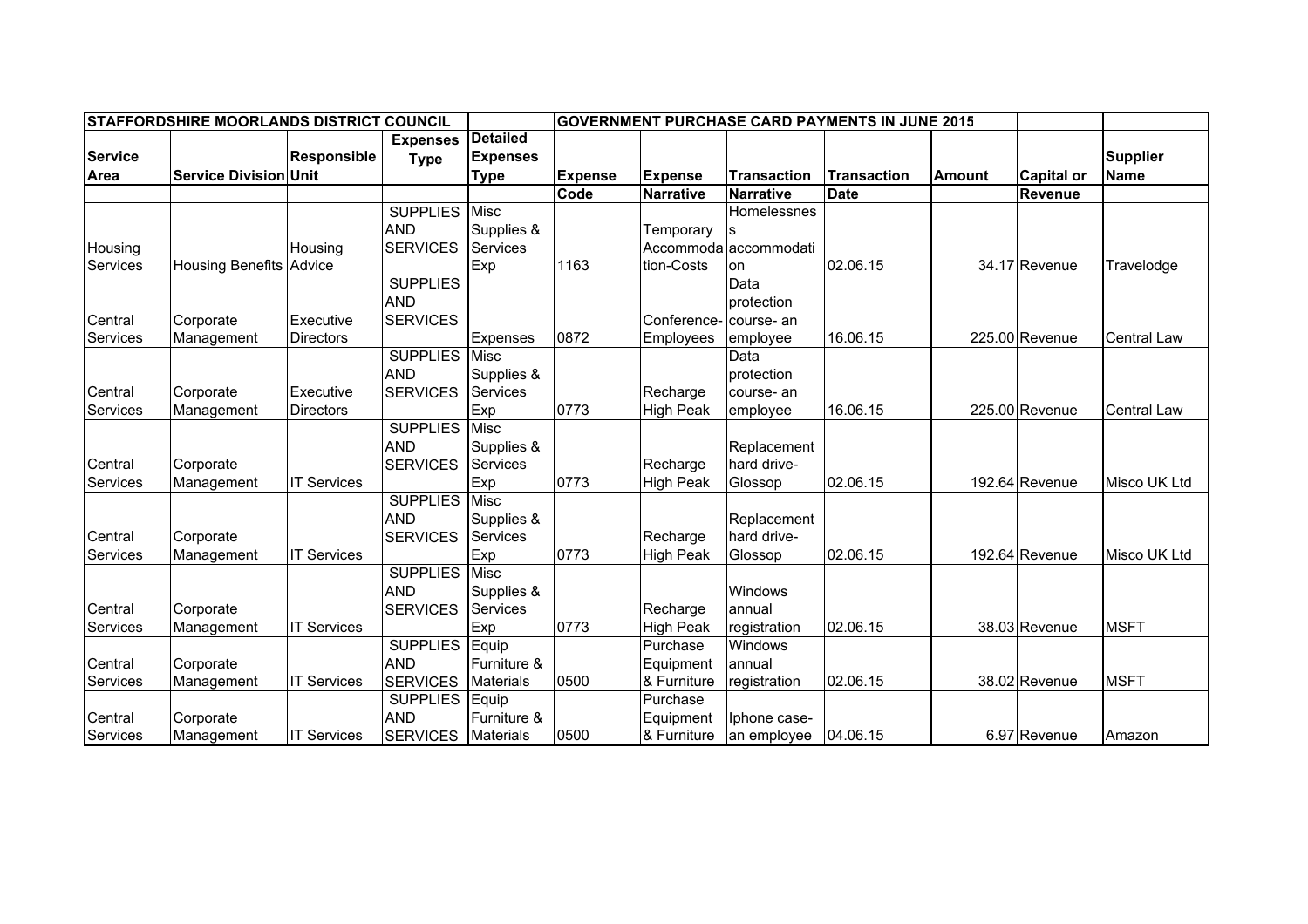| <b>AND</b><br>Supplies &<br><b>SERVICES</b><br>Services<br>Corporate<br>Recharge<br>Iphone case-<br><b>IT Services</b><br>Exp<br>0773<br>04.06.15<br>6.97 Revenue<br>Management<br><b>High Peak</b><br>an employee<br>Amazon<br>Post Entry<br><b>SUPPLIES</b><br>Misc<br><b>AND</b><br>and<br>Supplies &<br>Train tickets-<br><b>SERVICES</b><br>Services<br>Corporate<br>Corporate<br>Recharge<br>Birmingham -<br><b>Cross Country</b><br>0773<br>Services<br>Exp<br><b>High Peak</b><br>11.06.15<br>87.60 Revenue<br>Trains<br>Management<br>Training<br>an employee<br><b>SUPPLIES</b><br>Misc<br><b>AND</b><br>Supplies &<br>Membership<br><b>SERVICES</b><br>Services<br>subs- an<br>Central<br>Corporate<br>Recharge<br><b>CIPD</b><br>0773<br>16.06.15<br>90.00 Revenue<br>Exp<br><b>High Peak</b><br>employee<br>Services<br>Management<br>Personnel<br>Indirect<br>Membership<br>Central<br>EMPLOYEE employee<br>Professional<br>Corporate<br>subs- an<br>0006<br><b>CIPD</b><br>Services<br>lS<br>Fees<br>16.06.15<br>90.00 Revenue<br>Management<br>Personnel<br>employee<br>expenses<br>Membership<br>Indirect<br>Central<br>EMPLOYEE employee<br>Professional<br>subs- an<br>Corporate<br>0006<br><b>CIPD</b><br>Services<br>Personnel<br>S<br>Fees<br>16.06.15<br>168.00 Revenue<br>Management<br>employee<br>expenses<br><b>SUPPLIES</b><br>Misc<br><b>AND</b><br>Supplies &<br>Catering for<br><b>SERVICES</b><br>Services<br>Miscellaneo<br>Planning<br>Planning<br>Development<br>Development<br>1050<br>Services<br>Control<br>Control<br>Exp<br>us Other<br>29.06.15<br>9.30 Revenue<br>Sainsburys<br>meeting<br><b>SUPPLIES</b><br>Chief<br>Misc<br><b>AND</b><br>Executive<br>Supplies &<br>Officer -<br><b>SERVICES</b><br>Services<br>Meal - 3<br>Central<br>Corporate<br>Recharge<br>0773<br>Admin<br>Exp<br>Services<br>Management<br><b>High Peak</b><br>15.06.15<br>30.00 Revenue<br>Rajah Tandoori<br>employees<br>Purchase<br><b>SUPPLIES</b><br>Equip<br>Leek Open<br><b>AND</b><br>Furniture &<br>Road closure<br>Planning<br>Economic<br>Equipment<br>0500<br>Market<br><b>SERVICES</b><br>& Furniture<br>12.06.15<br>Services<br>Development<br><b>Materials</b><br>253.14 Revenue<br>signs<br><b>Archer Signs</b><br><b>SUPPLIES</b><br><b>Misc</b><br><b>AND</b><br>Cultural and<br>Supplies &<br>Related<br><b>SERVICES</b><br>Services<br><b>NI</b><br>Gallery<br>Yorkshire<br>Culture and<br>Museum &<br>Exp<br>1072<br>Exhibitions<br>23.06.15<br>Services<br>Heritage<br>Arts<br>Spotlights<br>8.98 Revenue<br>Trading<br><b>SUPPLIES</b><br>Misc<br><b>AND</b><br>Cultural and<br>Supplies &<br>Drinks for<br><b>SERVICES</b><br>Related<br>Services<br><b>NI</b><br>Culture and<br>Museum &<br>Phototgraphy<br>15.67 Revenue |          |          |      | <b>SUPPLIES</b> | Misc |      |             |            |          |  |          |
|-------------------------------------------------------------------------------------------------------------------------------------------------------------------------------------------------------------------------------------------------------------------------------------------------------------------------------------------------------------------------------------------------------------------------------------------------------------------------------------------------------------------------------------------------------------------------------------------------------------------------------------------------------------------------------------------------------------------------------------------------------------------------------------------------------------------------------------------------------------------------------------------------------------------------------------------------------------------------------------------------------------------------------------------------------------------------------------------------------------------------------------------------------------------------------------------------------------------------------------------------------------------------------------------------------------------------------------------------------------------------------------------------------------------------------------------------------------------------------------------------------------------------------------------------------------------------------------------------------------------------------------------------------------------------------------------------------------------------------------------------------------------------------------------------------------------------------------------------------------------------------------------------------------------------------------------------------------------------------------------------------------------------------------------------------------------------------------------------------------------------------------------------------------------------------------------------------------------------------------------------------------------------------------------------------------------------------------------------------------------------------------------------------------------------------------------------------------------------------------------------------------------------------------------------------------------------------------------------------------------------------------------------------------------------------------------------------------------------------------------------------------------------|----------|----------|------|-----------------|------|------|-------------|------------|----------|--|----------|
|                                                                                                                                                                                                                                                                                                                                                                                                                                                                                                                                                                                                                                                                                                                                                                                                                                                                                                                                                                                                                                                                                                                                                                                                                                                                                                                                                                                                                                                                                                                                                                                                                                                                                                                                                                                                                                                                                                                                                                                                                                                                                                                                                                                                                                                                                                                                                                                                                                                                                                                                                                                                                                                                                                                                                                         |          |          |      |                 |      |      |             |            |          |  |          |
|                                                                                                                                                                                                                                                                                                                                                                                                                                                                                                                                                                                                                                                                                                                                                                                                                                                                                                                                                                                                                                                                                                                                                                                                                                                                                                                                                                                                                                                                                                                                                                                                                                                                                                                                                                                                                                                                                                                                                                                                                                                                                                                                                                                                                                                                                                                                                                                                                                                                                                                                                                                                                                                                                                                                                                         | Central  |          |      |                 |      |      |             |            |          |  |          |
|                                                                                                                                                                                                                                                                                                                                                                                                                                                                                                                                                                                                                                                                                                                                                                                                                                                                                                                                                                                                                                                                                                                                                                                                                                                                                                                                                                                                                                                                                                                                                                                                                                                                                                                                                                                                                                                                                                                                                                                                                                                                                                                                                                                                                                                                                                                                                                                                                                                                                                                                                                                                                                                                                                                                                                         | Services |          |      |                 |      |      |             |            |          |  |          |
|                                                                                                                                                                                                                                                                                                                                                                                                                                                                                                                                                                                                                                                                                                                                                                                                                                                                                                                                                                                                                                                                                                                                                                                                                                                                                                                                                                                                                                                                                                                                                                                                                                                                                                                                                                                                                                                                                                                                                                                                                                                                                                                                                                                                                                                                                                                                                                                                                                                                                                                                                                                                                                                                                                                                                                         |          |          |      |                 |      |      |             |            |          |  |          |
|                                                                                                                                                                                                                                                                                                                                                                                                                                                                                                                                                                                                                                                                                                                                                                                                                                                                                                                                                                                                                                                                                                                                                                                                                                                                                                                                                                                                                                                                                                                                                                                                                                                                                                                                                                                                                                                                                                                                                                                                                                                                                                                                                                                                                                                                                                                                                                                                                                                                                                                                                                                                                                                                                                                                                                         |          |          |      |                 |      |      |             |            |          |  |          |
|                                                                                                                                                                                                                                                                                                                                                                                                                                                                                                                                                                                                                                                                                                                                                                                                                                                                                                                                                                                                                                                                                                                                                                                                                                                                                                                                                                                                                                                                                                                                                                                                                                                                                                                                                                                                                                                                                                                                                                                                                                                                                                                                                                                                                                                                                                                                                                                                                                                                                                                                                                                                                                                                                                                                                                         | Central  |          |      |                 |      |      |             |            |          |  |          |
|                                                                                                                                                                                                                                                                                                                                                                                                                                                                                                                                                                                                                                                                                                                                                                                                                                                                                                                                                                                                                                                                                                                                                                                                                                                                                                                                                                                                                                                                                                                                                                                                                                                                                                                                                                                                                                                                                                                                                                                                                                                                                                                                                                                                                                                                                                                                                                                                                                                                                                                                                                                                                                                                                                                                                                         |          |          |      |                 |      |      |             |            |          |  |          |
|                                                                                                                                                                                                                                                                                                                                                                                                                                                                                                                                                                                                                                                                                                                                                                                                                                                                                                                                                                                                                                                                                                                                                                                                                                                                                                                                                                                                                                                                                                                                                                                                                                                                                                                                                                                                                                                                                                                                                                                                                                                                                                                                                                                                                                                                                                                                                                                                                                                                                                                                                                                                                                                                                                                                                                         |          |          |      |                 |      |      |             |            |          |  |          |
|                                                                                                                                                                                                                                                                                                                                                                                                                                                                                                                                                                                                                                                                                                                                                                                                                                                                                                                                                                                                                                                                                                                                                                                                                                                                                                                                                                                                                                                                                                                                                                                                                                                                                                                                                                                                                                                                                                                                                                                                                                                                                                                                                                                                                                                                                                                                                                                                                                                                                                                                                                                                                                                                                                                                                                         |          |          |      |                 |      |      |             |            |          |  |          |
|                                                                                                                                                                                                                                                                                                                                                                                                                                                                                                                                                                                                                                                                                                                                                                                                                                                                                                                                                                                                                                                                                                                                                                                                                                                                                                                                                                                                                                                                                                                                                                                                                                                                                                                                                                                                                                                                                                                                                                                                                                                                                                                                                                                                                                                                                                                                                                                                                                                                                                                                                                                                                                                                                                                                                                         |          |          |      |                 |      |      |             |            |          |  |          |
|                                                                                                                                                                                                                                                                                                                                                                                                                                                                                                                                                                                                                                                                                                                                                                                                                                                                                                                                                                                                                                                                                                                                                                                                                                                                                                                                                                                                                                                                                                                                                                                                                                                                                                                                                                                                                                                                                                                                                                                                                                                                                                                                                                                                                                                                                                                                                                                                                                                                                                                                                                                                                                                                                                                                                                         |          |          |      |                 |      |      |             |            |          |  |          |
|                                                                                                                                                                                                                                                                                                                                                                                                                                                                                                                                                                                                                                                                                                                                                                                                                                                                                                                                                                                                                                                                                                                                                                                                                                                                                                                                                                                                                                                                                                                                                                                                                                                                                                                                                                                                                                                                                                                                                                                                                                                                                                                                                                                                                                                                                                                                                                                                                                                                                                                                                                                                                                                                                                                                                                         |          |          |      |                 |      |      |             |            |          |  |          |
|                                                                                                                                                                                                                                                                                                                                                                                                                                                                                                                                                                                                                                                                                                                                                                                                                                                                                                                                                                                                                                                                                                                                                                                                                                                                                                                                                                                                                                                                                                                                                                                                                                                                                                                                                                                                                                                                                                                                                                                                                                                                                                                                                                                                                                                                                                                                                                                                                                                                                                                                                                                                                                                                                                                                                                         |          |          |      |                 |      |      |             |            |          |  |          |
|                                                                                                                                                                                                                                                                                                                                                                                                                                                                                                                                                                                                                                                                                                                                                                                                                                                                                                                                                                                                                                                                                                                                                                                                                                                                                                                                                                                                                                                                                                                                                                                                                                                                                                                                                                                                                                                                                                                                                                                                                                                                                                                                                                                                                                                                                                                                                                                                                                                                                                                                                                                                                                                                                                                                                                         |          |          |      |                 |      |      |             |            |          |  |          |
|                                                                                                                                                                                                                                                                                                                                                                                                                                                                                                                                                                                                                                                                                                                                                                                                                                                                                                                                                                                                                                                                                                                                                                                                                                                                                                                                                                                                                                                                                                                                                                                                                                                                                                                                                                                                                                                                                                                                                                                                                                                                                                                                                                                                                                                                                                                                                                                                                                                                                                                                                                                                                                                                                                                                                                         |          |          |      |                 |      |      |             |            |          |  |          |
|                                                                                                                                                                                                                                                                                                                                                                                                                                                                                                                                                                                                                                                                                                                                                                                                                                                                                                                                                                                                                                                                                                                                                                                                                                                                                                                                                                                                                                                                                                                                                                                                                                                                                                                                                                                                                                                                                                                                                                                                                                                                                                                                                                                                                                                                                                                                                                                                                                                                                                                                                                                                                                                                                                                                                                         |          |          |      |                 |      |      |             |            |          |  |          |
|                                                                                                                                                                                                                                                                                                                                                                                                                                                                                                                                                                                                                                                                                                                                                                                                                                                                                                                                                                                                                                                                                                                                                                                                                                                                                                                                                                                                                                                                                                                                                                                                                                                                                                                                                                                                                                                                                                                                                                                                                                                                                                                                                                                                                                                                                                                                                                                                                                                                                                                                                                                                                                                                                                                                                                         |          |          |      |                 |      |      |             |            |          |  |          |
|                                                                                                                                                                                                                                                                                                                                                                                                                                                                                                                                                                                                                                                                                                                                                                                                                                                                                                                                                                                                                                                                                                                                                                                                                                                                                                                                                                                                                                                                                                                                                                                                                                                                                                                                                                                                                                                                                                                                                                                                                                                                                                                                                                                                                                                                                                                                                                                                                                                                                                                                                                                                                                                                                                                                                                         |          |          |      |                 |      |      |             |            |          |  |          |
|                                                                                                                                                                                                                                                                                                                                                                                                                                                                                                                                                                                                                                                                                                                                                                                                                                                                                                                                                                                                                                                                                                                                                                                                                                                                                                                                                                                                                                                                                                                                                                                                                                                                                                                                                                                                                                                                                                                                                                                                                                                                                                                                                                                                                                                                                                                                                                                                                                                                                                                                                                                                                                                                                                                                                                         |          |          |      |                 |      |      |             |            |          |  |          |
|                                                                                                                                                                                                                                                                                                                                                                                                                                                                                                                                                                                                                                                                                                                                                                                                                                                                                                                                                                                                                                                                                                                                                                                                                                                                                                                                                                                                                                                                                                                                                                                                                                                                                                                                                                                                                                                                                                                                                                                                                                                                                                                                                                                                                                                                                                                                                                                                                                                                                                                                                                                                                                                                                                                                                                         |          |          |      |                 |      |      |             |            |          |  |          |
|                                                                                                                                                                                                                                                                                                                                                                                                                                                                                                                                                                                                                                                                                                                                                                                                                                                                                                                                                                                                                                                                                                                                                                                                                                                                                                                                                                                                                                                                                                                                                                                                                                                                                                                                                                                                                                                                                                                                                                                                                                                                                                                                                                                                                                                                                                                                                                                                                                                                                                                                                                                                                                                                                                                                                                         |          |          |      |                 |      |      |             |            |          |  |          |
|                                                                                                                                                                                                                                                                                                                                                                                                                                                                                                                                                                                                                                                                                                                                                                                                                                                                                                                                                                                                                                                                                                                                                                                                                                                                                                                                                                                                                                                                                                                                                                                                                                                                                                                                                                                                                                                                                                                                                                                                                                                                                                                                                                                                                                                                                                                                                                                                                                                                                                                                                                                                                                                                                                                                                                         |          |          |      |                 |      |      |             |            |          |  |          |
|                                                                                                                                                                                                                                                                                                                                                                                                                                                                                                                                                                                                                                                                                                                                                                                                                                                                                                                                                                                                                                                                                                                                                                                                                                                                                                                                                                                                                                                                                                                                                                                                                                                                                                                                                                                                                                                                                                                                                                                                                                                                                                                                                                                                                                                                                                                                                                                                                                                                                                                                                                                                                                                                                                                                                                         |          |          |      |                 |      |      |             |            |          |  |          |
|                                                                                                                                                                                                                                                                                                                                                                                                                                                                                                                                                                                                                                                                                                                                                                                                                                                                                                                                                                                                                                                                                                                                                                                                                                                                                                                                                                                                                                                                                                                                                                                                                                                                                                                                                                                                                                                                                                                                                                                                                                                                                                                                                                                                                                                                                                                                                                                                                                                                                                                                                                                                                                                                                                                                                                         |          |          |      |                 |      |      |             |            |          |  |          |
|                                                                                                                                                                                                                                                                                                                                                                                                                                                                                                                                                                                                                                                                                                                                                                                                                                                                                                                                                                                                                                                                                                                                                                                                                                                                                                                                                                                                                                                                                                                                                                                                                                                                                                                                                                                                                                                                                                                                                                                                                                                                                                                                                                                                                                                                                                                                                                                                                                                                                                                                                                                                                                                                                                                                                                         |          |          |      |                 |      |      |             |            |          |  |          |
|                                                                                                                                                                                                                                                                                                                                                                                                                                                                                                                                                                                                                                                                                                                                                                                                                                                                                                                                                                                                                                                                                                                                                                                                                                                                                                                                                                                                                                                                                                                                                                                                                                                                                                                                                                                                                                                                                                                                                                                                                                                                                                                                                                                                                                                                                                                                                                                                                                                                                                                                                                                                                                                                                                                                                                         |          |          |      |                 |      |      |             |            |          |  |          |
|                                                                                                                                                                                                                                                                                                                                                                                                                                                                                                                                                                                                                                                                                                                                                                                                                                                                                                                                                                                                                                                                                                                                                                                                                                                                                                                                                                                                                                                                                                                                                                                                                                                                                                                                                                                                                                                                                                                                                                                                                                                                                                                                                                                                                                                                                                                                                                                                                                                                                                                                                                                                                                                                                                                                                                         |          |          |      |                 |      |      |             |            |          |  |          |
|                                                                                                                                                                                                                                                                                                                                                                                                                                                                                                                                                                                                                                                                                                                                                                                                                                                                                                                                                                                                                                                                                                                                                                                                                                                                                                                                                                                                                                                                                                                                                                                                                                                                                                                                                                                                                                                                                                                                                                                                                                                                                                                                                                                                                                                                                                                                                                                                                                                                                                                                                                                                                                                                                                                                                                         |          |          |      |                 |      |      |             |            |          |  |          |
|                                                                                                                                                                                                                                                                                                                                                                                                                                                                                                                                                                                                                                                                                                                                                                                                                                                                                                                                                                                                                                                                                                                                                                                                                                                                                                                                                                                                                                                                                                                                                                                                                                                                                                                                                                                                                                                                                                                                                                                                                                                                                                                                                                                                                                                                                                                                                                                                                                                                                                                                                                                                                                                                                                                                                                         |          |          |      |                 |      |      |             |            |          |  |          |
|                                                                                                                                                                                                                                                                                                                                                                                                                                                                                                                                                                                                                                                                                                                                                                                                                                                                                                                                                                                                                                                                                                                                                                                                                                                                                                                                                                                                                                                                                                                                                                                                                                                                                                                                                                                                                                                                                                                                                                                                                                                                                                                                                                                                                                                                                                                                                                                                                                                                                                                                                                                                                                                                                                                                                                         |          |          |      |                 |      |      |             |            |          |  |          |
|                                                                                                                                                                                                                                                                                                                                                                                                                                                                                                                                                                                                                                                                                                                                                                                                                                                                                                                                                                                                                                                                                                                                                                                                                                                                                                                                                                                                                                                                                                                                                                                                                                                                                                                                                                                                                                                                                                                                                                                                                                                                                                                                                                                                                                                                                                                                                                                                                                                                                                                                                                                                                                                                                                                                                                         |          |          |      |                 |      |      |             |            |          |  |          |
|                                                                                                                                                                                                                                                                                                                                                                                                                                                                                                                                                                                                                                                                                                                                                                                                                                                                                                                                                                                                                                                                                                                                                                                                                                                                                                                                                                                                                                                                                                                                                                                                                                                                                                                                                                                                                                                                                                                                                                                                                                                                                                                                                                                                                                                                                                                                                                                                                                                                                                                                                                                                                                                                                                                                                                         |          |          |      |                 |      |      |             |            |          |  |          |
|                                                                                                                                                                                                                                                                                                                                                                                                                                                                                                                                                                                                                                                                                                                                                                                                                                                                                                                                                                                                                                                                                                                                                                                                                                                                                                                                                                                                                                                                                                                                                                                                                                                                                                                                                                                                                                                                                                                                                                                                                                                                                                                                                                                                                                                                                                                                                                                                                                                                                                                                                                                                                                                                                                                                                                         |          |          |      |                 |      |      |             |            |          |  |          |
|                                                                                                                                                                                                                                                                                                                                                                                                                                                                                                                                                                                                                                                                                                                                                                                                                                                                                                                                                                                                                                                                                                                                                                                                                                                                                                                                                                                                                                                                                                                                                                                                                                                                                                                                                                                                                                                                                                                                                                                                                                                                                                                                                                                                                                                                                                                                                                                                                                                                                                                                                                                                                                                                                                                                                                         |          |          |      |                 |      |      |             |            |          |  |          |
|                                                                                                                                                                                                                                                                                                                                                                                                                                                                                                                                                                                                                                                                                                                                                                                                                                                                                                                                                                                                                                                                                                                                                                                                                                                                                                                                                                                                                                                                                                                                                                                                                                                                                                                                                                                                                                                                                                                                                                                                                                                                                                                                                                                                                                                                                                                                                                                                                                                                                                                                                                                                                                                                                                                                                                         | Services | Heritage | Arts |                 | Exp  | 1072 | Exhibitions | exhibition | 26.06.15 |  | Waitrose |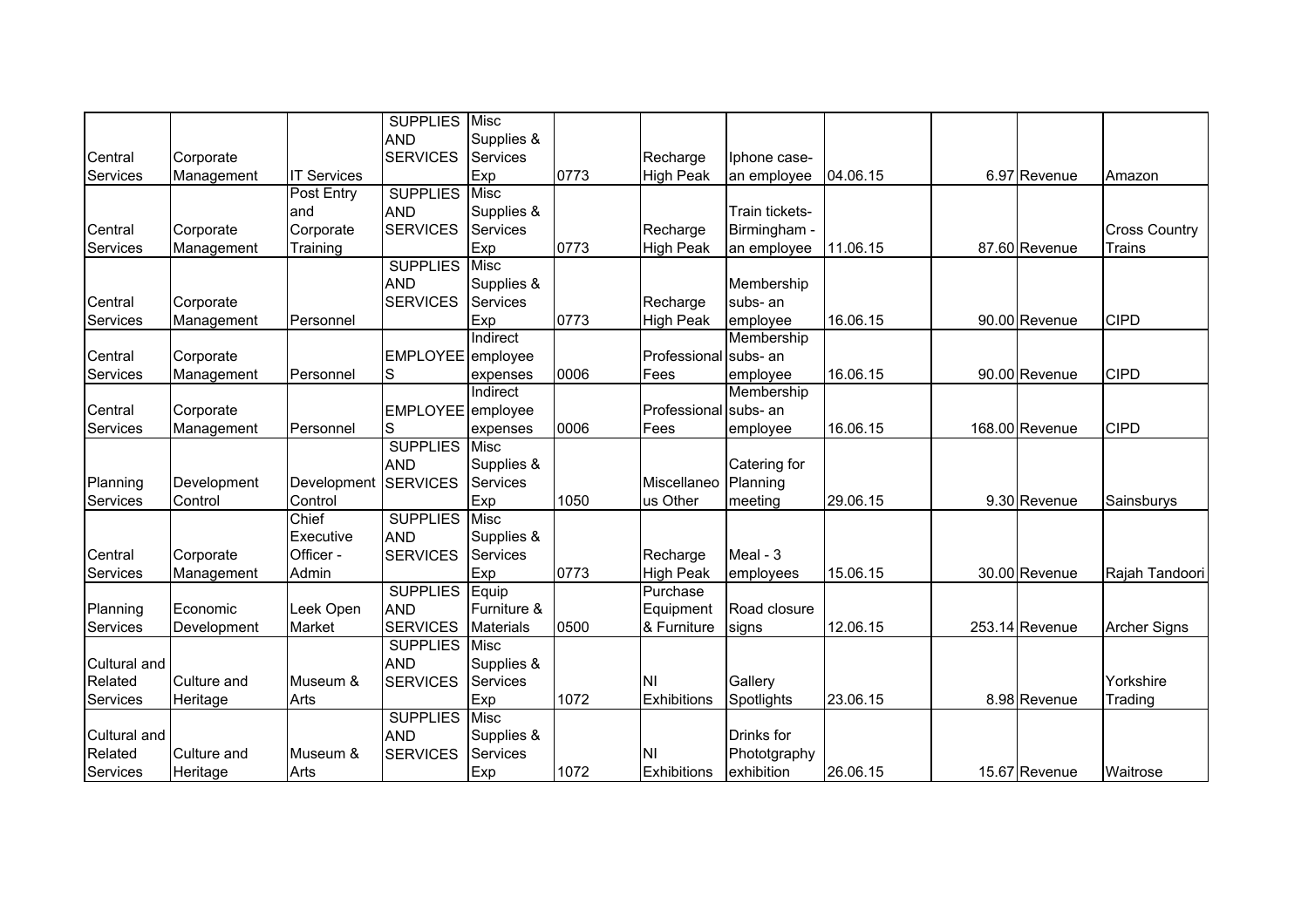| Environmen |                         |                    |                     |                  |      |                            |                          |          |                |              |
|------------|-------------------------|--------------------|---------------------|------------------|------|----------------------------|--------------------------|----------|----------------|--------------|
| tal and    |                         |                    | <b>TRANSPOR</b>     |                  |      |                            |                          |          |                |              |
| Regulatory | Environmental           |                    |                     | <b>I</b> Car     |      | Other Travel Rail tickets- |                          |          |                |              |
| Services   | Health                  | Licensing          |                     | Allowances       | 0483 | Allowances                 | an employee              | 22.06.15 | 24.02 Revenue  | Trainline    |
|            |                         |                    |                     | Indirect         |      |                            |                          |          |                |              |
| Central    | Corporate               |                    | EMPLOYEE employee   |                  |      | S/Trng-                    | Training day-            |          |                | Institute of |
| Services   | Management              | Personnel          | S                   | expenses         | 0101 | Regulatory                 | an employee              | 23.06.15 | 125.00 Revenue | Licensing    |
|            |                         |                    | <b>SUPPLIES</b>     | Communica        |      |                            |                          |          |                |              |
| Central    | Corporate               |                    | <b>AND</b>          | tions &          |      | Sftware-                   | Signing                  |          |                |              |
| Services   | Management              | <b>IT Services</b> | <b>SERVICES</b>     | Computing        | 0831 | Other                      | certificate              | 12.06.15 | 99.54 Revenue  | Symantec     |
|            |                         |                    | <b>SUPPLIES</b>     | <b>Misc</b>      |      |                            |                          |          |                |              |
|            |                         |                    | <b>AND</b>          | Supplies &       |      |                            |                          |          |                |              |
| Central    | Corporate               |                    | <b>SERVICES</b>     | <b>Services</b>  |      | Recharge                   | Signing                  |          |                |              |
| Services   | Management              | <b>IT Services</b> |                     | Exp              | 0773 | <b>High Peak</b>           | certificate              | 12.06.15 | 99.55 Revenue  | Symantec     |
|            |                         |                    | <b>SUPPLIES</b>     | Misc             |      |                            |                          |          |                |              |
|            |                         | Member &           | <b>AND</b>          | Supplies &       |      |                            |                          |          |                |              |
| Central    | <b>Central Services</b> | Electoral          | <b>SERVICES</b>     | Services         |      | Recharge                   |                          |          |                |              |
| Services   | to the Public           | Services           |                     | Exp              | 0773 | <b>High Peak</b>           | Bunting                  | 18.06.15 | 489.65 Revenue | Ebay         |
|            |                         |                    |                     |                  |      |                            | Train tickets-           |          |                |              |
| Central    | Corporate               | Executive          | <b>TRANSPOR</b> Car |                  |      |                            | Other Travel London - an |          |                |              |
| Services   | Management              | <b>Directors</b>   |                     | Allowances       | 0483 | Allowances                 | employee                 | 19.06.15 | 162.43 Revenue | Trainline    |
|            |                         |                    | <b>SUPPLIES</b>     | <b>Misc</b>      |      |                            |                          |          |                |              |
|            |                         |                    | <b>AND</b>          | Supplies &       |      |                            | Train tickets-           |          |                |              |
| Central    | Corporate               | Executive          | <b>SERVICES</b>     | <b>Services</b>  |      | Recharge                   | London - an              |          |                |              |
| Services   | Management              | <b>Directors</b>   |                     | Exp              | 0773 | <b>High Peak</b>           | employee                 | 19.06.15 | 162.44 Revenue | Trainline    |
|            |                         |                    | <b>SUPPLIES</b>     | Equip            |      |                            |                          |          |                |              |
| Central    | Corporate               | Moorlands          | <b>AND</b>          | Furniture &      |      | Crockery &                 | Cartridge for            |          |                | ID           |
| Services   | Management              | House              | <b>SERVICES</b>     | <b>Materials</b> | 0504 | Glassware                  | printer                  | 01.06.15 | 54.70 Revenue  | Management   |
|            |                         |                    | <b>SUPPLIES</b>     | Equip            |      |                            | Daz.                     |          |                |              |
| Central    | Corporate               | Moorlands          | <b>AND</b>          | Furniture &      |      | Purchase of                | disinfectant,            |          |                |              |
| Services   | Management              | House              | <b>SERVICES</b>     | <b>Materials</b> | 0506 | <b>Materials</b>           | carex                    | 01.06.15 | 121.55 Revenue | 3663         |
|            |                         |                    | <b>SUPPLIES</b>     |                  |      |                            |                          |          |                |              |
| Central    | Corporate               | Moorlands          | <b>AND</b>          | Catering &       |      | Tea and                    | Coffee, tea,             |          |                |              |
| Services   | Management              | House              | <b>SERVICES</b>     | Bar              | 0563 | Coffee                     | sugar, stirrers 01.06.15 |          | 282.41 Revenue | 3663         |
|            |                         |                    | <b>SUPPLIES</b>     |                  |      |                            |                          |          |                |              |
| Central    | Corporate               | <b>Moorlands</b>   | <b>AND</b>          | Catering &       |      | Catering                   |                          |          |                |              |
| Services   | Management              | House              | <b>SERVICES</b>     | <b>I</b> Bar     | 0560 | Provisions                 | <b>Biscuits</b>          | 01.06.15 | 45.86 Revenue  | 3663         |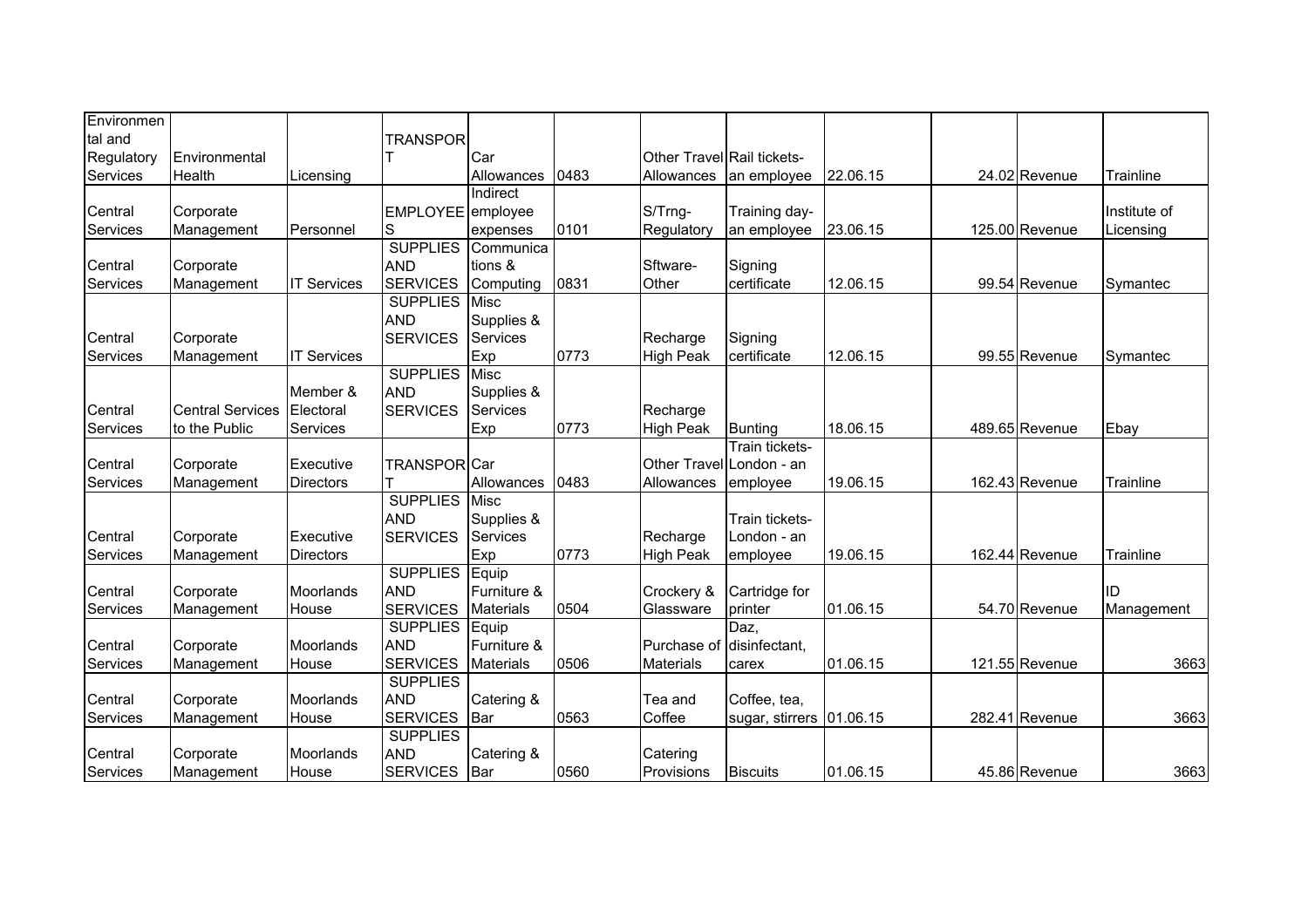|            |                                |                   | <b>SUPPLIES</b> | Equip            |      |                  |                        |          |                |                 |
|------------|--------------------------------|-------------------|-----------------|------------------|------|------------------|------------------------|----------|----------------|-----------------|
| Central    | Corporate                      | <b>Moorlands</b>  | <b>AND</b>      | Furniture &      |      | Purchase of      | Dishwashing            |          |                |                 |
| Services   | Management                     | House             | <b>SERVICES</b> | <b>Materials</b> | 0506 | <b>Materials</b> | powder                 | 23.06.15 | 49.50 Revenue  | Cutler cleaning |
|            |                                |                   | <b>SUPPLIES</b> | Equip            |      |                  |                        |          |                |                 |
| Central    | Corporate                      | Moorlands         | <b>AND</b>      | Furniture &      |      | Crockery &       |                        |          |                |                 |
| Services   | Management                     | House             | <b>SERVICES</b> | <b>Materials</b> | 0504 | Glassware        | Teapot                 | 23.06.15 | 45.08 Revenue  | Kirklands       |
|            |                                |                   | <b>SUPPLIES</b> | Equip            |      |                  |                        |          |                |                 |
| Central    | Corporate                      | Moorlands         | <b>AND</b>      | Furniture &      |      | Crockery &       | Plastic ID             |          |                | ID              |
| Services   | Management                     | House             | <b>SERVICES</b> | <b>Materials</b> | 0504 | Glassware        | cards                  | 23.06.15 | 69.95 Revenue  | Management      |
|            |                                |                   | <b>SUPPLIES</b> | Misc             |      |                  |                        |          |                |                 |
|            |                                |                   | <b>AND</b>      | Supplies &       |      | Temporary        |                        |          |                |                 |
| Housing    |                                | Housing           | <b>SERVICES</b> | Services         |      |                  | Accommoda Homelessnes  |          |                |                 |
| Services   | <b>Housing Benefits Advice</b> |                   |                 | Exp              | 1163 | tion-Costs       | lS                     | 01.06.15 | 32.50 Revenue  | Travelodge      |
|            |                                |                   | <b>SUPPLIES</b> | <b>Misc</b>      |      |                  |                        |          |                |                 |
|            |                                |                   | <b>AND</b>      | Supplies &       |      | Temporary        |                        |          |                |                 |
| Housing    |                                | Housing           | <b>SERVICES</b> | Services         |      |                  | Accommoda Homelessnes  |          |                |                 |
| Services   | Housing Benefits Advice        |                   |                 | Exp              | 1163 | tion-Costs       |                        | 03.06.15 | 34.17 Revenue  | Travelodge      |
|            |                                |                   | <b>SUPPLIES</b> |                  |      |                  | <b>CIPFA</b>           |          |                |                 |
| Central    | Corporate                      | Executive         | <b>AND</b>      |                  |      | Conference-      | Conference-            |          |                |                 |
| Services   | Management                     | <b>Directors</b>  | <b>SERVICES</b> | Expenses         | 0872 | Employees        | an employee            | 12.06.15 | 290.00 Revenue | <b>IPF</b>      |
|            |                                |                   | <b>SUPPLIES</b> | Misc             |      |                  |                        |          |                |                 |
|            |                                |                   | <b>AND</b>      | Supplies &       |      |                  | <b>CIPFA</b>           |          |                |                 |
| Central    | Corporate                      | Executive         | <b>SERVICES</b> | <b>Services</b>  |      | Recharge         | Conference-            |          |                |                 |
| Services   | Management                     | <b>Directors</b>  |                 | Exp              | 0773 | <b>High Peak</b> | an employee            | 12.06.15 | 290.00 Revenue | <b>IPF</b>      |
|            |                                |                   | <b>SUPPLIES</b> |                  |      |                  |                        |          |                |                 |
| Central    | Corporate                      | Moorlands         | <b>AND</b>      | Catering &       |      | Catering         |                        |          |                |                 |
| Services   | Management                     | House             | <b>SERVICES</b> | Bar              | 0560 | Provisions       | Teapot spouts 15.06.15 |          | 5.55 Revenue   | Paypal          |
| Environmen |                                |                   | <b>SUPPLIES</b> |                  |      |                  |                        |          |                |                 |
| tal and    |                                |                   | <b>AND</b>      | Equip            |      | Purchase         | Rechargeable           |          |                |                 |
| Regulatory | Community                      | Clean and         | <b>SERVICES</b> | Furniture &      |      | Equipment        | batteries-             |          |                |                 |
| Services   | Development                    | Green Team        |                 | <b>Materials</b> | 0500 | & Furniture      | Comm safety            | 15.06.15 | 74.95 Revenue  | <b>Maplins</b>  |
| Environmen |                                |                   | <b>SUPPLIES</b> |                  |      |                  |                        |          |                |                 |
| tal and    |                                |                   | <b>AND</b>      | Equip            |      | Purchase         |                        |          |                |                 |
| Regulatory | Community                      | Clean and         | <b>SERVICES</b> | Furniture &      |      | Equipment        | Camera-                |          |                |                 |
| Services   | Development                    | <b>Green Team</b> |                 | <b>Materials</b> | 0500 | & Furniture      | Comm safety            | 16.06.15 | 126.85 Revenue | Amazon          |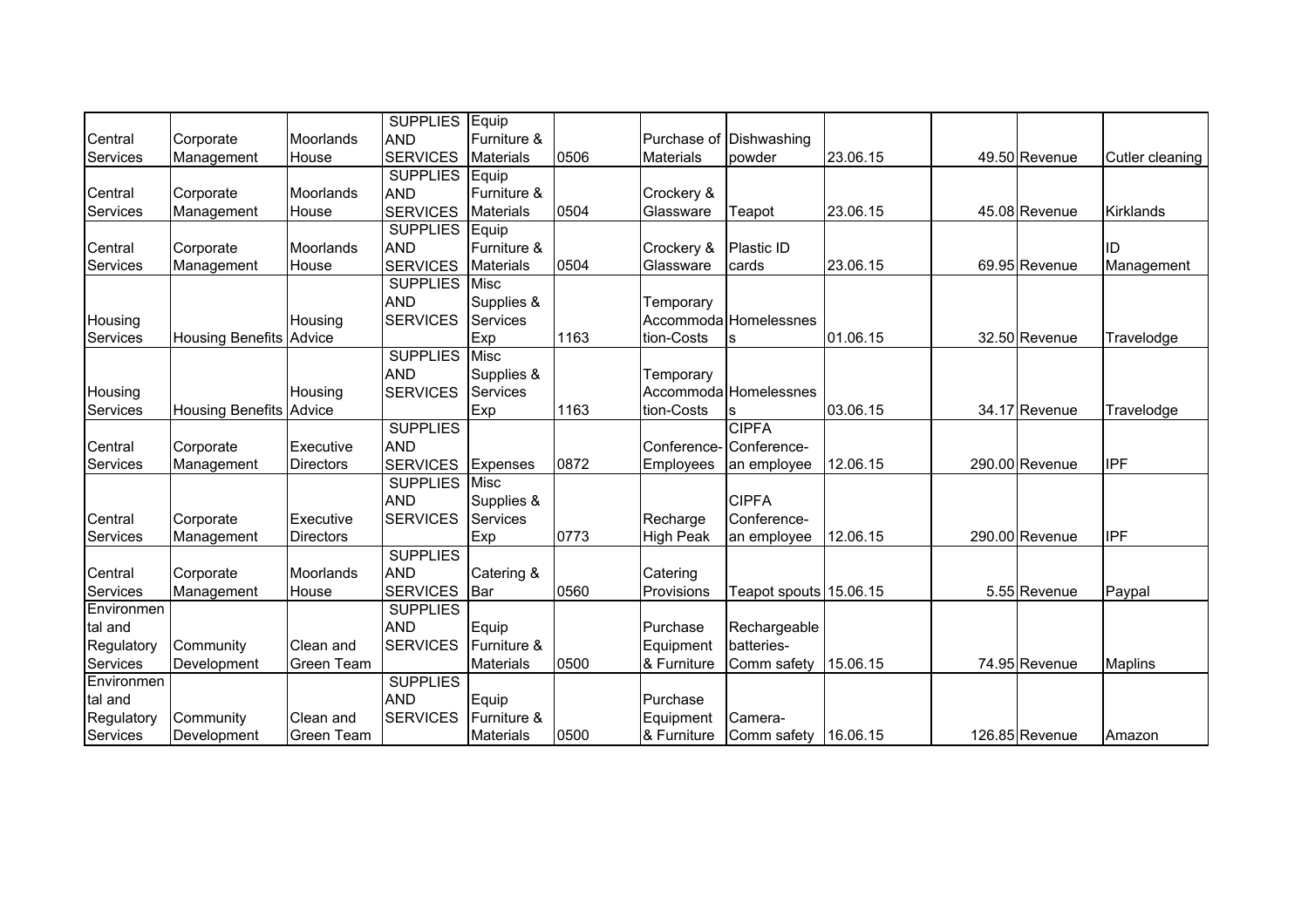| Environmen |                                      |                   | <b>SUPPLIES</b>           | <b>Misc</b>      |      |                  |                |          |                |                 |
|------------|--------------------------------------|-------------------|---------------------------|------------------|------|------------------|----------------|----------|----------------|-----------------|
| tal and    |                                      |                   | <b>AND</b>                | Supplies &       |      |                  |                |          |                |                 |
| Regulatory | Community                            | Clean and         | <b>SERVICES</b>           | Services         |      | Miscellaneo      | Stamps-        |          |                |                 |
| Services   | Development                          | Green Team        |                           | Exp              | 1050 | us Other         | Comm safety    | 16.06.15 | 90.72 Revenue  | <b>WH Smith</b> |
| Environmen |                                      |                   | <b>SUPPLIES</b>           |                  |      |                  |                |          |                |                 |
| tal and    |                                      |                   | <b>AND</b>                | Equip            |      | Purchase         |                |          |                |                 |
| Regulatory | Community                            | Clean and         | <b>SERVICES</b>           | Furniture &      |      | Equipment        | Camera-        |          |                |                 |
| Services   | Development                          | Green Team        |                           | Materials        | 0500 | & Furniture      | Comm safety    | 16.06.15 | 52.90 Revenue  | Amazon          |
| Environmen |                                      |                   | <b>SUPPLIES</b>           |                  |      |                  |                |          |                |                 |
| tal and    |                                      |                   | <b>AND</b>                | Equip            |      | Purchase         |                |          |                |                 |
| Regulatory | Community                            | Clean and         | <b>SERVICES</b>           | Furniture &      |      | Equipment        | Camera-        |          |                |                 |
| Services   | Development                          | Green Team        |                           | Materials        | 0500 | & Furniture      | Comm safety    | 16.06.15 | 197.03 Revenue | Amazon          |
| Environmen |                                      |                   | <b>SUPPLIES</b>           |                  |      |                  |                |          |                |                 |
| tal and    |                                      |                   | <b>AND</b>                | Equip            |      | Purchase         |                |          |                |                 |
| Regulatory | Community                            | Clean and         | <b>SERVICES</b>           | Furniture &      |      | Equipment        | Camera-        |          |                |                 |
| Services   | Development                          | Green Team        |                           | <b>Materials</b> | 0500 | & Furniture      | Comm safety    | 16.06.15 | 352.00 Revenue | Amazon          |
|            |                                      | Welfare           | <b>SUPPLIES</b>           |                  |      |                  |                |          |                |                 |
|            |                                      | Housing           | <b>AND</b>                |                  |      |                  |                |          |                |                 |
|            |                                      | Benefit &         | <b>SERVICES</b>           | Equip            |      | Purchase         |                |          |                |                 |
| Housing    |                                      | Fairer            |                           | Furniture &      |      | Equipment        | Publications-  |          |                |                 |
| Services   | Housing Benefits Charging            |                   |                           | <b>Materials</b> | 0500 | & Furniture      | Hsg benefits   | 19.06.15 | 94.38 Revenue  | Amazon          |
| Environmen |                                      |                   | <b>SUPPLIES</b>           | Misc             |      |                  |                |          |                |                 |
| tal and    |                                      | Refuse Direct AND |                           | Supplies &       |      |                  |                |          |                |                 |
| Regulatory |                                      | Service           | <b>SERVICES</b>           | Services         |      | Miscellaneo      | First aid      |          |                |                 |
| Services   | Waste Collection                     | Organisation      |                           | Exp              | 1050 | us Other         | boxes          | 02.06.15 | 38.62 Revenue  | Amazon          |
|            |                                      |                   |                           | <b>Direct</b>    |      |                  |                |          |                |                 |
| Planning   |                                      |                   | <b>TRANSPOR</b> Transport |                  |      |                  | Road tax       |          |                |                 |
| Services   | <b>Planning Policy</b>               | Pool Car          | T                         | Costs            | 0497 | Licences         | EJ07UEY        | 10.06.15 | 22.50 Revenue  | <b>DVLA</b>     |
| Environmen |                                      |                   | <b>SUPPLIES</b>           |                  |      |                  |                |          |                |                 |
| tal and    |                                      | Refuse Direct AND |                           | Equip            |      |                  |                |          |                |                 |
| Regulatory |                                      | Service           | <b>SERVICES</b>           | Furniture &      |      | Purchase of      | Safecleanse    |          |                |                 |
| Services   | <b>Waste Collection</b>              | Organisation      |                           | <b>Materials</b> | 0506 | <b>Materials</b> | hand sanitizer | 10.06.15 | 49.80 Revenue  | Multipharmacy   |
| Environmen |                                      |                   | <b>SUPPLIES</b>           |                  |      |                  |                |          |                |                 |
| tal and    |                                      | Refuse Direct AND |                           | Equip            |      |                  |                |          |                |                 |
| Regulatory |                                      | Service           | <b>SERVICES</b>           | Furniture &      |      | Purchase of      |                |          |                |                 |
| Services   | <b>Waste Collection Organisation</b> |                   |                           | <b>Materials</b> | 0506 | <b>Materials</b> | Delivery       | 10.06.15 | 3.90 Revenue   | Multipharmacy   |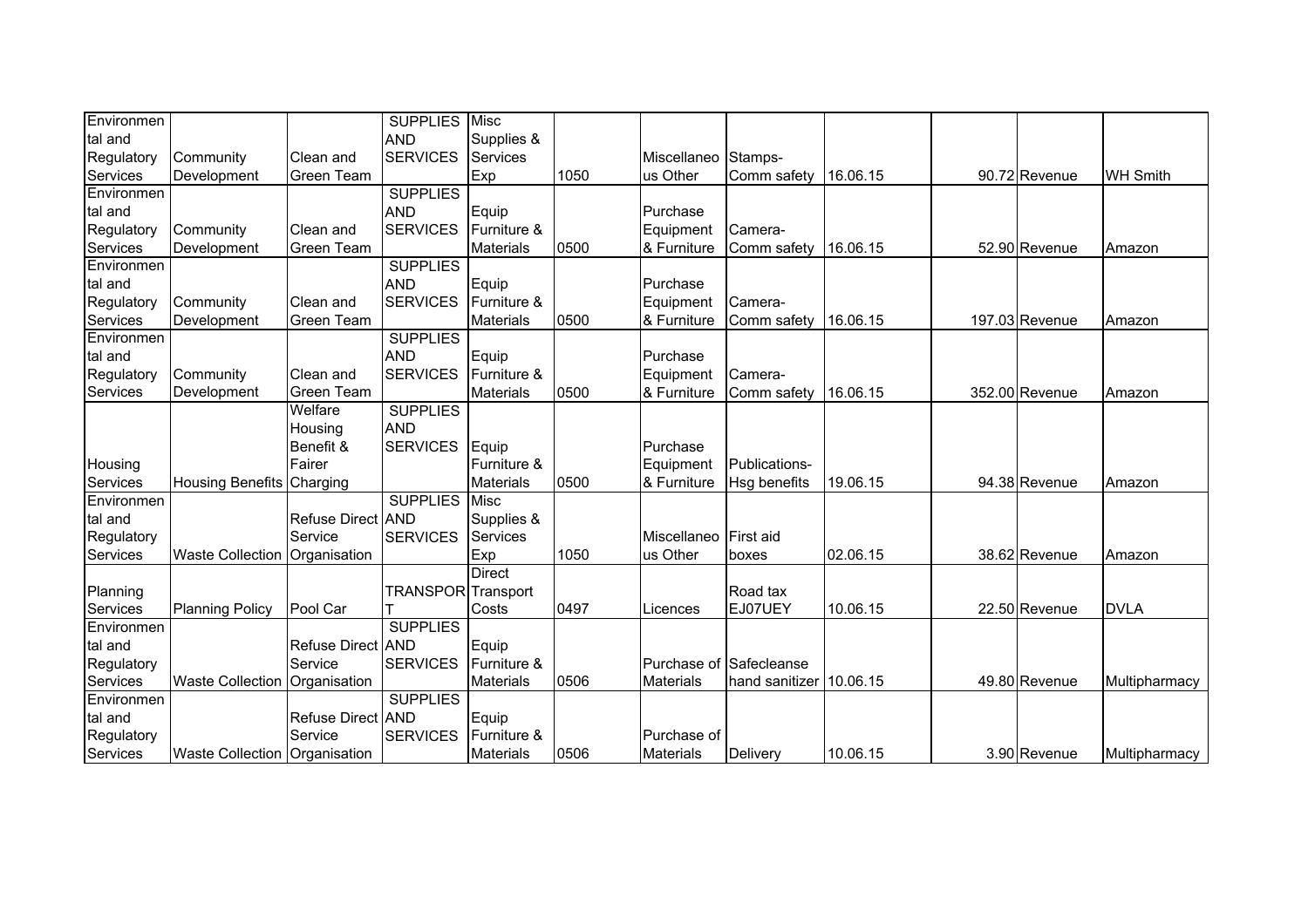|                   |                         |               | <b>SUPPLIES</b> | Print/Stat &     |      |                  |                      |          |               |                     |
|-------------------|-------------------------|---------------|-----------------|------------------|------|------------------|----------------------|----------|---------------|---------------------|
| Central           | Corporate               |               | <b>AND</b>      | Gen Office       |      |                  | Key fobs for         |          |               | UK Office           |
| <b>Services</b>   | Management              | Printing      | <b>SERVICES</b> | Equip            | 0652 | Stationerv       | vehicles             | 10.06.15 | 7.43 Revenue  | direct              |
|                   |                         |               | <b>SUPPLIES</b> | Print/Stat &     |      |                  | Key fobs for         |          |               |                     |
| Central           | Corporate               |               | <b>AND</b>      | Gen Office       |      |                  | stationery           |          |               |                     |
| Services          | Management              | Printing      | <b>SERVICES</b> | Equip            | 0652 | Stationery       | store                | 11.06.15 | 2.94 Revenue  | Amazon              |
|                   |                         | <b>Street</b> |                 |                  |      |                  |                      |          |               |                     |
| <b>Environmen</b> |                         | Sweeping      |                 |                  |      |                  |                      |          |               |                     |
| tal and           |                         | <b>Direct</b> | <b>SUPPLIES</b> | Equip            |      |                  |                      |          |               |                     |
| Regulatory        |                         | Service       | <b>AND</b>      | Furniture &      |      | Purchase of      |                      |          |               |                     |
| Services          | <b>Street Cleansing</b> | Organisation  | <b>SERVICES</b> | <b>Materials</b> | 0506 | <b>Materials</b> | Postmix              | 23.06.15 | 261.6 Revenue | <b>Buildbase</b>    |
|                   |                         | <b>Street</b> |                 |                  |      |                  |                      |          |               |                     |
| Environmen        |                         | Sweeping      |                 | Misc             |      |                  |                      |          |               |                     |
| tal and           |                         | <b>Direct</b> | <b>SUPPLIES</b> | Supplies &       |      |                  |                      |          |               |                     |
| Regulatory        |                         | Service       | <b>AND</b>      | Services         |      | Recharge         | White safety         |          |               |                     |
| Services          | <b>Street Cleansing</b> | Organisation  | <b>SERVICES</b> | Exp              | 0773 | <b>High Peak</b> | helmets              | 24.06.15 | 75.9 Revenue  | <b>Moto Central</b> |
|                   |                         | Street        |                 |                  |      |                  |                      |          |               |                     |
| <b>Environmen</b> |                         | Sweeping      |                 | <b>Misc</b>      |      |                  |                      |          |               |                     |
| tal and           |                         | <b>Direct</b> | <b>SUPPLIES</b> | Supplies &       |      |                  |                      |          |               |                     |
| Regulatory        |                         | Service       | <b>AND</b>      | Services         |      | Recharge         | Disposaable          |          |               | Total               |
| Services          | Street Cleansing        | Organisation  | <b>SERVICES</b> | Exp              | 0773 | <b>High Peak</b> | coveralls            | 25.06.15 | 80 Revenue    | Workwear            |
|                   |                         |               |                 | Misc             |      |                  |                      |          |               |                     |
| Cultural and      |                         | <b>SMLC</b>   | <b>SUPPLIES</b> | Supplies &       |      |                  |                      |          |               |                     |
| Related           | Recreation and          | Leisure       | <b>AND</b>      | <b>Services</b>  |      | Miscellaneo      |                      |          |               | <b>Boing Rapid</b>  |
| Services          | Sport                   | Centre        | <b>SERVICES</b> | Exp              | 1050 | us Other         | Secure BPLC 16.06.15 |          | 190 Revenue   | Secure              |
|                   |                         |               |                 | Misc             |      |                  |                      |          |               |                     |
|                   |                         | Land &        | <b>SUPPLIES</b> | Supplies &       |      |                  | Chains for           |          |               |                     |
| Central           | Corporate               | Property      | <b>AND</b>      | <b>Services</b>  |      | Recharge         | hanging              |          |               | Gees                |
| Services          | Management              | Admin         | <b>SERVICES</b> | <b>Exp</b>       | 0773 | <b>High Peak</b> | baskets              | 16.06.15 | 67.22 Revenue | Ironmongers         |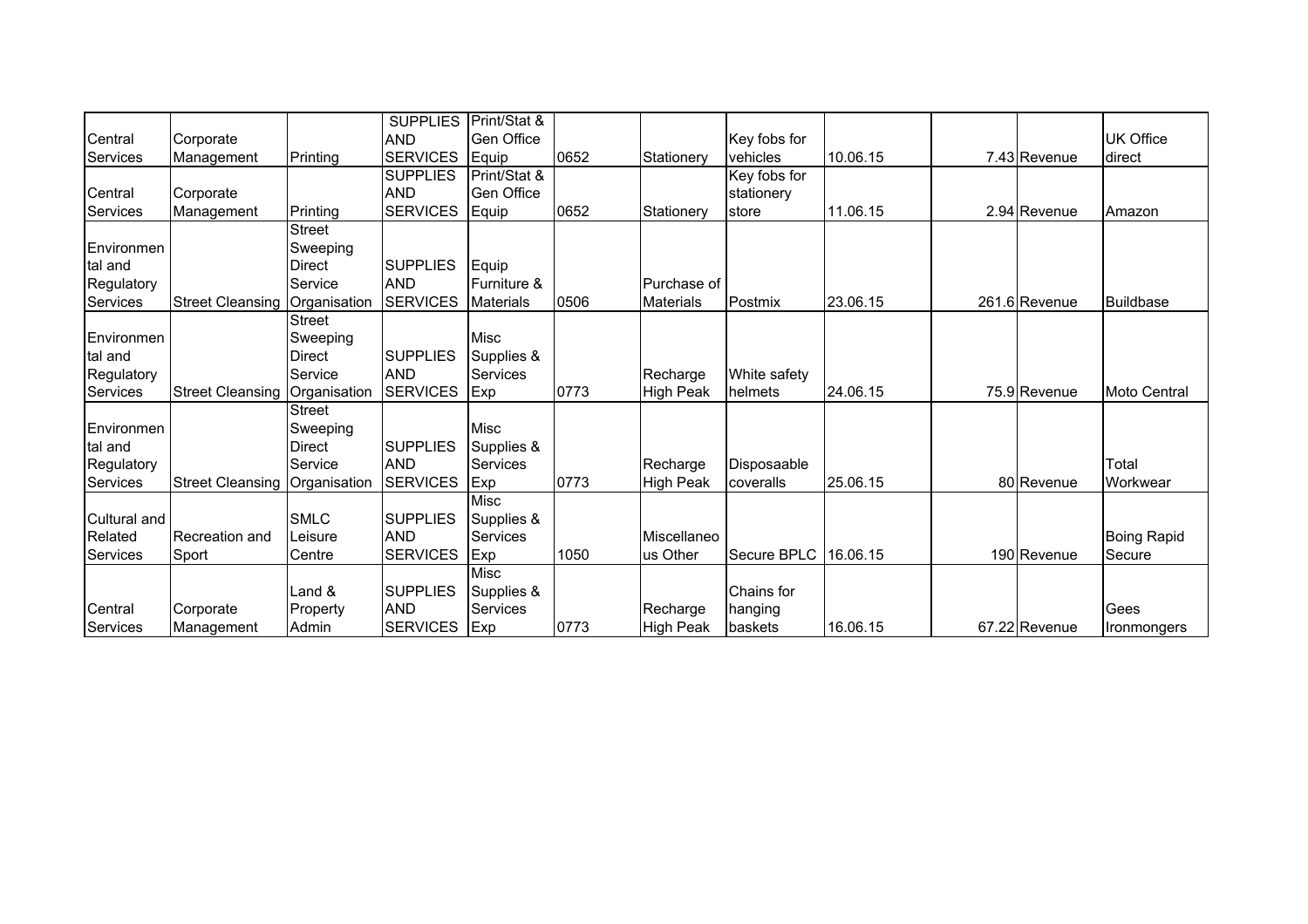|                     | <b>STAFFORDSHIRE MOORLANDS DISTRICT COUNCIL</b> |                  |                 |                      |                | <b>GOVERNMENT PURCHASE CARD PAYMENTS IN JULY 2015</b> |                      |                    |               |                   |                                |
|---------------------|-------------------------------------------------|------------------|-----------------|----------------------|----------------|-------------------------------------------------------|----------------------|--------------------|---------------|-------------------|--------------------------------|
|                     |                                                 |                  | <b>Expenses</b> | <b>Detailed</b>      |                |                                                       |                      |                    |               |                   |                                |
| <b>Service</b>      |                                                 | Responsible      | <b>Type</b>     | <b>Expenses</b>      |                |                                                       |                      |                    |               |                   | <b>Supplier</b>                |
| Area                | <b>Service Division Unit</b>                    |                  |                 | <b>Type</b>          | <b>Expense</b> | <b>Expense</b>                                        | <b>Transaction</b>   | <b>Transaction</b> | <b>Amount</b> | <b>Capital or</b> | Name                           |
|                     |                                                 |                  |                 |                      | Code           | <b>Narrative</b>                                      | <b>Narrative</b>     | <b>Date</b>        |               | <b>Revenue</b>    |                                |
|                     |                                                 |                  | <b>SUPPLIES</b> | Equip                |                |                                                       |                      |                    |               |                   |                                |
| Central             | Corporate                                       | Moorlands        | <b>AND</b>      | Furniture &          |                | Crockery &                                            | 1 box of ID          |                    |               |                   | ID                             |
| Services            | Management                                      | House            | <b>SERVICES</b> | <b>Materials</b>     | 0504           | Glassware                                             | cards                | 06.07.15           |               | 26.95 Revenue     | Manangement                    |
|                     |                                                 |                  | <b>SUPPLIES</b> | Equip                |                |                                                       | Evolis               |                    |               |                   |                                |
| Central             | Corporate                                       | <b>Moorlands</b> | <b>AND</b>      | Furniture &          |                | Crockery &                                            | Primacy              |                    |               |                   | ID                             |
| Services            | Management                                      | House            | <b>SERVICES</b> | <b>Materials</b>     | 0504           | Glassware                                             | colour ribbon        | 06.07.15           |               | 46.50 Revenue     | Manangement                    |
|                     |                                                 |                  | <b>SUPPLIES</b> | Equip                |                |                                                       | Double sided         |                    |               |                   |                                |
| Central             | Corporate                                       | Moorlands        | <b>AND</b>      | Furniture &          |                | Crockery &                                            | bulldog              |                    |               |                   | ID                             |
| Services            | Management                                      | House            | <b>SERVICES</b> | <b>Materials</b>     | 0504           | Glassware                                             | holders              | 07.07.15           |               | 45.60 Revenue     | Manangement                    |
|                     |                                                 |                  | <b>SUPPLIES</b> | Equip                |                |                                                       |                      |                    |               |                   |                                |
| Central             | Corporate                                       | Moorlands        | <b>AND</b>      | Furniture &          |                | Crockery &                                            | 1 box of ID          |                    |               |                   | ID                             |
| Services            | Management                                      | House            | <b>SERVICES</b> | <b>Materials</b>     | 0504           | Glassware                                             | cards                | 20.07.15           |               | 28.68 Revenue     | Manangement                    |
|                     |                                                 | Asset            | <b>CAPITAL</b>  |                      |                |                                                       |                      |                    |               |                   |                                |
|                     |                                                 | Management       | <b>EXPENDIT</b> |                      |                |                                                       |                      |                    |               |                   |                                |
|                     |                                                 | Plan -           | <b>URE</b>      |                      |                |                                                       |                      |                    |               |                   |                                |
|                     |                                                 | Moorlands        |                 | <b>Other Capital</b> |                | General                                               | <b>Motion hand</b>   |                    |               |                   |                                |
| N/A                 | N/A                                             | House            |                 | Expenditure          | 7875           | refurb work                                           | dispenser            | 22.07.15           |               | 33.38 Capital     | <b>DW Supplies</b>             |
|                     |                                                 | Post Entry       | <b>SUPPLIES</b> |                      |                |                                                       |                      |                    |               |                   |                                |
|                     |                                                 | and<br>Corporate | <b>AND</b>      | Misc Supplies        |                |                                                       | <b>Train tickets</b> |                    |               |                   |                                |
| Central<br>Services | Corporate                                       | Training         | <b>SERVICES</b> | & Services<br>Exp    | 0773           | Recharge<br><b>High Peak</b>                          | Birmingham -         | 06.07.15           |               | 87.60 Revenue     | <b>Cross Country</b><br>Trains |
|                     | Management                                      | ICT-             | <b>SUPPLIES</b> | <b>Misc Supplies</b> |                |                                                       | an employee          |                    |               |                   |                                |
|                     |                                                 | Councillor's     | <b>AND</b>      | & Services           |                | Recharge                                              |                      |                    |               |                   |                                |
| N/A                 | N/A                                             | Access           | <b>SERVICES</b> | Exp                  | 0773           | <b>High Peak</b>                                      | 10 cables            | 07.07.15           |               | 17.90 Capital     | Amazon                         |
|                     |                                                 | ICT-             | <b>CAPITAL</b>  |                      |                |                                                       |                      |                    |               |                   |                                |
|                     |                                                 | Councillor's     | <b>EXPENDIT</b> | <b>Other Capital</b> |                | Refr-                                                 |                      |                    |               |                   |                                |
| N/A                 | N/A                                             | Access           | <b>URE</b>      | Expenditure          | 7836           | Hrdware                                               | 10 cables            | 07.07.15           |               | 17.90 Capital     | Amazon                         |
|                     |                                                 | ICT-             | <b>CAPITAL</b>  |                      |                |                                                       |                      |                    |               |                   |                                |
|                     |                                                 | Councillor's     | <b>EXPENDIT</b> | <b>Other Capital</b> |                | Refr-                                                 | Surface 3 64b        |                    |               |                   |                                |
| N/A                 | N/A                                             | Access           | <b>URE</b>      | Expenditure          | 7836           | Hrdware                                               | tablet               | 17.07.15           |               | 479.38 Capital    | Misco                          |
|                     |                                                 |                  | <b>CAPITAL</b>  |                      |                |                                                       | Surface 3            |                    |               |                   |                                |
|                     |                                                 | ICT-             | <b>EXPENDIT</b> |                      |                |                                                       | cover                |                    |               |                   |                                |
|                     |                                                 | Councillor's     | <b>URE</b>      | Other Capital        |                | Refr-                                                 | black/surface        |                    |               |                   |                                |
| N/A                 | N/A                                             | Access           |                 | Expenditure          | 7836           | Hrdware                                               | pen                  | 17.07.15           |               | 128.44 Capital    | Misco                          |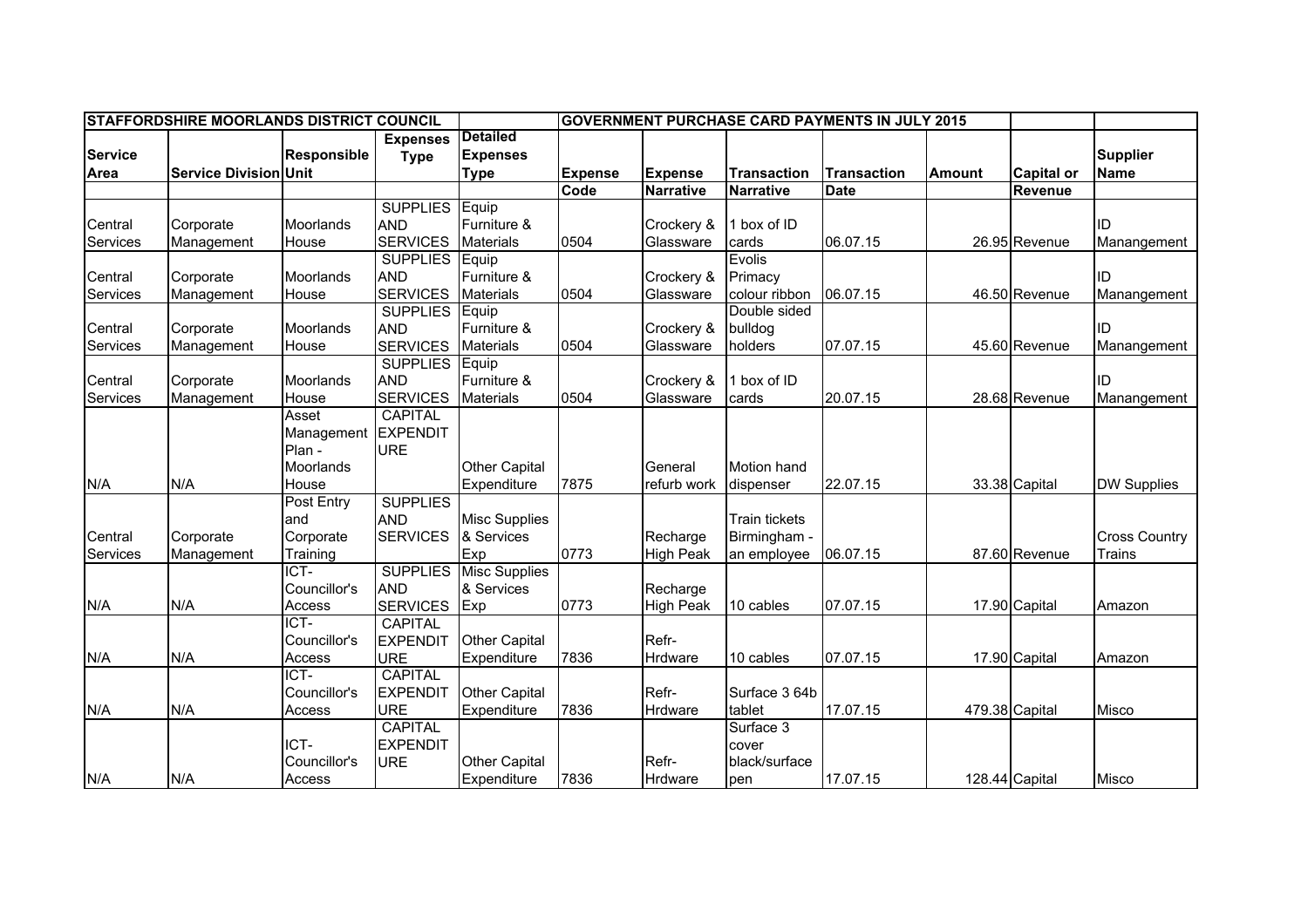| Councillor's<br>Venue 11 pro<br>Recharge<br><b>SERVICES</b><br>0773<br>Exp<br>17.07.15<br>N/A<br>N/A<br><b>High Peak</b><br>40.27 Capital<br><b>BT Business</b><br>Access<br>case<br>ICT-<br><b>SUPPLIES</b><br><b>Misc Supplies</b><br>& Services<br>Councillor's<br><b>AND</b><br>Recharge<br>6 dell tablets<br>0773<br>N/A<br><b>SERVICES</b><br>Exp<br><b>High Peak</b><br>20.07.15<br>119.94 Capital<br>N/A<br>Access<br>car chargers<br>Amazon<br><b>SUPPLIES</b><br>Land &<br><b>Misc Supplies</b><br>4 nokia<br>Property<br><b>AND</b><br>& Services<br>Recharge<br>mobile<br>Central<br>Corporate<br><b>SERVICES</b><br>Exp<br>0773<br>20.07.15<br>74.27 Revenue<br>Services<br>Admin<br><b>High Peak</b><br>Management<br>phones<br>Amazon<br><b>SUPPLIES</b><br><b>AND</b><br>Cultural and<br><b>Misc Supplies</b><br>Related<br><b>SERVICES</b><br>& Services<br>Miscellaneo<br>1 nokia<br>Exp<br>1050<br>20.07.15<br>Services<br>Open Spaces<br>Open Spaces<br>us Other<br>mobile phone<br>18.56 Revenue<br>Amazon<br><b>SUPPLIES</b><br>Communicatio<br>3 nokia<br><b>AND</b><br>Central<br>ns &<br>Hardware-<br>mobile<br>Corporate<br><b>SERVICES</b><br>Computing<br>0845<br>Services<br><b>IT Services</b><br>Misc<br>20.07.15<br>55.72 Revenue<br>Management<br>phones<br>Amazon<br>ICT-<br><b>SUPPLIES</b><br><b>Misc Supplies</b><br>Councillor's<br><b>AND</b><br>& Services<br>Recharge<br>Cisco wireless<br><b>SERVICES</b><br>N/A<br>0773<br>21.07.15<br>267.68 Capital<br>N/A<br>Access<br>Exp<br><b>High Peak</b><br>Misco<br>access point<br>$\overline{ICT}$<br><b>SUPPLIES</b><br><b>Misc Supplies</b><br><b>AND</b><br>Councillor's<br>& Services<br>Dell case for<br>Recharge<br>0773<br>N/A<br><b>SERVICES</b><br>Exp<br><b>High Peak</b><br>25.07.15<br>37.43 Capital<br>N/A<br>Access<br>venue 11 pro<br>Amazon<br>ICT-<br><b>Misc Supplies</b><br><b>SUPPLIES</b><br><b>AND</b><br>& Services<br>Councillor's<br>Dell case for<br>Recharge |  | ICT- | <b>SUPPLIES</b> | <b>Misc Supplies</b> |  |  |  |                     |
|--------------------------------------------------------------------------------------------------------------------------------------------------------------------------------------------------------------------------------------------------------------------------------------------------------------------------------------------------------------------------------------------------------------------------------------------------------------------------------------------------------------------------------------------------------------------------------------------------------------------------------------------------------------------------------------------------------------------------------------------------------------------------------------------------------------------------------------------------------------------------------------------------------------------------------------------------------------------------------------------------------------------------------------------------------------------------------------------------------------------------------------------------------------------------------------------------------------------------------------------------------------------------------------------------------------------------------------------------------------------------------------------------------------------------------------------------------------------------------------------------------------------------------------------------------------------------------------------------------------------------------------------------------------------------------------------------------------------------------------------------------------------------------------------------------------------------------------------------------------------------------------------------------------------------------------------------------------------------------|--|------|-----------------|----------------------|--|--|--|---------------------|
|                                                                                                                                                                                                                                                                                                                                                                                                                                                                                                                                                                                                                                                                                                                                                                                                                                                                                                                                                                                                                                                                                                                                                                                                                                                                                                                                                                                                                                                                                                                                                                                                                                                                                                                                                                                                                                                                                                                                                                                |  |      | <b>AND</b>      | & Services           |  |  |  |                     |
|                                                                                                                                                                                                                                                                                                                                                                                                                                                                                                                                                                                                                                                                                                                                                                                                                                                                                                                                                                                                                                                                                                                                                                                                                                                                                                                                                                                                                                                                                                                                                                                                                                                                                                                                                                                                                                                                                                                                                                                |  |      |                 |                      |  |  |  |                     |
|                                                                                                                                                                                                                                                                                                                                                                                                                                                                                                                                                                                                                                                                                                                                                                                                                                                                                                                                                                                                                                                                                                                                                                                                                                                                                                                                                                                                                                                                                                                                                                                                                                                                                                                                                                                                                                                                                                                                                                                |  |      |                 |                      |  |  |  |                     |
|                                                                                                                                                                                                                                                                                                                                                                                                                                                                                                                                                                                                                                                                                                                                                                                                                                                                                                                                                                                                                                                                                                                                                                                                                                                                                                                                                                                                                                                                                                                                                                                                                                                                                                                                                                                                                                                                                                                                                                                |  |      |                 |                      |  |  |  |                     |
|                                                                                                                                                                                                                                                                                                                                                                                                                                                                                                                                                                                                                                                                                                                                                                                                                                                                                                                                                                                                                                                                                                                                                                                                                                                                                                                                                                                                                                                                                                                                                                                                                                                                                                                                                                                                                                                                                                                                                                                |  |      |                 |                      |  |  |  |                     |
|                                                                                                                                                                                                                                                                                                                                                                                                                                                                                                                                                                                                                                                                                                                                                                                                                                                                                                                                                                                                                                                                                                                                                                                                                                                                                                                                                                                                                                                                                                                                                                                                                                                                                                                                                                                                                                                                                                                                                                                |  |      |                 |                      |  |  |  |                     |
|                                                                                                                                                                                                                                                                                                                                                                                                                                                                                                                                                                                                                                                                                                                                                                                                                                                                                                                                                                                                                                                                                                                                                                                                                                                                                                                                                                                                                                                                                                                                                                                                                                                                                                                                                                                                                                                                                                                                                                                |  |      |                 |                      |  |  |  |                     |
|                                                                                                                                                                                                                                                                                                                                                                                                                                                                                                                                                                                                                                                                                                                                                                                                                                                                                                                                                                                                                                                                                                                                                                                                                                                                                                                                                                                                                                                                                                                                                                                                                                                                                                                                                                                                                                                                                                                                                                                |  |      |                 |                      |  |  |  |                     |
|                                                                                                                                                                                                                                                                                                                                                                                                                                                                                                                                                                                                                                                                                                                                                                                                                                                                                                                                                                                                                                                                                                                                                                                                                                                                                                                                                                                                                                                                                                                                                                                                                                                                                                                                                                                                                                                                                                                                                                                |  |      |                 |                      |  |  |  |                     |
|                                                                                                                                                                                                                                                                                                                                                                                                                                                                                                                                                                                                                                                                                                                                                                                                                                                                                                                                                                                                                                                                                                                                                                                                                                                                                                                                                                                                                                                                                                                                                                                                                                                                                                                                                                                                                                                                                                                                                                                |  |      |                 |                      |  |  |  |                     |
|                                                                                                                                                                                                                                                                                                                                                                                                                                                                                                                                                                                                                                                                                                                                                                                                                                                                                                                                                                                                                                                                                                                                                                                                                                                                                                                                                                                                                                                                                                                                                                                                                                                                                                                                                                                                                                                                                                                                                                                |  |      |                 |                      |  |  |  |                     |
|                                                                                                                                                                                                                                                                                                                                                                                                                                                                                                                                                                                                                                                                                                                                                                                                                                                                                                                                                                                                                                                                                                                                                                                                                                                                                                                                                                                                                                                                                                                                                                                                                                                                                                                                                                                                                                                                                                                                                                                |  |      |                 |                      |  |  |  |                     |
|                                                                                                                                                                                                                                                                                                                                                                                                                                                                                                                                                                                                                                                                                                                                                                                                                                                                                                                                                                                                                                                                                                                                                                                                                                                                                                                                                                                                                                                                                                                                                                                                                                                                                                                                                                                                                                                                                                                                                                                |  |      |                 |                      |  |  |  |                     |
|                                                                                                                                                                                                                                                                                                                                                                                                                                                                                                                                                                                                                                                                                                                                                                                                                                                                                                                                                                                                                                                                                                                                                                                                                                                                                                                                                                                                                                                                                                                                                                                                                                                                                                                                                                                                                                                                                                                                                                                |  |      |                 |                      |  |  |  |                     |
|                                                                                                                                                                                                                                                                                                                                                                                                                                                                                                                                                                                                                                                                                                                                                                                                                                                                                                                                                                                                                                                                                                                                                                                                                                                                                                                                                                                                                                                                                                                                                                                                                                                                                                                                                                                                                                                                                                                                                                                |  |      |                 |                      |  |  |  |                     |
|                                                                                                                                                                                                                                                                                                                                                                                                                                                                                                                                                                                                                                                                                                                                                                                                                                                                                                                                                                                                                                                                                                                                                                                                                                                                                                                                                                                                                                                                                                                                                                                                                                                                                                                                                                                                                                                                                                                                                                                |  |      |                 |                      |  |  |  |                     |
|                                                                                                                                                                                                                                                                                                                                                                                                                                                                                                                                                                                                                                                                                                                                                                                                                                                                                                                                                                                                                                                                                                                                                                                                                                                                                                                                                                                                                                                                                                                                                                                                                                                                                                                                                                                                                                                                                                                                                                                |  |      |                 |                      |  |  |  |                     |
|                                                                                                                                                                                                                                                                                                                                                                                                                                                                                                                                                                                                                                                                                                                                                                                                                                                                                                                                                                                                                                                                                                                                                                                                                                                                                                                                                                                                                                                                                                                                                                                                                                                                                                                                                                                                                                                                                                                                                                                |  |      |                 |                      |  |  |  |                     |
|                                                                                                                                                                                                                                                                                                                                                                                                                                                                                                                                                                                                                                                                                                                                                                                                                                                                                                                                                                                                                                                                                                                                                                                                                                                                                                                                                                                                                                                                                                                                                                                                                                                                                                                                                                                                                                                                                                                                                                                |  |      |                 |                      |  |  |  |                     |
|                                                                                                                                                                                                                                                                                                                                                                                                                                                                                                                                                                                                                                                                                                                                                                                                                                                                                                                                                                                                                                                                                                                                                                                                                                                                                                                                                                                                                                                                                                                                                                                                                                                                                                                                                                                                                                                                                                                                                                                |  |      |                 |                      |  |  |  |                     |
|                                                                                                                                                                                                                                                                                                                                                                                                                                                                                                                                                                                                                                                                                                                                                                                                                                                                                                                                                                                                                                                                                                                                                                                                                                                                                                                                                                                                                                                                                                                                                                                                                                                                                                                                                                                                                                                                                                                                                                                |  |      |                 |                      |  |  |  |                     |
|                                                                                                                                                                                                                                                                                                                                                                                                                                                                                                                                                                                                                                                                                                                                                                                                                                                                                                                                                                                                                                                                                                                                                                                                                                                                                                                                                                                                                                                                                                                                                                                                                                                                                                                                                                                                                                                                                                                                                                                |  |      |                 |                      |  |  |  |                     |
|                                                                                                                                                                                                                                                                                                                                                                                                                                                                                                                                                                                                                                                                                                                                                                                                                                                                                                                                                                                                                                                                                                                                                                                                                                                                                                                                                                                                                                                                                                                                                                                                                                                                                                                                                                                                                                                                                                                                                                                |  |      |                 |                      |  |  |  |                     |
| N/A<br>0773<br><b>SERVICES</b><br>Exp<br><b>High Peak</b><br>25.07.15<br>149.73 Capital<br>Amazon<br>N/A<br>Access<br>venue 11 pro                                                                                                                                                                                                                                                                                                                                                                                                                                                                                                                                                                                                                                                                                                                                                                                                                                                                                                                                                                                                                                                                                                                                                                                                                                                                                                                                                                                                                                                                                                                                                                                                                                                                                                                                                                                                                                             |  |      |                 |                      |  |  |  |                     |
| <b>SUPPLIES</b>                                                                                                                                                                                                                                                                                                                                                                                                                                                                                                                                                                                                                                                                                                                                                                                                                                                                                                                                                                                                                                                                                                                                                                                                                                                                                                                                                                                                                                                                                                                                                                                                                                                                                                                                                                                                                                                                                                                                                                |  |      |                 |                      |  |  |  |                     |
| <b>AND</b><br>Print/Stat &<br>Cornerstone                                                                                                                                                                                                                                                                                                                                                                                                                                                                                                                                                                                                                                                                                                                                                                                                                                                                                                                                                                                                                                                                                                                                                                                                                                                                                                                                                                                                                                                                                                                                                                                                                                                                                                                                                                                                                                                                                                                                      |  |      |                 |                      |  |  |  |                     |
| <b>SERVICES</b><br>Gen Office<br>Central<br>Executive<br><b>Books</b> and<br>on Councillors<br>Corporate                                                                                                                                                                                                                                                                                                                                                                                                                                                                                                                                                                                                                                                                                                                                                                                                                                                                                                                                                                                                                                                                                                                                                                                                                                                                                                                                                                                                                                                                                                                                                                                                                                                                                                                                                                                                                                                                       |  |      |                 |                      |  |  |  | <b>Marston Book</b> |
| 08.07.15<br>0651<br>Conduct<br>28.98 Revenue<br>Equip<br>Ltd<br>Services<br>Management<br><b>Directors</b><br><b>Publications</b>                                                                                                                                                                                                                                                                                                                                                                                                                                                                                                                                                                                                                                                                                                                                                                                                                                                                                                                                                                                                                                                                                                                                                                                                                                                                                                                                                                                                                                                                                                                                                                                                                                                                                                                                                                                                                                              |  |      |                 |                      |  |  |  |                     |
| <b>SUPPLIES</b>                                                                                                                                                                                                                                                                                                                                                                                                                                                                                                                                                                                                                                                                                                                                                                                                                                                                                                                                                                                                                                                                                                                                                                                                                                                                                                                                                                                                                                                                                                                                                                                                                                                                                                                                                                                                                                                                                                                                                                |  |      |                 |                      |  |  |  |                     |
| <b>Misc Supplies</b><br><b>AND</b><br>Cornerstone                                                                                                                                                                                                                                                                                                                                                                                                                                                                                                                                                                                                                                                                                                                                                                                                                                                                                                                                                                                                                                                                                                                                                                                                                                                                                                                                                                                                                                                                                                                                                                                                                                                                                                                                                                                                                                                                                                                              |  |      |                 |                      |  |  |  |                     |
| <b>SERVICES</b><br>Central<br>Executive<br>& Services<br>Corporate<br>Recharge<br>on Councillors                                                                                                                                                                                                                                                                                                                                                                                                                                                                                                                                                                                                                                                                                                                                                                                                                                                                                                                                                                                                                                                                                                                                                                                                                                                                                                                                                                                                                                                                                                                                                                                                                                                                                                                                                                                                                                                                               |  |      |                 |                      |  |  |  | <b>Marston Book</b> |
| Exp<br>08.07.15<br>0773<br>Conduct<br>28.97 Revenue<br>Services<br><b>Directors</b><br><b>High Peak</b><br>Ltd<br>Management                                                                                                                                                                                                                                                                                                                                                                                                                                                                                                                                                                                                                                                                                                                                                                                                                                                                                                                                                                                                                                                                                                                                                                                                                                                                                                                                                                                                                                                                                                                                                                                                                                                                                                                                                                                                                                                   |  |      |                 |                      |  |  |  |                     |
|                                                                                                                                                                                                                                                                                                                                                                                                                                                                                                                                                                                                                                                                                                                                                                                                                                                                                                                                                                                                                                                                                                                                                                                                                                                                                                                                                                                                                                                                                                                                                                                                                                                                                                                                                                                                                                                                                                                                                                                |  |      |                 |                      |  |  |  |                     |
| Central<br>Executive<br>Car<br>Other Travel Train tickets -<br>Corporate<br><b>TRANSPO</b>                                                                                                                                                                                                                                                                                                                                                                                                                                                                                                                                                                                                                                                                                                                                                                                                                                                                                                                                                                                                                                                                                                                                                                                                                                                                                                                                                                                                                                                                                                                                                                                                                                                                                                                                                                                                                                                                                     |  |      |                 |                      |  |  |  |                     |
| 6.81 Revenue<br>Services<br><b>RT</b><br>Allowances<br>0483<br>08.07.15<br><b>Directors</b><br>Allowances<br>an employee<br>Trainline<br>Management                                                                                                                                                                                                                                                                                                                                                                                                                                                                                                                                                                                                                                                                                                                                                                                                                                                                                                                                                                                                                                                                                                                                                                                                                                                                                                                                                                                                                                                                                                                                                                                                                                                                                                                                                                                                                            |  |      |                 |                      |  |  |  |                     |
| <b>SUPPLIES</b><br><b>Misc Supplies</b>                                                                                                                                                                                                                                                                                                                                                                                                                                                                                                                                                                                                                                                                                                                                                                                                                                                                                                                                                                                                                                                                                                                                                                                                                                                                                                                                                                                                                                                                                                                                                                                                                                                                                                                                                                                                                                                                                                                                        |  |      |                 |                      |  |  |  |                     |
| Central<br>& Services<br>Corporate<br>Executive<br><b>AND</b><br>Recharge<br>Train tickets -                                                                                                                                                                                                                                                                                                                                                                                                                                                                                                                                                                                                                                                                                                                                                                                                                                                                                                                                                                                                                                                                                                                                                                                                                                                                                                                                                                                                                                                                                                                                                                                                                                                                                                                                                                                                                                                                                   |  |      |                 |                      |  |  |  |                     |
| Services<br><b>SERVICES</b><br>Exp<br>0773<br><b>High Peak</b><br>08.07.15<br>6.81 Revenue<br>Management<br><b>Directors</b><br>an employee<br>Trainline                                                                                                                                                                                                                                                                                                                                                                                                                                                                                                                                                                                                                                                                                                                                                                                                                                                                                                                                                                                                                                                                                                                                                                                                                                                                                                                                                                                                                                                                                                                                                                                                                                                                                                                                                                                                                       |  |      |                 |                      |  |  |  |                     |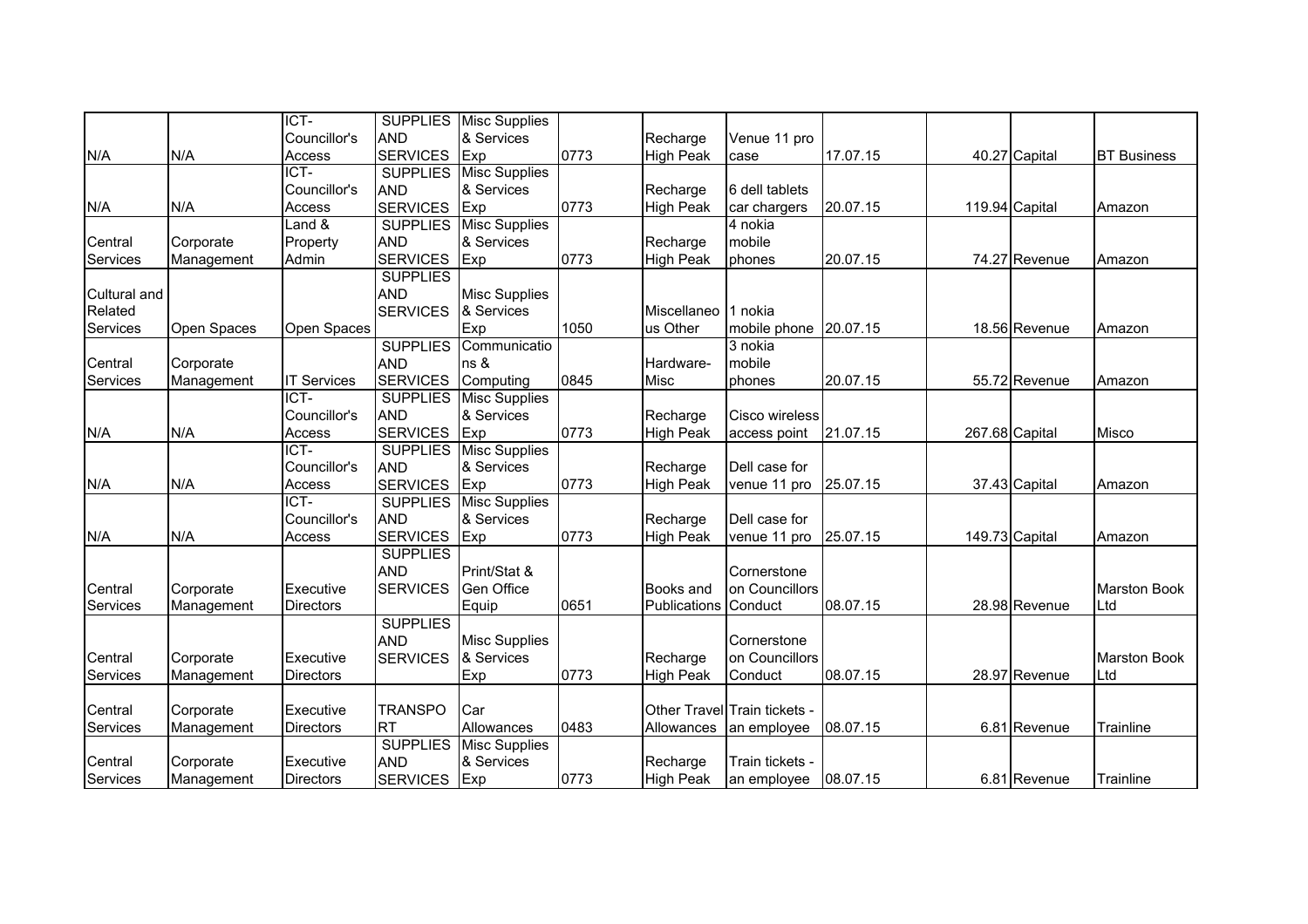|            |                               |                      |                 | <b>SUPPLIES</b> Misc Supplies |      |                  |                    |          |                   |                  |
|------------|-------------------------------|----------------------|-----------------|-------------------------------|------|------------------|--------------------|----------|-------------------|------------------|
| Planning   | Economic                      | Leek Open            | <b>AND</b>      | & Services                    |      |                  | Postage            |          |                   |                  |
| Services   | Development                   | Market               | <b>SERVICES</b> | Exp                           | 1090 | Advertising      | return             | 20.07.15 | 27.20 Revenue     | Post Office      |
|            |                               |                      |                 | <b>SUPPLIES</b> Misc Supplies |      |                  |                    |          |                   |                  |
| Planning   | Economic                      | Leek Open            | <b>AND</b>      | & Services                    |      |                  |                    |          |                   | Kreative         |
| Services   | Development                   | Market               | <b>SERVICES</b> | Exp                           | 1090 | Advertising      | <b>PVC Bunting</b> | 23.07.15 | 372.00 Revenue    | Bunting          |
| Environmen |                               |                      | <b>SUPPLIES</b> |                               |      |                  |                    |          |                   |                  |
| tal and    |                               |                      | <b>AND</b>      | <b>Misc Supplies</b>          |      |                  |                    |          |                   |                  |
| Regulatory | Community                     | Community            | <b>SERVICES</b> | & Services                    |      | Miscellaneo      |                    |          |                   |                  |
| Services   | Safety                        | Safety               |                 | Exp                           | 1050 | us Other         | <b>Dividers</b>    | 01.07.15 | 22.45 Revenue     | Rymans           |
|            |                               |                      | <b>SUPPLIES</b> |                               |      | <b>Members</b>   |                    |          |                   |                  |
|            |                               | Member &             | <b>AND</b>      |                               |      | Attendance-      | Accommodati        |          |                   |                  |
| Central    | <b>Central Services</b>       | Electoral            | <b>SERVICES</b> |                               |      | Conference       | $on - a$           |          |                   | <b>West Park</b> |
| Services   | to the Public                 | Services             |                 | Expenses                      | 0873 | s                | councillor         | 02.07.15 | 300.00 Revenue    | Hotel            |
|            |                               |                      | <b>SUPPLIES</b> |                               |      | <b>Members</b>   |                    |          |                   |                  |
|            |                               | Member &             | <b>AND</b>      |                               |      | Attendance-      | Accommodati        |          |                   |                  |
| Central    | <b>Central Services</b>       | Electoral            | <b>SERVICES</b> |                               |      | Conference       | $on -a$            |          |                   | <b>West Park</b> |
| Services   | to the Public                 | Services             |                 | Expenses                      | 0873 | s                | councillor         | 02.07.15 | 300.00 Revenue    | Hotel            |
|            |                               |                      | <b>SUPPLIES</b> |                               |      |                  | Bunting -          |          |                   |                  |
|            |                               | Member &             | <b>AND</b>      | <b>Misc Supplies</b>          |      |                  | credit for         |          |                   |                  |
| Central    | <b>Central Services</b>       | Electoral            | <b>SERVICES</b> | & Services                    |      | Recharge         | return re          |          |                   |                  |
| Services   | to the Public                 | Services             |                 | Exp                           | 0773 | <b>High Peak</b> | 18/06/15           | 23.07.15 | $-405.71$ Revenue | Ebay             |
| Environmen |                               |                      | <b>SUPPLIES</b> |                               |      |                  |                    |          |                   |                  |
| tal and    |                               | Refuse Direct AND    |                 | <b>Misc Supplies</b>          |      |                  |                    |          |                   |                  |
| Regulatory |                               | Service              | <b>SERVICES</b> | & Services                    |      | Miscellaneo      | Dubbin for         |          |                   | Mole Valley      |
| Services   | Waste Collection Organisation |                      |                 | Exp                           | 1050 | us Other         | safety boots       | 06.07.15 | 11.55 Revenue     | Farmers          |
| Environmen |                               |                      | <b>SUPPLIES</b> |                               |      |                  |                    |          |                   |                  |
| tal and    |                               | Refuse Direct AND    |                 | <b>Misc Supplies</b>          |      |                  |                    |          |                   |                  |
| Regulatory |                               | Service              | <b>SERVICES</b> | & Services                    |      | Miscellaneo      | Dubbin for         |          |                   | Mole Valley      |
| Services   | <b>Waste Collection</b>       | Organisation         |                 | Exp                           | 1050 | us Other         | safety boots       | 06.07.15 | 19.80 Revenue     | Farmers          |
| Environmen |                               |                      | <b>SUPPLIES</b> |                               |      |                  |                    |          |                   |                  |
| tal and    |                               | <b>Refuse Direct</b> | <b>AND</b>      | <b>Misc Supplies</b>          |      |                  |                    |          |                   |                  |
| Regulatory |                               | Service              | <b>SERVICES</b> | & Services                    |      | Miscellaneo      | Dubbin for         |          |                   | Mole Valley      |
| Services   | <b>Waste Collection</b>       | Organisation         |                 | Exp                           | 1050 | us Other         | safety boots       | 06.07.15 | 4.94 Revenue      | Farmers          |
| Environmen |                               |                      | <b>SUPPLIES</b> |                               |      |                  | Extending          |          |                   |                  |
| tal and    |                               | Refuse Direct AND    |                 | <b>Misc Supplies</b>          |      |                  | brushes for        |          |                   |                  |
| Regulatory |                               | Service              | <b>SERVICES</b> | & Services                    |      | Miscellaneo      | washing            |          |                   |                  |
| Services   | Waste Collection Organisation |                      |                 | Exp                           | 1050 | us Other         | vehicles           | 10.07.15 | 67.74 Revenue     | Amazon           |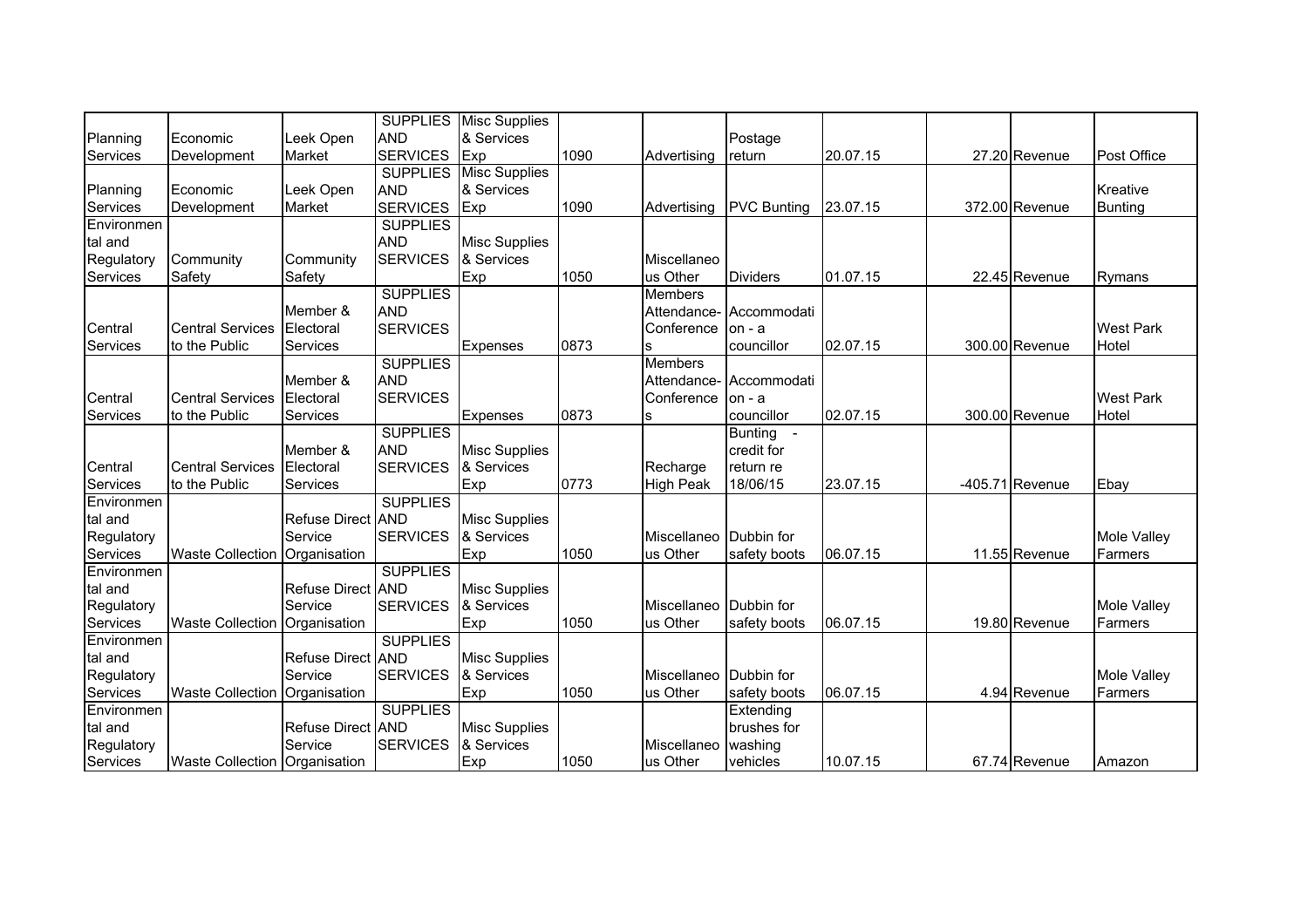| Environmen   |                                 |                   | <b>SUPPLIES</b> |                      |      |                          | Heat gun for     |          |                |                   |
|--------------|---------------------------------|-------------------|-----------------|----------------------|------|--------------------------|------------------|----------|----------------|-------------------|
| tal and      |                                 |                   | <b>AND</b>      | <b>Misc Supplies</b> |      |                          | removing         |          |                |                   |
| Regulatory   |                                 | Fleet             | <b>SERVICES</b> | & Services           |      | Miscellaneo logos on     |                  |          |                |                   |
| Services     | Street Cleansing Management     |                   |                 | Exp                  | 1050 | us Other                 | vehicles         | 10.07.15 | 16.66 Revenue  | Argos             |
|              |                                 |                   | <b>SUPPLIES</b> |                      |      |                          | Minibus hire     |          |                |                   |
| Cultural and |                                 |                   | <b>AND</b>      | <b>Misc Supplies</b> |      |                          | for Green flag   |          |                |                   |
| Related      |                                 | Country           | <b>SERVICES</b> | & Services           |      | Recharge                 | award            |          |                |                   |
| Services     | Open Spaces                     | Parks             |                 | Exp                  | 0773 | <b>High Peak</b>         | presentation     | 20.07.15 | 275.00 Revenue | Paypal            |
| Environmen   |                                 |                   | <b>SUPPLIES</b> |                      |      |                          |                  |          |                |                   |
| tal and      |                                 | Refuse Direct AND |                 | <b>Misc Supplies</b> |      |                          | Spare keys       |          |                |                   |
| Regulatory   |                                 | Service           | <b>SERVICES</b> | & Services           |      | Recharge                 | for waste bind   |          |                |                   |
| Services     | <b>Waste Collection</b>         | Organisation      |                 | <b>Exp</b>           | 0773 | <b>High Peak</b>         | <b>HPBC</b>      | 23.07.15 | 23.25 Revenue  | Direct 365        |
|              |                                 | <b>Street</b>     | <b>SUPPLIES</b> |                      |      |                          |                  |          |                |                   |
| Environmen   |                                 | Sweeping          | <b>AND</b>      |                      |      |                          |                  |          |                |                   |
| tal and      |                                 | <b>Direct</b>     | <b>SERVICES</b> | Equip                |      |                          | Flag stones      |          |                |                   |
| Regulatory   |                                 | Service           |                 | Furniture &          |      | Purchase of for standing |                  |          |                |                   |
| Services     | Street Cleansing   Organisation |                   |                 | <b>Materials</b>     | 0506 | <b>Materials</b>         | litter bins      | 29.07.15 | 85.69 Revenue  | Buildbase         |
|              |                                 | Chief             | <b>SUPPLIES</b> |                      |      |                          |                  |          |                |                   |
|              |                                 | Executive         | <b>AND</b>      |                      |      |                          | Harrogate        |          |                |                   |
| Central      | Corporate                       | Officer -         | <b>SERVICES</b> |                      |      | Conference-              | LGA              |          |                |                   |
| Services     | Management                      | Admin             |                 | Expenses             | 0872 | Employees                | conference       | 01.07.15 | 17.90 Revenue  | <b>Betty Café</b> |
|              |                                 | Chief             | <b>SUPPLIES</b> |                      |      |                          |                  |          |                |                   |
|              |                                 | Executive         | <b>AND</b>      | <b>Misc Supplies</b> |      |                          | Harrogate        |          |                |                   |
| Central      | Corporate                       | Officer -         | <b>SERVICES</b> | & Services           |      | Recharge                 | LGA              |          |                |                   |
| Services     | Management                      | Admin             |                 | Exp                  | 0773 | <b>High Peak</b>         | conference       | 01.07.15 | 17.90 Revenue  | <b>Betty Café</b> |
|              |                                 | Chief             | <b>SUPPLIES</b> |                      |      |                          |                  |          |                |                   |
|              |                                 | Executive         | <b>AND</b>      |                      |      |                          |                  |          |                |                   |
| Central      | Corporate                       | Officer -         | <b>SERVICES</b> |                      |      | Conference-              | <b>Hotel LGA</b> |          |                |                   |
| Services     | Management                      | Admin             |                 | Expenses             | 0872 | Employees                | conference       | 02.07.15 | 125.00 Revenue | Old Swan          |
|              |                                 | Chief             | <b>SUPPLIES</b> |                      |      |                          |                  |          |                |                   |
|              |                                 | Executive         | <b>AND</b>      | <b>Misc Supplies</b> |      |                          |                  |          |                |                   |
| Central      | Corporate                       | Officer -         | <b>SERVICES</b> | & Services           |      | Recharge                 | <b>Hotel LGA</b> |          |                |                   |
| Services     | Management                      | Admin             |                 | Exp                  | 0773 | <b>High Peak</b>         | conference       | 02.07.15 | 125.00 Revenue | Old Swan          |
|              |                                 |                   | <b>SUPPLIES</b> |                      |      |                          | Cipfa            |          |                |                   |
| Central      | Corporate                       | Executive         | <b>AND</b>      |                      |      | Conference-              | conference -     |          |                |                   |
| Services     | Management                      | <b>Directors</b>  | <b>SERVICES</b> | Expenses             | 0872 | Employees                | an employee      | 03.07.15 | 347.50 Revenue | Redactive         |
|              |                                 |                   | <b>SUPPLIES</b> | <b>Misc Supplies</b> |      |                          | Cipfa            |          |                |                   |
| Central      | Corporate                       | Executive         | <b>AND</b>      | & Services           |      | Recharge                 | conference -     |          |                |                   |
| Services     | Management                      | <b>Directors</b>  | <b>SERVICES</b> | Exp                  | 0773 | <b>High Peak</b>         | an employee      | 03.07.15 | 347.50 Revenue | Redactive         |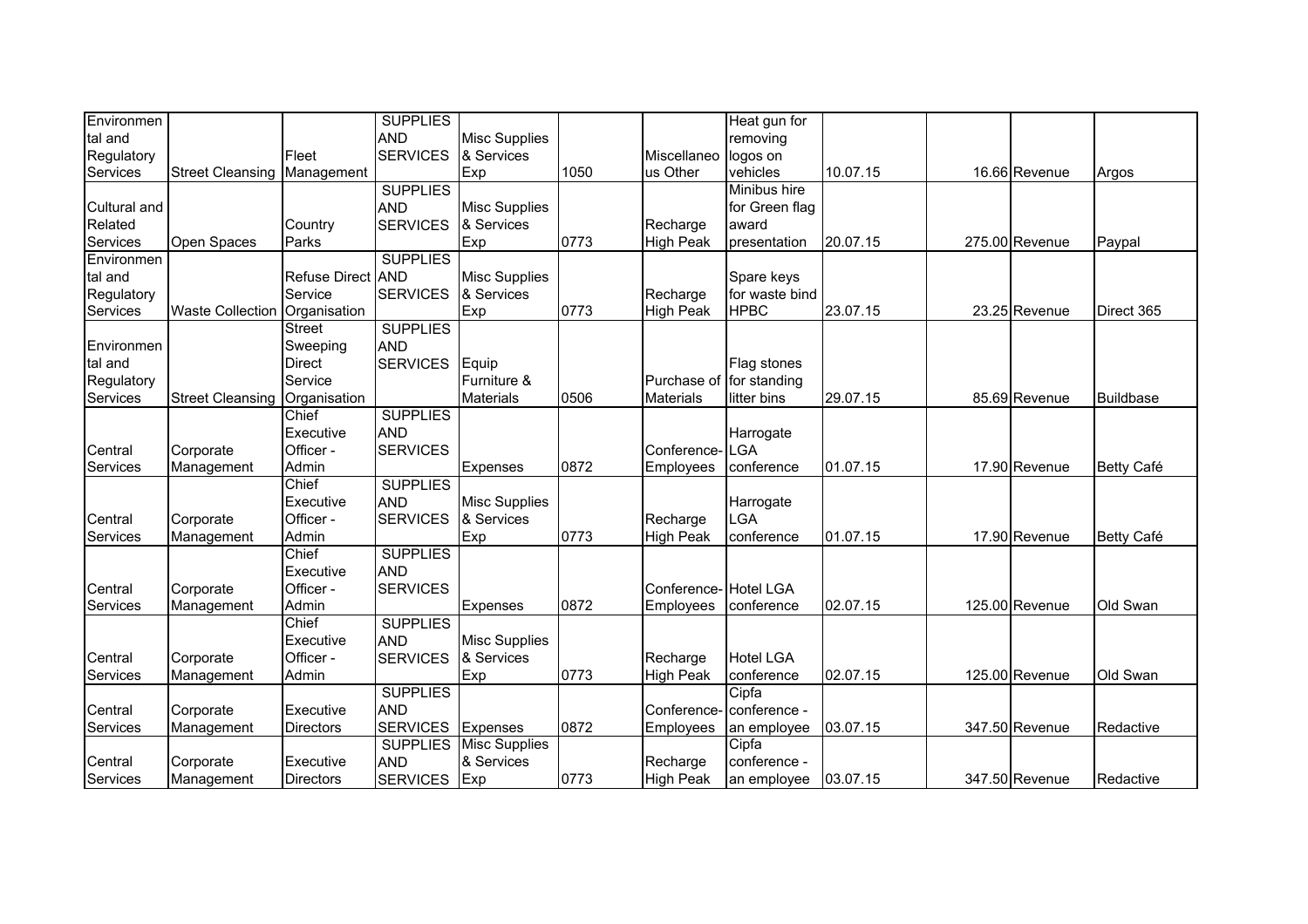| Central             | Corporate      | Executive          | <b>TRANSPO</b>  | Car                  |      |                  | Other TravellTrain tickets - |          |                 |               |
|---------------------|----------------|--------------------|-----------------|----------------------|------|------------------|------------------------------|----------|-----------------|---------------|
| Services            | Management     | <b>Directors</b>   | <b>RT</b>       | Allowances           | 0483 | Allowances       | an employee                  | 15.07.15 | 6.81 Revenue    | Trainline     |
|                     |                |                    | <b>SUPPLIES</b> | <b>Misc Supplies</b> |      |                  |                              |          |                 |               |
| Central             | Corporate      | Executive          | <b>AND</b>      | & Services           |      | Recharge         | Train tickets -              |          |                 |               |
| Services            | Management     | <b>Directors</b>   | <b>SERVICES</b> | Exp                  | 0773 | <b>High Peak</b> | an employee                  | 15.07.15 | 6.81 Revenue    | Trainline     |
|                     |                |                    | <b>SUPPLIES</b> | <b>Misc Supplies</b> |      |                  | Flag - re                    |          |                 |               |
| Central             | Corporate      | Corporate          | <b>AND</b>      | & Services           |      | <b>Bank</b>      | Merchant                     |          |                 |               |
| Services            | Management     | Policy             | <b>SERVICES</b> | Exp                  | 1080 | Charges          | Navy day                     | 20.07.15 | 21.82 Revenue   | JW Plant & Co |
|                     |                |                    | <b>PREMISES</b> |                      |      |                  |                              |          |                 |               |
| <b>Cultural and</b> |                |                    |                 | Grounds              |      | Ground           |                              |          |                 |               |
| Related             |                | Country            |                 | maintenance          |      | Maintenanc       |                              |          |                 |               |
| Services            | Open Spaces    | Parks              |                 | costs                | 0385 | le               | <b>Battery</b>               | 08.07.15 | 38.32 Revenue   | <b>NHBS</b>   |
|                     |                |                    | <b>SUPPLIES</b> |                      |      |                  |                              |          |                 |               |
| <b>Cultural and</b> |                |                    | <b>AND</b>      | Equip                |      |                  |                              |          |                 |               |
| Related             |                | Country            | <b>SERVICES</b> | Furniture &          |      | Purchase of      |                              |          |                 |               |
| Services            | Open Spaces    | Parks              |                 | <b>Materials</b>     | 0506 | <b>Materials</b> | Camera                       | 20.07.15 | 40.83 Revenue   | Currys        |
|                     |                |                    | <b>SUPPLIES</b> |                      |      |                  |                              |          |                 |               |
| Cultural and        |                |                    | <b>AND</b>      | <b>Misc Supplies</b> |      |                  |                              |          |                 |               |
| Related             | Recreation and | Leisure            | <b>SERVICES</b> | & Services           |      | Miscellaneo      |                              |          |                 |               |
| Services            | Sport          | Development        |                 | Exp                  | 1050 | us Other         | Picture frame                | 24.07.15 | 5.42 Revenue    | Wilko         |
|                     |                |                    | <b>SUPPLIES</b> | Equip                |      | Purchase         |                              |          |                 |               |
| Central             | Corporate      |                    | <b>AND</b>      | Furniture &          |      | Equipment        | Iphones for 3                |          |                 |               |
| Services            | Management     | <b>IT Services</b> | <b>SERVICES</b> | <b>Materials</b>     | 0500 | & Furniture      | employees                    | 06.07.15 | 1347.51 Revenue | Apple         |
|                     |                |                    | <b>SUPPLIES</b> | Equip                |      | Purchase         |                              |          |                 |               |
| Central             | Corporate      |                    | <b>AND</b>      | Furniture &          |      | Equipment        | Cases for                    |          |                 |               |
| Services            | Management     | <b>IT Services</b> | <b>SERVICES</b> | <b>Materials</b>     | 0500 | & Furniture      | iphones                      | 06.07.15 | 87.51 Revenue   | Apple         |
|                     |                |                    |                 |                      |      |                  |                              |          |                 |               |
|                     |                | ICT-               | <b>CAPITAL</b>  |                      |      |                  | 4 radio access               |          |                 |               |
|                     |                | Councillor's       | <b>EXPENDIT</b> | <b>Other Capital</b> |      | Refr-            | points Dual                  |          |                 |               |
| N/A                 | N/A            | Access             | <b>URE</b>      | Expenditure          | 7836 | <b>Hrdware</b>   | band                         | 27.04.15 | 621.64 Capital  | <b>Misco</b>  |
|                     |                |                    |                 |                      |      |                  |                              |          |                 |               |
|                     |                | ICT-               | <b>SUPPLIES</b> | <b>Misc Supplies</b> |      |                  | 4 radio access               |          |                 |               |
|                     |                | Councillor's       | <b>AND</b>      | & Services           |      | Recharge         | points Dual                  |          |                 |               |
| N/A                 | N/A            | Access             | <b>SERVICES</b> | Exp                  | 0773 | <b>High Peak</b> | band                         | 27.04.15 | 621.63 Capital  | Misco         |
|                     |                |                    | <b>SUPPLIES</b> | Print/Stat &         |      | Other            |                              |          |                 |               |
| Central             | Corporate      |                    | <b>AND</b>      | Gen Office           |      | Consumabl        | Pvc patch                    |          |                 |               |
| Services            | Management     | <b>IT Services</b> | <b>SERVICES</b> | Equip                | 0681 | <b>es</b>        | cables                       | 27.04.15 | 47.8 Revenue    | <b>Misco</b>  |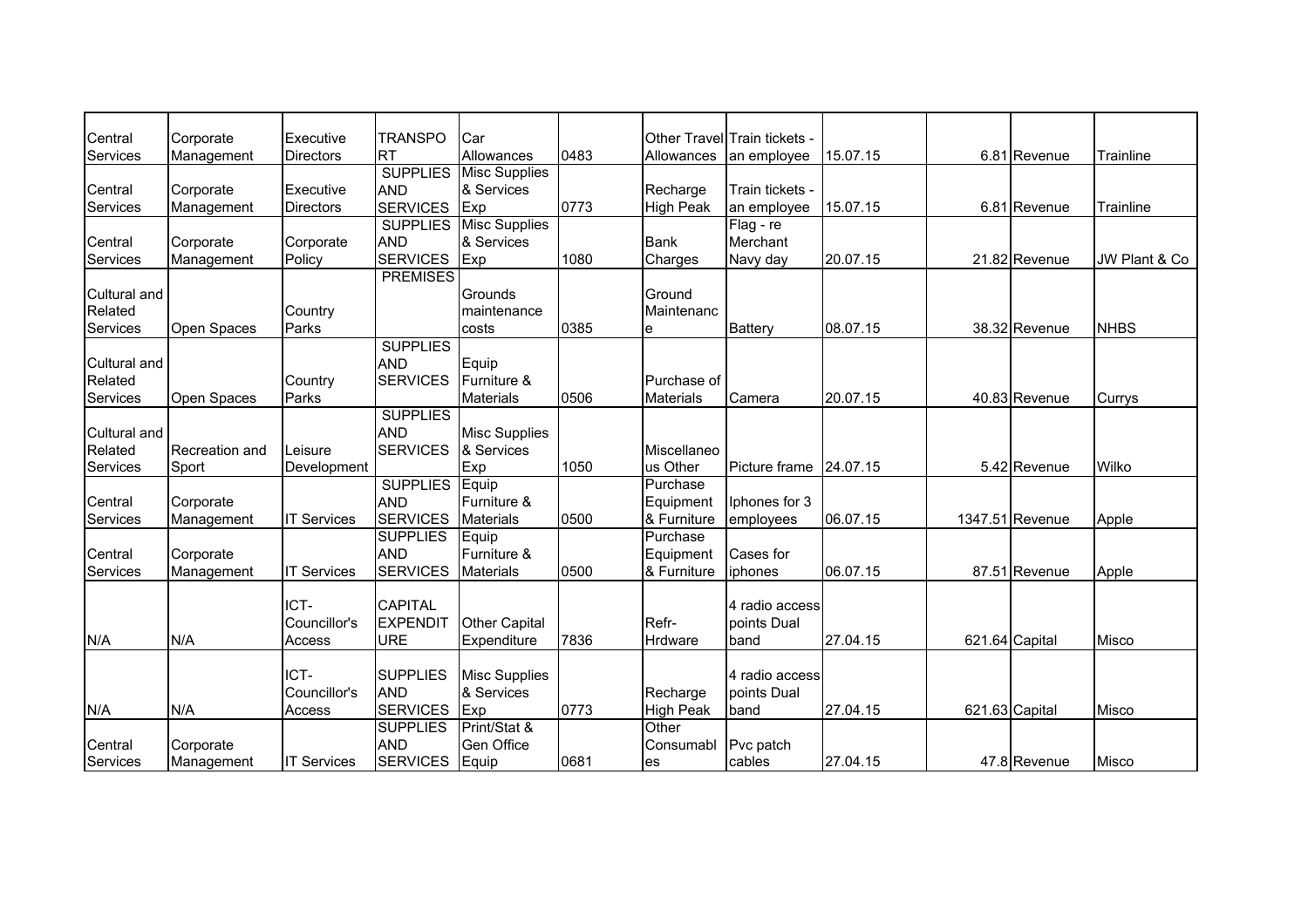| Environmen<br>tal and<br>Regulatory<br>Services | Community<br>Safety     | Community<br>Safety                                    | <b>ISUPPLIES</b><br>AND<br>ISERVICES        | Misc Supplies<br>& Services<br><b>IExp</b> | 1050 | Miscellaneo   measuring<br>lus Other | Stanley 5m<br>staff                                 | 27.07.15 | 65.76 Revenue | Amazon                         |
|-------------------------------------------------|-------------------------|--------------------------------------------------------|---------------------------------------------|--------------------------------------------|------|--------------------------------------|-----------------------------------------------------|----------|---------------|--------------------------------|
| Central<br><b>Services</b>                      | Corporate<br>Management | Chief<br>Executive<br>Officer -<br>Admin               | <b>ISUPPLIES</b><br>AND<br><b>ISERVICES</b> | Grants &<br>Subscriptions                  | 0920 |                                      | Annual<br>Subscription subscription-<br>an employee | 01.07.15 | 28.35 Revenue | Staffordshire<br><b>I</b> Life |
| Central<br>Services                             | Corporate<br>Management | <b>Chief</b><br><b>Executive</b><br>Officer -<br>Admin | <b>SUPPLIES</b><br>AND<br><b>SERVICES</b>   | Misc Supplies<br>& Services<br><b>IExp</b> | 0773 | Recharge<br><b>High Peak</b>         | <b>Annual</b><br>subscription-<br>an employee       | 01.07.15 | 24 Revenue    | Derbyshire Life                |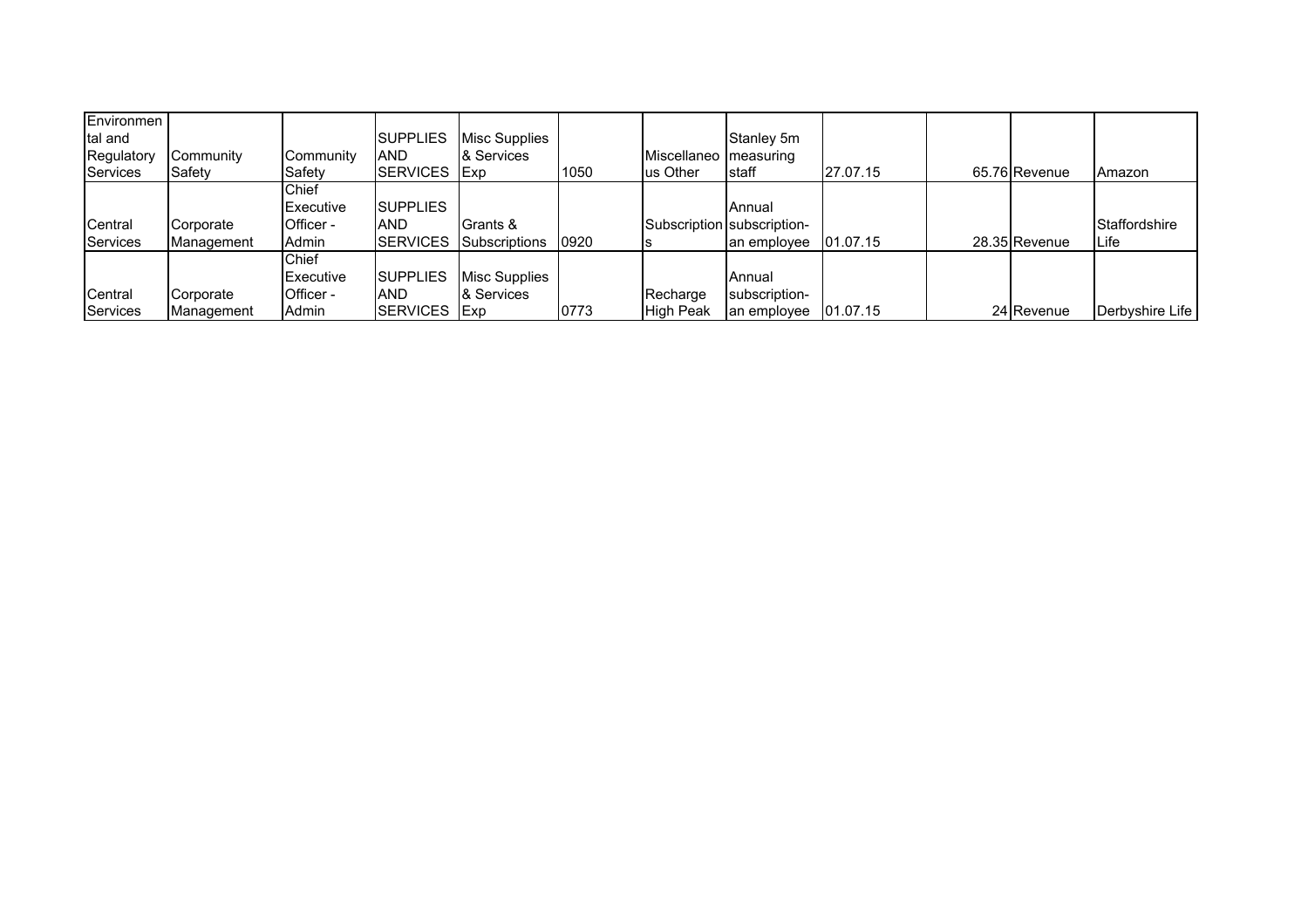| <b>STAFFORDSHIRE MOORLANDS DISTRICT COUNCIL</b><br><b>GOVERNMENT PURCHASE CARD PAYMENTS IN AUGUST 2015</b> |                              |                    |                 |                      |                |                  |                            |                    |        |                   |                      |
|------------------------------------------------------------------------------------------------------------|------------------------------|--------------------|-----------------|----------------------|----------------|------------------|----------------------------|--------------------|--------|-------------------|----------------------|
|                                                                                                            |                              |                    | <b>Expenses</b> | <b>Detailed</b>      |                |                  |                            |                    |        |                   |                      |
| <b>Service</b>                                                                                             |                              | Responsible        | <b>Type</b>     | <b>Expenses</b>      |                |                  |                            |                    |        |                   | <b>Supplier</b>      |
| Area                                                                                                       | <b>Service Division Unit</b> |                    |                 | <b>Type</b>          | <b>Expense</b> | <b>Expense</b>   | <b>Transaction</b>         | <b>Transaction</b> | Amount | <b>Capital or</b> | <b>Name</b>          |
|                                                                                                            |                              |                    |                 |                      | Code           | <b>Narrative</b> | <b>Narrative</b>           | <b>Date</b>        |        | <b>Revenue</b>    |                      |
|                                                                                                            |                              | ICT-               | <b>SUPPLIES</b> | <b>Misc Supplies</b> |                |                  | Dray Tek                   |                    |        |                   |                      |
|                                                                                                            |                              | Councillor's       | <b>AND</b>      | & Services           |                | Recharge         | Vigor ADSL                 |                    |        |                   |                      |
| N/A                                                                                                        | N/A                          | Access             | <b>SERVICES</b> | Exp                  | 0773           | <b>High Peak</b> | Router                     | 05.08.15           |        | 94.86 Capital     | <b>Misco</b>         |
|                                                                                                            |                              | ICT-               | <b>CAPITAL</b>  |                      |                |                  | Dray Tek                   |                    |        |                   |                      |
|                                                                                                            |                              | Councillor's       | <b>EXPENDIT</b> | <b>Other Capital</b> |                | Refr-            | Vigor ADSL                 |                    |        |                   |                      |
| N/A                                                                                                        | N/A                          | Access             | URE             | Expenditure          | 7836           | Hrdware          | Router                     | 05.08.15           |        | 94.86 Capital     | <b>Misco</b>         |
|                                                                                                            |                              |                    | <b>SUPPLIES</b> | <b>Misc Supplies</b> |                |                  | Long Service               |                    |        |                   |                      |
| Central                                                                                                    | Corporate                    |                    | <b>AND</b>      | & Services           |                | Recharge         | Award - an                 |                    |        |                   | <b>High Street</b>   |
| Services                                                                                                   | Management                   | Personnel          | <b>SERVICES</b> | Exp                  | 0773           | <b>High Peak</b> | employee                   | 18.08.15           |        | 329.25 Revenue    | Vouchers             |
|                                                                                                            |                              | Post Entry         | <b>SUPPLIES</b> |                      |                |                  |                            |                    |        |                   |                      |
|                                                                                                            |                              | and                | <b>AND</b>      | <b>Misc Supplies</b> |                |                  |                            |                    |        |                   |                      |
| Central                                                                                                    | Corporate                    | Corporate          | <b>SERVICES</b> | & Services           |                | Recharge         | Train tickets -            |                    |        |                   | Cross country        |
| Services                                                                                                   | Management                   | Training           |                 | Exp                  | 0773           | <b>High Peak</b> | an employee                | 18.08.15           |        | 82.60 Revenue     | Trains               |
|                                                                                                            |                              |                    | <b>SUPPLIES</b> |                      |                |                  | <b>TP</b> Link             |                    |        |                   |                      |
|                                                                                                            |                              |                    | <b>AND</b>      | <b>Misc Supplies</b> |                |                  | Ethernet                   |                    |        |                   |                      |
| Central                                                                                                    | Corporate                    |                    | <b>SERVICES</b> | & Services           |                | Recharge         | Media                      |                    |        |                   |                      |
| Services                                                                                                   | Management                   | <b>IT Services</b> |                 | Exp                  | 0773           | <b>High Peak</b> | convertor                  | 23.08.15           |        | 44.42 Revenue     | Misco                |
|                                                                                                            |                              |                    |                 | Indirect             |                | Long             | Long Service               |                    |        |                   |                      |
| Central                                                                                                    | Corporate                    |                    | <b>EMPLOYEE</b> | employee             |                | Service          | Award - an                 |                    |        |                   | Voucher              |
| Services                                                                                                   | Management                   | Personnel          | lS              | expenses             | 0097           | Awards           | employee                   | 24.08.15           |        | 105.50 Revenue    | <b>Express</b>       |
| Environmen                                                                                                 |                              |                    | <b>SUPPLIES</b> |                      |                |                  |                            |                    |        |                   |                      |
| tal and                                                                                                    |                              | Refuse Direct AND  |                 | Clothing             |                |                  |                            |                    |        |                   |                      |
| Regulatory                                                                                                 |                              | Service            | <b>SERVICES</b> | Uniform &            |                | Protective       | Safety boots               |                    |        |                   | <b>Bison</b>         |
| Services                                                                                                   | <b>Waste Collection</b>      | Organisation       |                 | Laundry              | 0600           | Clothing         | size 13                    | 04.08.15           |        | 34.85 Revenue     | <b>Machinery Ltd</b> |
|                                                                                                            |                              |                    | <b>SUPPLIES</b> |                      |                |                  |                            |                    |        |                   |                      |
| Cultural and                                                                                               |                              |                    | <b>AND</b>      | Equip                |                |                  |                            |                    |        |                   |                      |
| Related                                                                                                    |                              | Country            | <b>SERVICES</b> | Furniture &          |                |                  | Purchase of Flag pole with |                    |        |                   | Flagpole             |
| Services                                                                                                   | Open Spaces                  | Parks              |                 | <b>Materials</b>     | 0506           | <b>Materials</b> | sleeve                     | 05.08.15           |        | 193.85 Revenue    | Express              |
|                                                                                                            |                              |                    | <b>SUPPLIES</b> |                      |                |                  |                            |                    |        |                   |                      |
| Cultural and                                                                                               |                              |                    | <b>AND</b>      | <b>Misc Supplies</b> |                |                  |                            |                    |        |                   |                      |
| Related                                                                                                    | Recreation and               | Leisure            | <b>SERVICES</b> | & Services           |                | Miscellaneo      |                            |                    |        |                   |                      |
| Services                                                                                                   | Sport                        | Development        |                 | Exp                  | 1050           | us Other         | Picture Frame 06.08.15     |                    |        | 5.42 Revenue      | Wilko                |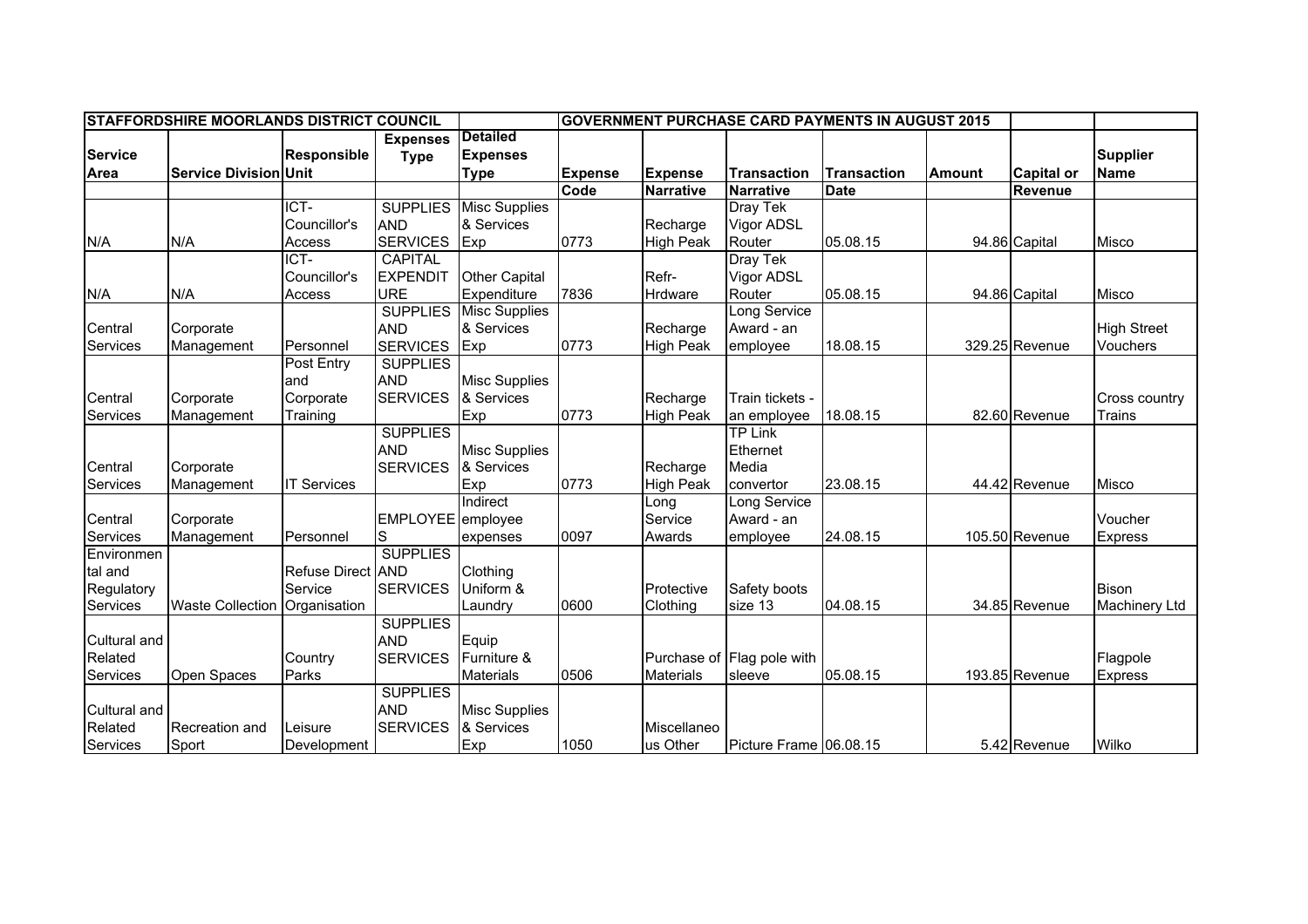|          |                                |                 | <b>SUPPLIES</b> |                      |      |            | Homelessnes                 |          |                |            |
|----------|--------------------------------|-----------------|-----------------|----------------------|------|------------|-----------------------------|----------|----------------|------------|
|          |                                |                 | <b>AND</b>      | <b>Misc Supplies</b> |      | Temporary  |                             |          |                |            |
| Housing  |                                | Housing         | <b>SERVICES</b> | & Services           |      |            | Accommoda accommodati       |          |                |            |
| Services | <b>Housing Benefits Advice</b> |                 |                 | Exp                  | 1163 | tion-Costs | lon                         | 17.08.15 | 39.17 Revenue  | Travelodge |
|          |                                |                 | <b>SUPPLIES</b> |                      |      |            | Homelessnes                 |          |                |            |
|          |                                |                 | <b>AND</b>      | <b>Misc Supplies</b> |      | Temporary  |                             |          |                |            |
| Housing  |                                | Housing         | <b>SERVICES</b> | & Services           |      |            | Accommoda accommodati       |          |                |            |
| Services | <b>Housing Benefits Advice</b> |                 |                 | Exp                  | 1163 | tion-Costs | lon                         | 21.08.15 | 125.83 Revenue | Travelodge |
|          |                                |                 |                 | <b>EXPENDITUR</b>    |      |            |                             |          |                | Stafford   |
|          |                                | Chairman        | <b>EXPENDIT</b> | <b>E DURING</b>      |      |            | Chairmans                   |          |                | Borough    |
| N/A      | N/A                            | 15/16           | <b>URE</b>      | <b>YEAR</b>          | 7010 | Purchases  | tickets                     | 03.08.15 | 21.00 Revenue  | council    |
|          |                                | Housing         |                 |                      |      |            |                             |          |                |            |
| Housing  |                                | <b>Benefits</b> | <b>TRANSPO</b>  | Car                  |      |            | Other TravellTrain tickets- |          |                |            |
| Services | <b>Housing Benefits Admin</b>  |                 | <b>RT</b>       | Allowances           | 0483 | Allowances | 2 employees                 | 07.08.15 | 48.04 Revenue  | Trainline  |
|          |                                |                 | <b>SUPPLIES</b> | <b>Misc Supplies</b> |      | Temporary  |                             |          |                |            |
| Housing  |                                | Housing         | <b>AND</b>      | & Services           |      |            | Accommoda Homelessnes       |          |                |            |
| Services | <b>Housing Benefits Advice</b> |                 | <b>SERVICES</b> | Exp                  | 1163 | tion-Costs | S                           | 10.08.15 | 39.17 Revenue  | Travelodge |
|          |                                |                 | <b>SUPPLIES</b> | <b>Misc Supplies</b> |      | Temporary  |                             |          |                |            |
| Housing  |                                | Housing         | <b>AND</b>      | & Services           |      |            | Accommoda Homelessnes       |          |                |            |
| Services | <b>Housing Benefits</b>        | Advice          | <b>SERVICES</b> | Exp                  | 1163 | tion-Costs | S                           | 11.08.15 | 45.83 Revenue  | Travelodge |
|          |                                |                 | <b>SUPPLIES</b> | <b>Misc Supplies</b> |      | Temporary  |                             |          |                |            |
| Housing  |                                | Housing         | <b>AND</b>      | & Services           |      |            | Accommoda Homelessnes       |          |                |            |
| Services | <b>Housing Benefits Advice</b> |                 | <b>SERVICES</b> | Exp                  | 1163 | tion-Costs | lS                          | 12.08.15 | 45.83 Revenue  | Travelodge |
|          |                                |                 | <b>SUPPLIES</b> | <b>Misc Supplies</b> |      | Temporary  |                             |          |                |            |
| Housing  |                                | Housing         | <b>AND</b>      | & Services           |      |            | Accommoda Homelessnes       |          |                |            |
| Services | <b>Housing Benefits Advice</b> |                 | <b>SERVICES</b> | Exp                  | 1163 | tion-Costs |                             | 13.08.15 | 39.17 Revenue  | Travelodge |
|          |                                |                 | <b>SUPPLIES</b> | <b>Misc Supplies</b> |      | Temporary  |                             |          |                |            |
| Housing  |                                | Housing         | <b>AND</b>      | & Services           |      |            | Accommoda Homelessnes       |          |                |            |
| Services | <b>Housing Benefits Advice</b> |                 | <b>SERVICES</b> | Exp                  | 1163 | tion-Costs | S                           | 14.08.15 | 125.83 Revenue | Travelodge |
|          |                                |                 | <b>SUPPLIES</b> | <b>Misc Supplies</b> |      | Temporary  |                             |          |                |            |
| Housing  |                                | Housing         | <b>AND</b>      | & Services           |      |            | Accommoda Homelessnes       |          |                |            |
| Services | <b>Housing Benefits Advice</b> |                 | <b>SERVICES</b> | Exp                  | 1163 | tion-Costs | S                           | 18.08.15 | 45.83 Revenue  | Travelodge |
|          |                                |                 | <b>SUPPLIES</b> | <b>Misc Supplies</b> |      | Temporary  |                             |          |                |            |
| Housing  |                                | Housing         | <b>AND</b>      | & Services           |      |            | Accommoda Homelessnes       |          |                |            |
| Services | <b>Housing Benefits Advice</b> |                 | <b>SERVICES</b> | Exp                  | 1163 | tion-Costs |                             | 19.08.15 | 45.83 Revenue  | Travelodge |
|          |                                |                 | <b>SUPPLIES</b> | <b>Misc Supplies</b> |      | Temporary  |                             |          |                |            |
| Housing  |                                | Housing         | <b>AND</b>      | & Services           |      |            | Accommoda Homelessnes       |          |                |            |
| Services | <b>Housing Benefits Advice</b> |                 | <b>SERVICES</b> | Exp                  | 1163 | tion-Costs | S                           | 20.08.15 | 39.17 Revenue  | Travelodge |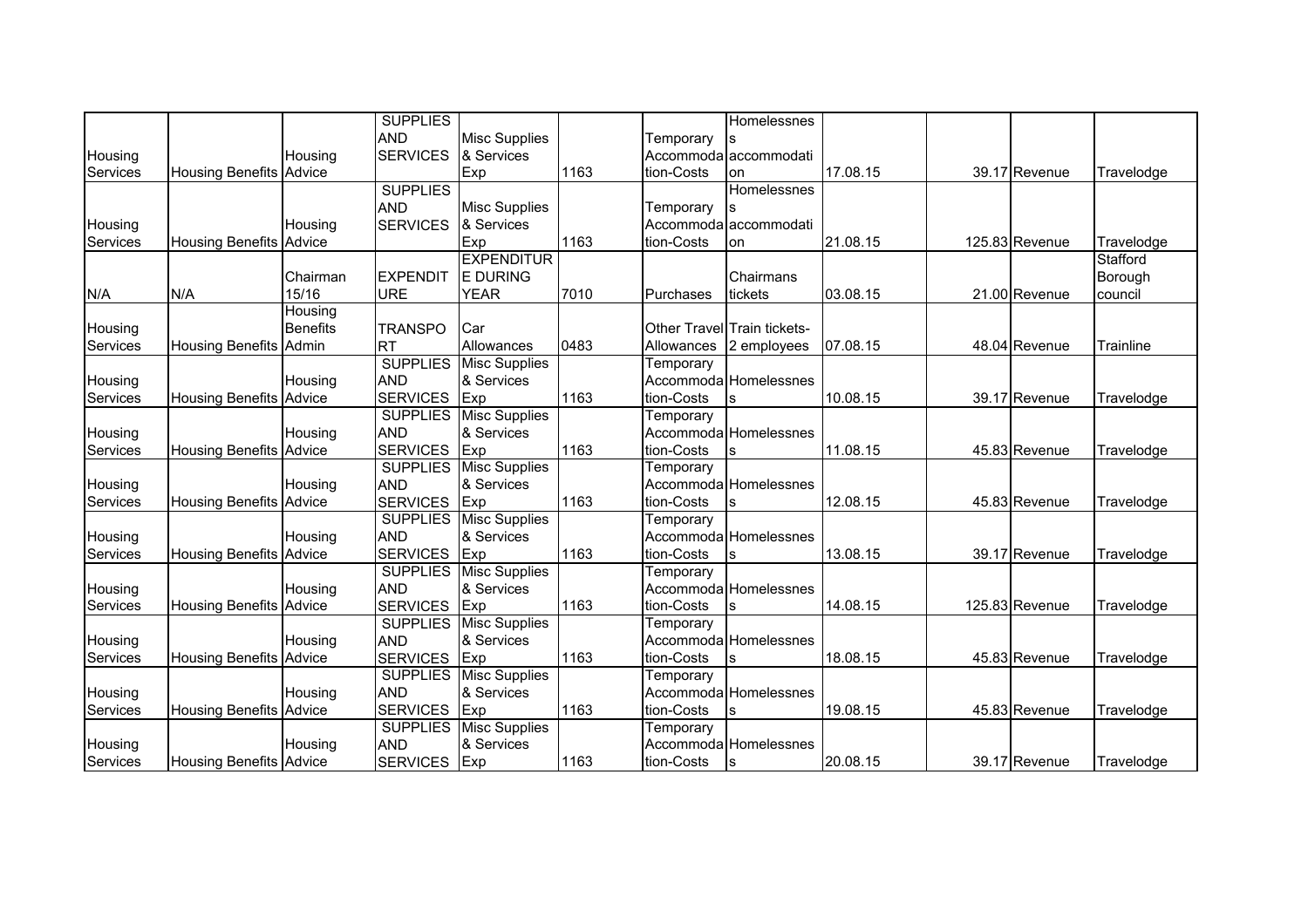|              |                                |             | <b>SUPPLIES</b> | <b>Misc Supplies</b> |      | Temporary        |                       |          |                |            |
|--------------|--------------------------------|-------------|-----------------|----------------------|------|------------------|-----------------------|----------|----------------|------------|
| Housing      |                                | Housing     | <b>AND</b>      | & Services           |      |                  | Accommoda Homelessnes |          |                |            |
| Services     | <b>Housing Benefits Advice</b> |             | <b>SERVICES</b> | Exp                  | 1163 | tion-Costs       |                       | 24.08.15 | 39.17 Revenue  | Travelodge |
|              |                                |             | <b>SUPPLIES</b> | <b>Misc Supplies</b> |      | Temporary        |                       |          |                |            |
| Housing      |                                | Housing     | <b>AND</b>      | & Services           |      |                  | Accommoda Homelessnes |          |                |            |
| Services     | <b>Housing Benefits Advice</b> |             | <b>SERVICES</b> | Exp                  | 1163 | tion-Costs       |                       | 25.08.15 | 34.17 Revenue  | Travelodge |
|              |                                |             | <b>SUPPLIES</b> | <b>Misc Supplies</b> |      | Temporary        |                       |          |                |            |
| Housing      |                                | Housing     | <b>AND</b>      | & Services           |      |                  | Accommoda Homelessnes |          |                |            |
| Services     | <b>Housing Benefits Advice</b> |             | <b>SERVICES</b> | Exp                  | 1163 | tion-Costs       |                       | 25.08.15 | 83.33 Revenue  | Travelodge |
|              |                                |             | <b>SUPPLIES</b> | <b>Misc Supplies</b> |      | Temporary        |                       |          |                |            |
| Housing      |                                | Housing     | <b>AND</b>      | & Services           |      |                  | Accommoda Homelessnes |          |                |            |
| Services     | <b>Housing Benefits Advice</b> |             | <b>SERVICES</b> | Exp                  | 1163 | tion-Costs       |                       | 26.08.15 | 34.17 Revenue  | Travelodge |
|              |                                |             | <b>SUPPLIES</b> | <b>Misc Supplies</b> |      | Temporary        |                       |          |                |            |
| Housing      |                                | Housing     | <b>AND</b>      | & Services           |      |                  | Accommoda Homelessnes |          |                |            |
| Services     | <b>Housing Benefits Advice</b> |             | <b>SERVICES</b> | Exp                  | 1163 | tion-Costs       |                       | 27.08.15 | 34.17 Revenue  | Travelodge |
|              |                                |             | <b>SUPPLIES</b> | <b>Misc Supplies</b> |      | Temporary        |                       |          |                |            |
| Housing      |                                | Housing     | <b>AND</b>      | & Services           |      |                  | Accommoda Homelessnes |          |                |            |
| Services     | <b>Housing Benefits Advice</b> |             | <b>SERVICES</b> | Exp                  | 1163 | tion-Costs       |                       | 27.08.15 | 207.50 Revenue | Travelodge |
|              |                                |             | <b>SUPPLIES</b> | <b>Misc Supplies</b> |      | Temporary        |                       |          |                |            |
| Housing      |                                | Housing     | <b>AND</b>      | & Services           |      |                  | Accommoda Homelessnes |          |                |            |
| Services     | <b>Housing Benefits Advice</b> |             | <b>SERVICES</b> | Exp                  | 1163 | tion-Costs       |                       | 28.08.15 | 167.50 Revenue | Travelodge |
|              |                                |             | <b>SUPPLIES</b> |                      |      |                  |                       |          |                |            |
| Cultural and |                                |             | <b>AND</b>      | <b>Misc Supplies</b> |      |                  |                       |          |                |            |
| Related      | Culture and                    | Museum &    | <b>SERVICES</b> | & Services           |      | <b>NI</b>        | Table covers          |          |                |            |
| Services     | Heritage                       | Arts        |                 | Exp                  | 1072 | Exhibitions      | for tea dance         | 11.08.15 | 7.58 Revenue   | Chapter1   |
|              |                                |             | <b>SUPPLIES</b> |                      |      |                  | Annual                |          |                |            |
|              |                                |             | <b>AND</b>      | <b>Misc Supplies</b> |      |                  | renewal for           |          |                | Jungle     |
| Planning     | Development                    | Development | <b>SERVICES</b> | & Services           |      | Miscellaneo      | planning info         |          |                | Planning   |
| Services     | Control                        | Control     |                 | Exp                  | 1050 | us Other         | <b>SMDC</b>           | 17.08.15 | 100.00 Revenue | website    |
|              |                                |             | <b>SUPPLIES</b> |                      |      |                  | Annual                |          |                |            |
|              |                                |             | <b>AND</b>      | <b>Misc Supplies</b> |      |                  | renewal for           |          |                | Jungle     |
| Planning     | Development                    | Development | <b>SERVICES</b> | & Services           |      | Recharge         | planning info         |          |                | Planning   |
| Services     | Control                        | Control     |                 | Exp                  | 0773 | <b>High Peak</b> | <b>HPBC</b>           | 17.08.15 | 100.00 Revenue | website    |
|              |                                |             | <b>SUPPLIES</b> |                      |      |                  | Laser                 |          |                |            |
|              |                                | Land &      | <b>AND</b>      | Equip                |      | Purchase         | distance              |          |                |            |
| Central      | Corporate                      | Property    | <b>SERVICES</b> | Furniture &          |      | Equipment        | measurer/batt         |          |                |            |
| Services     | Management                     | Admin       |                 | <b>Materials</b>     | 0500 | & Furniture      | eries SMDC            | 18.08.15 | 105.76 Revenue | Amazon     |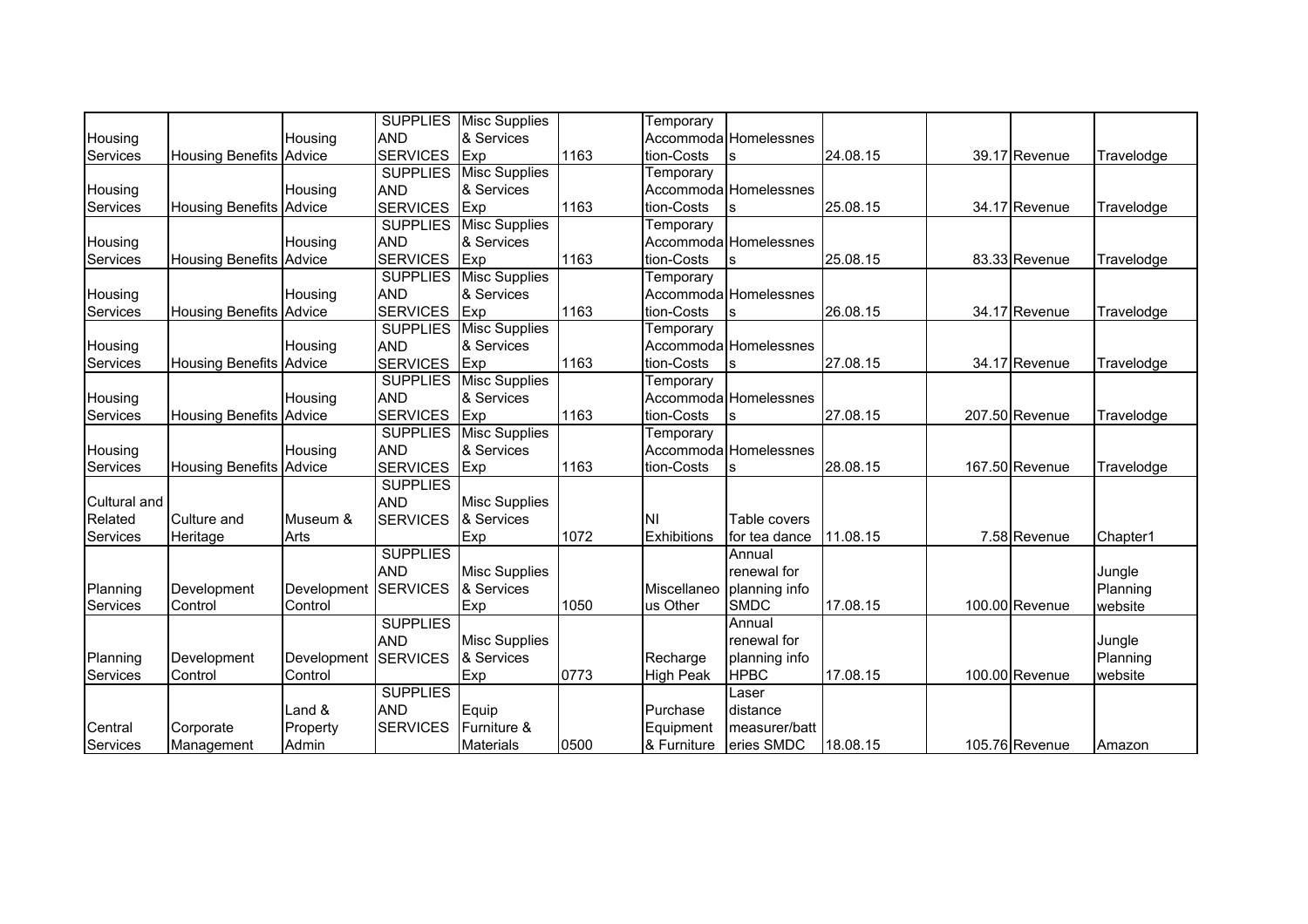|          |            |                    | <b>SUPPLIES</b>  |                         |      |                    | Laser             |          |                |             |
|----------|------------|--------------------|------------------|-------------------------|------|--------------------|-------------------|----------|----------------|-------------|
|          |            | Land &             | AND              | Misc Supplies           |      |                    | distance          |          |                |             |
| Central  | Corporate  | Property           | <b>ISERVICES</b> | <b>8</b> Services       |      | Recharge           | measurer/batt     |          |                |             |
| Services | Management | Admin              |                  | <b>Exp</b>              | 0773 | <b>High Peak</b>   | eries HPBC        | 18.08.15 | 105.77 Revenue | Amazon      |
|          |            | Land &             | <b>SUPPLIES</b>  | Equip                   |      | Purchase           | Architects/buil   |          |                |             |
| Central  | Corporate  | Property           | AND              | <b>IFurniture &amp;</b> |      | Equipment          | ders price        |          |                |             |
| Services | Management | Admin              | <b>SERVICES</b>  | Materials               | 0500 | <b>8</b> Furniture | book SMDC         | 18.08.15 | 58.80 Revenue  | <b>RIBA</b> |
|          |            | Land $&$           | <b>SUPPLIES</b>  | Misc Supplies           |      |                    | Architects/buil   |          |                |             |
| Central  | Corporate  | Property           | <b>AND</b>       | & Services              |      | Recharge           | ders price        |          |                |             |
| Services | Management | Admin              | <b>SERVICES</b>  | <b>IExp</b>             | 0773 | <b>High Peak</b>   | book HPBC         | 18.08.15 | 58.80 Revenue  | <b>RIBA</b> |
|          |            |                    | <b>SUPPLIES</b>  | Equip                   |      | Purchase           |                   |          |                |             |
| Central  | Corporate  |                    | AND              | Furniture &             |      | Equipment          | <b>SAS Drives</b> |          |                |             |
| Services | Management | <b>IT Services</b> | <b>SERVICES</b>  | Materials               | 0500 | & Furniture        | and delivery      | 24.08.15 | 74.40 Revenue  | Ebay        |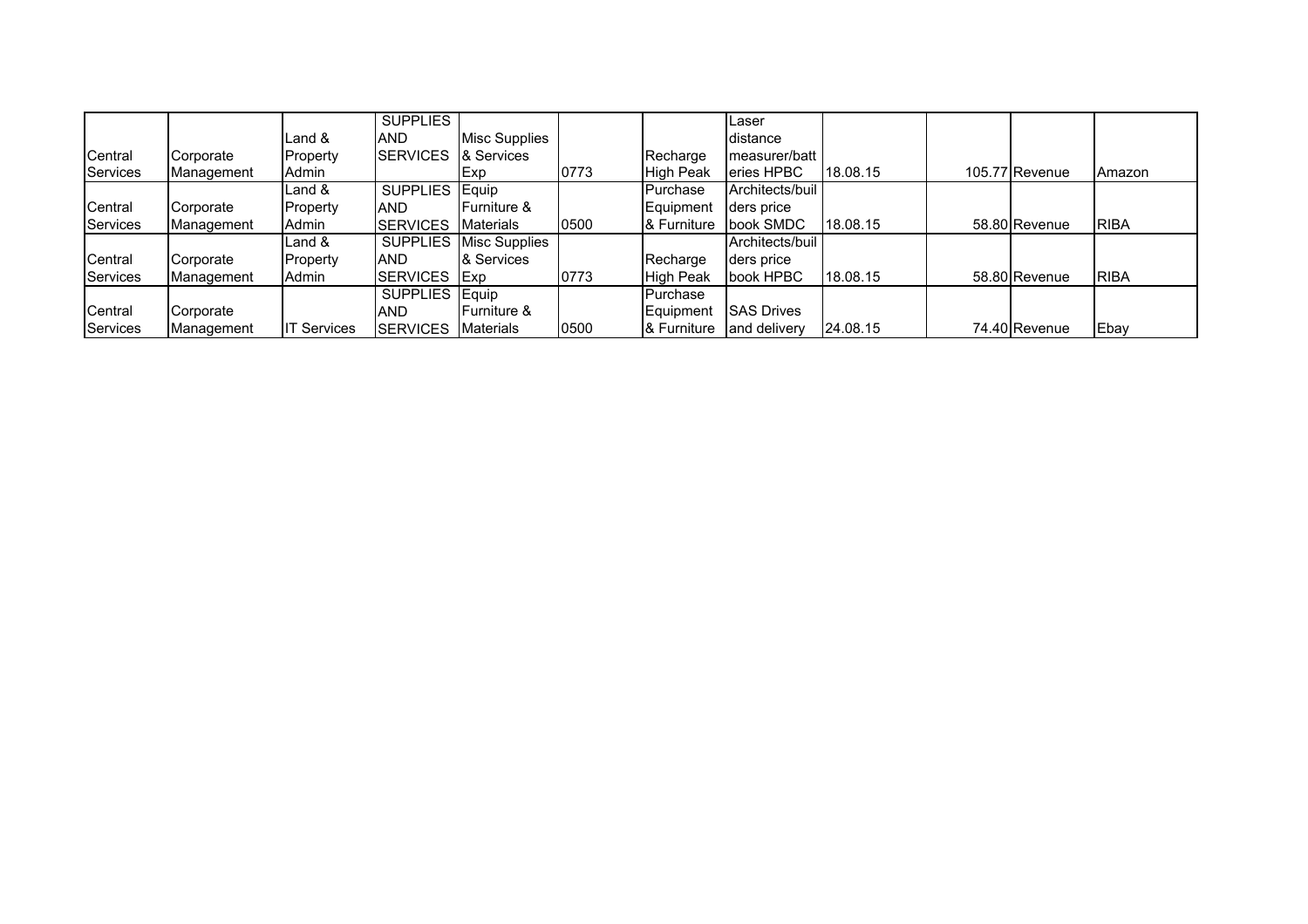|                |                              | <b>STAFFORDSHIRE MOORLANDS DISTRICT COUNCIL</b><br><b>GOVERNMENT PURCHASE CARD PAYMENTS IN SEPTEMBER 2015</b> |                 |                      |                |                  |                     |                    |               |                   |                      |
|----------------|------------------------------|---------------------------------------------------------------------------------------------------------------|-----------------|----------------------|----------------|------------------|---------------------|--------------------|---------------|-------------------|----------------------|
|                |                              |                                                                                                               | <b>Expenses</b> | <b>Detailed</b>      |                |                  |                     |                    |               |                   |                      |
| <b>Service</b> |                              | Responsible                                                                                                   | <b>Type</b>     | <b>Expenses</b>      |                |                  |                     |                    |               |                   | <b>Supplier</b>      |
| <b>Area</b>    | <b>Service Division Unit</b> |                                                                                                               |                 | <b>Type</b>          | <b>Expense</b> | <b>Expense</b>   | <b>Transaction</b>  | <b>Transaction</b> | <b>Amount</b> | <b>Capital or</b> | Name                 |
|                |                              |                                                                                                               |                 |                      | Code           | <b>Narrative</b> | <b>Narrative</b>    | <b>Date</b>        |               | Revenue           |                      |
|                |                              |                                                                                                               | <b>SUPPLIES</b> | Print/Stat &         |                | Other            |                     |                    |               |                   |                      |
| Central        | Corporate                    |                                                                                                               | <b>AND</b>      | Gen Office           |                | Consumabl        | <b>Backup tapes</b> |                    |               |                   |                      |
| Services       | Management                   | <b>IT Services</b>                                                                                            | <b>SERVICES</b> | Equip                | 0681           | es               | <b>SMDC</b>         | 02.09.15           |               | 245.90 Revenue    | Misco                |
|                |                              |                                                                                                               | <b>SUPPLIES</b> | <b>Misc Supplies</b> |                |                  |                     |                    |               |                   |                      |
| Central        | Corporate                    |                                                                                                               | <b>AND</b>      | & Services           |                | Recharge         | <b>Backup tapes</b> |                    |               |                   |                      |
| Services       | Management                   | <b>IT Services</b>                                                                                            | <b>SERVICES</b> | Exp                  | 0773           | <b>High Peak</b> | <b>HPBC</b>         | 02.09.15           |               | 245.89 Revenue    | Misco                |
|                |                              |                                                                                                               | <b>SUPPLIES</b> | Print/Stat &         |                | Other            |                     |                    |               |                   |                      |
| Central        | Corporate                    |                                                                                                               | <b>AND</b>      | Gen Office           |                | Consumabl        | Dell monitors       |                    |               |                   |                      |
| Services       | Management                   | <b>IT Services</b>                                                                                            | <b>SERVICES</b> | Equip                | 0681           | es               | <b>SMDC</b>         | 02.09.15           |               | 577.19 Revenue    | Bespoke              |
|                |                              |                                                                                                               | <b>SUPPLIES</b> | <b>Misc Supplies</b> |                |                  |                     |                    |               |                   |                      |
| Central        | Corporate                    |                                                                                                               | <b>AND</b>      | & Services           |                | Recharge         | Dell monitors       |                    |               |                   |                      |
| Services       | Management                   | <b>IT Services</b>                                                                                            | <b>SERVICES</b> | Exp                  | 0773           | <b>High Peak</b> | <b>HPBC</b>         | 02.09.15           |               | 577.18 Revenue    | Bespoke              |
|                |                              |                                                                                                               | <b>SUPPLIES</b> | Print/Stat &         |                | Other            |                     |                    |               |                   |                      |
| Central        | Corporate                    |                                                                                                               | <b>AND</b>      | <b>Gen Office</b>    |                | Consumabl        | Dell monitors       |                    |               |                   |                      |
| Services       | Management                   | <b>IT Services</b>                                                                                            | <b>SERVICES</b> | Equip                | 0681           | les              | <b>SMDC</b>         | 02.09.15           |               | 108.00 Revenue    | Amazon               |
|                |                              |                                                                                                               | <b>SUPPLIES</b> |                      |                |                  | Cptrax              |                    |               |                   |                      |
|                |                              |                                                                                                               | <b>AND</b>      | Communicatio         |                |                  | software for        |                    |               |                   |                      |
| Central        | Corporate                    |                                                                                                               | <b>SERVICES</b> | ns &                 |                |                  | windows             |                    |               |                   |                      |
| Services       | Management                   | <b>IT Services</b>                                                                                            |                 | Computing            | 0840           | Security         | <b>SMDC</b>         | 16.09.15           |               | 555.29 Revenue    | <b>Visual Clicks</b> |
|                |                              |                                                                                                               | <b>SUPPLIES</b> |                      |                |                  | Cptrax              |                    |               |                   |                      |
|                |                              |                                                                                                               | <b>AND</b>      | <b>Misc Supplies</b> |                |                  | software for        |                    |               |                   |                      |
| Central        | Corporate                    |                                                                                                               | <b>SERVICES</b> | & Services           |                | Recharge         | windows             |                    |               |                   |                      |
| Services       | Management                   | <b>IT Services</b>                                                                                            |                 | Exp                  | 0773           | <b>High Peak</b> | <b>HPBC</b>         | 16.09.15           |               | 555.29 Revenue    | <b>Visual Clicks</b> |
|                |                              | Land &                                                                                                        | <b>SUPPLIES</b> | <b>Misc Supplies</b> |                |                  | Samsung             |                    |               |                   |                      |
| Central        | Corporate                    | Property                                                                                                      | <b>AND</b>      | & Services           |                | Recharge         | Galaxy note         |                    |               |                   | Bespoke              |
| Services       | Management                   | Admin                                                                                                         | <b>SERVICES</b> | Exp                  | 0773           | <b>High Peak</b> | tablet              | 02.09.15           |               | 334.98 Revenue    | Offers               |
|                |                              |                                                                                                               | <b>SUPPLIES</b> | <b>Misc Supplies</b> |                |                  |                     |                    |               |                   |                      |
|                |                              | Accomodatio                                                                                                   | <b>AND</b>      | & Services           |                | Recharge         | 4 padlocks for      |                    |               |                   |                      |
| N/A            | N/A                          | n Review                                                                                                      | <b>SERVICES</b> | Exp                  | 0773           | <b>High Peak</b> | skips               | 03.09.15           |               | 14.00 Revenue     | <b>Conway DIY</b>    |
|                |                              | Land &                                                                                                        | <b>SUPPLIES</b> | <b>Misc Supplies</b> |                |                  |                     |                    |               |                   |                      |
| Central        | Corporate                    | Property                                                                                                      | <b>AND</b>      | & Services           |                | Recharge         | 2 samsung           |                    |               |                   |                      |
| Services       | Management                   | Admin                                                                                                         | <b>SERVICES</b> | Exp                  | 0773           | <b>High Peak</b> | galaxy covers       | 03.09.15           |               | 299.78 Revenue    | Amazon               |
|                |                              |                                                                                                               | <b>SUPPLIES</b> | Communicatio         |                |                  | 2 year              |                    |               |                   |                      |
| Central        | Corporate                    |                                                                                                               | <b>AND</b>      | ns &                 |                |                  | renewal for 5       |                    |               |                   |                      |
| Services       | Management                   | <b>IT Services</b>                                                                                            | <b>SERVICES</b> | Computing            | 0840           | Security         | computers           | 17.09.15           |               | 43.05 Revenue     | Eset                 |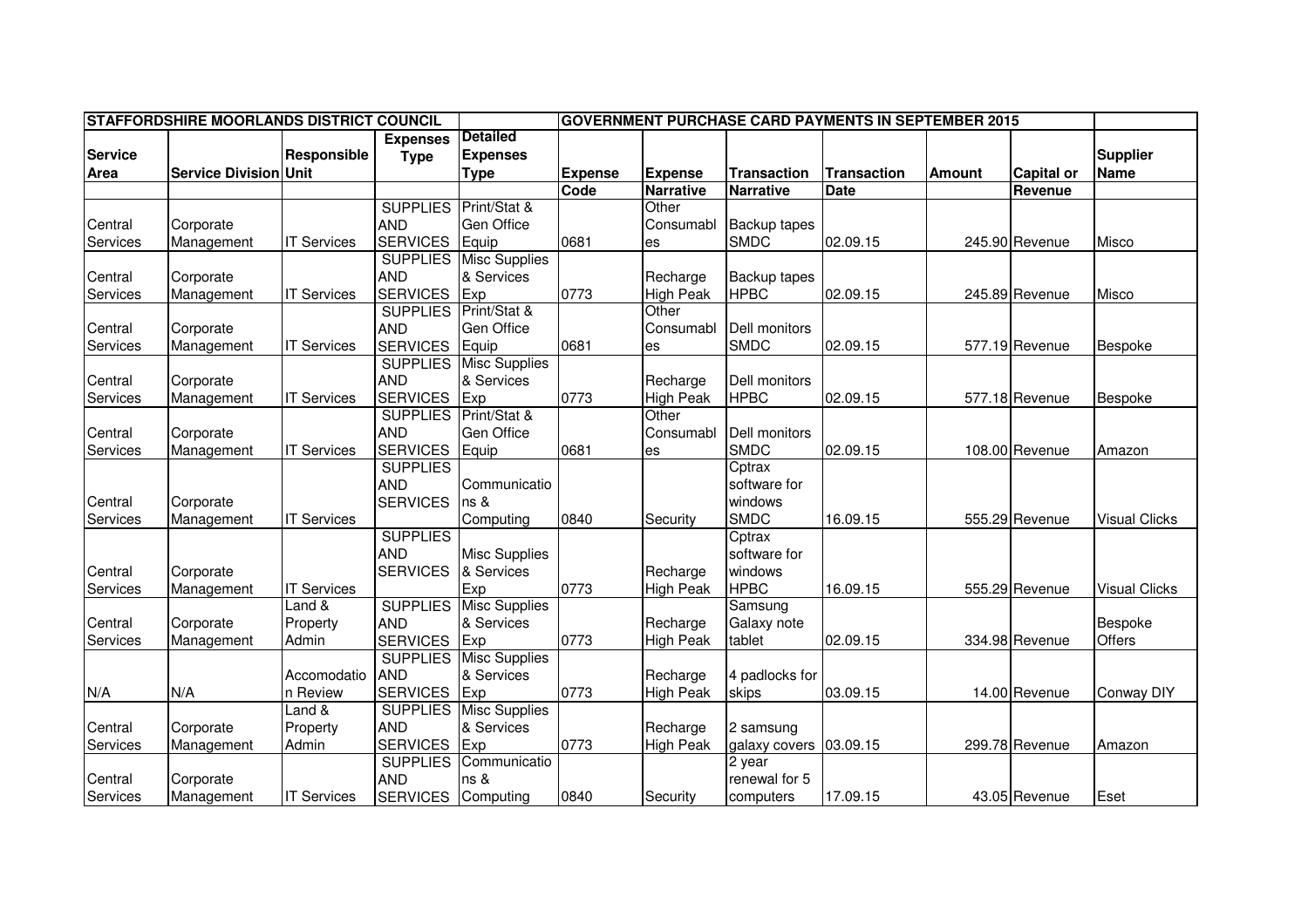|              |                                      |                    | <b>SUPPLIES</b> | <b>Misc Supplies</b> |      |                         | 2 year                  |          |                  |                      |
|--------------|--------------------------------------|--------------------|-----------------|----------------------|------|-------------------------|-------------------------|----------|------------------|----------------------|
| Central      | Corporate                            |                    | <b>AND</b>      | & Services           |      | Recharge                | renewal for 5           |          |                  |                      |
| Services     | Management                           | <b>IT Services</b> | <b>SERVICES</b> | Exp                  | 0773 | <b>High Peak</b>        | computers               | 17.09.15 | 43.05 Revenue    | Eset                 |
|              |                                      |                    | <b>SUPPLIES</b> | <b>Misc Supplies</b> |      |                         | iphone black            |          |                  |                      |
| Central      | Corporate                            |                    | <b>AND</b>      | & Services           |      | Recharge                | screen                  |          |                  |                      |
| Services     | Management                           | <b>IT Services</b> | <b>SERVICES</b> | Exp                  | 0773 | <b>High Peak</b>        | replacement             | 17.09.15 | 61.33 Revenue    | <b>MBSIT</b>         |
|              |                                      | Post Entry         | <b>SUPPLIES</b> |                      |      |                         |                         |          |                  |                      |
|              |                                      | and                | <b>AND</b>      | <b>Misc Supplies</b> |      |                         |                         |          |                  |                      |
| Central      | Corporate                            | Corporate          | <b>SERVICES</b> | & Services           |      | Recharge                | Train tickets-          |          |                  |                      |
| Services     | Management                           | Training           |                 | Exp                  | 0773 | <b>High Peak</b>        | an employee             | 22.09.15 | 82.60 Revenue    | <b>Cross Country</b> |
|              |                                      |                    | <b>SUPPLIES</b> | <b>Misc Supplies</b> |      |                         | Long service            |          |                  |                      |
| Central      | Corporate                            |                    | <b>AND</b>      | & Services           |      | Recharge                | award- an               |          |                  |                      |
| Services     | Management                           | Personnel          | <b>SERVICES</b> | Exp                  | 0773 | <b>High Peak</b>        | employee                | 29.09.15 | 25.00 Revenue    | <b>WH Smiths</b>     |
|              |                                      |                    | <b>SUPPLIES</b> |                      |      |                         |                         |          |                  |                      |
| Cultural and |                                      |                    | <b>AND</b>      | <b>Misc Supplies</b> |      |                         | Rail tickets -          |          |                  |                      |
| Related      |                                      |                    | <b>SERVICES</b> | & Services           |      | Promotion               | an employee             |          |                  |                      |
| Services     | Tourism                              | Tourism            |                 | Exp                  | 1067 | of Tourism              | to Birmingham 03.09.15  |          | 35.65 Revenue    | Trainline            |
|              |                                      |                    | <b>SUPPLIES</b> |                      |      |                         | Cancellation            |          |                  |                      |
| Cultural and |                                      |                    | <b>AND</b>      | <b>Misc Supplies</b> |      |                         | of tickets- an          |          |                  |                      |
| Related      |                                      |                    | <b>SERVICES</b> | & Services           |      | Promotion               | employee                |          |                  |                      |
| Services     | Tourism                              | Tourism            |                 | Exp                  | 1067 | of Tourism              | Birmingham              | 04.09.15 | $-14.20$ Revenue | Trainline            |
|              |                                      |                    | <b>SUPPLIES</b> |                      |      |                         |                         |          |                  |                      |
| Cultural and |                                      |                    | <b>AND</b>      | <b>Misc Supplies</b> |      |                         | Rail tickets -          |          |                  |                      |
| Related      |                                      |                    | <b>SERVICES</b> | & Services           |      | Promotion               | an employee             |          |                  |                      |
| Services     | Tourism                              | Tourism            |                 | Exp                  | 1067 | of Tourism              | to Birmingham 04.09.15  |          | 61.00 Revenue    | Trainline            |
| Environmen   |                                      |                    | <b>SUPPLIES</b> |                      |      |                         |                         |          |                  |                      |
| tal and      |                                      |                    | <b>AND</b>      | <b>Misc Supplies</b> |      |                         |                         |          |                  |                      |
| Regulatory   | Community                            | Clean and          | <b>SERVICES</b> | & Services           |      | Recharge                | Vehicle tax             |          |                  |                      |
| Services     | Development                          | Green Team         |                 | Exp                  | 0773 | <b>High Peak</b>        | MT04AMX                 | 11.09.15 | 126.25 Revenue   | <b>DVLA</b>          |
| Environmen   |                                      |                    | <b>SUPPLIES</b> |                      |      |                         |                         |          |                  |                      |
| tal and      |                                      | Refuse Direct AND  |                 | Equip                |      |                         |                         |          |                  |                      |
| Regulatory   |                                      | Service            | <b>SERVICES</b> | Furniture &          |      | Purchase of Safecleanse |                         |          |                  |                      |
| Services     | Waste Collection Organisation        |                    |                 | <b>Materials</b>     | 0506 | <b>Materials</b>        | hand cleanser 14.09.15  |          | 49.75 Revenue    | Multipharmacy        |
| Environmen   |                                      |                    | <b>SUPPLIES</b> |                      |      |                         |                         |          |                  |                      |
| tal and      |                                      | Refuse Direct AND  |                 | Equip                |      |                         |                         |          |                  |                      |
| Regulatory   |                                      | Service            | <b>SERVICES</b> | Furniture &          |      |                         | Purchase of Safecleanse |          |                  |                      |
| Services     | <b>Waste Collection Organisation</b> |                    |                 | <b>Materials</b>     | 0506 | <b>Materials</b>        | hand cleanser 14.09.15  |          | 3.90 Revenue     | Multipharmacy        |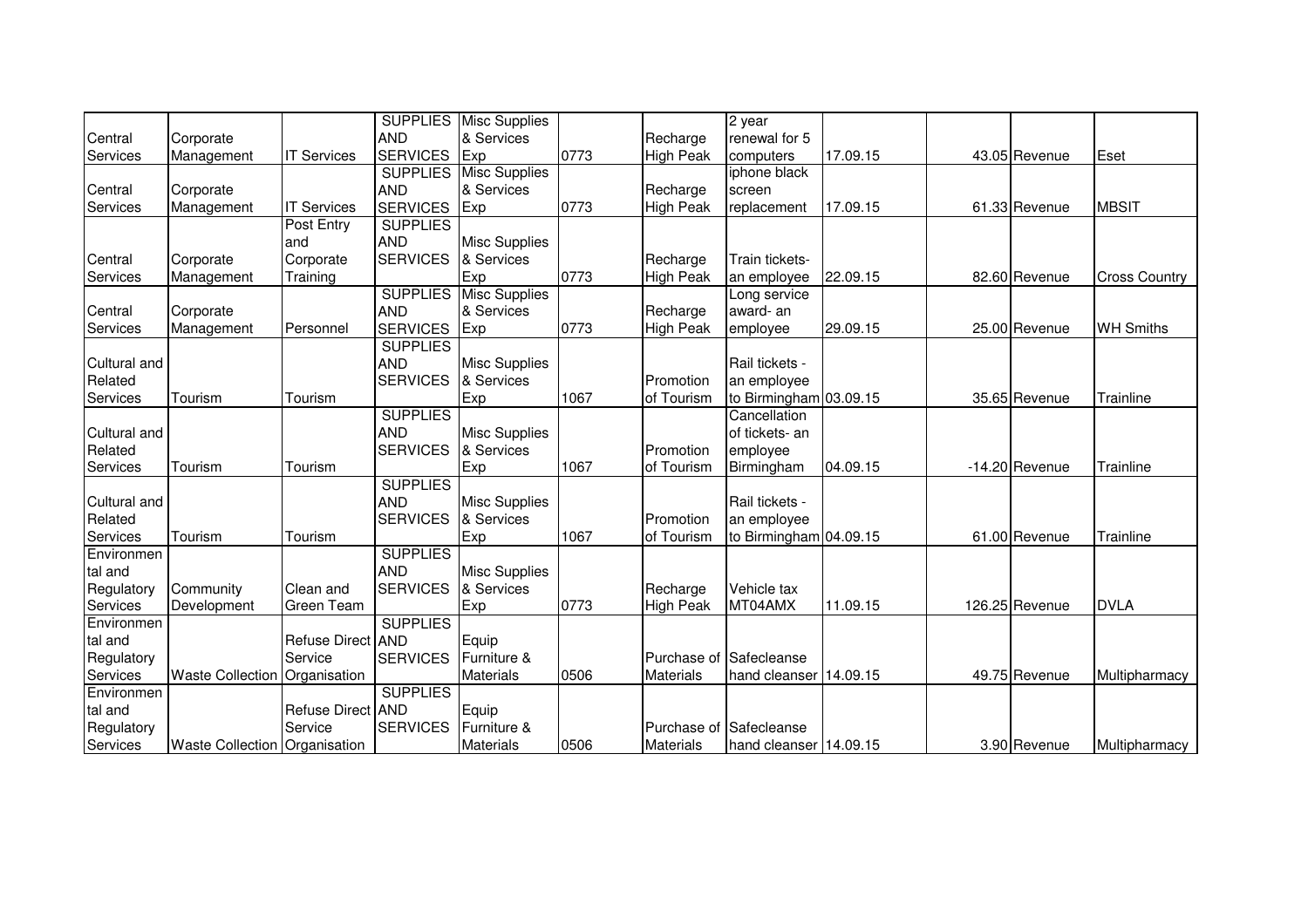| Environmen |                                      |                   | <b>SUPPLIES</b>   |                      |      |                        |                      |          |                |                       |
|------------|--------------------------------------|-------------------|-------------------|----------------------|------|------------------------|----------------------|----------|----------------|-----------------------|
| tal and    |                                      | Refuse Direct AND |                   | <b>Misc Supplies</b> |      |                        | Extending            |          |                |                       |
| Regulatory |                                      | Service           | <b>SERVICES</b>   | & Services           |      | Miscellaneo            | vehicle wash         |          |                | <b>Park Leisure</b>   |
| Services   | <b>Waste Collection</b>              | Organisation      |                   | Exp                  | 1050 | us Other               | brushes              | 14.09.15 | 83.30 Revenue  | <b>Vehicles Ltd</b>   |
| Environmen |                                      |                   | <b>SUPPLIES</b>   |                      |      |                        |                      |          |                |                       |
| tal and    |                                      |                   | <b>AND</b>        | <b>Misc Supplies</b> |      |                        | Special              |          |                |                       |
| Regulatory |                                      | Fleet             | <b>SERVICES</b>   | & Services           |      | Recharge               | Delivery             |          |                | Post Office           |
| Services   | Street Cleansing Management          |                   |                   | Exp                  | 0773 | <b>High Peak</b>       | postage              | 15.09.15 | 7.25 Revenue   | Counters              |
| Environmen |                                      |                   | <b>SUPPLIES</b>   |                      |      |                        |                      |          |                |                       |
| tal and    |                                      |                   | <b>AND</b>        | <b>Misc Supplies</b> |      |                        | Special              |          |                |                       |
| Regulatory |                                      | Fleet             | <b>SERVICES</b>   | & Services           |      | Recharge               | Delivery             |          |                | Post Office           |
| Services   | Street Cleansing Management          |                   |                   | Exp                  | 0773 | <b>High Peak</b>       | postage              | 21.09.15 | 6.45 Revenue   | Counters              |
|            |                                      |                   | <b>SUPPLIES</b>   | Print/Stat &         |      |                        |                      |          |                | <b>GLS</b>            |
| Central    | Corporate                            |                   | <b>AND</b>        | <b>Gen Office</b>    |      |                        | A4 laminating        |          |                | Educational           |
| Services   | Management                           | Printing          | <b>SERVICES</b>   | Equip                | 0652 | Stationery             | pouches              | 24.09.15 | 4.99 Revenue   | <b>Supplies</b>       |
|            |                                      | Head of           | <b>SUPPLIES</b>   |                      |      |                        |                      |          |                |                       |
| Central    | Corporate                            | Operational       | <b>AND</b>        | Grants &             |      | Subscription MJ annual |                      |          |                |                       |
| Services   | Management                           | Services          | <b>SERVICES</b>   | Subscriptions        | 0920 | S                      | subscription         | 29.09.15 | 133.00 Revenue | <b>Isubscribe Ltd</b> |
| Environmen |                                      |                   | <b>SUPPLIES</b>   |                      |      |                        |                      |          |                |                       |
| tal and    |                                      |                   | <b>AND</b>        | <b>Misc Supplies</b> |      |                        | Special              |          |                |                       |
| Regulatory |                                      | Fleet             | <b>SERVICES</b>   | & Services           |      | Recharge               | Delivery             |          |                | Post Office           |
| Services   | <b>Street Cleansing   Management</b> |                   |                   | Exp                  | 0773 | <b>High Peak</b>       | postage              | 30.09.15 | 7.25 Revenue   | Counters              |
|            |                                      | Post Entry        |                   |                      |      |                        |                      |          |                |                       |
|            |                                      | and               | EMPLOYEE Indirect |                      |      |                        |                      |          |                |                       |
| Central    | Corporate                            | Corporate         | S                 | employee             |      | S/Trng-                | Training             |          |                |                       |
| Services   | Management                           | Training          |                   | expenses             | 0101 | Regulatory             | course               | 17.09.15 | 50.00 Revenue  | <b>CIEH</b>           |
|            |                                      |                   | <b>SUPPLIES</b>   |                      |      |                        |                      |          |                |                       |
| Central    | Corporate                            | Moorlands         | <b>AND</b>        |                      |      | Catering               | 4 boxes of           |          |                |                       |
| Services   | Management                           | House             | <b>SERVICES</b>   | Catering & Bar 0560  |      | Provisions             | biscuits             | 01.09.15 | 44.13 Revenue  | <b>Bidvest</b>        |
|            |                                      |                   | <b>SUPPLIES</b>   |                      |      |                        | 2 cases of           |          |                |                       |
| Central    | Corporate                            | Moorlands         | <b>AND</b>        |                      |      | Tea and                | tea/2 cases          |          |                |                       |
| Services   | Management                           | House             | <b>SERVICES</b>   | Catering & Bar 0563  |      | Coffee                 | coffee               | 01.09.15 | 358.12 Revenue | <b>Bidvest</b>        |
|            |                                      |                   | <b>SUPPLIES</b>   | Equip                |      |                        | Badge                |          |                |                       |
| Central    | Corporate                            | Moorlands         | <b>AND</b>        | Furniture &          |      | Crockery &             | holders,             |          |                | ID                    |
| Services   | Management                           | House             | <b>SERVICES</b>   | <b>Materials</b>     | 0504 | Glassware              | landyards            | 21.09.15 | 134.94 Revenue | Management            |
|            |                                      |                   | <b>SUPPLIES</b>   |                      |      |                        |                      |          |                |                       |
| Central    | Corporate                            | Moorlands         | <b>AND</b>        |                      |      | Tea and                | Supplies for         |          |                |                       |
| Services   | Management                           | House             | <b>SERVICES</b>   | Catering & Bar 0563  |      | Coffee                 | PDM Machine 21.09.15 |          | 349.50 Revenue | Options               |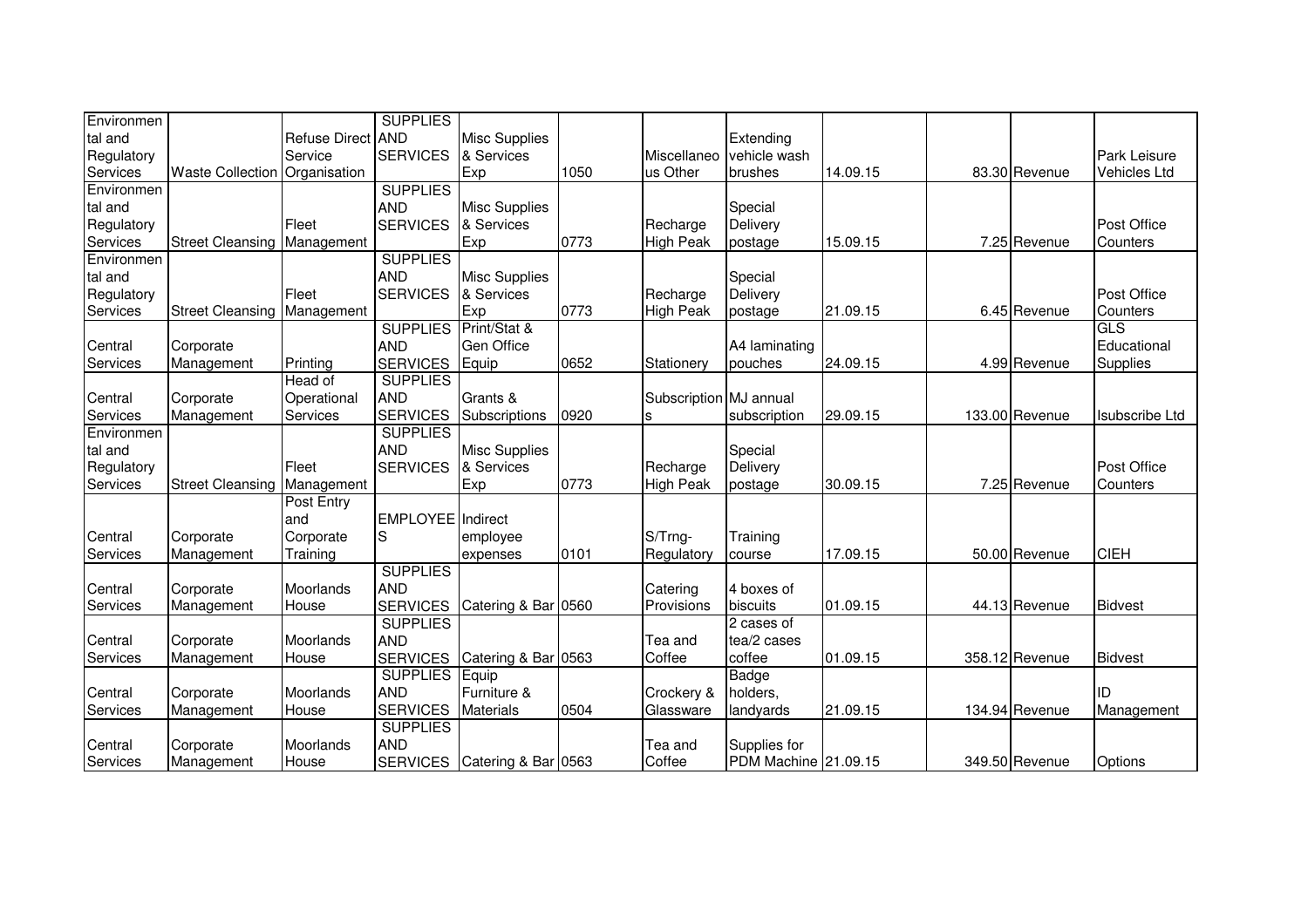|          |                                |           | <b>SUPPLIES</b> Equip |                      |      |             |                       |          |                |              |
|----------|--------------------------------|-----------|-----------------------|----------------------|------|-------------|-----------------------|----------|----------------|--------------|
| Central  | Corporate                      | Moorlands | <b>AND</b>            | Furniture &          |      | Crockery &  | 5 boxes               |          |                |              |
| Services | Management                     | House     | <b>SERVICES</b>       | <b>Materials</b>     | 0504 | Glassware   | plastic cups          | 22.09.15 | 100.00 Revenue | Options      |
|          |                                |           | <b>SUPPLIES</b>       |                      |      |             | Tea/coffee/ch         |          |                |              |
|          |                                |           | <b>AND</b>            |                      |      |             | oc for hot            |          |                |              |
| Central  | Corporate                      | Moorlands | <b>SERVICES</b>       |                      |      | Tea and     | drinks                |          |                |              |
| Services | Management                     | House     |                       | Catering & Bar 0563  |      | Coffee      | machine               | 22.09.15 | 425.00 Revenue | Drinkmaster  |
|          |                                |           | <b>SUPPLIES</b>       | Equip                |      |             |                       |          |                |              |
| Central  | Corporate                      | Moorlands | <b>AND</b>            | Furniture &          |      | Crockery &  |                       |          |                |              |
| Services | Management                     | House     | <b>SERVICES</b>       | <b>Materials</b>     | 0504 | Glassware   | Plastic cups          | 22.09.15 | 49.99 Revenue  | Drinkmaster  |
|          |                                |           | <b>SUPPLIES</b>       |                      |      |             | Homelessnes           |          |                |              |
|          |                                |           | <b>AND</b>            | <b>Misc Supplies</b> |      | Temporary   |                       |          |                |              |
| Housing  |                                | Housing   | <b>SERVICES</b>       | & Services           |      |             | Accommoda accommodati |          |                |              |
| Services | <b>Housing Benefits Advice</b> |           |                       | Exp                  | 1163 | tion-Costs  | on                    | 03.09.15 | 39.17 Revenue  | Travelodge   |
|          |                                |           |                       |                      |      |             | Homelessnes           |          |                |              |
|          |                                |           | <b>SUPPLIES</b>       | <b>Misc Supplies</b> |      | Temporary   |                       |          |                |              |
| Housing  |                                | Housing   | <b>AND</b>            | & Services           |      |             | Accommoda accommodati |          |                |              |
| Services | <b>Housing Benefits Advice</b> |           | <b>SERVICES</b>       | Exp                  | 1163 | tion-Costs  | on                    | 08.09.15 | 45.83 Revenue  | Travelodge   |
|          |                                |           |                       |                      |      |             | Homelessnes           |          |                |              |
|          |                                |           | <b>SUPPLIES</b>       | <b>Misc Supplies</b> |      | Temporary   |                       |          |                |              |
| Housing  |                                | Housing   | <b>AND</b>            | & Services           |      |             | Accommoda accommodati |          |                |              |
| Services | <b>Housing Benefits Advice</b> |           | <b>SERVICES</b>       | Exp                  | 1163 | tion-Costs  | on                    | 17.09.15 | 34.17 Revenue  | Travelodge   |
|          |                                |           |                       |                      |      |             | Homelessnes           |          |                |              |
|          |                                |           | <b>SUPPLIES</b>       | <b>Misc Supplies</b> |      | Temporary   |                       |          |                |              |
| Housing  |                                | Housing   | <b>AND</b>            | & Services           |      |             | Accommoda accommodati |          |                |              |
| Services | <b>Housing Benefits Advice</b> |           | <b>SERVICES</b>       | Exp                  | 1163 | tion-Costs  | lon                   | 18.09.15 | 122.5 Revenue  | Travelodge   |
|          |                                |           | <b>SUPPLIES</b>       | <b>Misc Supplies</b> |      | Temporary   |                       |          |                |              |
| Housing  |                                | Housing   | <b>AND</b>            | & Services           |      |             | Accommoda Homelessnes |          |                |              |
| Services | <b>Housing Benefits Advice</b> |           | <b>SERVICES</b>       | Exp                  | 1163 | tion-Costs  | S                     | 01.09.15 | 90 Revenue     | Travelodge   |
|          |                                |           | <b>SUPPLIES</b>       | <b>Misc Supplies</b> |      |             |                       |          |                |              |
| Central  | Corporate                      | Corporate | <b>AND</b>            | & Services           |      | Miscellaneo | Refreshments          |          |                |              |
| Services | Management                     | Policy    | <b>SERVICES</b>       | Exp                  | 1050 | us Other    | Fly a Flag            | 02.09.15 | 17.4 Revenue   | Wilko retail |
|          |                                |           | <b>SUPPLIES</b>       | <b>Misc Supplies</b> |      | Temporary   |                       |          |                |              |
| Housing  |                                | Housing   | <b>AND</b>            | & Services           |      |             | Accommoda Homelessnes |          |                |              |
| Services | <b>Housing Benefits Advice</b> |           | <b>SERVICES</b>       | Exp                  | 1163 | tion-Costs  | ls                    | 04.09.15 | 166.67 Revenue | Travelodge   |
|          |                                |           | <b>SUPPLIES</b>       | <b>Misc Supplies</b> |      | Temporary   |                       |          |                |              |
| Housing  |                                | Housing   | <b>AND</b>            | & Services           |      |             | Accommoda Homelessnes |          |                |              |
| Services | <b>Housing Benefits Advice</b> |           | <b>SERVICES</b>       | Exp                  | 1163 | tion-Costs  | $\mathbf s$           | 08.09.15 | -125 Revenue   | Travelodge   |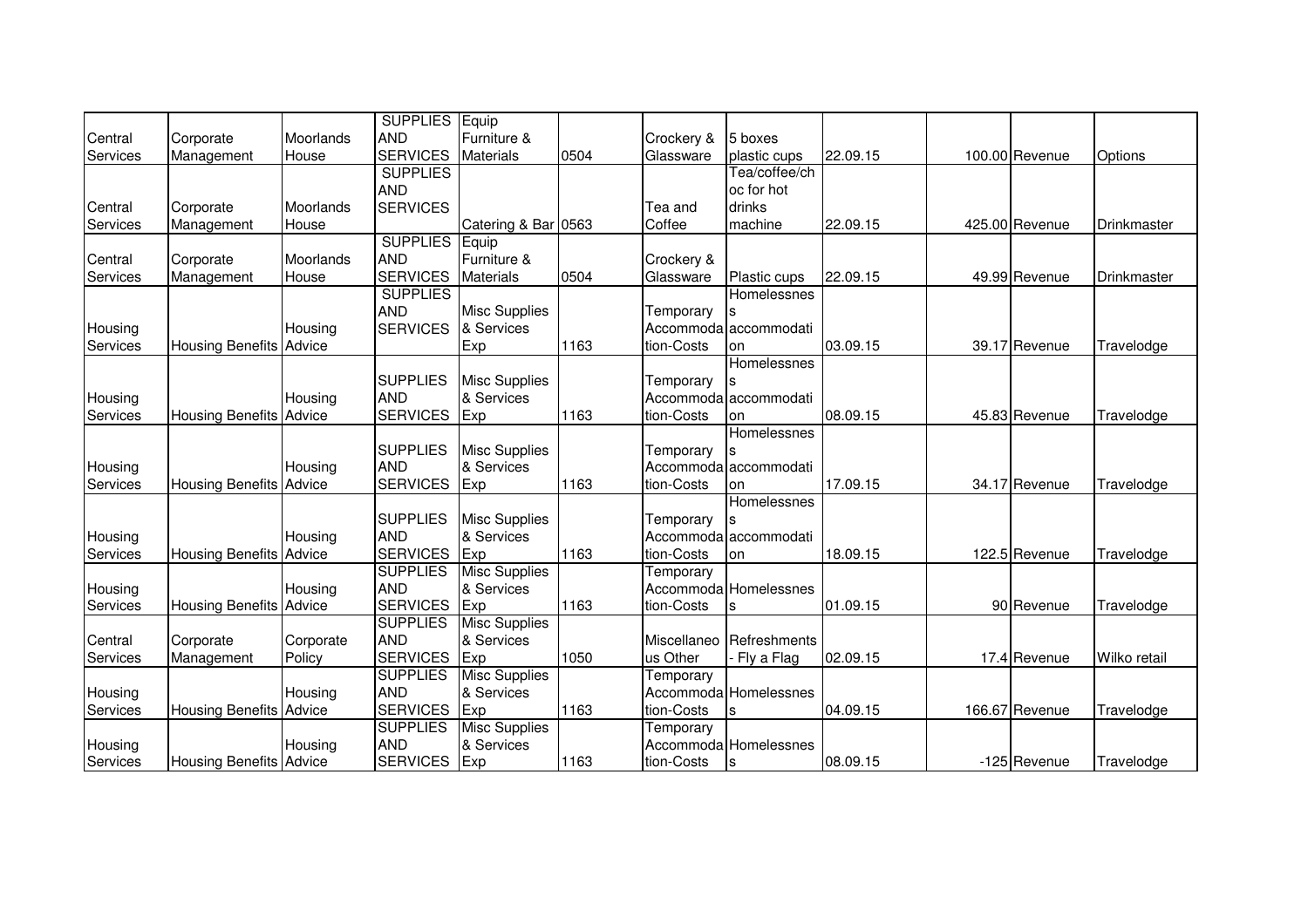|          |                                |               | <b>SUPPLIES</b>   | <b>Misc Supplies</b> |      | Temporary             |                       |          |                |              |
|----------|--------------------------------|---------------|-------------------|----------------------|------|-----------------------|-----------------------|----------|----------------|--------------|
| Housing  |                                | Housing       | <b>AND</b>        | & Services           |      |                       | Accommoda Homelessnes |          |                |              |
| Services | <b>Housing Benefits Advice</b> |               | <b>SERVICES</b>   | Exp                  | 1163 | tion-Costs            | S                     | 09.09.15 | 45.83 Revenue  | Travelodge   |
|          |                                |               | <b>SUPPLIES</b>   | <b>Misc Supplies</b> |      | Temporary             |                       |          |                |              |
| Housing  |                                | Housing       | <b>AND</b>        | & Services           |      |                       | Accommoda Homelessnes |          |                |              |
| Services | <b>Housing Benefits Advice</b> |               | <b>SERVICES</b>   | Exp                  | 1163 | tion-Costs            |                       | 10.09.15 | 39.17 Revenue  | Travelodge   |
|          |                                |               | <b>SUPPLIES</b>   | <b>Misc Supplies</b> |      |                       |                       |          |                |              |
| Central  | Corporate                      | Financial     | <b>AND</b>        | & Services           |      | Miscellaneo           |                       |          |                |              |
| Services | Management                     | Services      | <b>SERVICES</b>   | Exp                  | 1050 | us Other              | Dymo labels           | 10.09.15 | 117.15 Revenue | Amazon       |
|          |                                |               | <b>SUPPLIES</b>   | <b>Misc Supplies</b> |      |                       |                       |          |                |              |
| Central  | Corporate                      | Financial     | <b>AND</b>        | & Services           |      | Recharge              |                       |          |                |              |
| Services | Management                     | Services      | <b>SERVICES</b>   | Exp                  | 0773 | <b>High Peak</b>      | Dymo labels           | 10.09.15 | 117.16 Revenue | Amazon       |
|          |                                |               | <b>SUPPLIES</b>   | <b>Misc Supplies</b> |      |                       |                       |          |                |              |
| Central  | Corporate                      | Financial     | <b>AND</b>        | & Services           |      | Miscellaneo           |                       |          |                |              |
| Services | Management                     | Services      | <b>SERVICES</b>   | Exp                  | 1050 | us Other              | Dymo labels           | 10.09.15 | 13.02 Revenue  | Amazon       |
|          |                                |               | <b>SUPPLIES</b>   | <b>Misc Supplies</b> |      |                       |                       |          |                |              |
| Central  | Corporate                      | Financial     | <b>AND</b>        | & Services           |      | Recharge              |                       |          |                |              |
| Services | Management                     | Services      | <b>SERVICES</b>   | Exp                  | 0773 | <b>High Peak</b>      | Dymo labels           | 10.09.15 | 13.02 Revenue  | Amazon       |
|          |                                | Regeneration  | <b>SUPPLIES</b>   | <b>Misc Supplies</b> |      |                       | Membership            |          |                |              |
| Planning | Economic                       | Adminsitratio | <b>AND</b>        | & Services           |      | Recharge              | subs-an               |          |                |              |
| Services | Development                    | In.           | <b>SERVICES</b>   | Exp                  | 0773 | <b>High Peak</b>      | employee              | 11.09.15 | 165 Revenue    | <b>CIEEM</b> |
|          |                                |               | <b>SUPPLIES</b>   | <b>Misc Supplies</b> |      | Temporary             |                       |          |                |              |
| Housing  |                                | Housing       | <b>AND</b>        | & Services           |      |                       | Accommoda Homelessnes |          |                |              |
| Services | <b>Housing Benefits Advice</b> |               | <b>SERVICES</b>   | Exp                  | 1163 | tion-Costs            |                       | 11.09.15 | 125.83 Revenue | Travelodge   |
|          |                                |               |                   | Indirect             |      |                       | Membership            |          |                |              |
| Central  | Corporate                      | Executive     | EMPLOYEE employee |                      |      | Professional subs- an |                       |          |                |              |
| Services | Management                     | Directors     | S                 | expenses             | 0006 | Fees                  | employee              | 14.09.15 | 203 Revenue    | Solace       |
|          |                                |               | <b>SUPPLIES</b>   | <b>Misc Supplies</b> |      | Temporary             |                       |          |                |              |
| Housing  |                                | Housing       | <b>AND</b>        | & Services           |      |                       | Accommoda Homelessnes |          |                |              |
| Services | <b>Housing Benefits Advice</b> |               | <b>SERVICES</b>   | Exp                  | 1163 | tion-Costs            | S                     | 14.09.15 | 101.67 Revenue | Travelodge   |
|          |                                |               | <b>SUPPLIES</b>   | <b>Misc Supplies</b> |      | Temporary             |                       |          |                |              |
| Housing  |                                | Housing       | <b>AND</b>        | & Services           |      |                       | Accommoda Homelessnes |          |                |              |
| Services | <b>Housing Benefits Advice</b> |               | <b>SERVICES</b>   | Exp                  | 1163 | tion-Costs            | S                     | 16.09.15 | 39.17 Revenue  | Travelodge   |
|          |                                |               | <b>SUPPLIES</b>   | <b>Misc Supplies</b> |      | Temporary             |                       |          |                |              |
| Housing  |                                | Housing       | <b>AND</b>        | & Services           |      |                       | Accommoda Homelessnes |          |                |              |
| Services | <b>Housing Benefits Advice</b> |               | <b>SERVICES</b>   | Exp                  | 1163 | tion-Costs            | ls                    | 21.09.15 | 34.17 Revenue  | Travelodge   |
|          |                                |               | <b>SUPPLIES</b>   | <b>Misc Supplies</b> |      | Temporary             |                       |          |                |              |
| Housing  |                                | Housing       | <b>AND</b>        | & Services           |      |                       | Accommoda Homelessnes |          |                |              |
| Services | <b>Housing Benefits Advice</b> |               | <b>SERVICES</b>   | Exp                  | 1163 | tion-Costs            | S                     | 22.09.15 | 50 Revenue     | Travelodge   |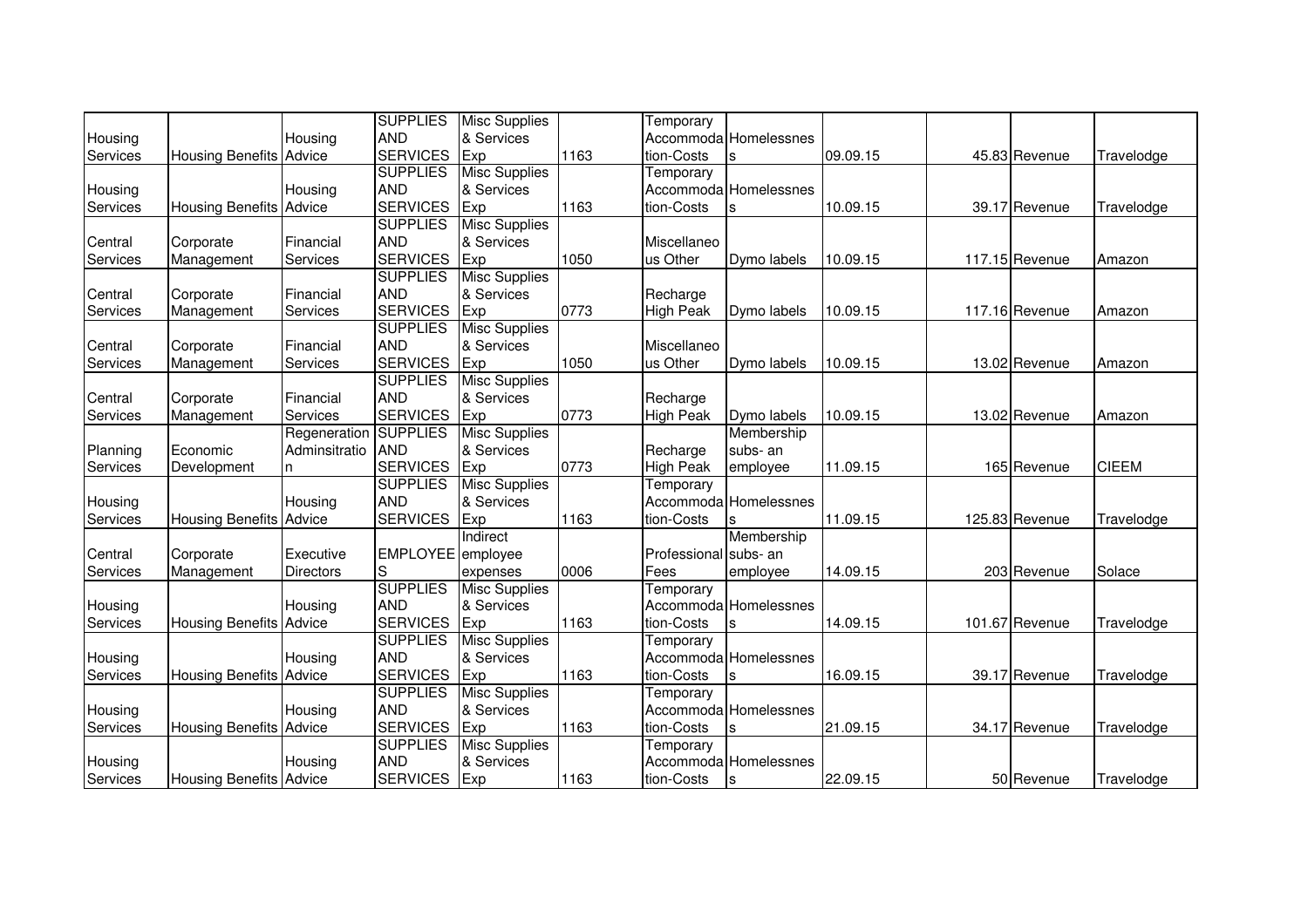|          |                                |                  | <b>SUPPLIES</b>   | <b>Misc Supplies</b> |      | Temporary           |                       |          |                |            |
|----------|--------------------------------|------------------|-------------------|----------------------|------|---------------------|-----------------------|----------|----------------|------------|
| Housing  |                                | Housing          | <b>AND</b>        | & Services           |      |                     | Accommoda Homelessnes |          |                |            |
| Services | <b>Housing Benefits Advice</b> |                  | <b>SERVICES</b>   | Exp                  | 1163 | tion-Costs          |                       | 23.09.15 | 39.17 Revenue  | Travelodge |
|          |                                |                  | <b>SUPPLIES</b>   | <b>Misc Supplies</b> |      | Temporary           |                       |          |                |            |
| Housing  |                                | Housing          | <b>AND</b>        | & Services           |      |                     | Accommoda Homelessnes |          |                |            |
| Services | <b>Housing Benefits Advice</b> |                  | <b>SERVICES</b>   | Exp                  | 1163 | tion-Costs          |                       | 24.09.15 | 36.67 Revenue  | Travelodge |
|          |                                |                  | <b>SUPPLIES</b>   | <b>Misc Supplies</b> |      | Temporary           |                       |          |                |            |
| Housing  |                                | Housing          | <b>AND</b>        | & Services           |      |                     | Accommoda Homelessnes |          |                |            |
| Services | <b>Housing Benefits Advice</b> |                  | <b>SERVICES</b>   | Exp                  | 1163 | tion-Costs          |                       | 25.09.15 | 155 Revenue    | Travelodge |
|          |                                |                  | <b>SUPPLIES</b>   | <b>Misc Supplies</b> |      | Temporary           |                       |          |                |            |
| Housing  |                                | Housing          | <b>AND</b>        | & Services           |      |                     | Accommoda Homelessnes |          |                |            |
| Services | Housing Benefits Advice        |                  | <b>SERVICES</b>   | Exp                  | 1163 | tion-Costs          |                       | 29.09.15 | 50 Revenue     | Travelodge |
|          |                                |                  | <b>SUPPLIES</b>   | <b>Misc Supplies</b> |      | Temporary           |                       |          |                |            |
| Housing  |                                | Housing          | <b>AND</b>        | & Services           |      |                     | Accommoda Homelessnes |          |                |            |
| Services | <b>Housing Benefits Advice</b> |                  | <b>SERVICES</b>   | Exp                  | 1163 | tion-Costs          |                       | 30.09.15 | 42.5 Revenue   | Travelodge |
|          |                                | Post Entry       |                   |                      |      |                     |                       |          |                |            |
|          |                                | and              |                   | Indirect             |      |                     | Trains to             |          |                |            |
| Central  | Corporate                      | Corporate        | <b>EMPLOYEE</b>   | employee             |      | S/Trng-             | Manchester            |          |                |            |
| Services | Management                     | Training         | S                 | expenses             | 0088 | Legal Elect         | 25/09/15              | 17.09.15 | 9.33 Revenue   | Trainline  |
|          |                                | Post Entry       |                   |                      |      |                     |                       |          |                |            |
|          |                                | and              | <b>SUPPLIES</b>   | <b>Misc Supplies</b> |      |                     | Trains to             |          |                |            |
| Central  | Corporate                      | Corporate        | <b>AND</b>        | & Services           |      | Recharge            | Manchester            |          |                |            |
| Services | Management                     | Training         | <b>SERVICES</b>   | Exp                  | 0773 | <b>High Peak</b>    | 25/09/15              | 17.09.15 | 9.33 Revenue   | Trainline  |
|          |                                | Post Entry       |                   |                      |      |                     |                       |          |                |            |
|          |                                | and              |                   | Indirect             |      |                     | Trains to             |          |                |            |
| Central  | Corporate                      | Corporate        | EMPLOYEE employee |                      |      | S/Trng-             | Birmingham            |          |                |            |
| Services | Management                     | Training         | S                 | expenses             | 0083 | Fin/Revs            | 21/10/15              | 17.09.15 | 11.98 Revenue  | Trainline  |
|          |                                | Post Entry       |                   |                      |      |                     |                       |          |                |            |
|          |                                | and              | <b>SUPPLIES</b>   | <b>Misc Supplies</b> |      |                     | Trains to             |          |                |            |
| Central  | Corporate                      | Corporate        | <b>AND</b>        | & Services           |      | Recharge            | Birmingham            |          |                |            |
| Services | Management                     | Training         | <b>SERVICES</b>   | Exp                  | 0773 | <b>High Peak</b>    | 21/10/15              | 17.09.15 | 11.99 Revenue  | Trainline  |
|          |                                |                  |                   |                      |      |                     | Trains to             |          |                |            |
| Central  | Corporate                      | Executive        | <b>TRANSPO</b>    | Car                  |      | Other Travel London |                       |          |                |            |
| Services | Management                     | Directors        | <b>RT</b>         | Allowances           | 0483 | Allowances          | 29/09/15              | 23.09.15 | 162.95 Revenue | Trainline  |
|          |                                |                  | <b>SUPPLIES</b>   | <b>Misc Supplies</b> |      |                     | Trains to             |          |                |            |
| Central  | Corporate                      | Executive        | <b>AND</b>        | & Services           |      | Recharge            | London                |          |                |            |
| Services | Management                     | <b>Directors</b> | <b>SERVICES</b>   | Exp                  | 0773 | <b>High Peak</b>    | 29/09/15              | 23.09.15 | 162.95 Revenue | Trainline  |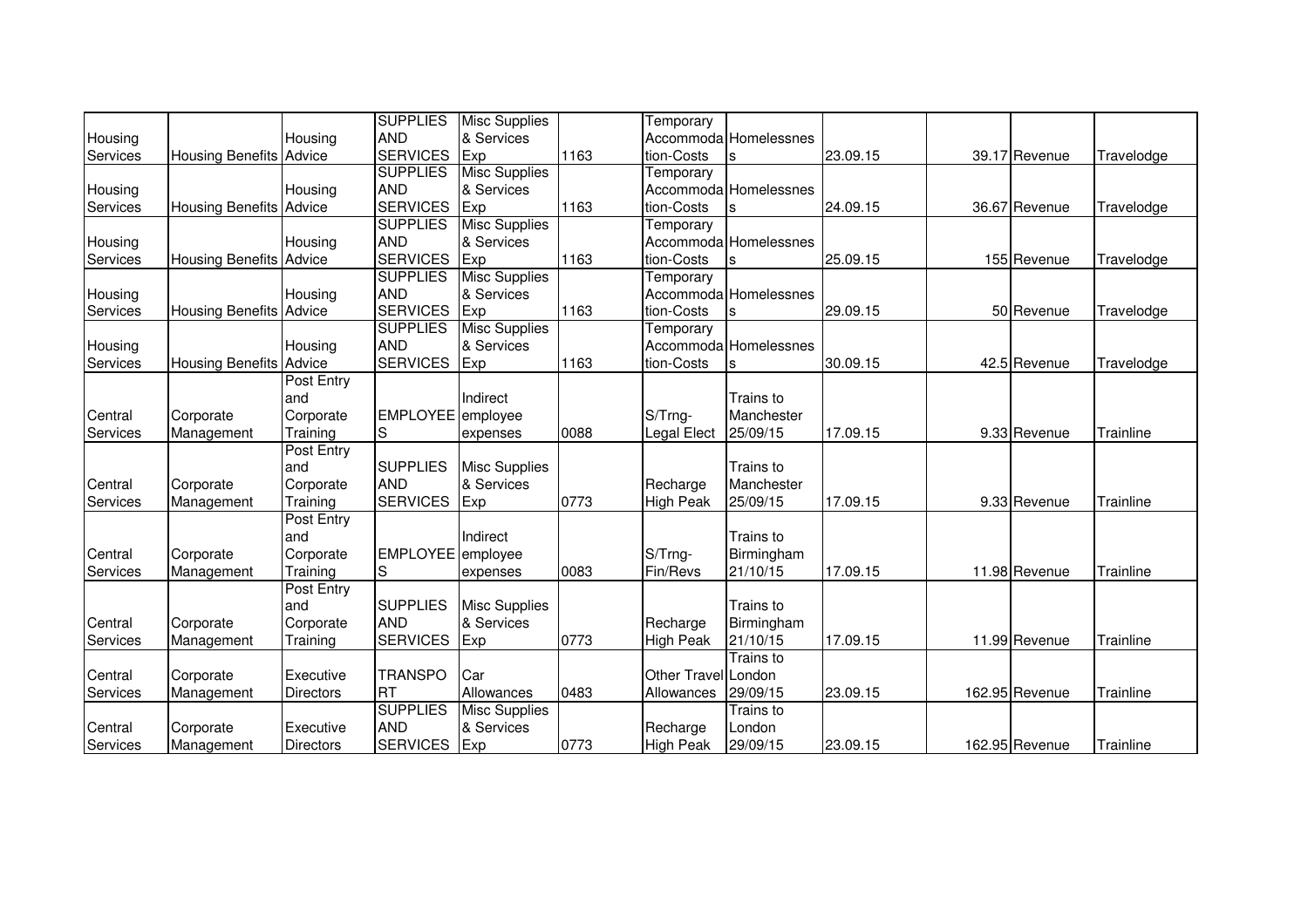|                | <b>STAFFORDSHIRE MOORLANDS DISTRICT COUNCIL</b> |                    |                   |                      |                |                  |                              | <b>GOVERNMENT PURCHASE CARD PAYMENTS IN OCTOBER 2015</b> |               |                   |                 |
|----------------|-------------------------------------------------|--------------------|-------------------|----------------------|----------------|------------------|------------------------------|----------------------------------------------------------|---------------|-------------------|-----------------|
|                |                                                 |                    | <b>Expenses</b>   | <b>Detailed</b>      |                |                  |                              |                                                          |               |                   |                 |
| <b>Service</b> |                                                 | <b>Responsible</b> | <b>Type</b>       | <b>Expenses</b>      |                |                  |                              |                                                          |               |                   | <b>Supplier</b> |
| Area           | <b>Service Division Unit</b>                    |                    |                   | <b>Type</b>          | <b>Expense</b> | <b>Expense</b>   | <b>Transaction</b>           | <b>Transaction</b>                                       | <b>Amount</b> | <b>Capital or</b> | <b>Name</b>     |
|                |                                                 |                    |                   |                      | Code           | <b>Narrative</b> | <b>Narrative</b>             | <b>Date</b>                                              |               | <b>Revenue</b>    |                 |
|                |                                                 |                    | <b>SUPPLIES</b>   |                      |                |                  | Homelessnes                  |                                                          |               |                   |                 |
|                |                                                 |                    | <b>AND</b>        | <b>Misc Supplies</b> |                | Temporary        |                              |                                                          |               |                   |                 |
| Housing        |                                                 | Housing            | <b>SERVICES</b>   | & Services           |                |                  | Accommoda accommodati        |                                                          |               |                   |                 |
| Services       | <b>Housing Benefits Advice</b>                  |                    |                   | Exp                  | 1163           | tion-Costs       | on                           | 07.10.15                                                 |               | 39.17 Revenue     | Travelodge      |
|                |                                                 |                    | <b>SUPPLIES</b>   |                      |                |                  | Homelessnes                  |                                                          |               |                   |                 |
|                |                                                 |                    | <b>AND</b>        | <b>Misc Supplies</b> |                | Temporary        |                              |                                                          |               |                   |                 |
| Housing        |                                                 | Housing            | <b>SERVICES</b>   | & Services           |                |                  | Accommodalaccommodati        |                                                          |               |                   |                 |
| Services       | <b>Housing Benefits Advice</b>                  |                    |                   | Exp                  | 1163           | tion-Costs       | lon                          | 08.10.15                                                 |               | 34.17 Revenue     | Travelodge      |
|                |                                                 |                    | <b>SUPPLIES</b>   |                      |                |                  | Homelessnes                  |                                                          |               |                   |                 |
|                |                                                 |                    | <b>AND</b>        | <b>Misc Supplies</b> |                | Temporary        |                              |                                                          |               |                   |                 |
| Housing        |                                                 | Housing            | <b>SERVICES</b>   | & Services           |                |                  | Accommoda accommodati        |                                                          |               |                   |                 |
| Services       | <b>Housing Benefits Advice</b>                  |                    |                   | Exp                  | 1163           | tion-Costs       | lon                          | 14.10.15                                                 |               | 39.17 Revenue     | Travelodge      |
|                |                                                 |                    | <b>SUPPLIES</b>   |                      |                |                  | Homelessnes                  |                                                          |               |                   |                 |
|                |                                                 |                    | <b>AND</b>        | <b>Misc Supplies</b> |                | Temporary        |                              |                                                          |               |                   |                 |
| Housing        |                                                 | Housing            | <b>SERVICES</b>   | & Services           |                |                  | Accommoda accommodati        |                                                          |               |                   |                 |
| Services       | <b>Housing Benefits Advice</b>                  |                    |                   | Exp                  | 1163           | tion-Costs       | lon                          | 19.10.15                                                 |               | 34.17 Revenue     | Travelodge      |
|                |                                                 |                    |                   | Indirect             |                |                  | Practising                   |                                                          |               |                   |                 |
| Central        | Corporate                                       | Executive          | EMPLOYEE employee |                      |                |                  | Professional certificate- An |                                                          |               |                   |                 |
| Services       | Management                                      | <b>Directors</b>   | S                 | expenses             | 0006           | Fees             | employee                     | 20.10.15                                                 |               | 176.00 Revenue    | Law Society     |
|                |                                                 |                    | <b>SUPPLIES</b>   | <b>Misc Supplies</b> |                |                  | Practising                   |                                                          |               |                   |                 |
| Central        | Corporate                                       | Executive          | <b>AND</b>        | & Services           |                | Recharge         | certificate-An               |                                                          |               |                   |                 |
| Services       | Management                                      | <b>Directors</b>   | <b>SERVICES</b>   | Exp                  | 0773           | <b>High Peak</b> | employee                     | 20.10.15                                                 |               | 176.00 Revenue    | Law Society     |
|                |                                                 |                    |                   | Indirect             |                |                  | Practising                   |                                                          |               |                   |                 |
| Central        | Corporate                                       | Legal              | <b>EMPLOYEE</b>   | employee             |                |                  | Professional certificate- An |                                                          |               |                   |                 |
| Services       | Management                                      | Services           | S                 | expenses             | 0006           | Fees             | employee                     | 20.10.15                                                 |               | 176.00 Revenue    | Law Society     |
|                |                                                 |                    | <b>SUPPLIES</b>   | <b>Misc Supplies</b> |                |                  | Practising                   |                                                          |               |                   |                 |
| Central        | Corporate                                       | Legal              | <b>AND</b>        | & Services           |                | Recharge         | certificate-An               |                                                          |               |                   |                 |
| Services       | Management                                      | Services           | <b>SERVICES</b>   | Exp                  | 0773           | <b>High Peak</b> | employee                     | 20.10.15                                                 |               | 176.00 Revenue    | Law Society     |
|                |                                                 |                    | <b>SUPPLIES</b>   |                      |                |                  | Homelessnes                  |                                                          |               |                   |                 |
|                |                                                 |                    | <b>AND</b>        | <b>Misc Supplies</b> |                | Temporary        |                              |                                                          |               |                   |                 |
| Housing        |                                                 | Housing            | <b>SERVICES</b>   | & Services           |                |                  | Accommoda accommodati        |                                                          |               |                   |                 |
| Services       | <b>Housing Benefits Advice</b>                  |                    |                   | Exp                  | 1163           | tion-Costs       | lon                          | 21.10.15                                                 |               | 69.17 Revenue     | Travelodge      |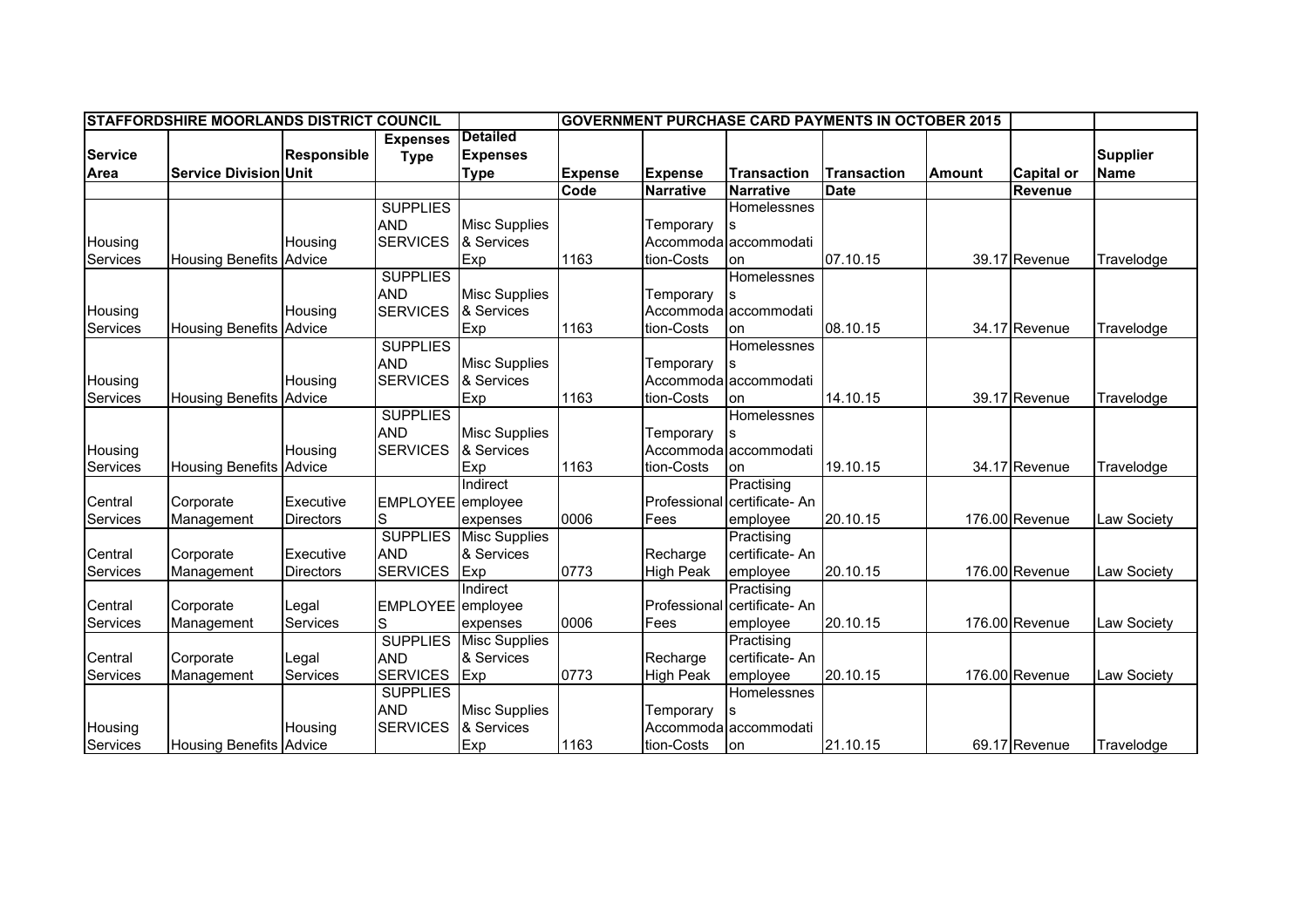| EMPLOYEE Indirect<br>Central<br>S<br>Staff<br>Open Forum<br>Corporate<br>course-An<br>Corporate<br>employee<br>Training<br>Training<br>employee<br>01.10.15<br>63.92 Revenue<br>Events<br>Services<br>Management<br>0050<br>expenses<br><b>SUPPLIES</b><br>Post Entry<br><b>AND</b><br><b>Misc Supplies</b><br>and<br>Training<br><b>SERVICES</b><br>& Services<br>Central<br>Corporate<br>Corporate<br>Recharge<br>course-An<br>Open Forum<br>Services<br>Exp<br>0773<br><b>High Peak</b><br>01.10.15<br>63.93 Revenue<br>Training<br>Events<br>Management<br>employee<br><b>SUPPLIES</b><br><b>Misc Supplies</b><br>& Services<br>Central<br><b>AND</b><br>Recharge<br>Reflective<br>Corporate<br><b>SERVICES</b><br>Exp<br>0773<br><b>High Peak</b><br>window glass<br>115.89 Revenue<br>Services<br>Management<br>Personnel<br>02.10.15<br>Amazon<br><b>Misc Supplies</b><br><b>SUPPLIES</b><br>& Services<br>Central<br><b>AND</b><br>Recharge<br>Counter larder<br>Corporate<br><b>SERVICES</b><br>0773<br><b>High Peak</b><br>fridge<br>02.10.15<br>133.99 Revenue<br>Services<br>Management<br>Personnel<br>Exp<br>Argos<br><b>SUPPLIES</b><br>Post Entry<br><b>AND</b><br>and<br><b>Misc Supplies</b><br>& Services<br>Central<br>Corporate<br><b>SERVICES</b><br>Recharge<br>Train tickets-<br>Corporate<br>Exp<br>0773<br>Services<br>Training<br><b>High Peak</b><br>07.10.15<br>74.80 Revenue<br>Trains<br>Management<br>An employee<br>Post Entry<br>EMPLOYEE Indirect<br>and<br>Staff<br>Central<br>Corporate<br>Corporate<br>Train tickets-<br>S<br>employee<br>Services<br>0050<br>07.10.15<br>74.80 Revenue<br>Training<br>Trains<br>Management<br>Training<br>expenses<br>An employee<br><b>SUPPLIES</b><br><b>Misc Supplies</b><br>& Services<br><b>AND</b><br>Central<br>Corporate<br>Miscellaneo<br><b>Hearts</b> and<br>Services<br><b>SERVICES</b><br>1050<br>us Other<br>minds sweets<br>08.10.15<br>5.05 Revenue<br>Management<br>Personnel<br>Exp<br>Sainsburys<br><b>Misc Supplies</b><br><b>SUPPLIES</b><br>Kitchen ware<br>& Services<br>for Gamesley<br>Central<br><b>AND</b><br>Recharge<br>Corporate<br><b>SERVICES</b><br>0773<br>Wilko<br>Exp<br>08.10.15<br>Services<br>Personnel<br><b>High Peak</b><br>Hotdesking<br>14.85 Revenue<br>Management<br><b>Misc Supplies</b><br><b>SUPPLIES</b><br>& Services<br>Central<br><b>AND</b><br>Recharge<br>Long Service<br>Corporate<br><b>SERVICES</b><br>0773<br><b>High Peak</b><br>25.00 Revenue<br>Personnel<br>Exp<br>Award<br>09.10.15<br><b>WH Smiths</b><br>Services<br>Management<br>ICT-<br><b>SUPPLIES</b><br><b>Misc Supplies</b><br><b>AND</b><br>& Services<br>Councillor's<br>Recharge<br>Dell table<br>N/A<br>0773<br><b>High Peak</b><br>N/A<br>Access<br><b>SERVICES</b><br>Exp<br>09.10.15<br>77.04 Capital<br>Amazon<br>chargers |  | Post Entry |  |  |          |  |                      |
|------------------------------------------------------------------------------------------------------------------------------------------------------------------------------------------------------------------------------------------------------------------------------------------------------------------------------------------------------------------------------------------------------------------------------------------------------------------------------------------------------------------------------------------------------------------------------------------------------------------------------------------------------------------------------------------------------------------------------------------------------------------------------------------------------------------------------------------------------------------------------------------------------------------------------------------------------------------------------------------------------------------------------------------------------------------------------------------------------------------------------------------------------------------------------------------------------------------------------------------------------------------------------------------------------------------------------------------------------------------------------------------------------------------------------------------------------------------------------------------------------------------------------------------------------------------------------------------------------------------------------------------------------------------------------------------------------------------------------------------------------------------------------------------------------------------------------------------------------------------------------------------------------------------------------------------------------------------------------------------------------------------------------------------------------------------------------------------------------------------------------------------------------------------------------------------------------------------------------------------------------------------------------------------------------------------------------------------------------------------------------------------------------------------------------------------------------------------------------------------------------------------------------------------------------------------------------------------------------------------------------------------------------------------------------------------------------------------------------------------------------------------------------------------------------------------------------------|--|------------|--|--|----------|--|----------------------|
|                                                                                                                                                                                                                                                                                                                                                                                                                                                                                                                                                                                                                                                                                                                                                                                                                                                                                                                                                                                                                                                                                                                                                                                                                                                                                                                                                                                                                                                                                                                                                                                                                                                                                                                                                                                                                                                                                                                                                                                                                                                                                                                                                                                                                                                                                                                                                                                                                                                                                                                                                                                                                                                                                                                                                                                                                                    |  | and        |  |  | Training |  |                      |
|                                                                                                                                                                                                                                                                                                                                                                                                                                                                                                                                                                                                                                                                                                                                                                                                                                                                                                                                                                                                                                                                                                                                                                                                                                                                                                                                                                                                                                                                                                                                                                                                                                                                                                                                                                                                                                                                                                                                                                                                                                                                                                                                                                                                                                                                                                                                                                                                                                                                                                                                                                                                                                                                                                                                                                                                                                    |  |            |  |  |          |  |                      |
|                                                                                                                                                                                                                                                                                                                                                                                                                                                                                                                                                                                                                                                                                                                                                                                                                                                                                                                                                                                                                                                                                                                                                                                                                                                                                                                                                                                                                                                                                                                                                                                                                                                                                                                                                                                                                                                                                                                                                                                                                                                                                                                                                                                                                                                                                                                                                                                                                                                                                                                                                                                                                                                                                                                                                                                                                                    |  |            |  |  |          |  |                      |
|                                                                                                                                                                                                                                                                                                                                                                                                                                                                                                                                                                                                                                                                                                                                                                                                                                                                                                                                                                                                                                                                                                                                                                                                                                                                                                                                                                                                                                                                                                                                                                                                                                                                                                                                                                                                                                                                                                                                                                                                                                                                                                                                                                                                                                                                                                                                                                                                                                                                                                                                                                                                                                                                                                                                                                                                                                    |  |            |  |  |          |  |                      |
|                                                                                                                                                                                                                                                                                                                                                                                                                                                                                                                                                                                                                                                                                                                                                                                                                                                                                                                                                                                                                                                                                                                                                                                                                                                                                                                                                                                                                                                                                                                                                                                                                                                                                                                                                                                                                                                                                                                                                                                                                                                                                                                                                                                                                                                                                                                                                                                                                                                                                                                                                                                                                                                                                                                                                                                                                                    |  |            |  |  |          |  |                      |
|                                                                                                                                                                                                                                                                                                                                                                                                                                                                                                                                                                                                                                                                                                                                                                                                                                                                                                                                                                                                                                                                                                                                                                                                                                                                                                                                                                                                                                                                                                                                                                                                                                                                                                                                                                                                                                                                                                                                                                                                                                                                                                                                                                                                                                                                                                                                                                                                                                                                                                                                                                                                                                                                                                                                                                                                                                    |  |            |  |  |          |  |                      |
|                                                                                                                                                                                                                                                                                                                                                                                                                                                                                                                                                                                                                                                                                                                                                                                                                                                                                                                                                                                                                                                                                                                                                                                                                                                                                                                                                                                                                                                                                                                                                                                                                                                                                                                                                                                                                                                                                                                                                                                                                                                                                                                                                                                                                                                                                                                                                                                                                                                                                                                                                                                                                                                                                                                                                                                                                                    |  |            |  |  |          |  |                      |
|                                                                                                                                                                                                                                                                                                                                                                                                                                                                                                                                                                                                                                                                                                                                                                                                                                                                                                                                                                                                                                                                                                                                                                                                                                                                                                                                                                                                                                                                                                                                                                                                                                                                                                                                                                                                                                                                                                                                                                                                                                                                                                                                                                                                                                                                                                                                                                                                                                                                                                                                                                                                                                                                                                                                                                                                                                    |  |            |  |  |          |  |                      |
|                                                                                                                                                                                                                                                                                                                                                                                                                                                                                                                                                                                                                                                                                                                                                                                                                                                                                                                                                                                                                                                                                                                                                                                                                                                                                                                                                                                                                                                                                                                                                                                                                                                                                                                                                                                                                                                                                                                                                                                                                                                                                                                                                                                                                                                                                                                                                                                                                                                                                                                                                                                                                                                                                                                                                                                                                                    |  |            |  |  |          |  |                      |
|                                                                                                                                                                                                                                                                                                                                                                                                                                                                                                                                                                                                                                                                                                                                                                                                                                                                                                                                                                                                                                                                                                                                                                                                                                                                                                                                                                                                                                                                                                                                                                                                                                                                                                                                                                                                                                                                                                                                                                                                                                                                                                                                                                                                                                                                                                                                                                                                                                                                                                                                                                                                                                                                                                                                                                                                                                    |  |            |  |  |          |  |                      |
|                                                                                                                                                                                                                                                                                                                                                                                                                                                                                                                                                                                                                                                                                                                                                                                                                                                                                                                                                                                                                                                                                                                                                                                                                                                                                                                                                                                                                                                                                                                                                                                                                                                                                                                                                                                                                                                                                                                                                                                                                                                                                                                                                                                                                                                                                                                                                                                                                                                                                                                                                                                                                                                                                                                                                                                                                                    |  |            |  |  |          |  |                      |
|                                                                                                                                                                                                                                                                                                                                                                                                                                                                                                                                                                                                                                                                                                                                                                                                                                                                                                                                                                                                                                                                                                                                                                                                                                                                                                                                                                                                                                                                                                                                                                                                                                                                                                                                                                                                                                                                                                                                                                                                                                                                                                                                                                                                                                                                                                                                                                                                                                                                                                                                                                                                                                                                                                                                                                                                                                    |  |            |  |  |          |  |                      |
|                                                                                                                                                                                                                                                                                                                                                                                                                                                                                                                                                                                                                                                                                                                                                                                                                                                                                                                                                                                                                                                                                                                                                                                                                                                                                                                                                                                                                                                                                                                                                                                                                                                                                                                                                                                                                                                                                                                                                                                                                                                                                                                                                                                                                                                                                                                                                                                                                                                                                                                                                                                                                                                                                                                                                                                                                                    |  |            |  |  |          |  |                      |
|                                                                                                                                                                                                                                                                                                                                                                                                                                                                                                                                                                                                                                                                                                                                                                                                                                                                                                                                                                                                                                                                                                                                                                                                                                                                                                                                                                                                                                                                                                                                                                                                                                                                                                                                                                                                                                                                                                                                                                                                                                                                                                                                                                                                                                                                                                                                                                                                                                                                                                                                                                                                                                                                                                                                                                                                                                    |  |            |  |  |          |  |                      |
|                                                                                                                                                                                                                                                                                                                                                                                                                                                                                                                                                                                                                                                                                                                                                                                                                                                                                                                                                                                                                                                                                                                                                                                                                                                                                                                                                                                                                                                                                                                                                                                                                                                                                                                                                                                                                                                                                                                                                                                                                                                                                                                                                                                                                                                                                                                                                                                                                                                                                                                                                                                                                                                                                                                                                                                                                                    |  |            |  |  |          |  |                      |
|                                                                                                                                                                                                                                                                                                                                                                                                                                                                                                                                                                                                                                                                                                                                                                                                                                                                                                                                                                                                                                                                                                                                                                                                                                                                                                                                                                                                                                                                                                                                                                                                                                                                                                                                                                                                                                                                                                                                                                                                                                                                                                                                                                                                                                                                                                                                                                                                                                                                                                                                                                                                                                                                                                                                                                                                                                    |  |            |  |  |          |  | <b>Cross Country</b> |
|                                                                                                                                                                                                                                                                                                                                                                                                                                                                                                                                                                                                                                                                                                                                                                                                                                                                                                                                                                                                                                                                                                                                                                                                                                                                                                                                                                                                                                                                                                                                                                                                                                                                                                                                                                                                                                                                                                                                                                                                                                                                                                                                                                                                                                                                                                                                                                                                                                                                                                                                                                                                                                                                                                                                                                                                                                    |  |            |  |  |          |  |                      |
|                                                                                                                                                                                                                                                                                                                                                                                                                                                                                                                                                                                                                                                                                                                                                                                                                                                                                                                                                                                                                                                                                                                                                                                                                                                                                                                                                                                                                                                                                                                                                                                                                                                                                                                                                                                                                                                                                                                                                                                                                                                                                                                                                                                                                                                                                                                                                                                                                                                                                                                                                                                                                                                                                                                                                                                                                                    |  |            |  |  |          |  |                      |
|                                                                                                                                                                                                                                                                                                                                                                                                                                                                                                                                                                                                                                                                                                                                                                                                                                                                                                                                                                                                                                                                                                                                                                                                                                                                                                                                                                                                                                                                                                                                                                                                                                                                                                                                                                                                                                                                                                                                                                                                                                                                                                                                                                                                                                                                                                                                                                                                                                                                                                                                                                                                                                                                                                                                                                                                                                    |  |            |  |  |          |  |                      |
|                                                                                                                                                                                                                                                                                                                                                                                                                                                                                                                                                                                                                                                                                                                                                                                                                                                                                                                                                                                                                                                                                                                                                                                                                                                                                                                                                                                                                                                                                                                                                                                                                                                                                                                                                                                                                                                                                                                                                                                                                                                                                                                                                                                                                                                                                                                                                                                                                                                                                                                                                                                                                                                                                                                                                                                                                                    |  |            |  |  |          |  | <b>Cross Country</b> |
|                                                                                                                                                                                                                                                                                                                                                                                                                                                                                                                                                                                                                                                                                                                                                                                                                                                                                                                                                                                                                                                                                                                                                                                                                                                                                                                                                                                                                                                                                                                                                                                                                                                                                                                                                                                                                                                                                                                                                                                                                                                                                                                                                                                                                                                                                                                                                                                                                                                                                                                                                                                                                                                                                                                                                                                                                                    |  |            |  |  |          |  |                      |
|                                                                                                                                                                                                                                                                                                                                                                                                                                                                                                                                                                                                                                                                                                                                                                                                                                                                                                                                                                                                                                                                                                                                                                                                                                                                                                                                                                                                                                                                                                                                                                                                                                                                                                                                                                                                                                                                                                                                                                                                                                                                                                                                                                                                                                                                                                                                                                                                                                                                                                                                                                                                                                                                                                                                                                                                                                    |  |            |  |  |          |  |                      |
|                                                                                                                                                                                                                                                                                                                                                                                                                                                                                                                                                                                                                                                                                                                                                                                                                                                                                                                                                                                                                                                                                                                                                                                                                                                                                                                                                                                                                                                                                                                                                                                                                                                                                                                                                                                                                                                                                                                                                                                                                                                                                                                                                                                                                                                                                                                                                                                                                                                                                                                                                                                                                                                                                                                                                                                                                                    |  |            |  |  |          |  |                      |
|                                                                                                                                                                                                                                                                                                                                                                                                                                                                                                                                                                                                                                                                                                                                                                                                                                                                                                                                                                                                                                                                                                                                                                                                                                                                                                                                                                                                                                                                                                                                                                                                                                                                                                                                                                                                                                                                                                                                                                                                                                                                                                                                                                                                                                                                                                                                                                                                                                                                                                                                                                                                                                                                                                                                                                                                                                    |  |            |  |  |          |  |                      |
|                                                                                                                                                                                                                                                                                                                                                                                                                                                                                                                                                                                                                                                                                                                                                                                                                                                                                                                                                                                                                                                                                                                                                                                                                                                                                                                                                                                                                                                                                                                                                                                                                                                                                                                                                                                                                                                                                                                                                                                                                                                                                                                                                                                                                                                                                                                                                                                                                                                                                                                                                                                                                                                                                                                                                                                                                                    |  |            |  |  |          |  |                      |
|                                                                                                                                                                                                                                                                                                                                                                                                                                                                                                                                                                                                                                                                                                                                                                                                                                                                                                                                                                                                                                                                                                                                                                                                                                                                                                                                                                                                                                                                                                                                                                                                                                                                                                                                                                                                                                                                                                                                                                                                                                                                                                                                                                                                                                                                                                                                                                                                                                                                                                                                                                                                                                                                                                                                                                                                                                    |  |            |  |  |          |  |                      |
|                                                                                                                                                                                                                                                                                                                                                                                                                                                                                                                                                                                                                                                                                                                                                                                                                                                                                                                                                                                                                                                                                                                                                                                                                                                                                                                                                                                                                                                                                                                                                                                                                                                                                                                                                                                                                                                                                                                                                                                                                                                                                                                                                                                                                                                                                                                                                                                                                                                                                                                                                                                                                                                                                                                                                                                                                                    |  |            |  |  |          |  |                      |
|                                                                                                                                                                                                                                                                                                                                                                                                                                                                                                                                                                                                                                                                                                                                                                                                                                                                                                                                                                                                                                                                                                                                                                                                                                                                                                                                                                                                                                                                                                                                                                                                                                                                                                                                                                                                                                                                                                                                                                                                                                                                                                                                                                                                                                                                                                                                                                                                                                                                                                                                                                                                                                                                                                                                                                                                                                    |  |            |  |  |          |  |                      |
|                                                                                                                                                                                                                                                                                                                                                                                                                                                                                                                                                                                                                                                                                                                                                                                                                                                                                                                                                                                                                                                                                                                                                                                                                                                                                                                                                                                                                                                                                                                                                                                                                                                                                                                                                                                                                                                                                                                                                                                                                                                                                                                                                                                                                                                                                                                                                                                                                                                                                                                                                                                                                                                                                                                                                                                                                                    |  |            |  |  |          |  |                      |
|                                                                                                                                                                                                                                                                                                                                                                                                                                                                                                                                                                                                                                                                                                                                                                                                                                                                                                                                                                                                                                                                                                                                                                                                                                                                                                                                                                                                                                                                                                                                                                                                                                                                                                                                                                                                                                                                                                                                                                                                                                                                                                                                                                                                                                                                                                                                                                                                                                                                                                                                                                                                                                                                                                                                                                                                                                    |  |            |  |  |          |  |                      |
|                                                                                                                                                                                                                                                                                                                                                                                                                                                                                                                                                                                                                                                                                                                                                                                                                                                                                                                                                                                                                                                                                                                                                                                                                                                                                                                                                                                                                                                                                                                                                                                                                                                                                                                                                                                                                                                                                                                                                                                                                                                                                                                                                                                                                                                                                                                                                                                                                                                                                                                                                                                                                                                                                                                                                                                                                                    |  |            |  |  |          |  |                      |
|                                                                                                                                                                                                                                                                                                                                                                                                                                                                                                                                                                                                                                                                                                                                                                                                                                                                                                                                                                                                                                                                                                                                                                                                                                                                                                                                                                                                                                                                                                                                                                                                                                                                                                                                                                                                                                                                                                                                                                                                                                                                                                                                                                                                                                                                                                                                                                                                                                                                                                                                                                                                                                                                                                                                                                                                                                    |  |            |  |  |          |  |                      |
|                                                                                                                                                                                                                                                                                                                                                                                                                                                                                                                                                                                                                                                                                                                                                                                                                                                                                                                                                                                                                                                                                                                                                                                                                                                                                                                                                                                                                                                                                                                                                                                                                                                                                                                                                                                                                                                                                                                                                                                                                                                                                                                                                                                                                                                                                                                                                                                                                                                                                                                                                                                                                                                                                                                                                                                                                                    |  |            |  |  |          |  |                      |
| ICT-<br><b>CAPITAL</b>                                                                                                                                                                                                                                                                                                                                                                                                                                                                                                                                                                                                                                                                                                                                                                                                                                                                                                                                                                                                                                                                                                                                                                                                                                                                                                                                                                                                                                                                                                                                                                                                                                                                                                                                                                                                                                                                                                                                                                                                                                                                                                                                                                                                                                                                                                                                                                                                                                                                                                                                                                                                                                                                                                                                                                                                             |  |            |  |  |          |  |                      |
| Councillor's<br><b>EXPENDIT</b><br><b>Other Capital</b><br>Refr-<br>Dell table                                                                                                                                                                                                                                                                                                                                                                                                                                                                                                                                                                                                                                                                                                                                                                                                                                                                                                                                                                                                                                                                                                                                                                                                                                                                                                                                                                                                                                                                                                                                                                                                                                                                                                                                                                                                                                                                                                                                                                                                                                                                                                                                                                                                                                                                                                                                                                                                                                                                                                                                                                                                                                                                                                                                                     |  |            |  |  |          |  |                      |
| <b>URE</b><br>Expenditure<br>7836<br>77.04 Capital<br>N/A<br>N/A<br>09.10.15<br>Access<br>Hrdware<br>Amazon<br>chargers                                                                                                                                                                                                                                                                                                                                                                                                                                                                                                                                                                                                                                                                                                                                                                                                                                                                                                                                                                                                                                                                                                                                                                                                                                                                                                                                                                                                                                                                                                                                                                                                                                                                                                                                                                                                                                                                                                                                                                                                                                                                                                                                                                                                                                                                                                                                                                                                                                                                                                                                                                                                                                                                                                            |  |            |  |  |          |  |                      |
| ICT-<br><b>SUPPLIES</b><br><b>Misc Supplies</b>                                                                                                                                                                                                                                                                                                                                                                                                                                                                                                                                                                                                                                                                                                                                                                                                                                                                                                                                                                                                                                                                                                                                                                                                                                                                                                                                                                                                                                                                                                                                                                                                                                                                                                                                                                                                                                                                                                                                                                                                                                                                                                                                                                                                                                                                                                                                                                                                                                                                                                                                                                                                                                                                                                                                                                                    |  |            |  |  |          |  |                      |
| & Services<br>Councillor's<br><b>AND</b><br>Recharge<br>Dell safeport                                                                                                                                                                                                                                                                                                                                                                                                                                                                                                                                                                                                                                                                                                                                                                                                                                                                                                                                                                                                                                                                                                                                                                                                                                                                                                                                                                                                                                                                                                                                                                                                                                                                                                                                                                                                                                                                                                                                                                                                                                                                                                                                                                                                                                                                                                                                                                                                                                                                                                                                                                                                                                                                                                                                                              |  |            |  |  |          |  |                      |
| <b>SERVICES</b><br>0773<br>N/A<br>N/A<br>Exp<br><b>High Peak</b><br>09.10.15<br>153.29 Capital<br>Access<br>tablet cases<br>Amazon                                                                                                                                                                                                                                                                                                                                                                                                                                                                                                                                                                                                                                                                                                                                                                                                                                                                                                                                                                                                                                                                                                                                                                                                                                                                                                                                                                                                                                                                                                                                                                                                                                                                                                                                                                                                                                                                                                                                                                                                                                                                                                                                                                                                                                                                                                                                                                                                                                                                                                                                                                                                                                                                                                 |  |            |  |  |          |  |                      |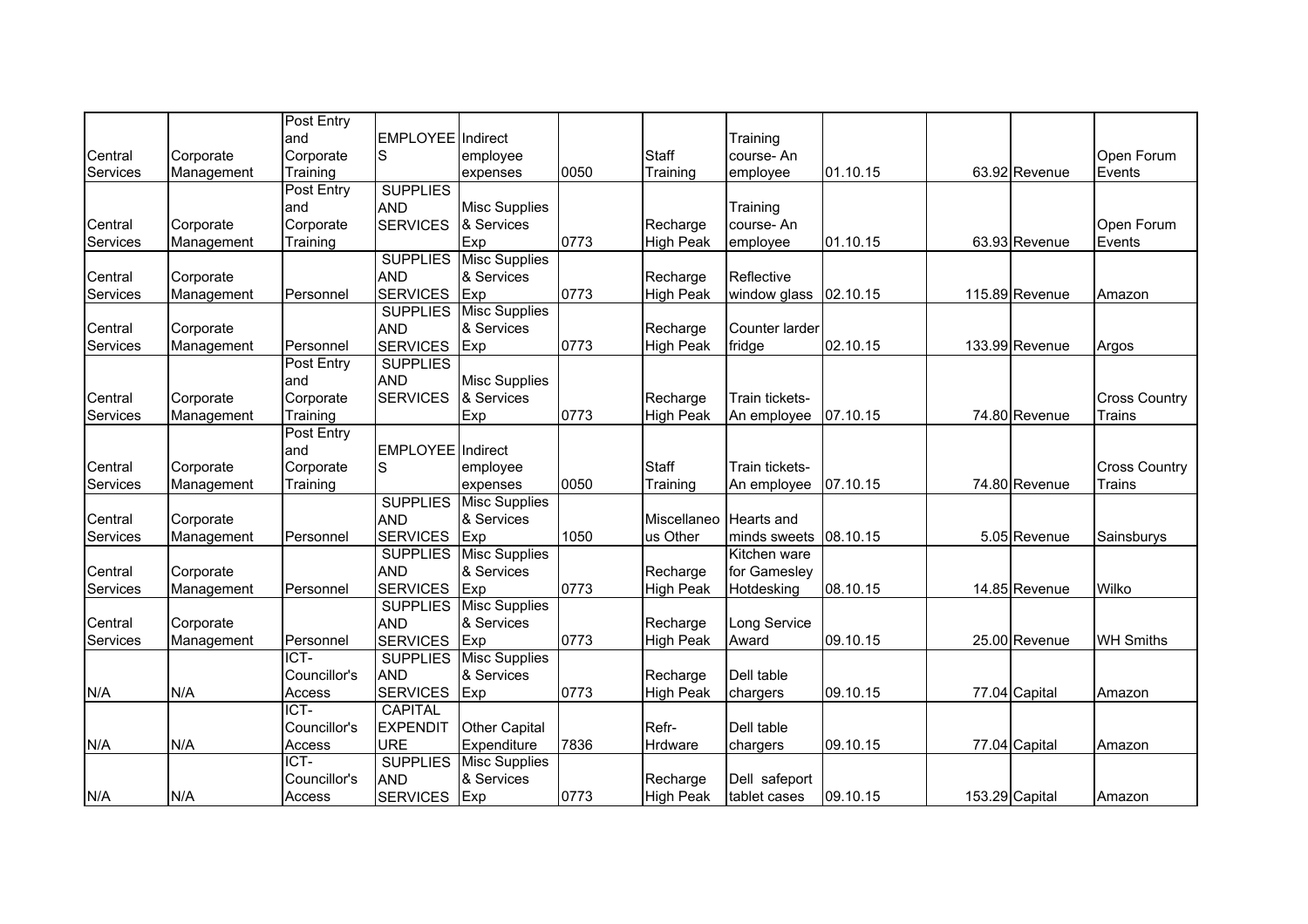|          |             | ICT-               | <b>CAPITAL</b>           |                      |      |                  |                    |          |                |                |                      |
|----------|-------------|--------------------|--------------------------|----------------------|------|------------------|--------------------|----------|----------------|----------------|----------------------|
|          |             | Councillor's       | <b>EXPENDIT</b>          | Other Capital        |      | Refr-            | Dell safeport      |          |                |                |                      |
| N/A      | N/A         | Access             | <b>URE</b>               | Expenditure          | 7836 | <b>Hrdware</b>   | tablet cases       | 09.10.15 | 153.29 Capital |                | Amazon               |
|          |             |                    | <b>SUPPLIES</b>          | <b>Misc Supplies</b> |      |                  |                    |          |                |                |                      |
| Central  | Corporate   |                    | <b>AND</b>               | & Services           |      | Recharge         | <b>Battery</b> for |          |                |                |                      |
| Services | Management  | <b>IT Services</b> | <b>SERVICES</b>          | Exp                  | 0773 | <b>High Peak</b> | Blackberry         | 09.10.15 |                | 3.62 Revenue   | Amazon               |
|          |             |                    | <b>SUPPLIES</b>          | Communicatio         |      |                  |                    |          |                |                |                      |
| Central  | Corporate   |                    | <b>AND</b>               | ns &                 |      |                  | Dell server        |          |                |                |                      |
| Services | Management  | <b>IT Services</b> | <b>SERVICES</b>          | Computing            | 0855 | Hardware         | hard drive         | 14.10.15 |                | 117.56 Revenue | Misco                |
|          |             |                    | <b>SUPPLIES</b>          | <b>Misc Supplies</b> |      |                  |                    |          |                |                |                      |
| Central  | Corporate   |                    | <b>AND</b>               | & Services           |      | Recharge         | Dell server        |          |                |                |                      |
| Services | Management  | <b>IT Services</b> | <b>SERVICES</b>          | Exp                  | 0773 | <b>High Peak</b> | hard drive         | 14.10.15 |                | 117.57 Revenue | <b>Misco</b>         |
|          |             |                    | <b>SUPPLIES</b>          | <b>Misc Supplies</b> |      |                  | Catering for       |          |                |                |                      |
| Planning | Development | Development        | <b>AND</b>               | & Services           |      | Miscellaneo      | planning           |          |                |                |                      |
| Services | Control     | Control            | <b>SERVICES</b>          | Exp                  | 1050 | us Other         | meeting            | 15.10.15 |                | 5.70 Revenue   | Sainsburys           |
|          |             |                    | <b>SUPPLIES</b>          | <b>Misc Supplies</b> |      |                  |                    |          |                |                |                      |
| Central  | Corporate   |                    | <b>AND</b>               | & Services           |      | Recharge         | Long Service       |          |                |                |                      |
| Services | Management  | Personnel          | <b>SERVICES</b>          | Exp                  | 0773 | <b>High Peak</b> | Award              | 21.10.15 |                | 27.95 Revenue  | Jordan               |
|          |             | Post Entry         | <b>SUPPLIES</b>          |                      |      |                  |                    |          |                |                |                      |
|          |             | and                | <b>AND</b>               | <b>Misc Supplies</b> |      |                  |                    |          |                |                |                      |
| Central  | Corporate   | Corporate          | <b>SERVICES</b>          | & Services           |      | Recharge         | Train tickets-     |          |                |                | <b>Cross Country</b> |
| Services | Management  | Training           |                          | Exp                  | 0773 | <b>High Peak</b> | An employee        | 21.10.15 |                | 44.15 Revenue  | Trains               |
|          |             | <b>Post Entry</b>  |                          |                      |      |                  |                    |          |                |                |                      |
|          |             | and                | <b>EMPLOYEE</b> Indirect |                      |      |                  |                    |          |                |                |                      |
| Central  | Corporate   | Corporate          | S                        | employee             |      | Staff            | Train tickets-     |          |                |                | <b>Cross Country</b> |
| Services | Management  | Training           |                          | expenses             | 0050 | Training         | An employee        | 21.10.15 |                | 44.15 Revenue  | Trains               |
|          |             |                    | <b>SUPPLIES</b>          | Communicatio         |      |                  | 12 month           |          |                |                |                      |
| Central  | Corporate   |                    | <b>AND</b>               | ns &                 |      |                  | maintenance        |          |                |                |                      |
| Services | Management  | <b>IT Services</b> | <b>SERVICES</b>          | Computing            | 0840 | Security         | renewal            | 27.10.15 |                | 33.50 Revenue  | Solar Winds          |
|          |             |                    | <b>SUPPLIES</b>          | <b>Misc Supplies</b> |      |                  | 12 month           |          |                |                |                      |
| Central  | Corporate   |                    | <b>AND</b>               | & Services           |      | Recharge         | maintenance        |          |                |                |                      |
| Services | Management  | <b>IT Services</b> | <b>SERVICES</b>          | Exp                  | 0773 | <b>High Peak</b> | renewal            | 27.10.15 |                | 33.50 Revenue  | Solar Winds          |
|          |             |                    | <b>SUPPLIES</b>          | Print/Stat &         |      | Other            |                    |          |                |                |                      |
| Central  | Corporate   |                    | <b>AND</b>               | Gen Office           |      | Consumabl        | Wyse splitters     |          |                |                |                      |
| Services | Management  | <b>IT Services</b> | <b>SERVICES</b>          | Equip                | 0681 | <b>es</b>        | and cables         | 27.10.15 |                | 160.12 Revenue | Ballicom             |
|          |             |                    | <b>SUPPLIES</b>          | <b>Misc Supplies</b> |      |                  |                    |          |                |                |                      |
| Central  | Corporate   |                    | <b>AND</b>               | & Services           |      | Recharge         | Wyse splitters     |          |                |                |                      |
| Services | Management  | <b>IT Services</b> | <b>SERVICES</b>          | Exp                  | 0773 | <b>High Peak</b> | and cables         | 27.10.15 |                | 160.12 Revenue | Ballicom             |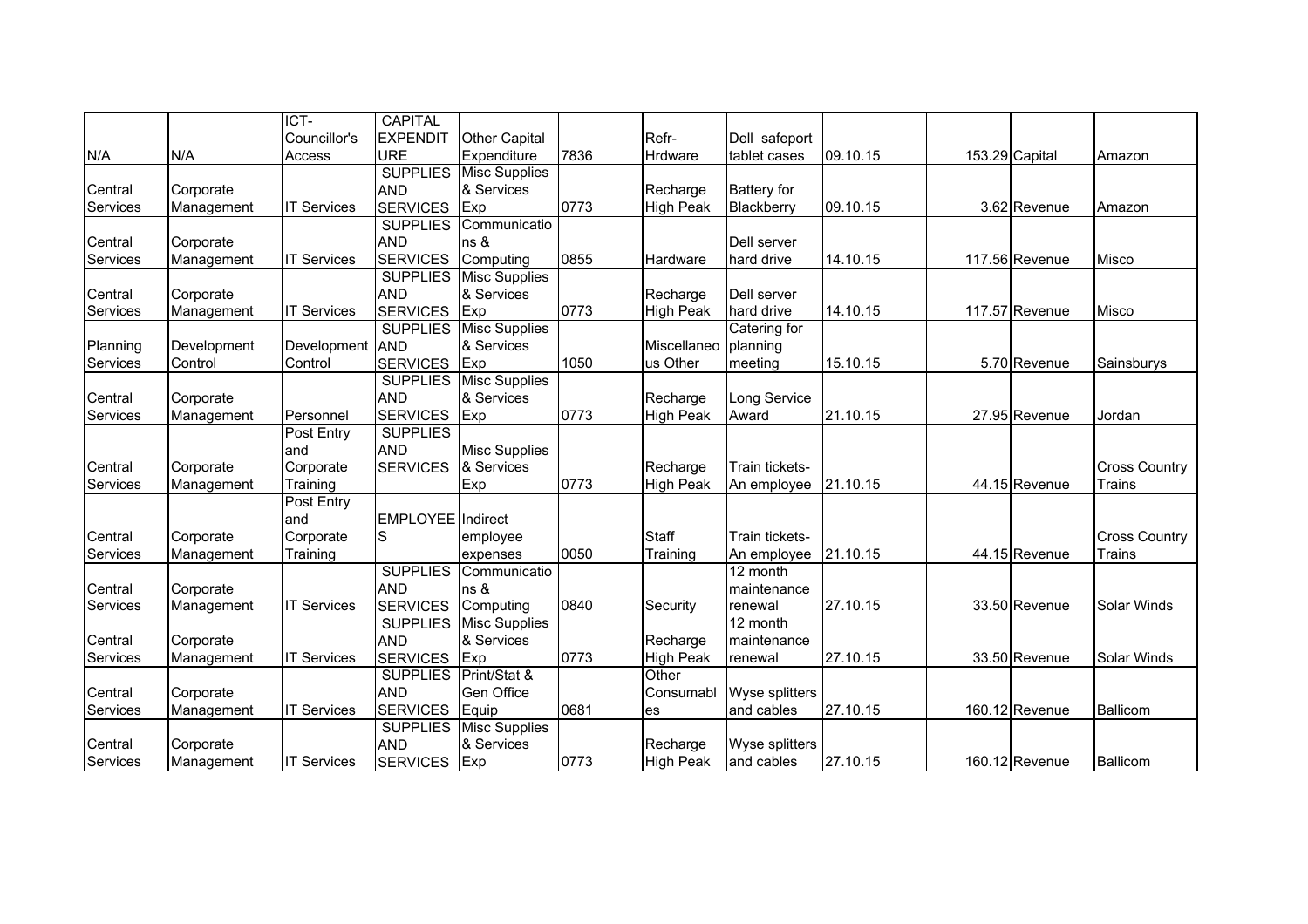| <b>AND</b><br>ns &<br>Replacement<br>Corporate<br><b>SERVICES</b><br><b>IT Services</b><br>Computing<br>0855<br>hard drive<br>27.10.15<br><b>SCSI Shop</b><br>Management<br>Hardware<br>87.50 Revenue<br>ICT-<br><b>SUPPLIES</b><br><b>Misc Supplies</b><br>& Services<br>Councillor's<br><b>AND</b><br>Elitepad<br>Recharge<br>N/A<br>N/A<br><b>SERVICES</b><br>Exp<br>0773<br><b>High Peak</b><br>29.10.15<br><b>BT Business</b><br>Access<br>150.62 Capital<br>adapter<br>ICT-<br><b>CAPITAL</b><br>Refr-<br>Councillor's<br><b>EXPENDIT</b><br>Other Capital<br>Elitepad<br>7836<br>N/A<br>Expenditure<br><b>BT Business</b><br>N/A<br>Access<br><b>URE</b><br>Hrdware<br>29.10.15<br>150.62 Capital<br>adapter<br><b>SUPPLIES</b><br>Book -<br>Cultural and<br><b>Misc Supplies</b><br>Related<br><b>AND</b><br>& Services<br>Country<br>Recharge<br>Pruning of<br><b>SERVICES</b><br>Services<br>Parks<br>Exp<br>0773<br>14.88 Revenue<br>Open Spaces<br><b>High Peak</b><br>trees/shrubs<br>08.10.15<br>Amazon<br><b>EXPENDITUR</b><br><b>MFG</b><br><b>E DURING</b><br><b>Stock</b><br><b>EXPENDIT</b><br>Cushions/thro<br>N/A<br><b>YEAR</b><br>7010<br>08.10.15<br>N/A<br><b>URE</b><br>ws for resale<br>349.95 Revenue<br>Consultants<br>Accounts<br>Purchases<br><b>EXPENDITUR</b><br><b>Stock</b><br><b>EXPENDIT</b><br><b>E DURING</b><br>Candles in<br><b>YEAR</b><br>N/A<br>N/A<br><b>URE</b><br>7010<br>08.10.15<br>149.64 Revenue<br>Pintail candles<br>Accounts<br>Purchases<br>tins for resale<br><b>SUPPLIES</b><br>Cultural and<br><b>Misc Supplies</b><br>Napkins/cloth<br><b>AND</b><br>& Services<br>Related<br>Culture and<br>Museum &<br>NI<br>s for tea<br><b>SERVICES</b><br>Wilko<br>Services<br>Arts<br>1072<br>13.10.15<br>12.79 Revenue<br>Heritage<br>Exp<br><b>Exhibitions</b><br>dance<br>Automatic<br><b>SUPPLIES</b><br>Cultural and<br><b>Misc Supplies</b><br>string lights<br>& Services<br>Related<br>Culture and<br><b>AND</b><br>ΝI<br>Museum &<br>for display<br><b>SERVICES</b><br>Exp<br>1072<br>Services<br>Arts<br>Exhibitions<br>29.10.15<br>31.96 Revenue<br>Worldstores<br>Heritage<br>case<br><b>SUPPLIES</b><br>Scanner for<br>Equip<br>Purchase<br>Financial<br><b>AND</b><br>Furniture &<br><b>Creditors</b><br>Central<br>Corporate<br>Equipment<br><b>SERVICES</b><br>0500<br>Services<br>13.10.15<br>137.5 Revenue<br>Services<br><b>Materials</b><br>& Furniture<br>Ebay<br>Management<br>team<br><b>SUPPLIES</b><br>Scanner for<br><b>Misc Supplies</b><br>Financial<br><b>AND</b><br>& Services<br>Central<br>Creditors<br>Corporate<br>Recharge<br><b>SERVICES</b><br>0773<br>Services<br>Services<br>Exp<br><b>High Peak</b><br>13.10.15<br>137.5 Revenue<br>Ebay<br>Management<br>team<br>Chief<br><b>SUPPLIES</b><br><b>Hotel LGA</b><br>Executive<br>Officer -<br><b>AND</b><br>Central<br>Corporate<br>Conference-<br>conference -<br>Hampton<br>Admin<br><b>SERVICES</b><br>0872<br>390 Revenue<br><b>Hotels</b><br>Expenses<br>An employee 09.10.15<br>Management<br><b>Employees</b> |          |  | <b>SUPPLIES</b> | Communicatio |  |  |  |  |
|-------------------------------------------------------------------------------------------------------------------------------------------------------------------------------------------------------------------------------------------------------------------------------------------------------------------------------------------------------------------------------------------------------------------------------------------------------------------------------------------------------------------------------------------------------------------------------------------------------------------------------------------------------------------------------------------------------------------------------------------------------------------------------------------------------------------------------------------------------------------------------------------------------------------------------------------------------------------------------------------------------------------------------------------------------------------------------------------------------------------------------------------------------------------------------------------------------------------------------------------------------------------------------------------------------------------------------------------------------------------------------------------------------------------------------------------------------------------------------------------------------------------------------------------------------------------------------------------------------------------------------------------------------------------------------------------------------------------------------------------------------------------------------------------------------------------------------------------------------------------------------------------------------------------------------------------------------------------------------------------------------------------------------------------------------------------------------------------------------------------------------------------------------------------------------------------------------------------------------------------------------------------------------------------------------------------------------------------------------------------------------------------------------------------------------------------------------------------------------------------------------------------------------------------------------------------------------------------------------------------------------------------------------------------------------------------------------------------------------------------------------------------------------------------------------------------------------------------------------------------------------------------------------------------------------------------------------------------------------------------------------------------------------------------------------------|----------|--|-----------------|--------------|--|--|--|--|
|                                                                                                                                                                                                                                                                                                                                                                                                                                                                                                                                                                                                                                                                                                                                                                                                                                                                                                                                                                                                                                                                                                                                                                                                                                                                                                                                                                                                                                                                                                                                                                                                                                                                                                                                                                                                                                                                                                                                                                                                                                                                                                                                                                                                                                                                                                                                                                                                                                                                                                                                                                                                                                                                                                                                                                                                                                                                                                                                                                                                                                                             | Central  |  |                 |              |  |  |  |  |
|                                                                                                                                                                                                                                                                                                                                                                                                                                                                                                                                                                                                                                                                                                                                                                                                                                                                                                                                                                                                                                                                                                                                                                                                                                                                                                                                                                                                                                                                                                                                                                                                                                                                                                                                                                                                                                                                                                                                                                                                                                                                                                                                                                                                                                                                                                                                                                                                                                                                                                                                                                                                                                                                                                                                                                                                                                                                                                                                                                                                                                                             | Services |  |                 |              |  |  |  |  |
|                                                                                                                                                                                                                                                                                                                                                                                                                                                                                                                                                                                                                                                                                                                                                                                                                                                                                                                                                                                                                                                                                                                                                                                                                                                                                                                                                                                                                                                                                                                                                                                                                                                                                                                                                                                                                                                                                                                                                                                                                                                                                                                                                                                                                                                                                                                                                                                                                                                                                                                                                                                                                                                                                                                                                                                                                                                                                                                                                                                                                                                             |          |  |                 |              |  |  |  |  |
|                                                                                                                                                                                                                                                                                                                                                                                                                                                                                                                                                                                                                                                                                                                                                                                                                                                                                                                                                                                                                                                                                                                                                                                                                                                                                                                                                                                                                                                                                                                                                                                                                                                                                                                                                                                                                                                                                                                                                                                                                                                                                                                                                                                                                                                                                                                                                                                                                                                                                                                                                                                                                                                                                                                                                                                                                                                                                                                                                                                                                                                             |          |  |                 |              |  |  |  |  |
|                                                                                                                                                                                                                                                                                                                                                                                                                                                                                                                                                                                                                                                                                                                                                                                                                                                                                                                                                                                                                                                                                                                                                                                                                                                                                                                                                                                                                                                                                                                                                                                                                                                                                                                                                                                                                                                                                                                                                                                                                                                                                                                                                                                                                                                                                                                                                                                                                                                                                                                                                                                                                                                                                                                                                                                                                                                                                                                                                                                                                                                             |          |  |                 |              |  |  |  |  |
|                                                                                                                                                                                                                                                                                                                                                                                                                                                                                                                                                                                                                                                                                                                                                                                                                                                                                                                                                                                                                                                                                                                                                                                                                                                                                                                                                                                                                                                                                                                                                                                                                                                                                                                                                                                                                                                                                                                                                                                                                                                                                                                                                                                                                                                                                                                                                                                                                                                                                                                                                                                                                                                                                                                                                                                                                                                                                                                                                                                                                                                             |          |  |                 |              |  |  |  |  |
|                                                                                                                                                                                                                                                                                                                                                                                                                                                                                                                                                                                                                                                                                                                                                                                                                                                                                                                                                                                                                                                                                                                                                                                                                                                                                                                                                                                                                                                                                                                                                                                                                                                                                                                                                                                                                                                                                                                                                                                                                                                                                                                                                                                                                                                                                                                                                                                                                                                                                                                                                                                                                                                                                                                                                                                                                                                                                                                                                                                                                                                             |          |  |                 |              |  |  |  |  |
|                                                                                                                                                                                                                                                                                                                                                                                                                                                                                                                                                                                                                                                                                                                                                                                                                                                                                                                                                                                                                                                                                                                                                                                                                                                                                                                                                                                                                                                                                                                                                                                                                                                                                                                                                                                                                                                                                                                                                                                                                                                                                                                                                                                                                                                                                                                                                                                                                                                                                                                                                                                                                                                                                                                                                                                                                                                                                                                                                                                                                                                             |          |  |                 |              |  |  |  |  |
|                                                                                                                                                                                                                                                                                                                                                                                                                                                                                                                                                                                                                                                                                                                                                                                                                                                                                                                                                                                                                                                                                                                                                                                                                                                                                                                                                                                                                                                                                                                                                                                                                                                                                                                                                                                                                                                                                                                                                                                                                                                                                                                                                                                                                                                                                                                                                                                                                                                                                                                                                                                                                                                                                                                                                                                                                                                                                                                                                                                                                                                             |          |  |                 |              |  |  |  |  |
|                                                                                                                                                                                                                                                                                                                                                                                                                                                                                                                                                                                                                                                                                                                                                                                                                                                                                                                                                                                                                                                                                                                                                                                                                                                                                                                                                                                                                                                                                                                                                                                                                                                                                                                                                                                                                                                                                                                                                                                                                                                                                                                                                                                                                                                                                                                                                                                                                                                                                                                                                                                                                                                                                                                                                                                                                                                                                                                                                                                                                                                             |          |  |                 |              |  |  |  |  |
|                                                                                                                                                                                                                                                                                                                                                                                                                                                                                                                                                                                                                                                                                                                                                                                                                                                                                                                                                                                                                                                                                                                                                                                                                                                                                                                                                                                                                                                                                                                                                                                                                                                                                                                                                                                                                                                                                                                                                                                                                                                                                                                                                                                                                                                                                                                                                                                                                                                                                                                                                                                                                                                                                                                                                                                                                                                                                                                                                                                                                                                             |          |  |                 |              |  |  |  |  |
|                                                                                                                                                                                                                                                                                                                                                                                                                                                                                                                                                                                                                                                                                                                                                                                                                                                                                                                                                                                                                                                                                                                                                                                                                                                                                                                                                                                                                                                                                                                                                                                                                                                                                                                                                                                                                                                                                                                                                                                                                                                                                                                                                                                                                                                                                                                                                                                                                                                                                                                                                                                                                                                                                                                                                                                                                                                                                                                                                                                                                                                             |          |  |                 |              |  |  |  |  |
|                                                                                                                                                                                                                                                                                                                                                                                                                                                                                                                                                                                                                                                                                                                                                                                                                                                                                                                                                                                                                                                                                                                                                                                                                                                                                                                                                                                                                                                                                                                                                                                                                                                                                                                                                                                                                                                                                                                                                                                                                                                                                                                                                                                                                                                                                                                                                                                                                                                                                                                                                                                                                                                                                                                                                                                                                                                                                                                                                                                                                                                             |          |  |                 |              |  |  |  |  |
|                                                                                                                                                                                                                                                                                                                                                                                                                                                                                                                                                                                                                                                                                                                                                                                                                                                                                                                                                                                                                                                                                                                                                                                                                                                                                                                                                                                                                                                                                                                                                                                                                                                                                                                                                                                                                                                                                                                                                                                                                                                                                                                                                                                                                                                                                                                                                                                                                                                                                                                                                                                                                                                                                                                                                                                                                                                                                                                                                                                                                                                             |          |  |                 |              |  |  |  |  |
|                                                                                                                                                                                                                                                                                                                                                                                                                                                                                                                                                                                                                                                                                                                                                                                                                                                                                                                                                                                                                                                                                                                                                                                                                                                                                                                                                                                                                                                                                                                                                                                                                                                                                                                                                                                                                                                                                                                                                                                                                                                                                                                                                                                                                                                                                                                                                                                                                                                                                                                                                                                                                                                                                                                                                                                                                                                                                                                                                                                                                                                             |          |  |                 |              |  |  |  |  |
|                                                                                                                                                                                                                                                                                                                                                                                                                                                                                                                                                                                                                                                                                                                                                                                                                                                                                                                                                                                                                                                                                                                                                                                                                                                                                                                                                                                                                                                                                                                                                                                                                                                                                                                                                                                                                                                                                                                                                                                                                                                                                                                                                                                                                                                                                                                                                                                                                                                                                                                                                                                                                                                                                                                                                                                                                                                                                                                                                                                                                                                             |          |  |                 |              |  |  |  |  |
|                                                                                                                                                                                                                                                                                                                                                                                                                                                                                                                                                                                                                                                                                                                                                                                                                                                                                                                                                                                                                                                                                                                                                                                                                                                                                                                                                                                                                                                                                                                                                                                                                                                                                                                                                                                                                                                                                                                                                                                                                                                                                                                                                                                                                                                                                                                                                                                                                                                                                                                                                                                                                                                                                                                                                                                                                                                                                                                                                                                                                                                             |          |  |                 |              |  |  |  |  |
|                                                                                                                                                                                                                                                                                                                                                                                                                                                                                                                                                                                                                                                                                                                                                                                                                                                                                                                                                                                                                                                                                                                                                                                                                                                                                                                                                                                                                                                                                                                                                                                                                                                                                                                                                                                                                                                                                                                                                                                                                                                                                                                                                                                                                                                                                                                                                                                                                                                                                                                                                                                                                                                                                                                                                                                                                                                                                                                                                                                                                                                             |          |  |                 |              |  |  |  |  |
|                                                                                                                                                                                                                                                                                                                                                                                                                                                                                                                                                                                                                                                                                                                                                                                                                                                                                                                                                                                                                                                                                                                                                                                                                                                                                                                                                                                                                                                                                                                                                                                                                                                                                                                                                                                                                                                                                                                                                                                                                                                                                                                                                                                                                                                                                                                                                                                                                                                                                                                                                                                                                                                                                                                                                                                                                                                                                                                                                                                                                                                             |          |  |                 |              |  |  |  |  |
|                                                                                                                                                                                                                                                                                                                                                                                                                                                                                                                                                                                                                                                                                                                                                                                                                                                                                                                                                                                                                                                                                                                                                                                                                                                                                                                                                                                                                                                                                                                                                                                                                                                                                                                                                                                                                                                                                                                                                                                                                                                                                                                                                                                                                                                                                                                                                                                                                                                                                                                                                                                                                                                                                                                                                                                                                                                                                                                                                                                                                                                             |          |  |                 |              |  |  |  |  |
|                                                                                                                                                                                                                                                                                                                                                                                                                                                                                                                                                                                                                                                                                                                                                                                                                                                                                                                                                                                                                                                                                                                                                                                                                                                                                                                                                                                                                                                                                                                                                                                                                                                                                                                                                                                                                                                                                                                                                                                                                                                                                                                                                                                                                                                                                                                                                                                                                                                                                                                                                                                                                                                                                                                                                                                                                                                                                                                                                                                                                                                             |          |  |                 |              |  |  |  |  |
|                                                                                                                                                                                                                                                                                                                                                                                                                                                                                                                                                                                                                                                                                                                                                                                                                                                                                                                                                                                                                                                                                                                                                                                                                                                                                                                                                                                                                                                                                                                                                                                                                                                                                                                                                                                                                                                                                                                                                                                                                                                                                                                                                                                                                                                                                                                                                                                                                                                                                                                                                                                                                                                                                                                                                                                                                                                                                                                                                                                                                                                             |          |  |                 |              |  |  |  |  |
|                                                                                                                                                                                                                                                                                                                                                                                                                                                                                                                                                                                                                                                                                                                                                                                                                                                                                                                                                                                                                                                                                                                                                                                                                                                                                                                                                                                                                                                                                                                                                                                                                                                                                                                                                                                                                                                                                                                                                                                                                                                                                                                                                                                                                                                                                                                                                                                                                                                                                                                                                                                                                                                                                                                                                                                                                                                                                                                                                                                                                                                             |          |  |                 |              |  |  |  |  |
|                                                                                                                                                                                                                                                                                                                                                                                                                                                                                                                                                                                                                                                                                                                                                                                                                                                                                                                                                                                                                                                                                                                                                                                                                                                                                                                                                                                                                                                                                                                                                                                                                                                                                                                                                                                                                                                                                                                                                                                                                                                                                                                                                                                                                                                                                                                                                                                                                                                                                                                                                                                                                                                                                                                                                                                                                                                                                                                                                                                                                                                             |          |  |                 |              |  |  |  |  |
|                                                                                                                                                                                                                                                                                                                                                                                                                                                                                                                                                                                                                                                                                                                                                                                                                                                                                                                                                                                                                                                                                                                                                                                                                                                                                                                                                                                                                                                                                                                                                                                                                                                                                                                                                                                                                                                                                                                                                                                                                                                                                                                                                                                                                                                                                                                                                                                                                                                                                                                                                                                                                                                                                                                                                                                                                                                                                                                                                                                                                                                             |          |  |                 |              |  |  |  |  |
|                                                                                                                                                                                                                                                                                                                                                                                                                                                                                                                                                                                                                                                                                                                                                                                                                                                                                                                                                                                                                                                                                                                                                                                                                                                                                                                                                                                                                                                                                                                                                                                                                                                                                                                                                                                                                                                                                                                                                                                                                                                                                                                                                                                                                                                                                                                                                                                                                                                                                                                                                                                                                                                                                                                                                                                                                                                                                                                                                                                                                                                             |          |  |                 |              |  |  |  |  |
|                                                                                                                                                                                                                                                                                                                                                                                                                                                                                                                                                                                                                                                                                                                                                                                                                                                                                                                                                                                                                                                                                                                                                                                                                                                                                                                                                                                                                                                                                                                                                                                                                                                                                                                                                                                                                                                                                                                                                                                                                                                                                                                                                                                                                                                                                                                                                                                                                                                                                                                                                                                                                                                                                                                                                                                                                                                                                                                                                                                                                                                             |          |  |                 |              |  |  |  |  |
|                                                                                                                                                                                                                                                                                                                                                                                                                                                                                                                                                                                                                                                                                                                                                                                                                                                                                                                                                                                                                                                                                                                                                                                                                                                                                                                                                                                                                                                                                                                                                                                                                                                                                                                                                                                                                                                                                                                                                                                                                                                                                                                                                                                                                                                                                                                                                                                                                                                                                                                                                                                                                                                                                                                                                                                                                                                                                                                                                                                                                                                             |          |  |                 |              |  |  |  |  |
|                                                                                                                                                                                                                                                                                                                                                                                                                                                                                                                                                                                                                                                                                                                                                                                                                                                                                                                                                                                                                                                                                                                                                                                                                                                                                                                                                                                                                                                                                                                                                                                                                                                                                                                                                                                                                                                                                                                                                                                                                                                                                                                                                                                                                                                                                                                                                                                                                                                                                                                                                                                                                                                                                                                                                                                                                                                                                                                                                                                                                                                             |          |  |                 |              |  |  |  |  |
|                                                                                                                                                                                                                                                                                                                                                                                                                                                                                                                                                                                                                                                                                                                                                                                                                                                                                                                                                                                                                                                                                                                                                                                                                                                                                                                                                                                                                                                                                                                                                                                                                                                                                                                                                                                                                                                                                                                                                                                                                                                                                                                                                                                                                                                                                                                                                                                                                                                                                                                                                                                                                                                                                                                                                                                                                                                                                                                                                                                                                                                             |          |  |                 |              |  |  |  |  |
|                                                                                                                                                                                                                                                                                                                                                                                                                                                                                                                                                                                                                                                                                                                                                                                                                                                                                                                                                                                                                                                                                                                                                                                                                                                                                                                                                                                                                                                                                                                                                                                                                                                                                                                                                                                                                                                                                                                                                                                                                                                                                                                                                                                                                                                                                                                                                                                                                                                                                                                                                                                                                                                                                                                                                                                                                                                                                                                                                                                                                                                             |          |  |                 |              |  |  |  |  |
|                                                                                                                                                                                                                                                                                                                                                                                                                                                                                                                                                                                                                                                                                                                                                                                                                                                                                                                                                                                                                                                                                                                                                                                                                                                                                                                                                                                                                                                                                                                                                                                                                                                                                                                                                                                                                                                                                                                                                                                                                                                                                                                                                                                                                                                                                                                                                                                                                                                                                                                                                                                                                                                                                                                                                                                                                                                                                                                                                                                                                                                             |          |  |                 |              |  |  |  |  |
|                                                                                                                                                                                                                                                                                                                                                                                                                                                                                                                                                                                                                                                                                                                                                                                                                                                                                                                                                                                                                                                                                                                                                                                                                                                                                                                                                                                                                                                                                                                                                                                                                                                                                                                                                                                                                                                                                                                                                                                                                                                                                                                                                                                                                                                                                                                                                                                                                                                                                                                                                                                                                                                                                                                                                                                                                                                                                                                                                                                                                                                             |          |  |                 |              |  |  |  |  |
|                                                                                                                                                                                                                                                                                                                                                                                                                                                                                                                                                                                                                                                                                                                                                                                                                                                                                                                                                                                                                                                                                                                                                                                                                                                                                                                                                                                                                                                                                                                                                                                                                                                                                                                                                                                                                                                                                                                                                                                                                                                                                                                                                                                                                                                                                                                                                                                                                                                                                                                                                                                                                                                                                                                                                                                                                                                                                                                                                                                                                                                             |          |  |                 |              |  |  |  |  |
|                                                                                                                                                                                                                                                                                                                                                                                                                                                                                                                                                                                                                                                                                                                                                                                                                                                                                                                                                                                                                                                                                                                                                                                                                                                                                                                                                                                                                                                                                                                                                                                                                                                                                                                                                                                                                                                                                                                                                                                                                                                                                                                                                                                                                                                                                                                                                                                                                                                                                                                                                                                                                                                                                                                                                                                                                                                                                                                                                                                                                                                             | Services |  |                 |              |  |  |  |  |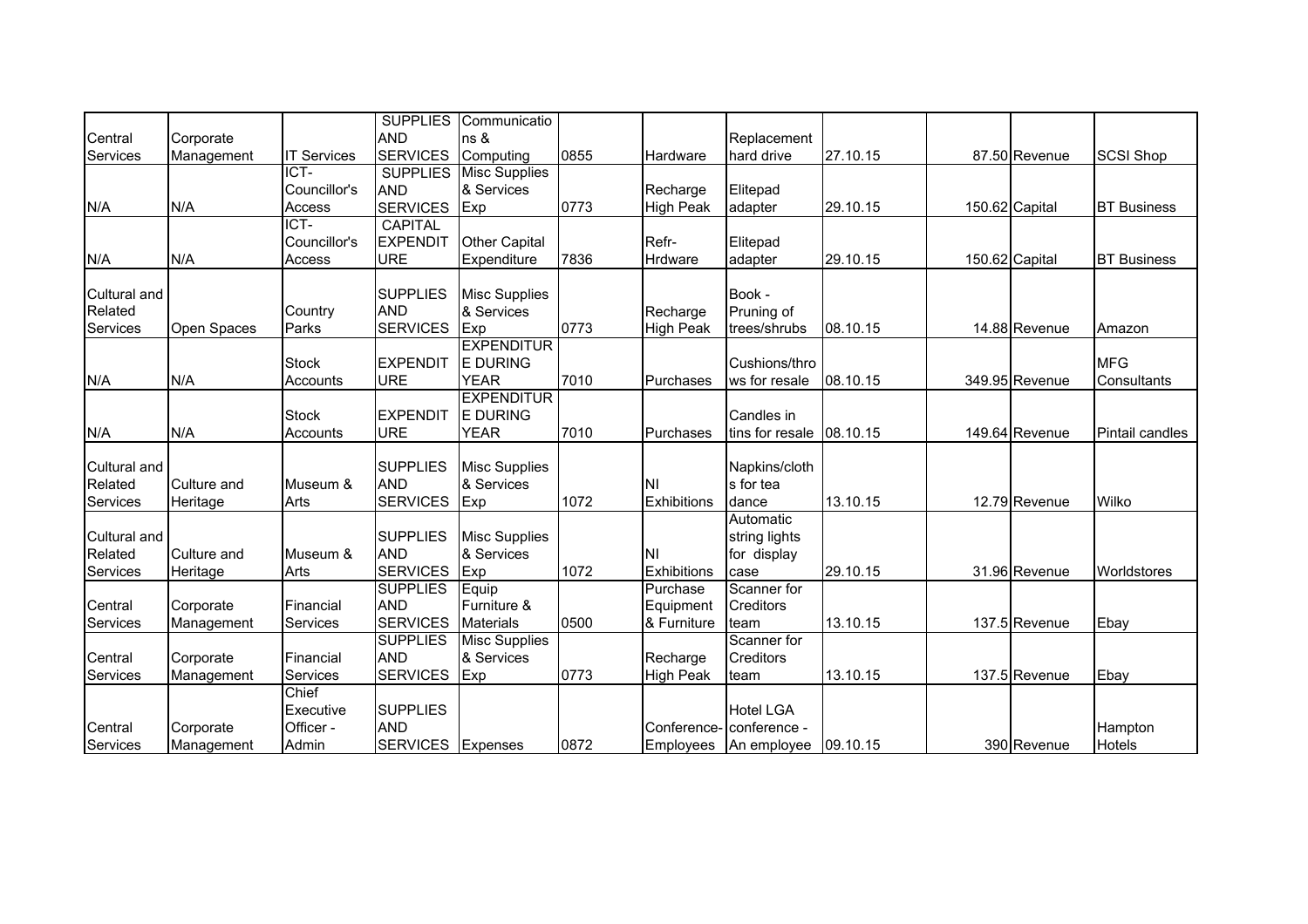|                        |                                    | <b>Street</b>                 |                               |                      |      |                          |               |          |               |                       |
|------------------------|------------------------------------|-------------------------------|-------------------------------|----------------------|------|--------------------------|---------------|----------|---------------|-----------------------|
| Environmen             |                                    | Sweeping                      |                               |                      |      |                          |               |          |               |                       |
| tal and                |                                    | <b>Direct</b>                 | <b>SUPPLIES</b>               | <b>Misc Supplies</b> |      |                          | Hacksaw and   |          |               |                       |
| Regulatory             |                                    | Service                       | <b>AND</b>                    | & Services           |      | Miscellaneo brick laying |               |          |               |                       |
| Services               | <b>Street Cleansing</b>            | Organisation                  | <b>SERVICES</b>               | Exp                  | 1050 | us Other                 | mortar        | 08.10.15 | 19.26 Revenue | <b>Buildbase Leek</b> |
| Environmen             |                                    |                               |                               |                      |      |                          |               |          |               |                       |
| tal and                |                                    |                               |                               | Repairs &            |      |                          |               |          |               |                       |
| Regulatory             |                                    | Waste                         |                               | Maint of             |      | Depot                    | Washing up    |          |               |                       |
| Services               | <b>Waste Collection</b>            | Collection                    | <b>PREMISES</b>               | <b>Buildings</b>     | 2501 | <b>Works</b>             | liquid        | 12.10.15 | 7.49 Revenue  | Wilko                 |
| Environmen             |                                    |                               |                               |                      |      |                          | Special       |          |               |                       |
| tal and                |                                    |                               | <b>SUPPLIES</b>               | <b>Misc Supplies</b> |      |                          | delivery      |          |               |                       |
| Regulatory             |                                    | Fleet                         | <b>AND</b>                    | & Services           |      | Recharge                 | charge-HPBC   |          |               |                       |
| Services               | <b>Street Cleansing Management</b> |                               | <b>SERVICES</b>               | Exp                  | 0773 | <b>High Peak</b>         | vehicle       | 12.10.15 | 6.45 Revenue  | Post Office           |
| Environmen             |                                    |                               |                               |                      |      |                          |               |          |               |                       |
| tal and                |                                    | <b>Refuse Direct SUPPLIES</b> |                               | Equip                |      |                          |               |          |               |                       |
| Regulatory             |                                    | Service                       | <b>AND</b>                    | Furniture &          |      | Purchase of              |               |          |               | Mole Valley           |
| Services               | <b>Waste Collection</b>            | Organisation                  | <b>SERVICES</b>               | <b>Materials</b>     | 0506 | <b>Materials</b>         | <b>Dubbin</b> | 16.10.15 | 3.3 Revenue   | Farmers               |
| Environmen             |                                    |                               |                               |                      |      |                          |               |          |               |                       |
| tal and                |                                    | Refuse Direct SUPPLIES        |                               | Equip                |      |                          |               |          |               |                       |
| Regulatory             |                                    | Service                       | <b>AND</b>                    | Furniture &          |      | Purchase of              |               |          |               | Mole Valley           |
| Services               | <b>Waste Collection</b>            | Organisation                  | <b>SERVICES</b>               | <b>Materials</b>     | 0506 | <b>Materials</b>         | Dubbin        | 16.10.15 | 19.8 Revenue  | Farmers               |
| Environmen             |                                    |                               |                               |                      |      |                          |               |          |               |                       |
| tal and                |                                    | Refuse Direct SUPPLIES        |                               | Equip                |      |                          |               |          |               |                       |
| Regulatory             |                                    | Service                       | <b>AND</b>                    | Furniture &          |      | Purchase of              |               |          |               | Mole Valley           |
| Services               | <b>Waste Collection</b>            | Organisation                  | <b>SERVICES</b>               | <b>Materials</b>     | 0506 | <b>Materials</b>         | Dubbin        | 16.10.15 | 13.19 Revenue | Farmers               |
| Environmen             |                                    |                               |                               |                      |      |                          | Special       |          |               |                       |
| tal and                |                                    |                               | <b>SUPPLIES</b>               | <b>Misc Supplies</b> |      |                          | delivery      |          |               |                       |
| Regulatory             |                                    | Fleet                         | <b>AND</b>                    | & Services           |      | Recharge                 | charge-HPBC   |          |               |                       |
| Services<br>Environmen | <b>Street Cleansing</b>            | Management                    | <b>SERVICES</b>               | Exp                  | 0773 | <b>High Peak</b>         | vehicle       | 19.10.15 | 7.25 Revenue  | <b>Post Office</b>    |
|                        |                                    | Waste                         |                               |                      |      |                          |               |          |               |                       |
| tal and                |                                    |                               | <b>SUPPLIES</b><br><b>AND</b> | Equip                |      | Purchase                 |               |          |               |                       |
| Regulatory             |                                    | Collection -                  |                               | Furniture &          |      | Equipment                | New locker    |          |               | Replacement           |
| Services<br>Environmen | <b>Waste Collection</b>            | Admin                         | <b>SERVICES</b>               | <b>Materials</b>     | 0500 | & Furniture              | keys          | 22.10.15 | 11.6 Revenue  | keys                  |
|                        |                                    |                               |                               |                      |      |                          |               |          |               |                       |
| tal and                |                                    | Waste                         | <b>SUPPLIES</b>               | Equip                |      | Purchase                 | Crockery,     |          |               |                       |
| Regulatory             |                                    | Collection -                  | <b>AND</b>                    | Furniture &          |      | Equipment                | cutlery and   |          |               |                       |
| Services               | <b>Waste Collection Admin</b>      |                               | <b>SERVICES</b>               | <b>Materials</b>     | 0500 | & Furniture              | tea towels    | 23.10.15 | 37.96 Revenue | Wilko                 |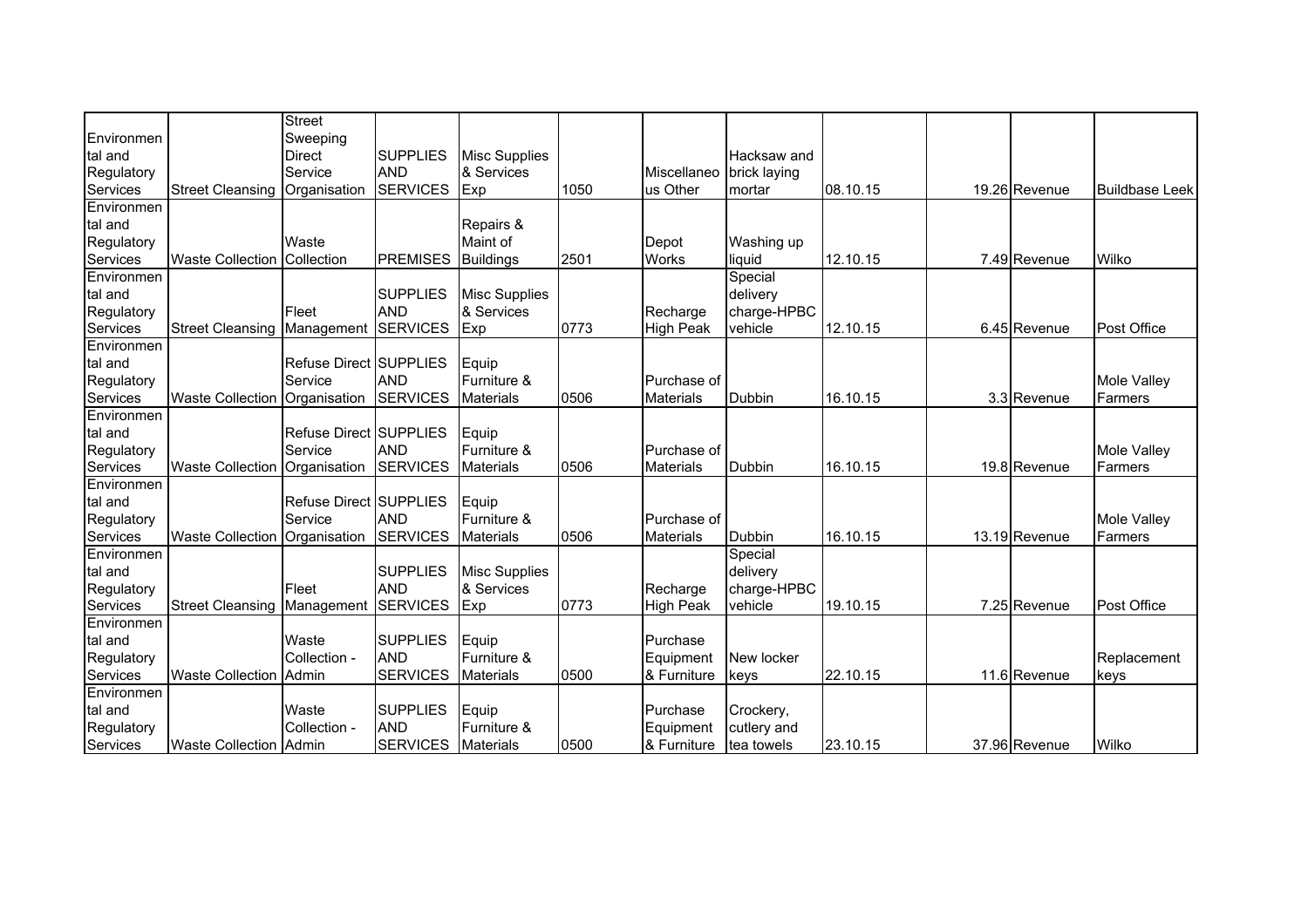| <b>SUPPLIES</b><br>delivery<br><b>Misc Supplies</b><br><b>AND</b><br>& Services<br>Fleet<br>Recharge<br>charge-HPBC<br><b>SERVICES</b><br>Exp<br>0773<br><b>High Peak</b><br>28.10.15<br>7.25 Revenue<br>Post Office<br><b>Street Cleansing Management</b><br>vehicle<br>Environmen<br><b>SUPPLIES</b><br>Equip<br><b>AND</b><br>Furniture &<br>Environmental<br><b>Leek Shooting</b><br>Purchase of<br>Services<br><b>SERVICES</b><br>0506<br>Health<br><b>Pest Control</b><br><b>Materials</b><br><b>Materials</b><br>Gun cabinet<br>09.10.15<br>180 Revenue<br>supplies<br>Environmen<br><b>SUPPLIES</b><br>Equip<br>Purchase<br><b>AND</b><br>Furniture &<br>Environmental<br>Equipment<br>Interview<br><b>Food Safety</b><br><b>SERVICES</b><br>0500<br>Health<br><b>Materials</b><br>& Furniture<br>cassette tapes 21.10.15<br>40.5 Revenue<br><b>Canford Audio</b><br><b>SUPPLIES</b><br><b>Misc Supplies</b><br>& Services<br><b>AND</b><br>Membership-<br>Corporate<br>Recharge<br><b>SERVICES</b><br>Exp<br>0773<br><b>High Peak</b><br>07.10.15<br>139 Revenue<br><b>AAT</b><br>Audit<br>An employee<br>Management<br><b>SUPPLIES</b><br><b>Misc Supplies</b><br>Temporary<br><b>AND</b><br>& Services<br>Accommoda Homelessnes<br>Housing<br><b>SERVICES</b><br>Exp<br>1163<br>tion-Costs<br>09.10.15<br>155 Revenue<br><b>Housing Benefits Advice</b><br>Travelodge<br>S<br><b>EXPENDITUR</b><br>E DURING<br><b>EXPENDIT</b><br>Chairman<br>Table decs-<br>N/A<br>15/16<br><b>URE</b><br><b>YEAR</b><br>7010<br>Wilko<br>Chairman<br>13.10.15<br>25 Revenue<br>Purchases<br><b>EXPENDITUR</b><br><b>E DURING</b><br><b>EXPENDIT</b><br>Chairman<br>Dec items-<br><b>URE</b><br><b>YEAR</b><br>7010<br>N/A<br>15/16<br>Chairman<br>13.10.15<br>3.96 Revenue<br>Hallmark<br>Purchases<br><b>SUPPLIES</b><br><b>Misc Supplies</b><br>Temporary<br><b>AND</b><br>& Services<br>Accommoda Homelessnes<br>Housing<br><b>SERVICES</b><br>Services<br><b>Housing Benefits Advice</b><br>1163<br>tion-Costs<br>13.10.15<br>42.5 Revenue<br>Exp<br>Travelodge<br>S<br>Development TRANSPO<br>Other Travel Train tickets-<br>Development<br>Car<br><b>RT</b><br>0483<br>75.38 Revenue<br>Control<br>Control<br>Allowances<br>14.10.15<br>Trainline<br>Allowances<br>An employee<br><b>EXPENDITUR</b><br><b>EXPENDIT</b><br><b>E DURING</b><br>Refreshments-<br>Chairman<br><b>YEAR</b><br>7010<br>N/A<br><b>URE</b><br>Chairman<br>14.10.15<br>262 Revenue<br>N/A<br>15/16<br>Purchases<br>Sainsburys<br><b>SUPPLIES</b><br><b>Misc Supplies</b><br>Temporary<br>& Services<br><b>AND</b><br>Housing<br>Housing<br>Accommoda Homelessnes | Environmen |  |                 |  |            | Special |          |  |  |
|--------------------------------------------------------------------------------------------------------------------------------------------------------------------------------------------------------------------------------------------------------------------------------------------------------------------------------------------------------------------------------------------------------------------------------------------------------------------------------------------------------------------------------------------------------------------------------------------------------------------------------------------------------------------------------------------------------------------------------------------------------------------------------------------------------------------------------------------------------------------------------------------------------------------------------------------------------------------------------------------------------------------------------------------------------------------------------------------------------------------------------------------------------------------------------------------------------------------------------------------------------------------------------------------------------------------------------------------------------------------------------------------------------------------------------------------------------------------------------------------------------------------------------------------------------------------------------------------------------------------------------------------------------------------------------------------------------------------------------------------------------------------------------------------------------------------------------------------------------------------------------------------------------------------------------------------------------------------------------------------------------------------------------------------------------------------------------------------------------------------------------------------------------------------------------------------------------------------------------------------------------------------------------------------------------------------------------------------------------------------------------------------------------------------------------------------------------------------------------------------------------------------------------------------------------------------------------------------------------------------------------------------|------------|--|-----------------|--|------------|---------|----------|--|--|
|                                                                                                                                                                                                                                                                                                                                                                                                                                                                                                                                                                                                                                                                                                                                                                                                                                                                                                                                                                                                                                                                                                                                                                                                                                                                                                                                                                                                                                                                                                                                                                                                                                                                                                                                                                                                                                                                                                                                                                                                                                                                                                                                                                                                                                                                                                                                                                                                                                                                                                                                                                                                                                            | tal and    |  |                 |  |            |         |          |  |  |
|                                                                                                                                                                                                                                                                                                                                                                                                                                                                                                                                                                                                                                                                                                                                                                                                                                                                                                                                                                                                                                                                                                                                                                                                                                                                                                                                                                                                                                                                                                                                                                                                                                                                                                                                                                                                                                                                                                                                                                                                                                                                                                                                                                                                                                                                                                                                                                                                                                                                                                                                                                                                                                            | Regulatory |  |                 |  |            |         |          |  |  |
|                                                                                                                                                                                                                                                                                                                                                                                                                                                                                                                                                                                                                                                                                                                                                                                                                                                                                                                                                                                                                                                                                                                                                                                                                                                                                                                                                                                                                                                                                                                                                                                                                                                                                                                                                                                                                                                                                                                                                                                                                                                                                                                                                                                                                                                                                                                                                                                                                                                                                                                                                                                                                                            | Services   |  |                 |  |            |         |          |  |  |
|                                                                                                                                                                                                                                                                                                                                                                                                                                                                                                                                                                                                                                                                                                                                                                                                                                                                                                                                                                                                                                                                                                                                                                                                                                                                                                                                                                                                                                                                                                                                                                                                                                                                                                                                                                                                                                                                                                                                                                                                                                                                                                                                                                                                                                                                                                                                                                                                                                                                                                                                                                                                                                            |            |  |                 |  |            |         |          |  |  |
|                                                                                                                                                                                                                                                                                                                                                                                                                                                                                                                                                                                                                                                                                                                                                                                                                                                                                                                                                                                                                                                                                                                                                                                                                                                                                                                                                                                                                                                                                                                                                                                                                                                                                                                                                                                                                                                                                                                                                                                                                                                                                                                                                                                                                                                                                                                                                                                                                                                                                                                                                                                                                                            | tal and    |  |                 |  |            |         |          |  |  |
|                                                                                                                                                                                                                                                                                                                                                                                                                                                                                                                                                                                                                                                                                                                                                                                                                                                                                                                                                                                                                                                                                                                                                                                                                                                                                                                                                                                                                                                                                                                                                                                                                                                                                                                                                                                                                                                                                                                                                                                                                                                                                                                                                                                                                                                                                                                                                                                                                                                                                                                                                                                                                                            | Regulatory |  |                 |  |            |         |          |  |  |
|                                                                                                                                                                                                                                                                                                                                                                                                                                                                                                                                                                                                                                                                                                                                                                                                                                                                                                                                                                                                                                                                                                                                                                                                                                                                                                                                                                                                                                                                                                                                                                                                                                                                                                                                                                                                                                                                                                                                                                                                                                                                                                                                                                                                                                                                                                                                                                                                                                                                                                                                                                                                                                            |            |  |                 |  |            |         |          |  |  |
|                                                                                                                                                                                                                                                                                                                                                                                                                                                                                                                                                                                                                                                                                                                                                                                                                                                                                                                                                                                                                                                                                                                                                                                                                                                                                                                                                                                                                                                                                                                                                                                                                                                                                                                                                                                                                                                                                                                                                                                                                                                                                                                                                                                                                                                                                                                                                                                                                                                                                                                                                                                                                                            |            |  |                 |  |            |         |          |  |  |
|                                                                                                                                                                                                                                                                                                                                                                                                                                                                                                                                                                                                                                                                                                                                                                                                                                                                                                                                                                                                                                                                                                                                                                                                                                                                                                                                                                                                                                                                                                                                                                                                                                                                                                                                                                                                                                                                                                                                                                                                                                                                                                                                                                                                                                                                                                                                                                                                                                                                                                                                                                                                                                            | tal and    |  |                 |  |            |         |          |  |  |
|                                                                                                                                                                                                                                                                                                                                                                                                                                                                                                                                                                                                                                                                                                                                                                                                                                                                                                                                                                                                                                                                                                                                                                                                                                                                                                                                                                                                                                                                                                                                                                                                                                                                                                                                                                                                                                                                                                                                                                                                                                                                                                                                                                                                                                                                                                                                                                                                                                                                                                                                                                                                                                            | Regulatory |  |                 |  |            |         |          |  |  |
|                                                                                                                                                                                                                                                                                                                                                                                                                                                                                                                                                                                                                                                                                                                                                                                                                                                                                                                                                                                                                                                                                                                                                                                                                                                                                                                                                                                                                                                                                                                                                                                                                                                                                                                                                                                                                                                                                                                                                                                                                                                                                                                                                                                                                                                                                                                                                                                                                                                                                                                                                                                                                                            | Services   |  |                 |  |            |         |          |  |  |
|                                                                                                                                                                                                                                                                                                                                                                                                                                                                                                                                                                                                                                                                                                                                                                                                                                                                                                                                                                                                                                                                                                                                                                                                                                                                                                                                                                                                                                                                                                                                                                                                                                                                                                                                                                                                                                                                                                                                                                                                                                                                                                                                                                                                                                                                                                                                                                                                                                                                                                                                                                                                                                            |            |  |                 |  |            |         |          |  |  |
|                                                                                                                                                                                                                                                                                                                                                                                                                                                                                                                                                                                                                                                                                                                                                                                                                                                                                                                                                                                                                                                                                                                                                                                                                                                                                                                                                                                                                                                                                                                                                                                                                                                                                                                                                                                                                                                                                                                                                                                                                                                                                                                                                                                                                                                                                                                                                                                                                                                                                                                                                                                                                                            | Central    |  |                 |  |            |         |          |  |  |
|                                                                                                                                                                                                                                                                                                                                                                                                                                                                                                                                                                                                                                                                                                                                                                                                                                                                                                                                                                                                                                                                                                                                                                                                                                                                                                                                                                                                                                                                                                                                                                                                                                                                                                                                                                                                                                                                                                                                                                                                                                                                                                                                                                                                                                                                                                                                                                                                                                                                                                                                                                                                                                            | Services   |  |                 |  |            |         |          |  |  |
|                                                                                                                                                                                                                                                                                                                                                                                                                                                                                                                                                                                                                                                                                                                                                                                                                                                                                                                                                                                                                                                                                                                                                                                                                                                                                                                                                                                                                                                                                                                                                                                                                                                                                                                                                                                                                                                                                                                                                                                                                                                                                                                                                                                                                                                                                                                                                                                                                                                                                                                                                                                                                                            |            |  |                 |  |            |         |          |  |  |
|                                                                                                                                                                                                                                                                                                                                                                                                                                                                                                                                                                                                                                                                                                                                                                                                                                                                                                                                                                                                                                                                                                                                                                                                                                                                                                                                                                                                                                                                                                                                                                                                                                                                                                                                                                                                                                                                                                                                                                                                                                                                                                                                                                                                                                                                                                                                                                                                                                                                                                                                                                                                                                            | Housing    |  |                 |  |            |         |          |  |  |
|                                                                                                                                                                                                                                                                                                                                                                                                                                                                                                                                                                                                                                                                                                                                                                                                                                                                                                                                                                                                                                                                                                                                                                                                                                                                                                                                                                                                                                                                                                                                                                                                                                                                                                                                                                                                                                                                                                                                                                                                                                                                                                                                                                                                                                                                                                                                                                                                                                                                                                                                                                                                                                            | Services   |  |                 |  |            |         |          |  |  |
|                                                                                                                                                                                                                                                                                                                                                                                                                                                                                                                                                                                                                                                                                                                                                                                                                                                                                                                                                                                                                                                                                                                                                                                                                                                                                                                                                                                                                                                                                                                                                                                                                                                                                                                                                                                                                                                                                                                                                                                                                                                                                                                                                                                                                                                                                                                                                                                                                                                                                                                                                                                                                                            |            |  |                 |  |            |         |          |  |  |
|                                                                                                                                                                                                                                                                                                                                                                                                                                                                                                                                                                                                                                                                                                                                                                                                                                                                                                                                                                                                                                                                                                                                                                                                                                                                                                                                                                                                                                                                                                                                                                                                                                                                                                                                                                                                                                                                                                                                                                                                                                                                                                                                                                                                                                                                                                                                                                                                                                                                                                                                                                                                                                            |            |  |                 |  |            |         |          |  |  |
|                                                                                                                                                                                                                                                                                                                                                                                                                                                                                                                                                                                                                                                                                                                                                                                                                                                                                                                                                                                                                                                                                                                                                                                                                                                                                                                                                                                                                                                                                                                                                                                                                                                                                                                                                                                                                                                                                                                                                                                                                                                                                                                                                                                                                                                                                                                                                                                                                                                                                                                                                                                                                                            | N/A        |  |                 |  |            |         |          |  |  |
|                                                                                                                                                                                                                                                                                                                                                                                                                                                                                                                                                                                                                                                                                                                                                                                                                                                                                                                                                                                                                                                                                                                                                                                                                                                                                                                                                                                                                                                                                                                                                                                                                                                                                                                                                                                                                                                                                                                                                                                                                                                                                                                                                                                                                                                                                                                                                                                                                                                                                                                                                                                                                                            |            |  |                 |  |            |         |          |  |  |
|                                                                                                                                                                                                                                                                                                                                                                                                                                                                                                                                                                                                                                                                                                                                                                                                                                                                                                                                                                                                                                                                                                                                                                                                                                                                                                                                                                                                                                                                                                                                                                                                                                                                                                                                                                                                                                                                                                                                                                                                                                                                                                                                                                                                                                                                                                                                                                                                                                                                                                                                                                                                                                            |            |  |                 |  |            |         |          |  |  |
|                                                                                                                                                                                                                                                                                                                                                                                                                                                                                                                                                                                                                                                                                                                                                                                                                                                                                                                                                                                                                                                                                                                                                                                                                                                                                                                                                                                                                                                                                                                                                                                                                                                                                                                                                                                                                                                                                                                                                                                                                                                                                                                                                                                                                                                                                                                                                                                                                                                                                                                                                                                                                                            | N/A        |  |                 |  |            |         |          |  |  |
|                                                                                                                                                                                                                                                                                                                                                                                                                                                                                                                                                                                                                                                                                                                                                                                                                                                                                                                                                                                                                                                                                                                                                                                                                                                                                                                                                                                                                                                                                                                                                                                                                                                                                                                                                                                                                                                                                                                                                                                                                                                                                                                                                                                                                                                                                                                                                                                                                                                                                                                                                                                                                                            |            |  |                 |  |            |         |          |  |  |
|                                                                                                                                                                                                                                                                                                                                                                                                                                                                                                                                                                                                                                                                                                                                                                                                                                                                                                                                                                                                                                                                                                                                                                                                                                                                                                                                                                                                                                                                                                                                                                                                                                                                                                                                                                                                                                                                                                                                                                                                                                                                                                                                                                                                                                                                                                                                                                                                                                                                                                                                                                                                                                            | Housing    |  |                 |  |            |         |          |  |  |
|                                                                                                                                                                                                                                                                                                                                                                                                                                                                                                                                                                                                                                                                                                                                                                                                                                                                                                                                                                                                                                                                                                                                                                                                                                                                                                                                                                                                                                                                                                                                                                                                                                                                                                                                                                                                                                                                                                                                                                                                                                                                                                                                                                                                                                                                                                                                                                                                                                                                                                                                                                                                                                            |            |  |                 |  |            |         |          |  |  |
|                                                                                                                                                                                                                                                                                                                                                                                                                                                                                                                                                                                                                                                                                                                                                                                                                                                                                                                                                                                                                                                                                                                                                                                                                                                                                                                                                                                                                                                                                                                                                                                                                                                                                                                                                                                                                                                                                                                                                                                                                                                                                                                                                                                                                                                                                                                                                                                                                                                                                                                                                                                                                                            |            |  |                 |  |            |         |          |  |  |
|                                                                                                                                                                                                                                                                                                                                                                                                                                                                                                                                                                                                                                                                                                                                                                                                                                                                                                                                                                                                                                                                                                                                                                                                                                                                                                                                                                                                                                                                                                                                                                                                                                                                                                                                                                                                                                                                                                                                                                                                                                                                                                                                                                                                                                                                                                                                                                                                                                                                                                                                                                                                                                            | Planning   |  |                 |  |            |         |          |  |  |
|                                                                                                                                                                                                                                                                                                                                                                                                                                                                                                                                                                                                                                                                                                                                                                                                                                                                                                                                                                                                                                                                                                                                                                                                                                                                                                                                                                                                                                                                                                                                                                                                                                                                                                                                                                                                                                                                                                                                                                                                                                                                                                                                                                                                                                                                                                                                                                                                                                                                                                                                                                                                                                            | Services   |  |                 |  |            |         |          |  |  |
|                                                                                                                                                                                                                                                                                                                                                                                                                                                                                                                                                                                                                                                                                                                                                                                                                                                                                                                                                                                                                                                                                                                                                                                                                                                                                                                                                                                                                                                                                                                                                                                                                                                                                                                                                                                                                                                                                                                                                                                                                                                                                                                                                                                                                                                                                                                                                                                                                                                                                                                                                                                                                                            |            |  |                 |  |            |         |          |  |  |
|                                                                                                                                                                                                                                                                                                                                                                                                                                                                                                                                                                                                                                                                                                                                                                                                                                                                                                                                                                                                                                                                                                                                                                                                                                                                                                                                                                                                                                                                                                                                                                                                                                                                                                                                                                                                                                                                                                                                                                                                                                                                                                                                                                                                                                                                                                                                                                                                                                                                                                                                                                                                                                            |            |  |                 |  |            |         |          |  |  |
|                                                                                                                                                                                                                                                                                                                                                                                                                                                                                                                                                                                                                                                                                                                                                                                                                                                                                                                                                                                                                                                                                                                                                                                                                                                                                                                                                                                                                                                                                                                                                                                                                                                                                                                                                                                                                                                                                                                                                                                                                                                                                                                                                                                                                                                                                                                                                                                                                                                                                                                                                                                                                                            |            |  |                 |  |            |         |          |  |  |
|                                                                                                                                                                                                                                                                                                                                                                                                                                                                                                                                                                                                                                                                                                                                                                                                                                                                                                                                                                                                                                                                                                                                                                                                                                                                                                                                                                                                                                                                                                                                                                                                                                                                                                                                                                                                                                                                                                                                                                                                                                                                                                                                                                                                                                                                                                                                                                                                                                                                                                                                                                                                                                            |            |  |                 |  |            |         |          |  |  |
|                                                                                                                                                                                                                                                                                                                                                                                                                                                                                                                                                                                                                                                                                                                                                                                                                                                                                                                                                                                                                                                                                                                                                                                                                                                                                                                                                                                                                                                                                                                                                                                                                                                                                                                                                                                                                                                                                                                                                                                                                                                                                                                                                                                                                                                                                                                                                                                                                                                                                                                                                                                                                                            |            |  |                 |  |            |         |          |  |  |
| 1163<br>140.83 Revenue<br><b>Housing Benefits Advice</b><br>Exp<br>Travelodge                                                                                                                                                                                                                                                                                                                                                                                                                                                                                                                                                                                                                                                                                                                                                                                                                                                                                                                                                                                                                                                                                                                                                                                                                                                                                                                                                                                                                                                                                                                                                                                                                                                                                                                                                                                                                                                                                                                                                                                                                                                                                                                                                                                                                                                                                                                                                                                                                                                                                                                                                              | Services   |  | <b>SERVICES</b> |  | tion-Costs |         | 15.10.15 |  |  |
| <b>EXPENDITUR</b>                                                                                                                                                                                                                                                                                                                                                                                                                                                                                                                                                                                                                                                                                                                                                                                                                                                                                                                                                                                                                                                                                                                                                                                                                                                                                                                                                                                                                                                                                                                                                                                                                                                                                                                                                                                                                                                                                                                                                                                                                                                                                                                                                                                                                                                                                                                                                                                                                                                                                                                                                                                                                          |            |  |                 |  |            |         |          |  |  |
| <b>EXPENDIT</b><br><b>E DURING</b><br>Chairman<br>Flowers-                                                                                                                                                                                                                                                                                                                                                                                                                                                                                                                                                                                                                                                                                                                                                                                                                                                                                                                                                                                                                                                                                                                                                                                                                                                                                                                                                                                                                                                                                                                                                                                                                                                                                                                                                                                                                                                                                                                                                                                                                                                                                                                                                                                                                                                                                                                                                                                                                                                                                                                                                                                 |            |  |                 |  |            |         |          |  |  |
| 15/16<br><b>URE</b><br><b>YEAR</b><br>N/A<br>7010<br>16.10.15<br>49.98 Revenue<br>Purchases<br>Chairman<br>Secret Garden                                                                                                                                                                                                                                                                                                                                                                                                                                                                                                                                                                                                                                                                                                                                                                                                                                                                                                                                                                                                                                                                                                                                                                                                                                                                                                                                                                                                                                                                                                                                                                                                                                                                                                                                                                                                                                                                                                                                                                                                                                                                                                                                                                                                                                                                                                                                                                                                                                                                                                                   | N/A        |  |                 |  |            |         |          |  |  |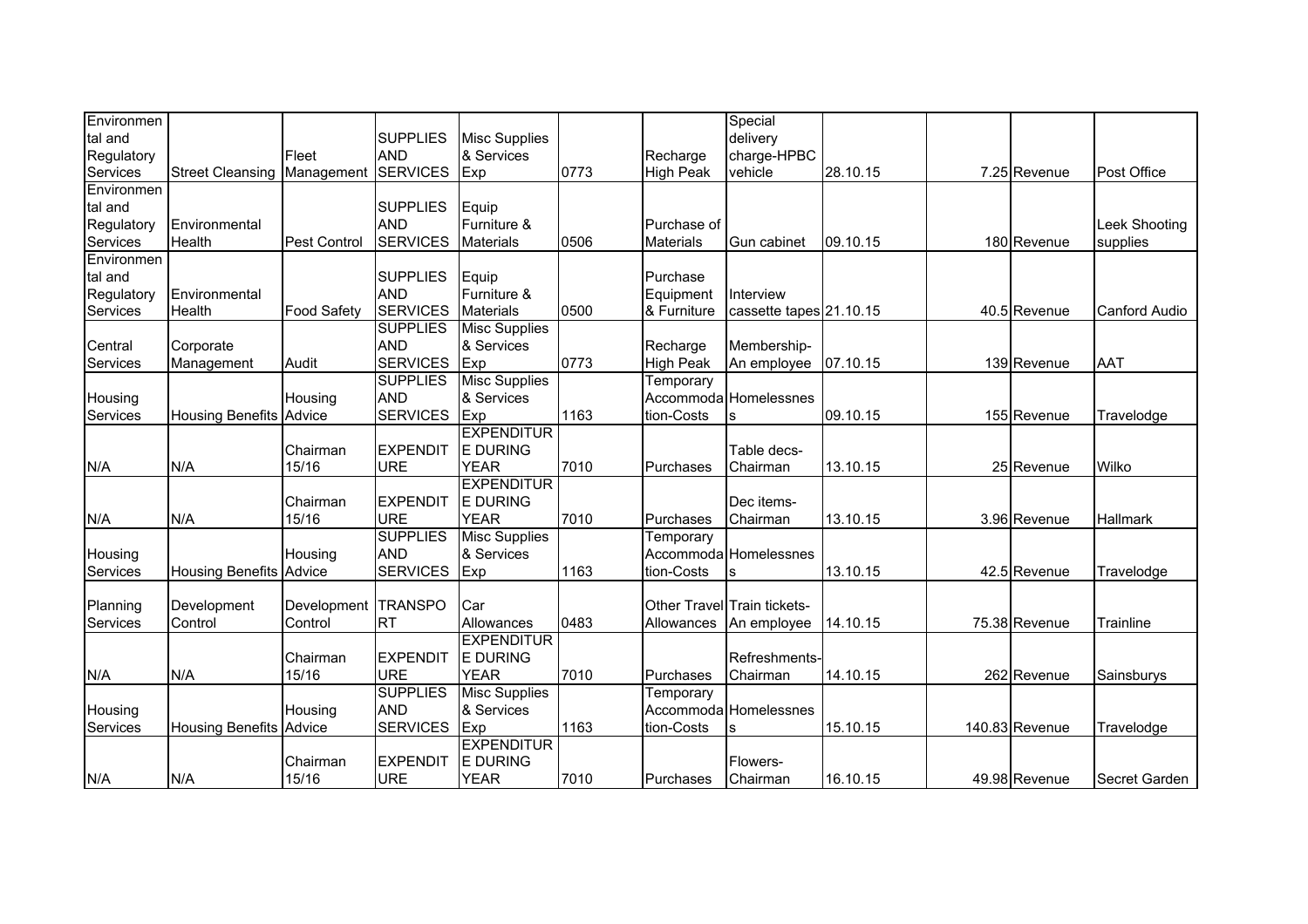| <b>AND</b><br>Accommoda Homelessnes<br>& Services<br>Housing<br>Housing<br>Services<br><b>SERVICES</b><br>1163<br><b>Housing Benefits Advice</b><br>Exp<br>tion-Costs<br>20.10.15<br>39.17 Revenue<br>Travelodge<br>Environmen<br><b>SUPPLIES</b><br><b>Misc Supplies</b><br>tal and |  |
|--------------------------------------------------------------------------------------------------------------------------------------------------------------------------------------------------------------------------------------------------------------------------------------|--|
|                                                                                                                                                                                                                                                                                      |  |
|                                                                                                                                                                                                                                                                                      |  |
|                                                                                                                                                                                                                                                                                      |  |
|                                                                                                                                                                                                                                                                                      |  |
| & Services<br><b>AND</b><br>Regulatory<br>Clean and<br>Stamps for<br>Community<br>Miscellaneo                                                                                                                                                                                        |  |
| Services<br><b>SERVICES</b><br>Exp<br>1050<br>Enforcement<br>Development<br><b>Green Team</b><br>us Other<br>22.10.15<br>90.72 Revenue<br><b>WH Smith</b>                                                                                                                            |  |
| <b>SUPPLIES</b><br>Central<br>Communicatio                                                                                                                                                                                                                                           |  |
| Central<br><b>AND</b><br>Corporate<br>administratio<br>ns &<br>Stamps -                                                                                                                                                                                                              |  |
| <b>SERVICES</b><br>Computing<br>0850<br><b>WH Smith</b><br>Services<br>office use<br>22.10.15<br>45.36 Revenue<br>Management<br>Postages<br>n                                                                                                                                        |  |
| <b>SUPPLIES</b><br><b>Misc Supplies</b><br>Temporary                                                                                                                                                                                                                                 |  |
| <b>AND</b><br>Accommoda Homelessnes<br>& Services<br>Housing<br>Housing                                                                                                                                                                                                              |  |
| <b>SERVICES</b><br>1163<br>Services<br>Exp<br>tion-Costs<br>23.10.15<br>141.67 Revenue<br><b>Housing Benefits Advice</b><br>Travelodge                                                                                                                                               |  |
| <b>SUPPLIES</b><br><b>Misc Supplies</b><br>Temporary                                                                                                                                                                                                                                 |  |
| <b>AND</b><br>& Services<br>Accommoda Homelessnes<br>Housing<br>Housing                                                                                                                                                                                                              |  |
| <b>SERVICES</b><br>Exp<br>1163<br>Services<br><b>Housing Benefits Advice</b><br>tion-Costs<br>26.10.15<br>39.17 Revenue<br>Travelodge                                                                                                                                                |  |
| <b>SUPPLIES</b><br><b>Misc Supplies</b><br>Temporary                                                                                                                                                                                                                                 |  |
| <b>AND</b><br>& Services<br>Accommoda Homelessnes<br>Housing<br>Housing                                                                                                                                                                                                              |  |
| <b>SERVICES</b><br>1163<br>Services<br><b>Housing Benefits Advice</b><br>Exp<br>tion-Costs<br>27.10.15<br>60 Revenue<br>Travelodge                                                                                                                                                   |  |
| <b>SUPPLIES</b>                                                                                                                                                                                                                                                                      |  |
| <b>AND</b><br>Subscription Membership-<br>Central<br>Corporate<br>Executive<br>Grants &                                                                                                                                                                                              |  |
| <b>SERVICES</b><br>0920<br>Services<br>29.10.15<br>65.44 Revenue<br><b>CIMSPA</b><br>Management<br>Subscriptions<br>An employee<br><b>Directors</b><br>s                                                                                                                             |  |
| <b>SUPPLIES</b><br><b>Misc Supplies</b>                                                                                                                                                                                                                                              |  |
| & Services<br><b>AND</b><br>Central<br>Executive<br>Membership-<br>Corporate<br>Recharge                                                                                                                                                                                             |  |
| <b>SERVICES</b><br>0773<br>Services<br><b>Exp</b><br><b>High Peak</b><br>An employee<br>29.10.15<br>65.44 Revenue<br><b>CIMSPA</b><br>Management<br><b>Directors</b>                                                                                                                 |  |
| Environmen                                                                                                                                                                                                                                                                           |  |
| <b>SUPPLIES</b><br>tal and<br>Communicatio                                                                                                                                                                                                                                           |  |
| <b>AND</b><br>Regulatory<br>Community<br>Community<br>ns &                                                                                                                                                                                                                           |  |
| Services<br>Safety<br>Safety<br><b>SERVICES</b><br>0850<br>Stamps-CPNs 29.10.15<br>11.34 Revenue<br><b>WH Smith</b><br>Computing<br>Postages                                                                                                                                         |  |
| Environmen                                                                                                                                                                                                                                                                           |  |
| <b>SUPPLIES</b><br><b>Misc Supplies</b><br>tal and                                                                                                                                                                                                                                   |  |
| Regulatory<br><b>AND</b><br>& Services<br>Community<br>Community<br>Recharge                                                                                                                                                                                                         |  |
| 0773<br>Services<br><b>SERVICES</b><br>Exp<br><b>High Peak</b><br>Stamps-CPNs 29.10.15<br>11.34 Revenue<br><b>WH Smith</b><br>Safety<br>Safety                                                                                                                                       |  |
| <b>SUPPLIES</b><br><b>Misc Supplies</b><br>Temporary                                                                                                                                                                                                                                 |  |
| <b>AND</b><br>& Services<br>Accommoda Homelessnes<br>Housing<br>Housing                                                                                                                                                                                                              |  |
| <b>SERVICES</b><br>1163<br>Exp<br>tion-Costs<br>30.10.15<br>105 Revenue<br>Services<br><b>Housing Benefits Advice</b><br>Travelodge                                                                                                                                                  |  |
| <b>SUPPLIES</b><br><b>Misc Supplies</b><br>Temporary                                                                                                                                                                                                                                 |  |
| <b>AND</b><br>& Services<br>Accommoda Homelessnes<br>Housing<br>Housing                                                                                                                                                                                                              |  |
| <b>SERVICES</b><br>Services<br>Exp<br>1163<br>tion-Costs<br>01.10.15<br>34.17 Revenue<br><b>Housing Benefits Advice</b><br>Travelodge                                                                                                                                                |  |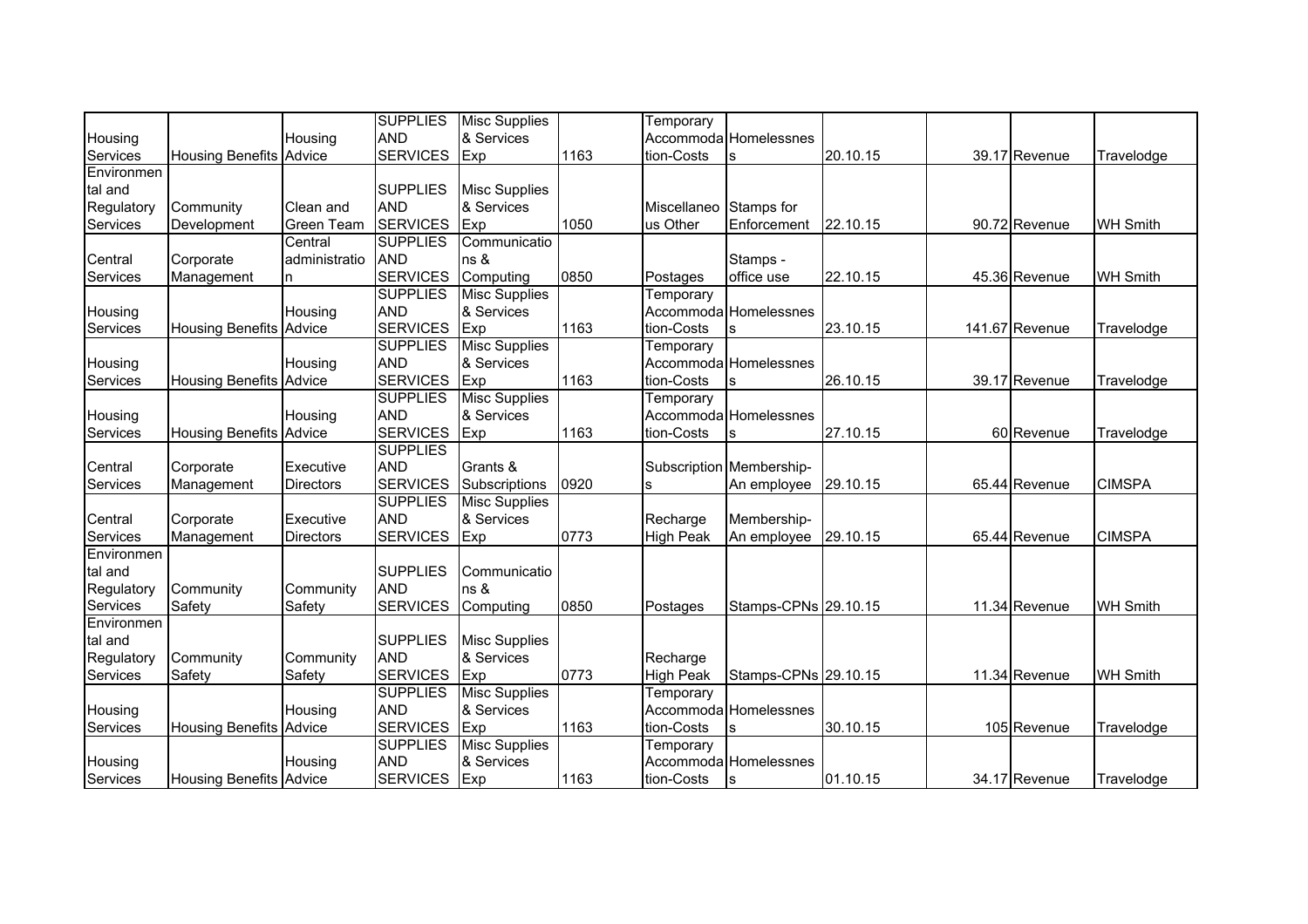|                 |                                |                   | <b>SUPPLIES</b>   | <b>Misc Supplies</b> |      | Temporary          |                       |          |               |            |
|-----------------|--------------------------------|-------------------|-------------------|----------------------|------|--------------------|-----------------------|----------|---------------|------------|
| Housing         |                                | Housing           | <b>AND</b>        | & Services           |      |                    | AccommodalHomelessnes |          |               |            |
| <b>Services</b> | <b>Housing Benefits Advice</b> |                   | <b>ISERVICES</b>  | <b>Exp</b>           | 1163 | <b>Ition-Costs</b> |                       | 02.10.15 | 155 Revenue   | Travelodge |
|                 |                                |                   | <b>SUPPLIES</b>   | Misc Supplies        |      | Temporary          |                       |          |               |            |
| Housing         |                                | Housing           | <b>AND</b>        | & Services           |      |                    | AccommodalHomelessnes |          |               |            |
| Services        | <b>Housing Benefits Advice</b> |                   | <b>ISERVICES</b>  | <b>IExp</b>          | 1163 | <b>Ition-Costs</b> |                       | 06.10.15 | 45.83 Revenue | Travelodge |
|                 |                                | <b>Post Entry</b> |                   |                      |      |                    |                       |          |               |            |
|                 |                                | land              |                   | <b>Indirect</b>      |      |                    |                       |          |               |            |
| Central         | Corporate                      | Corporate         | EMPLOYEE employee |                      |      | S/Trng-            | Train tickets-        |          |               |            |
| Services        | Management                     | Training          | ১                 | expenses             | 0088 | Legal Elect        | An employee           | 08.10.15 | 12.52 Revenue | Trainline  |
|                 |                                | <b>Post Entry</b> |                   |                      |      |                    |                       |          |               |            |
|                 |                                | land              | <b>SUPPLIES</b>   | Misc Supplies        |      |                    |                       |          |               |            |
| Central         | Corporate                      | Corporate         | <b>AND</b>        | & Services           |      | Recharge           | Train tickets-        |          |               |            |
| Services        | Management                     | Training          | <b>ISERVICES</b>  | <b>Exp</b>           | 0773 | <b>High Peak</b>   | An employee           | 08.10.15 | 12.52 Revenue | Trainline  |
|                 |                                | Member &          | <b>SUPPLIES</b>   | Misc Supplies        |      |                    | <b>Book-Civic</b>     |          |               |            |
| Central         | <b>Central Services</b>        | Electoral         | <b>AND</b>        | & Services           |      | Miscellaneo        | Ceremonial            |          |               |            |
| Services        | to the Public                  | Services          | <b>SERVICES</b>   | <b>IExp</b>          | 1050 | us Other           | handbook              | 13.10.15 | 43.99 Revenue | Amazon     |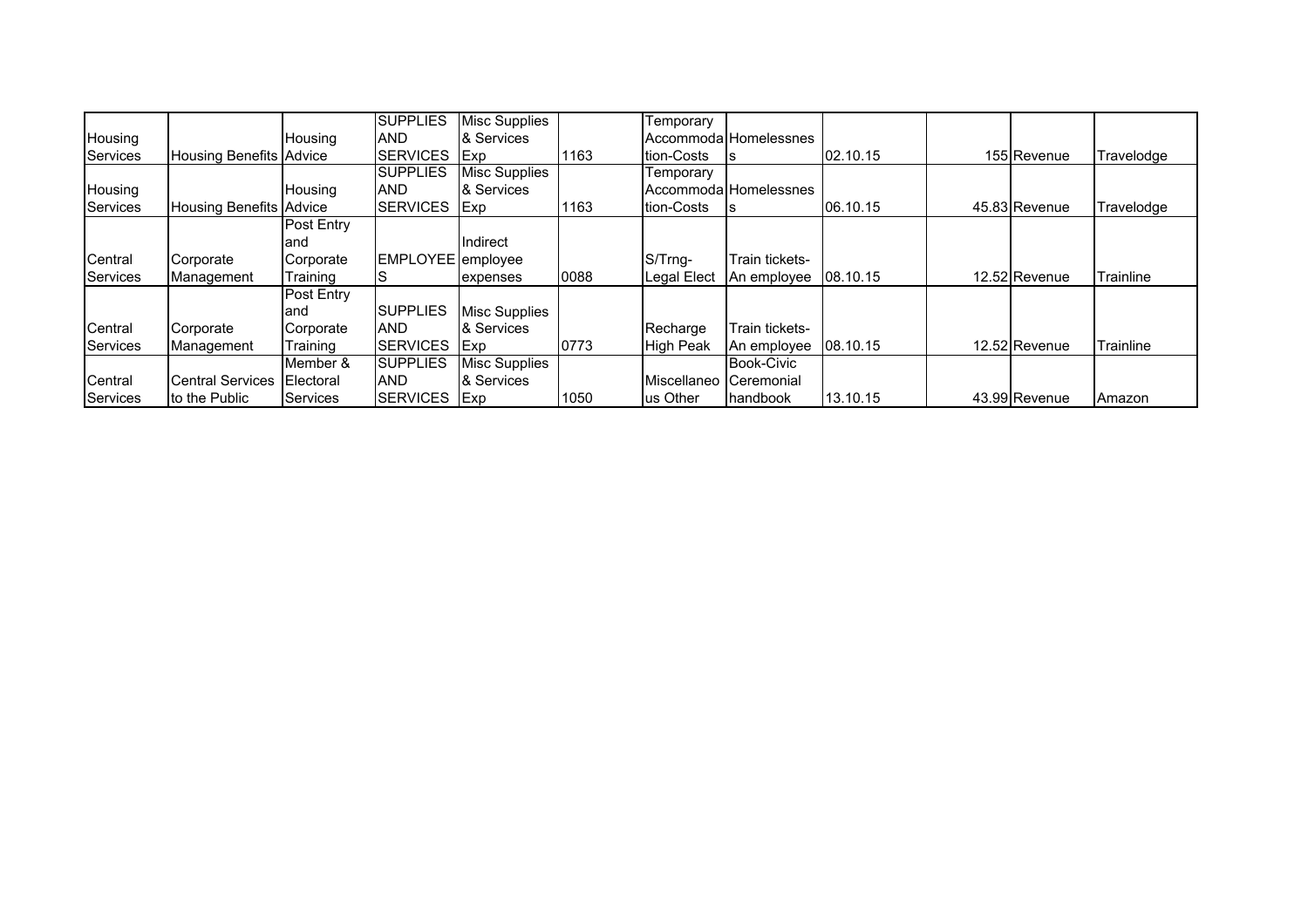|                | STAFFORDSHIRE MOORLANDS DISTRICT COUNCIL |                    |                   |                      |                |                       |                    | <b>GOVERNMENT PURCHASE CARD PAYMENTS IN NOVEMBER 2015</b> |               |                   |                     |
|----------------|------------------------------------------|--------------------|-------------------|----------------------|----------------|-----------------------|--------------------|-----------------------------------------------------------|---------------|-------------------|---------------------|
|                |                                          |                    | <b>Expenses</b>   | <b>Detailed</b>      |                |                       |                    |                                                           |               |                   |                     |
| <b>Service</b> |                                          | <b>Responsible</b> | <b>Type</b>       | <b>Expenses</b>      |                |                       |                    |                                                           |               |                   | <b>Supplier</b>     |
| <b>Area</b>    | <b>Service Division Unit</b>             |                    |                   | <b>Type</b>          | <b>Expense</b> | <b>Expense</b>        | <b>Transaction</b> | <b>Transaction</b>                                        | <b>Amount</b> | <b>Capital or</b> | Name                |
|                |                                          |                    |                   |                      | Code           | <b>Narrative</b>      | <b>Narrative</b>   | <b>Date</b>                                               |               | <b>Revenue</b>    |                     |
|                |                                          |                    |                   | Indirect             |                |                       | Membership         |                                                           |               |                   |                     |
| Central        | Corporate                                | Land &             | <b>EMPLOYEE</b>   | employee             |                | Professional fees- An |                    |                                                           |               |                   | Inst Civil          |
| Services       | Management                               | Property           | S                 | expenses             | 0006           | Fees                  | Employee           | 16.11.15                                                  |               | 190.00 Revenue    | Engineers           |
|                |                                          |                    | <b>SUPPLIES</b>   | <b>Misc Supplies</b> |                |                       | Plastic cups       |                                                           |               |                   |                     |
| Central        | Corporate                                | Moorlands          | <b>AND</b>        | & Services           |                | Miscellaneo           | for water          |                                                           |               |                   |                     |
| Services       | Management                               | House              | <b>SERVICES</b>   | Exp                  | 1050           | us Other              | machine            | 23.11.15                                                  |               | 240.00 Revenue    | Options             |
|                |                                          |                    | <b>SUPPLIES</b>   | <b>Misc Supplies</b> |                |                       | Membership         |                                                           |               |                   |                     |
| Central        | Corporate                                | Land &             | <b>AND</b>        | & Services           |                | Recharge              | fees-An            |                                                           |               |                   |                     |
| Services       | Management                               | Property           | <b>SERVICES</b>   | Exp                  | 0773           | <b>High Peak</b>      | Employee           | 23.11.15                                                  |               | 152.00 Revenue    | <b>RICS</b>         |
|                |                                          |                    | <b>SUPPLIES</b>   | <b>Misc Supplies</b> |                |                       | Online             |                                                           |               |                   |                     |
| Central        | Corporate                                | Land &             | <b>AND</b>        | & Services           |                | Recharge              | Training           |                                                           |               |                   |                     |
| Services       | Management                               | Property           | <b>SERVICES</b>   | Exp                  | 0773           | <b>High Peak</b>      | course             | 30.11.15                                                  |               | 40.00 Revenue     | <b>RICS</b>         |
|                |                                          |                    | <b>SUPPLIES</b>   | <b>Misc Supplies</b> |                |                       | Supplies for       |                                                           |               |                   |                     |
| Central        | Corporate                                |                    | <b>AND</b>        | & Services           |                | Recharge              | hot desking        |                                                           |               |                   |                     |
| Services       | Management                               | <b>IT Services</b> | <b>SERVICES</b>   | Exp                  | 0773           | <b>High Peak</b>      | suite              | 03.11.15                                                  |               | 28.15 Revenue     | <b>Wilko Retail</b> |
|                |                                          |                    | <b>SUPPLIES</b>   | Print/Stat &         |                | Other                 | <b>Universal</b>   |                                                           |               |                   |                     |
| Central        | Corporate                                |                    | <b>AND</b>        | <b>Gen Office</b>    |                | Consumabl             | cleaning           |                                                           |               |                   |                     |
| Services       | Management                               | <b>IT Services</b> | <b>SERVICES</b>   | Equip                | 0681           | es                    | cartridge          | 03.11.15                                                  |               | 81.30 Revenue     | Misco               |
|                |                                          |                    | <b>SUPPLIES</b>   | <b>Misc Supplies</b> |                |                       | Universal          |                                                           |               |                   |                     |
| Central        | Corporate                                |                    | <b>AND</b>        | & Services           |                | Recharge              | cleaning           |                                                           |               |                   |                     |
| Services       | Management                               | <b>IT Services</b> | <b>SERVICES</b>   | Exp                  | 0773           | <b>High Peak</b>      | cartridge          | 03.11.15                                                  |               | 81.31 Revenue     | Misco               |
|                |                                          |                    | <b>SUPPLIES</b>   | Equip                |                | Purchase              | <b>Briefcase</b>   |                                                           |               |                   |                     |
| Planning       | Development                              | Development        | <b>AND</b>        | Furniture &          |                | Equipment             | trolley-           |                                                           |               |                   |                     |
| Services       | Control                                  | Control            | <b>SERVICES</b>   | <b>Materials</b>     | 0500           | & Furniture           | Planning           | 05.11.15                                                  |               | 149.95 Revenue    | Ryman               |
|                |                                          |                    | <b>SUPPLIES</b>   | <b>Misc Supplies</b> |                |                       | <b>Briefcase</b>   |                                                           |               |                   |                     |
| Planning       | Development                              | Development AND    |                   | & Services           |                | Recharge              | trolley-           |                                                           |               |                   |                     |
| Services       | Control                                  | Control            | <b>SERVICES</b>   | Exp                  | 0773           | <b>High Peak</b>      | Planning           | 05.11.15                                                  |               | 149.95 Revenue    | Ryman               |
|                |                                          | Post Entry         |                   |                      |                |                       |                    |                                                           |               |                   |                     |
|                |                                          | and                | EMPLOYEE Indirect |                      |                |                       |                    |                                                           |               |                   |                     |
| Central        | Corporate                                | Corporate          | S                 | employee             |                | Staff                 | Kensington         |                                                           |               |                   |                     |
| Services       | Management                               | Training           |                   | expenses             | 0050           | Training              | Wireless X2        | 06.11.15                                                  |               | 33.32 Revenue     | Amazon              |
|                |                                          |                    | <b>SUPPLIES</b>   | <b>Misc Supplies</b> |                |                       |                    |                                                           |               |                   |                     |
| Central        | Corporate                                |                    | <b>AND</b>        | & Services           |                | Recharge              |                    |                                                           |               |                   |                     |
| Services       | Management                               | <b>IT Services</b> | <b>SERVICES</b>   | Exp                  | 0773           | <b>High Peak</b>      | 24" monitor        | 12.11.15                                                  |               | 91.23 Revenue     | Misco               |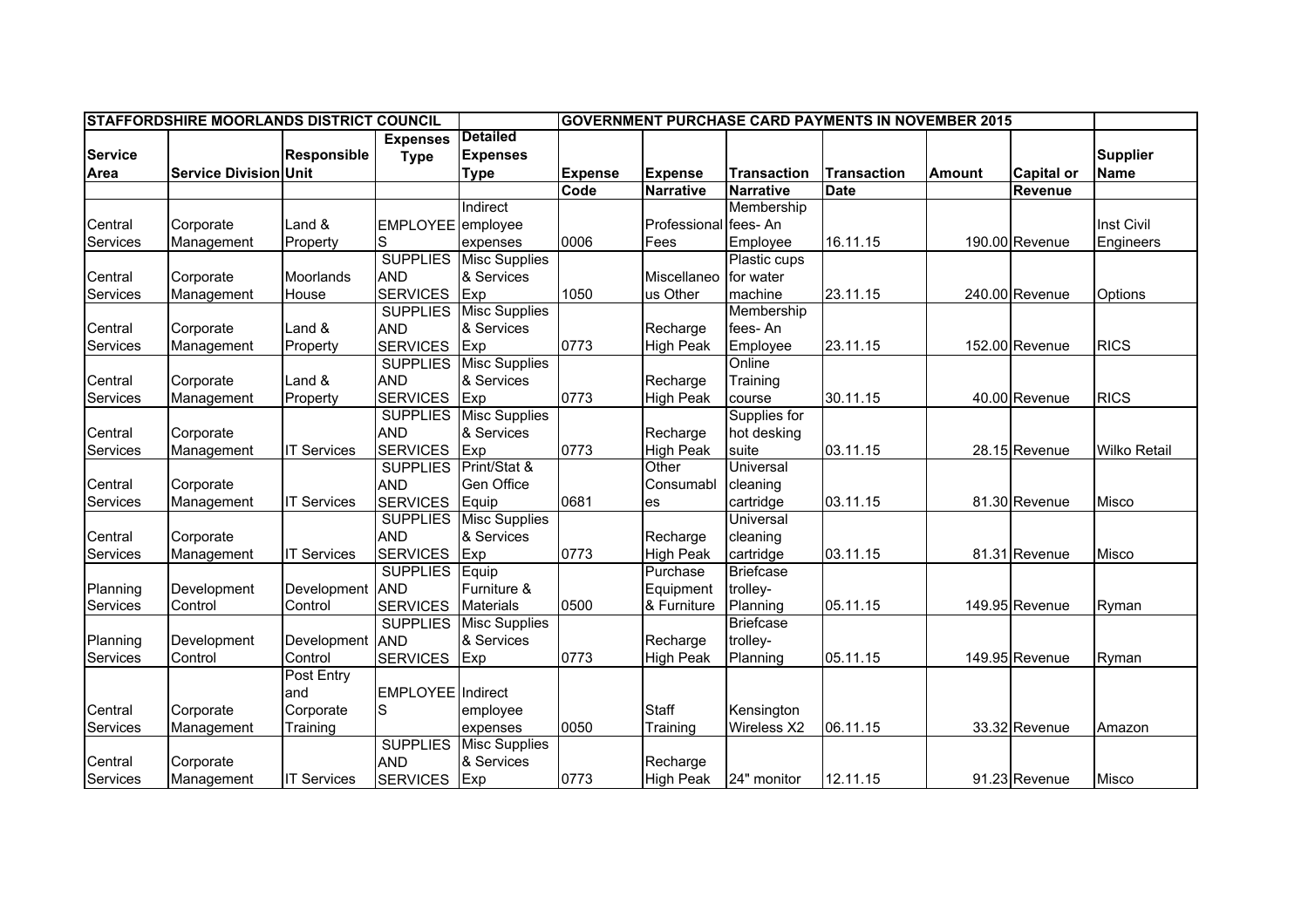|          |                        |                    |                          | <b>SUPPLIES</b> Misc Supplies |      |                         | Fire                     |          |                |                      |
|----------|------------------------|--------------------|--------------------------|-------------------------------|------|-------------------------|--------------------------|----------|----------------|----------------------|
| Central  | Corporate              |                    | <b>AND</b>               | & Services                    |      | Recharge                | extinghuser              |          |                |                      |
| Services | Management             | <b>IT Services</b> | <b>SERVICES</b>          | Exp                           | 0773 | <b>High Peak</b>        | signs                    | 16.11.15 | 85.88 Revenue  | Seton                |
|          |                        |                    | <b>SUPPLIES</b>          | Communicatio                  |      |                         |                          |          |                |                      |
| Central  | Corporate              |                    | <b>AND</b>               | ns &                          |      |                         |                          |          |                |                      |
| Services | Management             | <b>IT Services</b> | <b>SERVICES</b>          | Computing                     | 0855 | Hardware                | <b>Hard drives</b>       | 18.11.15 | 147.62 Revenue | Pinnacle Data        |
|          |                        |                    | <b>SUPPLIES</b>          | <b>Misc Supplies</b>          |      |                         |                          |          |                |                      |
| Central  | Corporate              |                    | <b>AND</b>               | & Services                    |      | Recharge                |                          |          |                |                      |
| Services | Management             | <b>IT Services</b> | <b>SERVICES</b>          | Exp                           | 0773 | <b>High Peak</b>        | Hard drives              | 18.11.15 | 147.62 Revenue | Pinnacle Data        |
|          |                        |                    |                          |                               |      |                         | Train tickets-           |          |                |                      |
| Central  | Corporate              | Executive          | <b>TRANSPO</b>           | Car                           |      |                         | Other Travel London - An |          |                |                      |
| Services | Management             | <b>Directors</b>   | <b>RT</b>                | Allowances                    | 0483 | Allowances              | employee                 | 20.11.15 | 458.49 Revenue | Trainline            |
|          |                        | Chief              | <b>SUPPLIES</b>          |                               |      |                         |                          |          |                |                      |
|          |                        | Executive          | <b>AND</b>               | Equip                         |      | Purchase                | Lunch for                |          |                |                      |
| Central  | Corporate              | Officer -          | <b>SERVICES</b>          | Furniture &                   |      | Equipment               | <b>DCLG</b> visitors     |          |                |                      |
| Services | Management             | Admin              |                          | <b>Materials</b>              | 0500 | & Furniture             | x3                       | 23.11.15 | 20.91 Revenue  | Morrisons            |
|          |                        | Chief              | <b>SUPPLIES</b>          |                               |      |                         |                          |          |                |                      |
|          |                        | Executive          | <b>AND</b>               | Equip                         |      | Purchase                |                          |          |                |                      |
| Central  | Corporate              | Officer -          | <b>SERVICES</b>          | Furniture &                   |      | Equipment               | <b>Breakfast</b>         |          |                |                      |
| Services | Management             | Admin              |                          | <b>Materials</b>              | 0500 | & Furniture             | <b>Staffs CE</b>         | 26.11.15 | 13.59 Revenue  | <b>Morrisons</b>     |
|          |                        |                    | <b>SUPPLIES</b>          | <b>Misc Supplies</b>          |      |                         |                          |          |                |                      |
| Central  | Corporate              | Executive          | <b>AND</b>               | & Services                    |      | Miscellaneo             | <b>Wrist Support-</b>    |          |                |                      |
| Services | Management             | <b>Directors</b>   | <b>SERVICES</b>          | Exp                           | 1050 | us Other                | <b>Diaries</b>           | 11.11.15 | 18.30 Revenue  | Ryman                |
|          |                        |                    |                          | <b>EXPENDITUR</b>             |      |                         |                          |          |                |                      |
|          |                        | Chairman           | <b>EXPENDIT</b>          | E DURING                      |      |                         | Tickets-                 |          |                |                      |
| N/A      | N/A                    | 15/16              | <b>URE</b>               | <b>YEAR</b>                   | 7010 | Purchases               | Chairman                 | 18.11.15 | 29.00 Revenue  | <b>Stafford BC</b>   |
|          |                        | Post Entry         |                          |                               |      |                         | Housing                  |          |                |                      |
|          |                        | and                | <b>EMPLOYEE</b> Indirect |                               |      |                         | Conference -             |          |                |                      |
| Central  | Corporate              | Corporate          | S                        | employee                      |      | <b>Staff</b>            | Two                      |          |                |                      |
| Services | Management             | Training           |                          | expenses                      | 0050 | Training                | employees                | 23.11.15 | 150.00 Revenue | <b>IPF</b>           |
|          |                        | Post Entry         | <b>SUPPLIES</b>          |                               |      |                         | Housing                  |          |                |                      |
|          |                        | and                | <b>AND</b>               | <b>Misc Supplies</b>          |      |                         | Conference -             |          |                |                      |
| Central  | Corporate              | Corporate          | <b>SERVICES</b>          | & Services                    |      | Recharge                | Two                      |          |                |                      |
| Services | Management             | Training           |                          | Exp                           | 0773 | <b>High Peak</b>        | employees                | 23.11.15 | 150.00 Revenue | IPF                  |
|          |                        |                    | <b>SUPPLIES</b>          | <b>Misc Supplies</b>          |      |                         |                          |          |                |                      |
| Planning |                        | Local              | <b>AND</b>               | & Services                    |      | Recharge                | <b>RTPI Subs-</b>        |          |                | Royal Town           |
| Services | <b>Planning Policy</b> | Planning           | <b>SERVICES</b>          | Exp                           | 0773 | <b>High Peak</b>        | An employee              | 25.11.15 | 103.00 Revenue | <b>Planning Inst</b> |
|          |                        |                    |                          | Indirect                      |      |                         |                          |          |                |                      |
| Planning |                        | Local              | EMPLOYEE employee        |                               |      | Professional RTPI Subs- |                          |          |                | Royal Town           |
| Services | <b>Planning Policy</b> | Planning           | S                        | expenses                      | 0006 | Fees                    | An employee              | 25.11.15 | 145.00 Revenue | <b>Planning Inst</b> |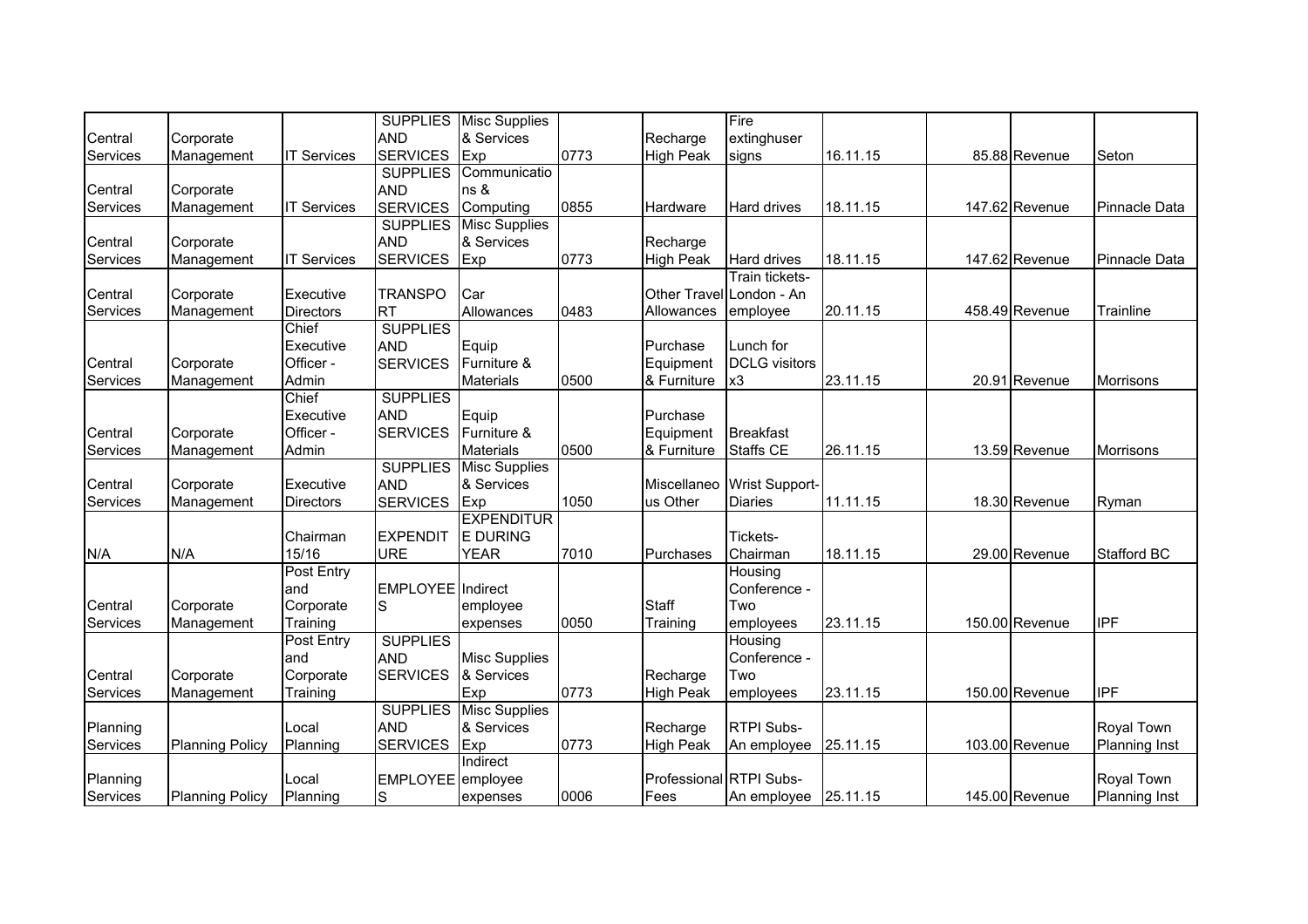|          |                        |          |                   | <b>SUPPLIES</b> Misc Supplies |      |                         |                   |          |                |                      |
|----------|------------------------|----------|-------------------|-------------------------------|------|-------------------------|-------------------|----------|----------------|----------------------|
| Planning |                        | Local    | <b>AND</b>        | & Services                    |      | Recharge                | <b>RTPI Subs-</b> |          |                | Royal Town           |
| Services | <b>Planning Policy</b> | Planning | <b>SERVICES</b>   | Exp                           | 0773 | <b>High Peak</b>        | An employee       | 25.11.15 | 145.00 Revenue | <b>Planning Inst</b> |
|          |                        |          |                   | <b>SUPPLIES</b> Misc Supplies |      |                         |                   |          |                |                      |
| Planning |                        | Local    | <b>AND</b>        | & Services                    |      | Recharge                | <b>RTPI Subs-</b> |          |                | Royal Town           |
| Services | <b>Planning Policy</b> | Planning | <b>SERVICES</b>   | Exp                           | 0773 | <b>High Peak</b>        | An employee       | 25.11.15 | 290.00 Revenue | <b>Planning Inst</b> |
|          |                        |          |                   | Indirect                      |      |                         |                   |          |                |                      |
| Planning |                        | Local    | EMPLOYEE employee |                               |      | Professional RTPI Subs- |                   |          |                | Royal Town           |
| Services | <b>Planning Policy</b> | Planning | S                 | expenses                      | 0006 | Fees                    | An employee       | 25.11.15 | 203.00 Revenue | <b>Planning Inst</b> |
|          |                        |          | <b>SUPPLIES</b>   | <b>Misc Supplies</b>          |      |                         |                   |          |                |                      |
| Planning |                        | Local    | <b>AND</b>        | & Services                    |      | Recharge                | RTPI Subs-        |          |                | Royal Town           |
| Services | <b>Planning Policy</b> | Planning | <b>SERVICES</b>   | Exp                           | 0773 | <b>High Peak</b>        | An employee       | 25.11.15 | 87.00 Revenue  | <b>Planning Inst</b> |
|          |                        |          | <b>SUPPLIES</b>   | <b>Misc Supplies</b>          |      |                         |                   |          |                |                      |
| Planning |                        | Local    | <b>AND</b>        | & Services                    |      | Recharge                | <b>RTPI Subs-</b> |          |                | Royal Town           |
| Services | <b>Planning Policy</b> | Planning | <b>SERVICES</b>   | Exp                           | 0773 | <b>High Peak</b>        | An employee       | 25.11.15 | 290.00 Revenue | <b>Planning Inst</b> |
|          |                        |          | <b>SUPPLIES</b>   | <b>Misc Supplies</b>          |      |                         |                   |          |                |                      |
| Planning |                        | Local    | <b>AND</b>        | & Services                    |      | Recharge                | <b>RTPI Subs-</b> |          |                | <b>Royal Town</b>    |
| Services | <b>Planning Policy</b> | Planning | <b>SERVICES</b>   | Exp                           | 0773 | <b>High Peak</b>        | An employee       | 25.11.15 | 290.00 Revenue | <b>Planning Inst</b> |
|          |                        |          | <b>SUPPLIES</b>   | <b>Misc Supplies</b>          |      |                         |                   |          |                |                      |
| Planning |                        | Local    | <b>AND</b>        | & Services                    |      | Recharge                | <b>RTPI Subs-</b> |          |                | Royal Town           |
| Services | <b>Planning Policy</b> | Planning | <b>SERVICES</b>   | Exp                           | 0773 | <b>High Peak</b>        | An employee       | 25.11.15 | 145.00 Revenue | <b>Planning Inst</b> |
|          |                        |          |                   | Indirect                      |      |                         |                   |          |                |                      |
| Planning |                        | Local    | EMPLOYEE employee |                               |      | Professional RTPI Subs- |                   |          |                | Royal Town           |
| Services | <b>Planning Policy</b> | Planning |                   | expenses                      | 0006 | Fees                    | An employee       | 25.11.15 | 145.00 Revenue | <b>Planning Inst</b> |
|          |                        |          |                   | <b>SUPPLIES</b> Misc Supplies |      |                         |                   |          |                |                      |
| Planning |                        | Local    | <b>AND</b>        | & Services                    |      | Recharge                | <b>RTPI Subs-</b> |          |                | Royal Town           |
| Services | <b>Planning Policy</b> | Planning | <b>SERVICES</b>   | Exp                           | 0773 | <b>High Peak</b>        | An employee       | 25.11.15 | 145.00 Revenue | <b>Planning Inst</b> |
|          |                        |          |                   | Indirect                      |      |                         |                   |          |                |                      |
| Planning |                        | Local    | <b>EMPLOYEE</b>   | employee                      |      | Professional RTPI Subs- |                   |          |                | Royal Town           |
| Services | <b>Planning Policy</b> | Planning | S                 | expenses                      | 0006 | Fees                    | An employee       | 25.11.15 | 290.00 Revenue | <b>Planning Inst</b> |
|          |                        |          |                   | Indirect                      |      |                         |                   |          |                |                      |
| Planning |                        | Local    | EMPLOYEE employee |                               |      | Professional RTPI Subs- |                   |          |                | Royal Town           |
| Services | <b>Planning Policy</b> | Planning | S                 | expenses                      | 0006 | Fees                    | An employee       | 25.11.15 | 290.00 Revenue | <b>Planning Inst</b> |
|          |                        |          |                   | Indirect                      |      |                         |                   |          |                |                      |
| Planning |                        | Local    | EMPLOYEE employee |                               |      | Professional RTPI Subs- |                   |          |                | Royal Town           |
| Services | <b>Planning Policy</b> | Planning | S                 | expenses                      | 0006 | Fees                    | An employee       | 25.11.15 | 290.00 Revenue | <b>Planning Inst</b> |
|          |                        |          |                   | Indirect                      |      |                         |                   |          |                |                      |
| Planning |                        | Local    | <b>EMPLOYEE</b>   | employee                      |      | Professional RTPI Subs- |                   |          |                | Royal Town           |
| Services | <b>Planning Policy</b> | Planning | S                 | expenses                      | 0006 | Fees                    | An employee       | 25.11.15 | 290.00 Revenue | <b>Planning Inst</b> |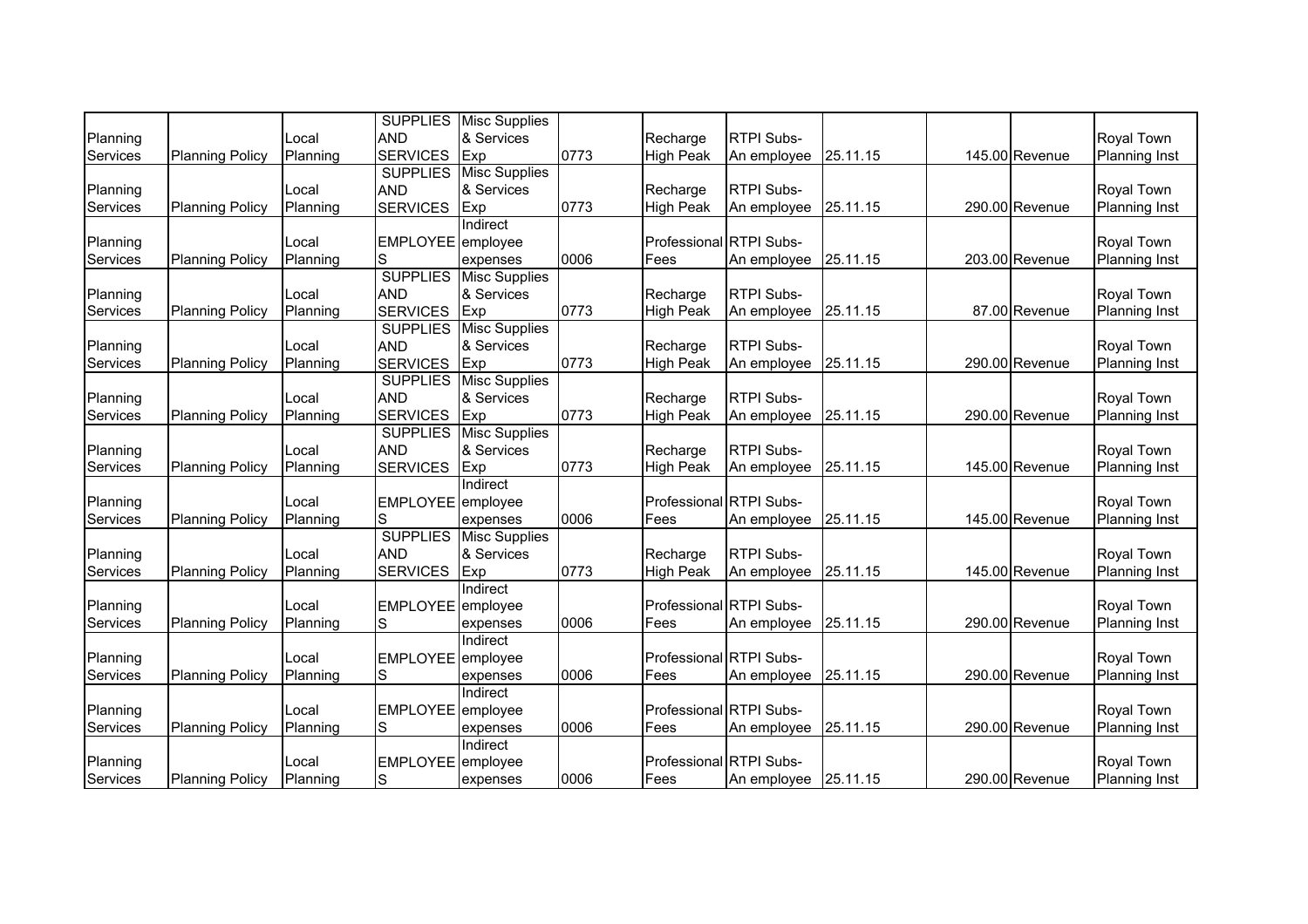| Central    | <b>Central Services</b>         |                    | <b>TRANSPO</b>  | Car                  |      | <b>Other Travel</b>  |                  |          |                |                  |
|------------|---------------------------------|--------------------|-----------------|----------------------|------|----------------------|------------------|----------|----------------|------------------|
| Services   | to the Public                   | Recovery           | <b>RT</b>       | Allowances           | 0483 | Allowances           | Rail travel      | 12.11.15 | 12.01 Revenue  | Trainline        |
|            |                                 |                    | <b>SUPPLIES</b> | <b>Misc Supplies</b> |      |                      |                  |          |                |                  |
| Central    | <b>Central Services</b>         |                    | <b>AND</b>      | & Services           |      | Recharge             |                  |          |                |                  |
| Services   | to the Public                   | Recovery           | <b>SERVICES</b> | Exp                  | 0773 | <b>High Peak</b>     | Rail travel      | 12.11.15 | 12.01 Revenue  | Trainline        |
|            |                                 |                    | <b>SUPPLIES</b> | <b>Misc Supplies</b> |      |                      | Scanner and      |          |                |                  |
| Central    | Corporate                       |                    | <b>AND</b>      | & Services           |      | Recharge             | delivery         |          |                |                  |
| Services   | Management                      | <b>IT Services</b> | <b>SERVICES</b> | Exp                  | 0773 | <b>High Peak</b>     | <b>HPBC</b>      | 04.11.15 | 275 Revenue    | Ebay             |
|            |                                 |                    | <b>SUPPLIES</b> | Communicatio         |      |                      | Seagate          |          |                |                  |
| Central    | Corporate                       |                    | <b>AND</b>      | ns &                 |      |                      | barracuda        |          |                |                  |
| Services   | Management                      | <b>IT Services</b> | <b>SERVICES</b> | Computing            | 0855 | Hardware             | harddrive        | 23.11.15 | 19.5 Revenue   | Ebay             |
|            |                                 |                    | <b>SUPPLIES</b> | <b>Misc Supplies</b> |      |                      | Seagate          |          |                |                  |
| Central    | Corporate                       |                    | <b>AND</b>      | & Services           |      | Recharge             | barracuda        |          |                |                  |
| Services   | Management                      | <b>IT Services</b> | <b>SERVICES</b> | Exp                  | 0773 | <b>High Peak</b>     | harddrive        | 23.11.15 | 20.49 Revenue  | Ebay             |
|            |                                 | <b>Street</b>      |                 |                      |      |                      |                  |          |                |                  |
| Environmen |                                 | Sweeping           |                 |                      |      |                      |                  |          |                |                  |
| tal and    |                                 | <b>Direct</b>      | <b>SUPPLIES</b> | Equip                |      |                      |                  |          |                |                  |
| Regulatory |                                 | Service            | <b>AND</b>      | Furniture &          |      | Purchase of Sand for |                  |          |                |                  |
| Services   | <b>Street Cleansing</b>         | Organisation       | <b>SERVICES</b> | <b>Materials</b>     | 0506 | <b>Materials</b>     | sandbags         | 02.11.15 | 205.88 Revenue | <b>Buildbase</b> |
| Environmen |                                 |                    |                 |                      |      |                      | App for          |          |                |                  |
| tal and    |                                 | Waste              | <b>SUPPLIES</b> | <b>Misc Supplies</b> |      |                      | removal of       |          |                |                  |
| Regulatory |                                 | Collection -       | <b>AND</b>      | & Services           |      | Recharge             | registration     |          |                |                  |
| Services   | <b>Waste Collection</b>         | Admin              | <b>SERVICES</b> | Exp                  | 0773 | <b>High Peak</b>     | Mayors car       | 04.11.15 | 80 Revenue     | <b>DVLA</b>      |
| Environmen |                                 |                    |                 |                      |      |                      |                  |          |                |                  |
| tal and    |                                 | Waste              | <b>SUPPLIES</b> | <b>Misc Supplies</b> |      |                      |                  |          |                |                  |
| Regulatory |                                 | Collection -       | <b>AND</b>      | & Services           |      | Recharge             | Road fund tax    |          |                |                  |
| Services   | <b>Waste Collection</b>         | Admin              | <b>SERVICES</b> | Exp                  | 0773 | <b>High Peak</b>     | DX52 BKE         | 12.11.15 | 126.25 Revenue | <b>DVLA</b>      |
|            |                                 |                    |                 | Repairs &            |      | Buildings-           | Master keys      |          |                |                  |
| Central    | Corporate                       | Fowlchurch         |                 | Maint of             |      | General              | for              |          |                |                  |
| Services   | Management                      | depot              | <b>PREMISES</b> | <b>Buildings</b>     | 0325 | Repairs              | Fowlchurch       | 14.11.15 | 212.9 Revenue  | Cut keys direct  |
|            |                                 | <b>Street</b>      |                 |                      |      |                      |                  |          |                |                  |
| Environmen |                                 | Sweeping           |                 |                      |      |                      |                  |          |                |                  |
| tal and    |                                 | <b>Direct</b>      | <b>SUPPLIES</b> | <b>Misc Supplies</b> |      |                      |                  |          |                |                  |
| Regulatory |                                 | Service            | <b>AND</b>      | & Services           |      | Miscellaneo          |                  |          |                |                  |
| Services   | Street Cleansing   Organisation |                    | <b>SERVICES</b> | Exp                  | 1050 | us Other             | <b>Batteries</b> | 16.11.15 | 6.25 Revenue   | Wilko            |
| Environmen |                                 |                    |                 |                      |      |                      |                  |          |                |                  |
| tal and    |                                 |                    | <b>SUPPLIES</b> | <b>Misc Supplies</b> |      |                      |                  |          |                |                  |
| Regulatory |                                 |                    | <b>AND</b>      | & Services           |      | Miscellaneo          | Train tickets-   |          |                |                  |
| Services   | Waste Collection Recycling      |                    | <b>SERVICES</b> | Exp                  | 1050 | us Other             | An employee      | 19.11.15 | 25.04 Revenue  | Trainline        |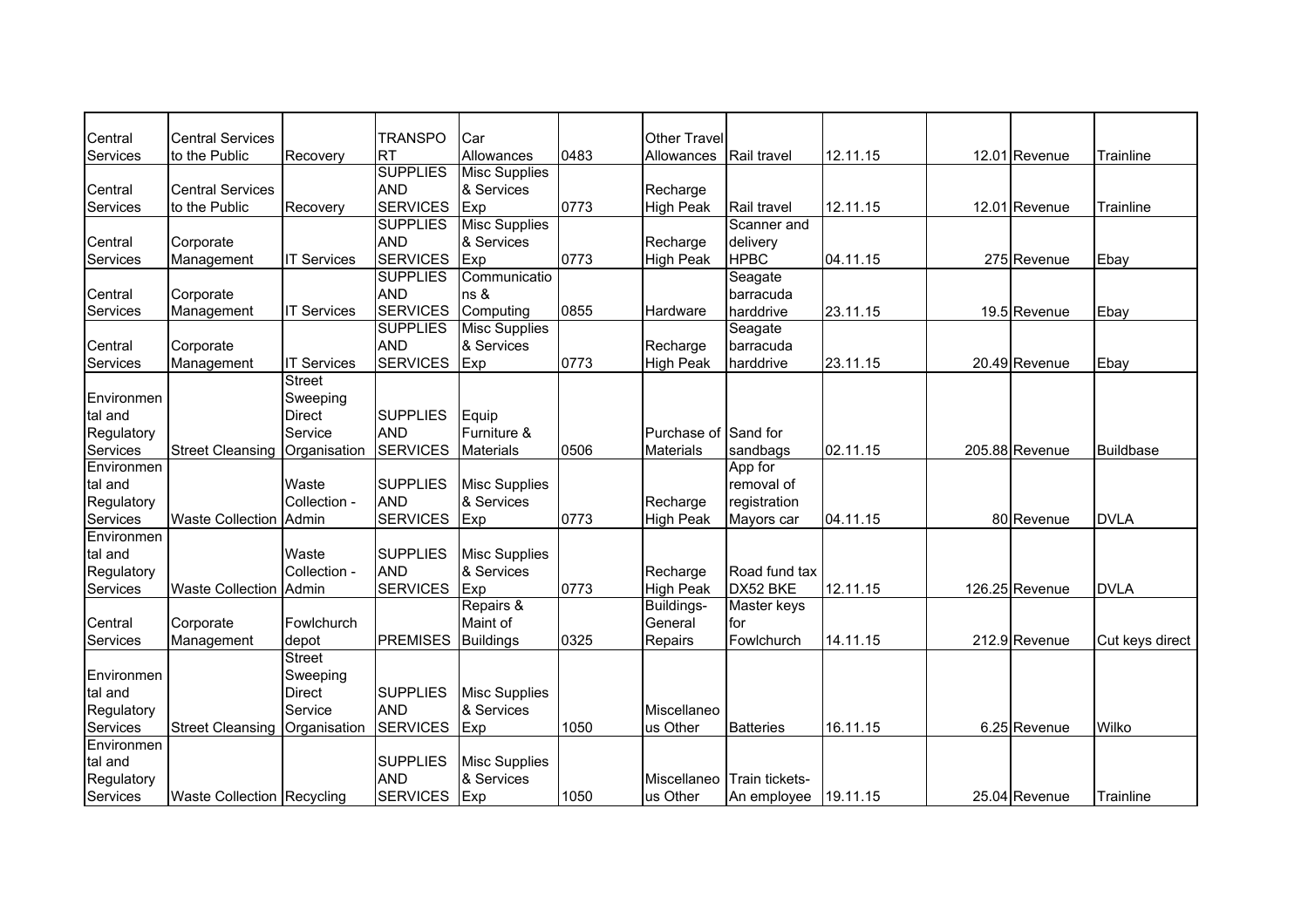| Environmen             |                                 | <b>Street</b><br>Sweeping     |                               |                      |      |                                          |                            |          |               |                           |
|------------------------|---------------------------------|-------------------------------|-------------------------------|----------------------|------|------------------------------------------|----------------------------|----------|---------------|---------------------------|
| tal and                |                                 | <b>Direct</b>                 | <b>SUPPLIES</b>               | <b>Misc Supplies</b> |      |                                          | Eye wash                   |          |               |                           |
| Regulatory             |                                 | Service                       | <b>AND</b>                    | & Services           |      |                                          | Miscellaneo pods for first |          |               | First aid for             |
| Services               | <b>Street Cleansing</b>         | Organisation                  | <b>SERVICES</b>               | Exp                  | 1050 | us Other                                 | aid boxes                  | 19.11.15 | 15.35 Revenue | less                      |
| Environmen             |                                 |                               |                               |                      |      |                                          |                            |          |               |                           |
| tal and                |                                 | <b>Refuse Direct SUPPLIES</b> |                               | Equip                |      |                                          | <b>Head lights</b>         |          |               |                           |
| Regulatory             |                                 | Service                       | <b>AND</b>                    | Furniture &          |      | Purchase of                              | for safety                 |          |               |                           |
| Services               | <b>Waste Collection</b>         | Organisation                  | <b>SERVICES</b>               | <b>Materials</b>     | 0506 | <b>Materials</b>                         | helmets                    | 20.11.15 | 89.95 Revenue | Total workwear            |
|                        |                                 | <b>Street</b>                 |                               |                      |      |                                          |                            |          |               |                           |
| Environmen             |                                 | Sweeping                      |                               |                      |      |                                          |                            |          |               |                           |
| tal and                |                                 | <b>Direct</b>                 | <b>SUPPLIES</b><br><b>AND</b> | Equip<br>Furniture & |      |                                          |                            |          |               |                           |
| Regulatory<br>Services | Street Cleansing   Organisation | Service                       | <b>SERVICES</b>               | <b>Materials</b>     | 0506 | Purchase of Sand for<br><b>Materials</b> | sandbags                   | 25.11.15 | 106.5 Revenue | <b>Buildbase</b>          |
|                        |                                 |                               |                               |                      |      |                                          |                            |          |               |                           |
| Environmen             |                                 |                               |                               |                      |      |                                          |                            |          |               | Institute of              |
| tal and                |                                 |                               |                               | Indirect             |      |                                          | Membership                 |          |               | Environmental             |
| Regulatory             | Environmental                   | Env Health -                  | <b>EMPLOYEE</b>               | employee             |      | Professional                             | subs-An                    |          |               | Management &              |
| Services               | Health                          | Admin                         | S                             | expenses             | 0006 | Fees                                     | employee                   | 10.11.15 | 117 Revenue   | Assessment                |
| Environmen             |                                 |                               |                               |                      |      |                                          |                            |          |               | Chartered                 |
| tal and                |                                 |                               |                               | Indirect             |      |                                          | Membership                 |          |               | Institute of              |
| Regulatory             | Environmental                   | Env Health -                  | EMPLOYEE employee             |                      |      | Professional subs-An                     |                            |          |               | Environmental             |
| Services               | Health                          | Admin                         | S                             | expenses             | 0006 | Fees                                     | employee                   | 10.11.15 | 170 Revenue   | Health                    |
| Environmen             |                                 |                               |                               |                      |      |                                          |                            |          |               | Chartered                 |
| tal and                |                                 |                               |                               | Indirect             |      |                                          | Membership                 |          |               | Institute of              |
| Regulatory             | Environmental                   | Env Health -                  | EMPLOYEE employee             |                      |      | Professional subs- An                    |                            |          |               | Environmental             |
| Services               | <b>Health</b>                   | Admin                         | S                             | expenses             | 0006 | Fees                                     | employee                   | 10.11.15 | 170 Revenue   | Health                    |
| Environmen<br>tal and  |                                 |                               | <b>SUPPLIES</b>               | Misc Supplies        |      |                                          | Membership                 |          |               | Chartered<br>Institute of |
| Regulatory             | Environmental                   | Env Health -                  | <b>AND</b>                    | & Services           |      | Recharge                                 | subs-An                    |          |               | Environmental             |
| Services               | Health                          | Admin                         | <b>SERVICES</b>               | Exp                  | 0773 | <b>High Peak</b>                         | employee                   | 10.11.15 | 170 Revenue   | Health                    |
| Environmen             |                                 |                               |                               |                      |      |                                          |                            |          |               | Chartered                 |
| tal and                |                                 |                               | <b>SUPPLIES</b>               | <b>Misc Supplies</b> |      |                                          | Membership                 |          |               | Institute of              |
| Regulatory             | Environmental                   | Env Health -                  | <b>AND</b>                    | & Services           |      | Recharge                                 | subs-An                    |          |               | Environmental             |
| Services               | Health                          | Admin                         | <b>SERVICES</b>               | Exp                  | 0773 | <b>High Peak</b>                         | employee                   | 10.11.15 | 170 Revenue   | Health                    |
| Environmen             |                                 |                               |                               |                      |      |                                          |                            |          |               | Chartered                 |
| tal and                |                                 |                               | <b>SUPPLIES</b>               | <b>Misc Supplies</b> |      |                                          | Membership                 |          |               | Institute of              |
| Regulatory             | Environmental                   | Env Health -                  | <b>AND</b>                    | & Services           |      | Recharge                                 | subs-An                    |          |               | Environmental             |
| Services               | Health                          | Admin                         | <b>SERVICES</b>               | Exp                  | 0773 | <b>High Peak</b>                         | employee                   | 10.11.15 | 170 Revenue   | Health                    |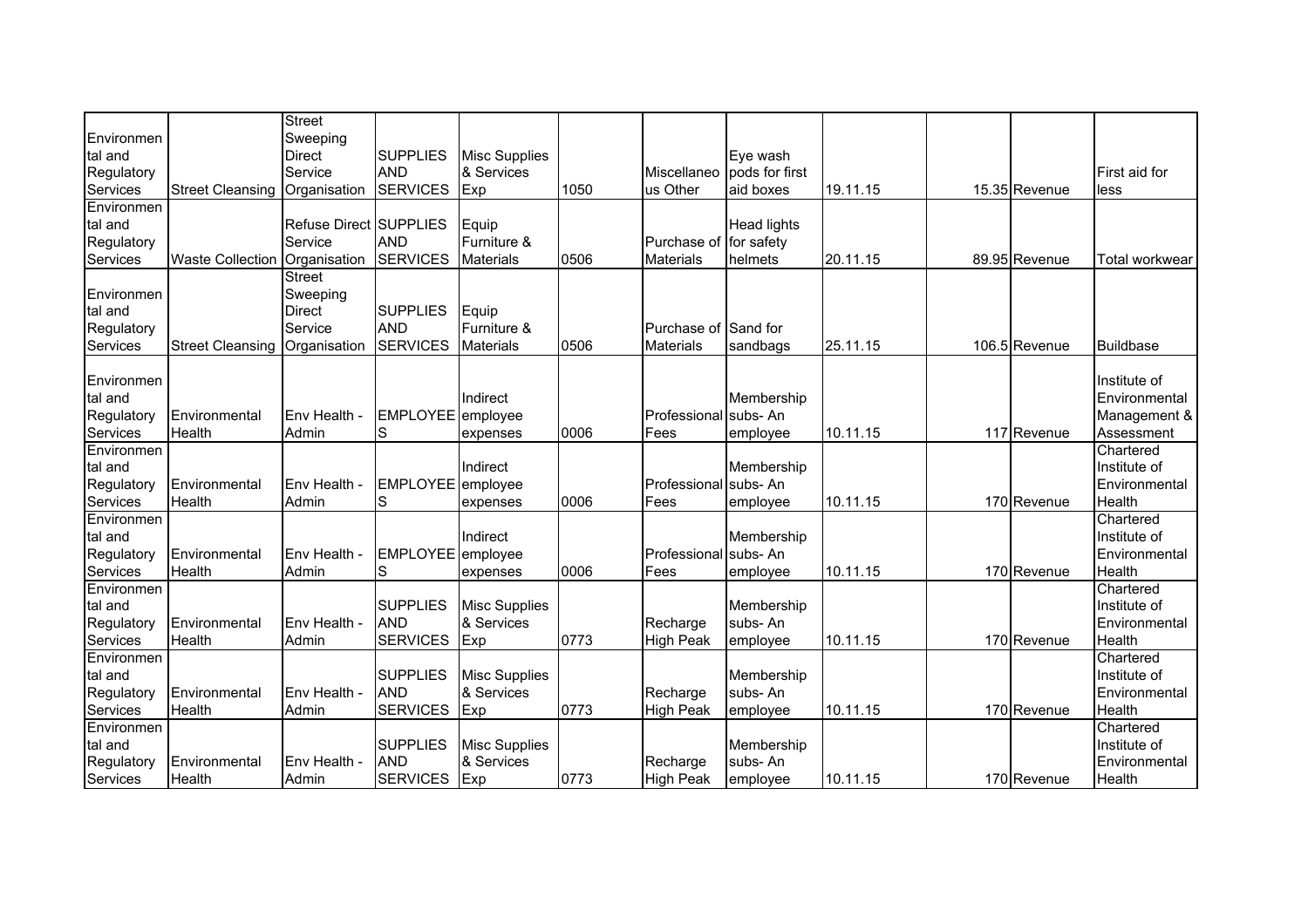| Environmen             |                         |                          |                               |                                  |      |                                   |                       |          |                  |                           |
|------------------------|-------------------------|--------------------------|-------------------------------|----------------------------------|------|-----------------------------------|-----------------------|----------|------------------|---------------------------|
| tal and                |                         |                          |                               |                                  |      |                                   |                       |          |                  |                           |
| Regulatory<br>Services | Environmental<br>Health | Licensing                | <b>TRANSPO</b><br><b>RT</b>   | Car<br>Allowances                | 0483 | <b>Other Travel</b><br>Allowances | <b>Rail tickets</b>   | 25.11.15 | 24.02 Revenue    | Trainline                 |
| Environmen             |                         |                          |                               |                                  |      |                                   |                       |          |                  |                           |
| tal and                |                         |                          |                               | Indirect                         |      |                                   | Membership            |          |                  | Chartered                 |
| Regulatory             | Environmental           | Env Health -             | EMPLOYEE employee             |                                  |      | Professional                      | subs-An               |          |                  | Institute                 |
| Services               | Health                  | Admin                    | S                             | expenses                         | 0006 | Fees                              | employee              | 27.11.15 | 228 Revenue      | Housing                   |
|                        |                         |                          |                               | <b>EXPENDITUR</b>                |      |                                   |                       |          |                  |                           |
|                        |                         | <b>Stock</b>             | <b>EXPENDIT</b>               | <b>E DURING</b>                  |      |                                   |                       |          |                  | <b>Baker</b> and          |
| N/A                    | N/A                     | Accounts                 | <b>URE</b>                    | <b>YEAR</b><br><b>EXPENDITUR</b> | 7010 | Purchases                         | <b>Retail stock</b>   | 10.11.15 | 64.98 Revenue    | Taylor                    |
|                        |                         | <b>Stock</b>             | <b>EXPENDIT</b>               | <b>E DURING</b>                  |      |                                   |                       |          |                  | <b>Baker</b> and          |
| N/A                    | N/A                     | Accounts                 | <b>URE</b>                    | <b>YEAR</b>                      | 7010 | Purchases                         | <b>Retail stock</b>   | 12.11.15 | $-10.75$ Revenue | Taylor                    |
|                        |                         |                          |                               |                                  |      |                                   |                       |          |                  |                           |
| Cultural and           |                         |                          | <b>SUPPLIES</b>               | Print/Stat &                     |      |                                   |                       |          |                  |                           |
| Related                |                         |                          | <b>AND</b>                    | Gen Office                       |      |                                   |                       |          |                  |                           |
| Services               | Tourism                 | Tourism                  | <b>SERVICES</b>               | Equip                            | 0652 | Stationerv                        | Tablecloths           | 12.11.15 | 14 Revenue       | Wilko                     |
| Cultural and           |                         |                          | <b>SUPPLIES</b>               | Print/Stat &                     |      |                                   |                       |          |                  |                           |
| Related                |                         |                          | <b>AND</b>                    | <b>Gen Office</b>                |      |                                   |                       |          |                  |                           |
| Services               | Tourism                 | Tourism                  | <b>SERVICES</b>               | Equip                            | 0652 | Stationery                        | <b>Pricing labels</b> | 12.11.15 | 6.96 Revenue     | Chapter 1                 |
|                        |                         |                          |                               |                                  |      |                                   |                       |          |                  |                           |
| Cultural and           |                         |                          | <b>SUPPLIES</b>               | Print/Stat &                     |      |                                   |                       |          |                  |                           |
| Related                |                         |                          | <b>AND</b>                    | <b>Gen Office</b>                |      |                                   | Acrylic               |          |                  |                           |
| Services               | Tourism                 | Tourism                  | <b>SERVICES</b>               | Equip                            | 0652 | Stationery                        | holders               | 12.11.15 | 76.94 Revenue    | <b>UKPOS</b>              |
| <b>Cultural and</b>    |                         |                          | <b>SUPPLIES</b>               | <b>Misc Supplies</b>             |      |                                   | Prelit<br>Christmas   |          |                  |                           |
| Related                | Culture and             | Museum &                 | <b>AND</b>                    | & Services                       |      | ΙNΙ                               | garlands for          |          |                  |                           |
| Services               | Heritage                | Arts                     | <b>SERVICES</b>               | Exp                              | 1072 | <b>Exhibitions</b>                | stairwell             | 16.11.15 | 95.96 Revenue    | Amazon                    |
|                        |                         |                          |                               |                                  |      |                                   |                       |          |                  |                           |
| Cultural and           |                         |                          | <b>SUPPLIES</b>               | Print/Stat &                     |      |                                   | <b>Batteries</b> for  |          |                  |                           |
| Related                |                         |                          | <b>AND</b>                    | Gen Office                       |      |                                   | Christmas             |          |                  |                           |
| Services               | Tourism                 | Tourism                  | <b>SERVICES</b>               | Equip                            | 0652 | Stationery                        | decorations           | 17.11.15 | 32.5 Revenue     | Wilko                     |
|                        |                         |                          |                               | <b>EXPENDITUR</b>                |      |                                   | Christmas             |          |                  |                           |
| N/A                    | N/A                     | <b>Stock</b><br>Accounts | <b>EXPENDIT</b><br><b>URE</b> | <b>E DURING</b><br><b>YEAR</b>   | 7010 | Purchases                         | cards for<br>resale   | 19.11.15 | 126.94 Revenue   | Museaums and<br>Galleries |
|                        |                         |                          |                               |                                  |      |                                   |                       |          |                  |                           |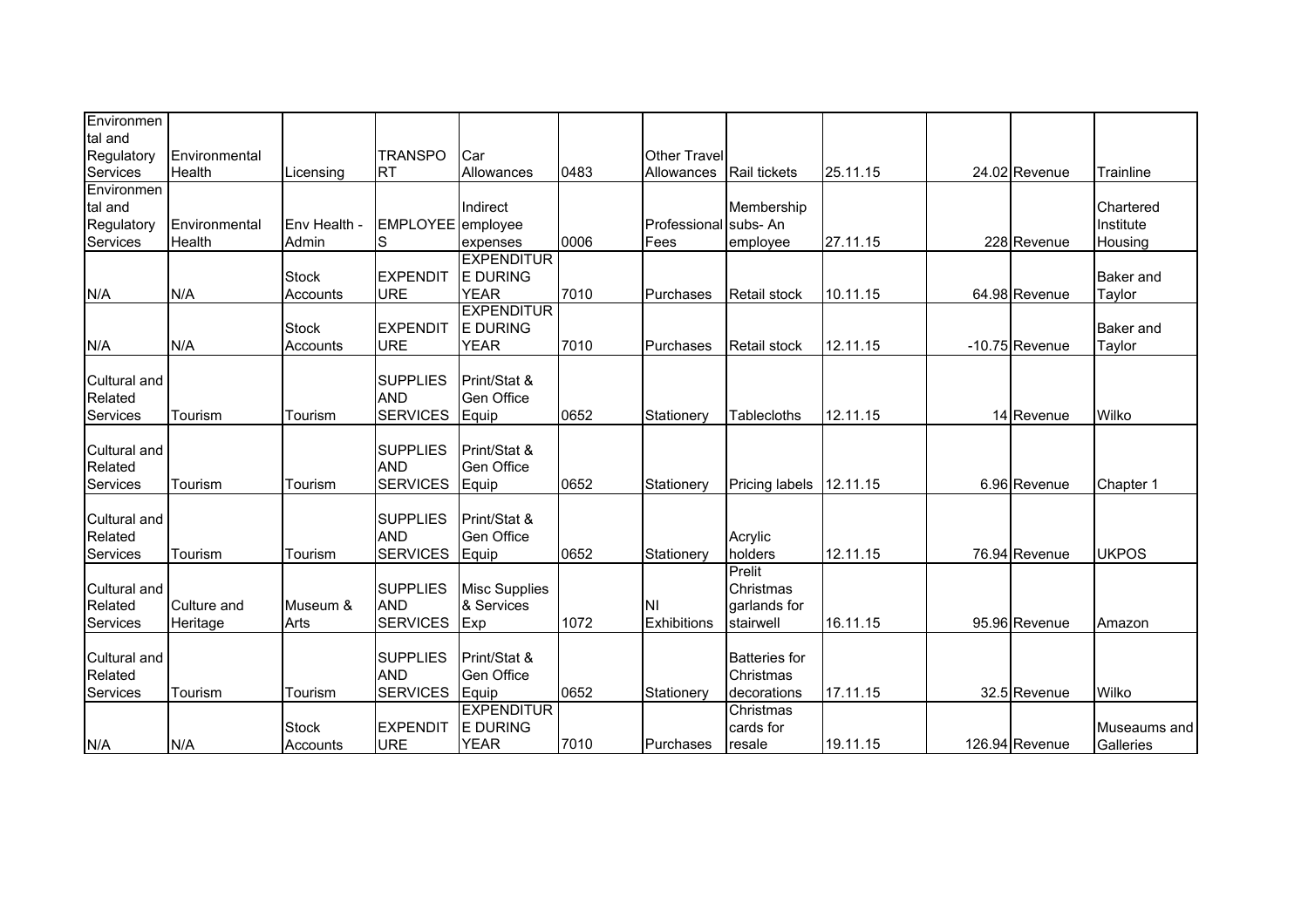| Cultural and |             |           | <b>SUPPLIES</b>  | Misc Supplies |      |                    |                 |               |               |              |
|--------------|-------------|-----------|------------------|---------------|------|--------------------|-----------------|---------------|---------------|--------------|
| Related      | Culture and | IMuseum & | <b>AND</b>       | 8 Services    |      | 'NΙ                | Squash and      |               |               |              |
| Services     | Heritage    | Arts      | <b>ISERVICES</b> | <b>IExp</b>   | 1072 | <b>Exhibitions</b> | <b>biscuits</b> | 27.<br>.11.15 | 15.25 Revenue | <b>Wilko</b> |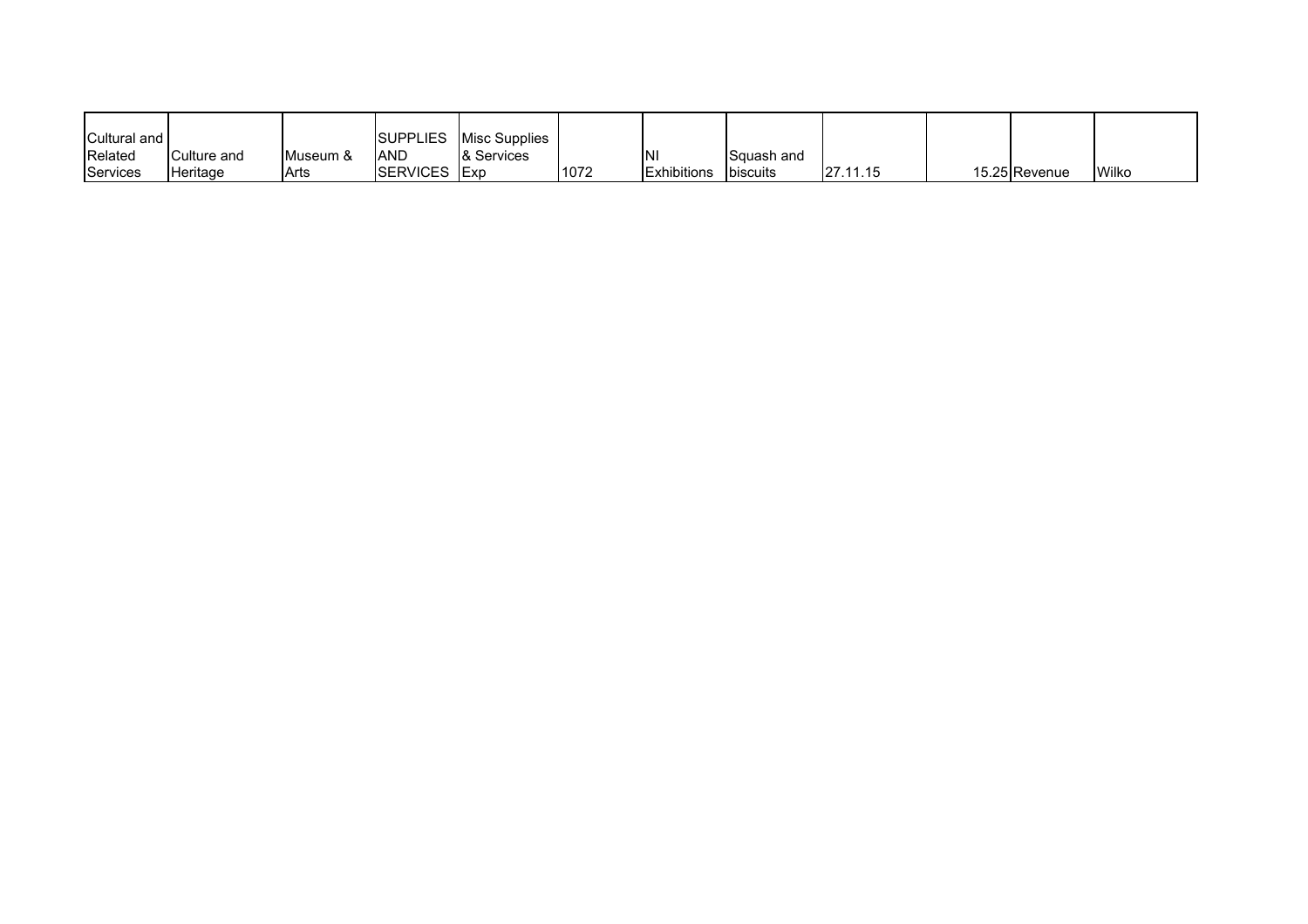|                | <b>STAFFORDSHIRE MOORLANDS DISTRICT COUNCIL</b> |                    |                 |                      |                |                  |                    | <b>GOVERNMENT PURCHASE CARD PAYMENTS IN DECEMBER 2015</b> |               |                   |                    |
|----------------|-------------------------------------------------|--------------------|-----------------|----------------------|----------------|------------------|--------------------|-----------------------------------------------------------|---------------|-------------------|--------------------|
|                |                                                 |                    | <b>Expenses</b> | <b>Detailed</b>      |                |                  |                    |                                                           |               |                   |                    |
| <b>Service</b> |                                                 | Responsible        | <b>Type</b>     | <b>Expenses</b>      |                |                  |                    |                                                           |               |                   | <b>Supplier</b>    |
| Area           | <b>Service Division Unit</b>                    |                    |                 | <b>Type</b>          | <b>Expense</b> | <b>Expense</b>   | <b>Transaction</b> | <b>Transaction</b>                                        | <b>Amount</b> | <b>Capital or</b> | <b>Name</b>        |
|                |                                                 |                    |                 |                      | Code           | <b>Narrative</b> | <b>Narrative</b>   | <b>Date</b>                                               |               | <b>Revenue</b>    |                    |
|                |                                                 |                    | <b>SUPPLIES</b> | <b>Misc Supplies</b> |                |                  |                    |                                                           |               |                   |                    |
| Central        | Corporate                                       |                    | <b>AND</b>      | & Services           |                | Recharge         |                    |                                                           |               |                   | <b>Pro Print</b>   |
| Services       | Management                                      | <b>IT Services</b> | <b>SERVICES</b> | Exp                  | 0773           | <b>High Peak</b> | Print head         | 01.12.15                                                  |               | 135.47 Revenue    | Solutions          |
|                |                                                 |                    | <b>SUPPLIES</b> | Communicatio         |                |                  |                    |                                                           |               |                   |                    |
| Central        | Corporate                                       |                    | <b>AND</b>      | ns &                 |                |                  |                    |                                                           |               |                   | <b>Pro Print</b>   |
| Services       | Management                                      | <b>IT Services</b> | <b>SERVICES</b> | Computing            | 0855           | Hardware         | <b>Print head</b>  | 01.12.15                                                  |               | 135.47 Revenue    | Solutions          |
|                |                                                 |                    | <b>SUPPLIES</b> | Communicatio         |                |                  | Apple SW           |                                                           |               |                   |                    |
| Central        | Corporate                                       |                    | <b>AND</b>      | ns &                 |                | Hardware-        | <b>USB Power</b>   |                                                           |               |                   |                    |
| Services       | Management                                      | <b>IT Services</b> | <b>SERVICES</b> | Computing            | 0845           | Misc             | adapter            | 02.12.15                                                  |               | 15.00 Revenue     | Apple online       |
|                |                                                 |                    | <b>SUPPLIES</b> | <b>Misc Supplies</b> |                |                  | Apple SW           |                                                           |               |                   |                    |
| Central        | Corporate                                       |                    | <b>AND</b>      | & Services           |                | Recharge         | <b>USB Power</b>   |                                                           |               |                   |                    |
| Services       | Management                                      | <b>IT Services</b> | <b>SERVICES</b> | Exp                  | 0773           | <b>High Peak</b> | adapter            | 02.12.15                                                  |               | 15.00 Revenue     | Apple online       |
|                |                                                 |                    | <b>SUPPLIES</b> | <b>Misc Supplies</b> |                |                  |                    |                                                           |               |                   |                    |
| Central        | Corporate                                       |                    | <b>AND</b>      | & Services           |                | Recharge         | Maintenance        |                                                           |               |                   | <b>Pro Print</b>   |
| Services       | Management                                      | <b>IT Services</b> | <b>SERVICES</b> | Exp                  | 0773           | <b>High Peak</b> | cartridge          | 03.12.15                                                  |               | 21.38 Revenue     | Solutions          |
|                |                                                 |                    | <b>SUPPLIES</b> | Communicatio         |                |                  |                    |                                                           |               |                   |                    |
| Central        | Corporate                                       |                    | <b>AND</b>      | ns &                 |                |                  | Maintenance        |                                                           |               |                   | <b>Pro Print</b>   |
| Services       | Management                                      | <b>IT Services</b> | <b>SERVICES</b> | Computing            | 0855           | Hardware         | cartridge          | 03.12.15                                                  |               | 21.38 Revenue     | Solutions          |
|                |                                                 |                    | <b>SUPPLIES</b> | Communicatio         |                |                  |                    |                                                           |               |                   |                    |
| Central        | Corporate                                       |                    | <b>AND</b>      | ns &                 |                | Hardware-        | San Disk Ultra     |                                                           |               |                   |                    |
| Services       | Management                                      | <b>IT Services</b> | <b>SERVICES</b> | Computing            | 0845           | <b>Misc</b>      | 64                 | 04.12.15                                                  |               | 6.80 Revenue      | Amazon             |
|                |                                                 |                    | <b>SUPPLIES</b> | <b>Misc Supplies</b> |                |                  |                    |                                                           |               |                   |                    |
| Central        | Corporate                                       |                    | <b>AND</b>      | & Services           |                | Recharge         | San Disk Ultra     |                                                           |               |                   |                    |
| Services       | Management                                      | <b>IT Services</b> | <b>SERVICES</b> | Exp                  | 0773           | <b>High Peak</b> | 64                 | 04.12.15                                                  |               | 6.80 Revenue      | Amazon             |
|                |                                                 |                    | <b>SUPPLIES</b> | <b>Misc Supplies</b> |                |                  |                    |                                                           |               |                   |                    |
| Central        | Corporate                                       |                    | <b>AND</b>      | & Services           |                | Recharge         | Mobile phone       |                                                           |               |                   |                    |
| Services       | Management                                      | <b>IT Services</b> | <b>SERVICES</b> | Exp                  | 0773           | <b>High Peak</b> | battery            | 10.12.15                                                  |               | 5.79 Revenue      | Nochex-UK          |
|                |                                                 |                    | <b>SUPPLIES</b> | <b>Misc Supplies</b> |                |                  |                    |                                                           |               |                   |                    |
| Central        | Corporate                                       |                    | <b>AND</b>      | & Services           |                | Recharge         | Router for         |                                                           |               |                   |                    |
| Services       | Management                                      | <b>IT Services</b> | <b>SERVICES</b> | Exp                  | 0773           | <b>High Peak</b> | <b>HPBC</b>        | 11.12.15                                                  |               | 153.98 Revenue    | <b>Misco</b>       |
|                |                                                 |                    | <b>SUPPLIES</b> | <b>Misc Supplies</b> |                |                  |                    |                                                           |               |                   |                    |
| Central        | Corporate                                       |                    | <b>AND</b>      | & Services           |                | Recharge         | Long service       |                                                           |               |                   | <b>High Street</b> |
| Services       | Management                                      | Personnel          | <b>SERVICES</b> | Exp                  | 0773           | <b>High Peak</b> | award              | 14.12.15                                                  |               | 25.00 Revenue     | Vouchers           |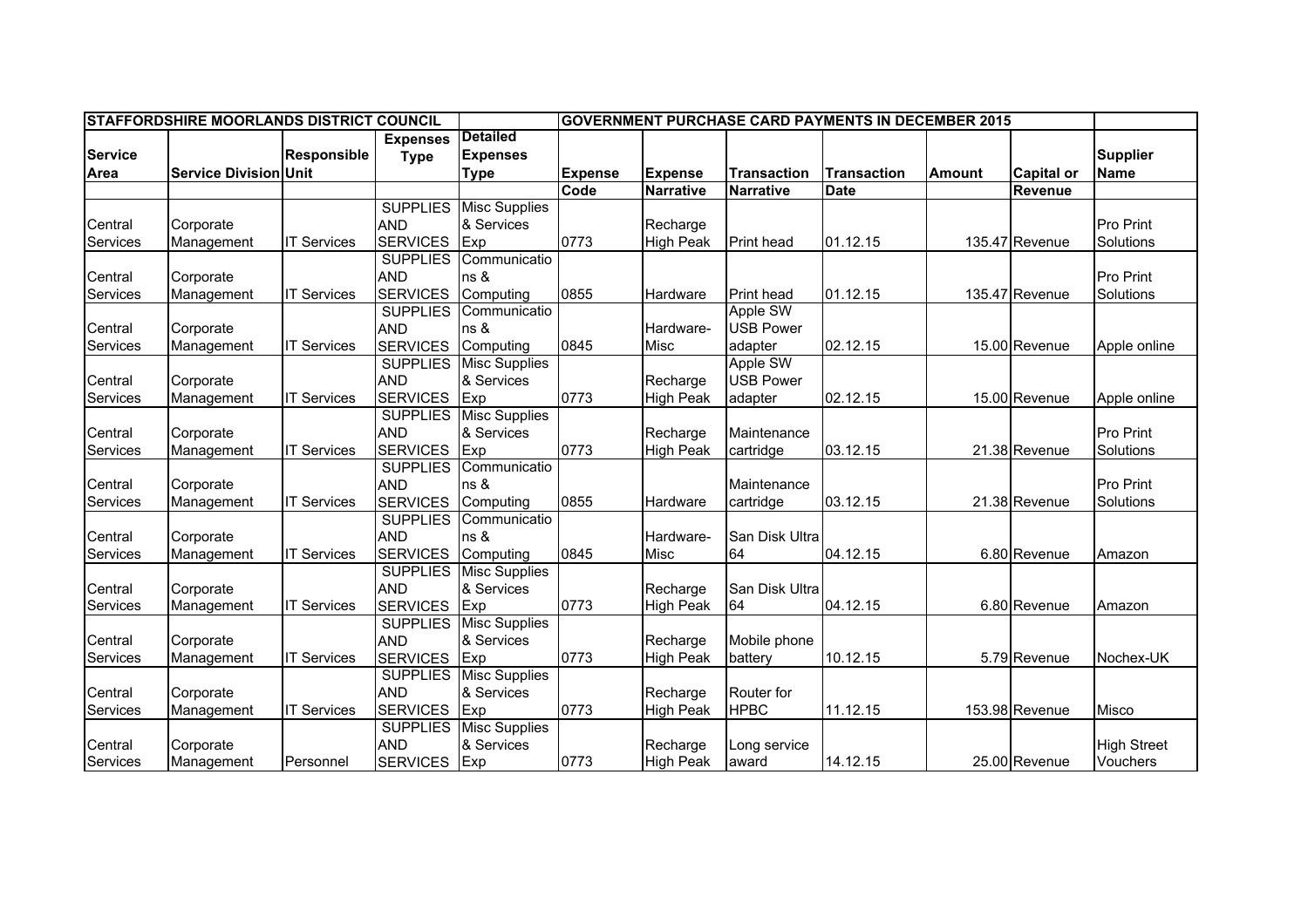|                     |               |                    | <b>SUPPLIES</b> |                      |      |                    | Power           |          |                |                   |
|---------------------|---------------|--------------------|-----------------|----------------------|------|--------------------|-----------------|----------|----------------|-------------------|
|                     |               |                    | <b>AND</b>      | <b>Misc Supplies</b> |      |                    | distribution    |          |                |                   |
| Central             | Corporate     |                    | <b>SERVICES</b> | & Services           |      | Recharge           | unit - Buxton   |          |                |                   |
| Services            | Management    | <b>IT Services</b> |                 | <b>IExp</b>          | 0773 | <b>High Peak</b>   | server room     | 17.12.15 | 171.20 Revenue | <b>Misco</b>      |
|                     |               |                    | <b>SUPPLIES</b> |                      |      |                    | Power           |          |                |                   |
|                     |               |                    | <b>AND</b>      | Communicatio         |      |                    | distribution    |          |                |                   |
| Central             | Corporate     |                    | <b>SERVICES</b> | ns &                 |      |                    | unit - Buxton   |          |                |                   |
| Services            | Management    | <b>IT Services</b> |                 | Computing            | 0855 | Hardware           | server room     | 17.12.15 | 171.19 Revenue | Misco             |
|                     |               |                    | <b>SUPPLIES</b> | <b>Misc Supplies</b> |      |                    |                 |          |                |                   |
| Central             | Corporate     |                    | <b>AND</b>      | & Services           |      | Recharge           | Maintenance     |          |                | <b>Pro Print</b>  |
| Services            | Management    | <b>IT Services</b> | <b>SERVICES</b> | Exp                  | 0773 | <b>High Peak</b>   | cartridge       | 17.12.15 | 19.99 Revenue  | Solutions         |
|                     |               |                    | <b>SUPPLIES</b> | Communicatio         |      |                    |                 |          |                |                   |
| Central             | Corporate     |                    | <b>AND</b>      | ns &                 |      |                    | Maintenance     |          |                | <b>Pro Print</b>  |
| Services            | Management    | <b>IT Services</b> | <b>SERVICES</b> | Computing            | 0855 | Hardware           | cartridge       | 17.12.15 | 20.00 Revenue  | Solutions         |
|                     |               |                    | <b>SUPPLIES</b> | <b>Misc Supplies</b> |      |                    |                 |          |                |                   |
| Central             | Corporate     |                    | <b>AND</b>      | & Services           |      | Recharge           |                 |          |                |                   |
| Services            | Management    | <b>IT Services</b> | <b>SERVICES</b> | Exp                  | 0773 | <b>High Peak</b>   | <b>APC Rack</b> | 22.12.15 | 196.41 Revenue | <b>Misco</b>      |
|                     |               |                    | <b>SUPPLIES</b> | Communicatio         |      |                    |                 |          |                |                   |
| Central             | Corporate     |                    | <b>AND</b>      | ns &                 |      |                    |                 |          |                |                   |
| Services            | Management    | <b>IT Services</b> | <b>SERVICES</b> | Computing            | 0855 | Hardware           | <b>APC Rack</b> | 22.12.15 | 196.42 Revenue | <b>Misco</b>      |
| Environmen          |               |                    | <b>SUPPLIES</b> |                      |      |                    |                 |          |                |                   |
| tal and             |               |                    | <b>AND</b>      | Print/Stat &         |      |                    |                 |          |                |                   |
| Regulatory          | Environmental | Env Health -       | <b>SERVICES</b> | Gen Office           |      | Other              | Redacting       |          |                |                   |
| Services            | Health        | Admin              |                 | Equip                | 0650 | Printing           | tape            | 11.12.15 | 10.54 Revenue  | <b>Net Giant</b>  |
| Environmen          |               |                    | <b>SUPPLIES</b> |                      |      |                    |                 |          |                |                   |
| tal and             |               |                    | <b>AND</b>      | Print/Stat &         |      |                    |                 |          |                |                   |
| Regulatory          | Environmental | Env Health -       | <b>SERVICES</b> | Gen Office           |      | Other              | Redacting       |          |                |                   |
| Services            | Health        | Admin              |                 | Equip                | 0650 | Printing           | pens            | 11.12.15 | 12.48 Revenue  | <b>Tiger Pens</b> |
|                     |               |                    | <b>SUPPLIES</b> |                      |      |                    | Prize for best  |          |                |                   |
|                     |               |                    | <b>AND</b>      | <b>Misc Supplies</b> |      |                    | dressed         |          |                |                   |
| Planning            | Economic      | Leek Open          | <b>SERVICES</b> | & Services           |      |                    | Dickensain      |          |                |                   |
| Services            | Development   | Market             |                 | Exp                  | 1090 | Advertising        | market stall    | 16.12.15 | 51.67 Revenue  | <b>Morrisons</b>  |
|                     |               |                    | <b>SUPPLIES</b> | <b>Misc Supplies</b> |      |                    |                 |          |                |                   |
| Planning            | Economic      | Leek Open          | <b>AND</b>      | & Services           |      |                    | Snap clip       |          |                |                   |
| Services            | Development   | Market             | <b>SERVICES</b> | Exp                  | 1090 | Advertising        | frames          | 16.12.15 | 42.10 Revenue  | <b>ESC Europe</b> |
|                     |               |                    | <b>SUPPLIES</b> |                      |      |                    |                 |          |                |                   |
| <b>Cultural and</b> |               |                    | <b>AND</b>      | <b>Misc Supplies</b> |      |                    |                 |          |                |                   |
| Related             | Culture and   | Museum &           | <b>SERVICES</b> | & Services           |      | INI                | Tablecloths     |          |                |                   |
| Services            | Heritage      | Arts               |                 | <b>IExp</b>          | 1072 | <b>Exhibitions</b> | for tea dance   | 16.12.15 | 15.00 Revenue  | Wilko             |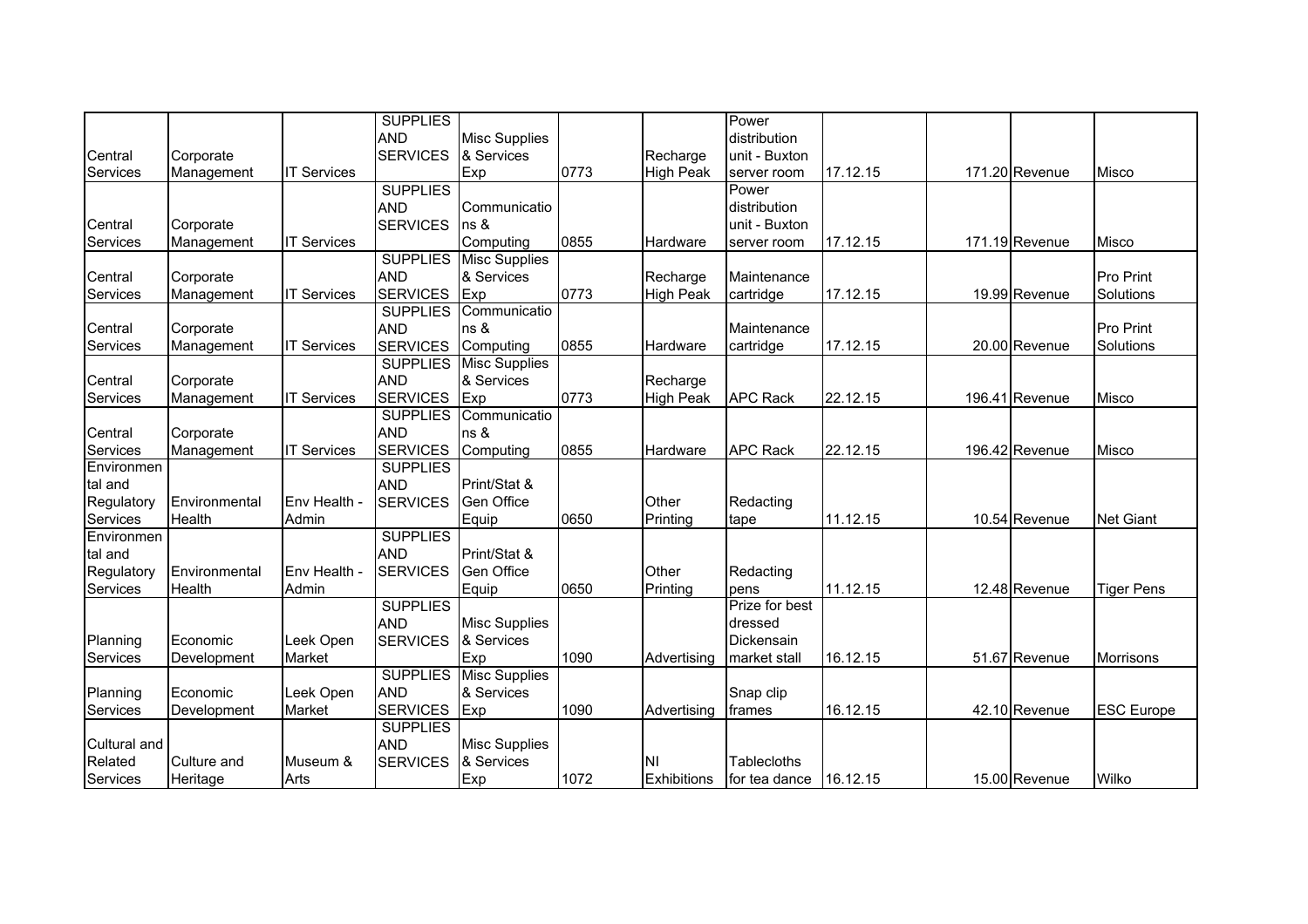|                     |                          |                         | <b>SUPPLIES</b><br><b>AND</b> |                                             |      |                        | Mulled wine<br>and mince |          |                |                 |
|---------------------|--------------------------|-------------------------|-------------------------------|---------------------------------------------|------|------------------------|--------------------------|----------|----------------|-----------------|
| <b>Cultural and</b> |                          |                         | <b>SERVICES</b>               | <b>Misc Supplies</b>                        |      |                        | pies -                   |          |                |                 |
| Related             | Culture and              | Museum &                |                               | & Services                                  |      | INI                    | Dickensian               |          |                |                 |
| Services            | Heritage                 | Arts                    |                               | <b>IExp</b>                                 | 1072 | <b>Exhibitions</b>     | event                    | 17.12.15 | 33.00 Revenue  | Waitrose        |
|                     |                          |                         | <b>SUPPLIES</b>               |                                             |      |                        |                          |          |                |                 |
| Cultural and        |                          |                         | <b>AND</b>                    | Print/Stat &                                |      |                        | Streamline               |          |                |                 |
| Related             |                          |                         | <b>SERVICES</b>               | Gen Office                                  |      |                        | terminal rolls           |          |                |                 |
| Services            | Tourism                  | Tourism                 |                               | Equip                                       | 0652 | Stationery             | for TIC                  | 19.12.15 | 6.56 Revenue   | Chapter 1       |
|                     |                          | Member &                | <b>SUPPLIES</b>               |                                             |      | Hospitality            | Food for                 |          |                |                 |
| Central             | <b>Central Services</b>  | Electoral               | <b>AND</b>                    |                                             |      | &Comm/Co               | Parish                   |          |                |                 |
| Services            | to the Public            | Services                | <b>SERVICES</b>               | Catering & Bar 0550                         |      | uncil Teas             | Assembly                 | 08.12.15 | 68.05 Revenue  | Sainsburys      |
| Highways            |                          |                         | <b>SUPPLIES</b>               |                                             |      | Equipment              |                          |          |                |                 |
| and                 |                          |                         | <b>AND</b>                    | Equip                                       |      | Repair &               |                          |          |                |                 |
| Transport           |                          | Off Street Car SERVICES |                               | Furniture &                                 |      | Maintenanc             | Rechargeable             |          |                |                 |
| Services            | Parking Services Parking |                         |                               | <b>Materials</b>                            | 0501 | e                      | batteries                | 14.12.15 | 15.18 Revenue  | Paypal          |
|                     |                          | Chief                   | <b>SUPPLIES</b>               |                                             |      |                        |                          |          |                |                 |
|                     |                          | Executive               | <b>AND</b>                    |                                             |      |                        | Trainfare for            |          |                |                 |
| Central             | Corporate                | Officer -               | <b>SERVICES</b>               | Grants &                                    |      |                        | Solace                   |          |                |                 |
| Services            | Management               | Admin                   |                               | Subscriptions                               | 0926 | <b>SOLACE</b>          | 28/01/16                 | 20.11.15 | 185.33 Revenue | Trainline       |
|                     |                          |                         | <b>SUPPLIES</b>               |                                             |      |                        |                          |          |                |                 |
| Central             | Corporate                | <b>Moorlands</b>        | <b>AND</b>                    |                                             |      | Tea and                | Tea, coffee,             |          |                |                 |
| Services            | Management               | House                   | <b>SERVICES</b>               | Catering & Bar 0563                         |      | Coffee                 | sugar, milk              | 08.12.15 | 384.87 Revenue | <b>Bidvest</b>  |
|                     |                          |                         | <b>SUPPLIES</b>               |                                             |      |                        |                          |          |                |                 |
| Central             | Corporate                | Moorlands               | <b>AND</b>                    |                                             |      | Catering               |                          |          |                |                 |
| Services            | Management               | House                   | <b>SERVICES</b>               | Catering & Bar 0560                         |      | Provisions             | <b>Biscuits</b>          | 08.12.15 | 35.26 Revenue  | <b>Bidvest</b>  |
|                     |                          |                         | <b>SUPPLIES</b><br><b>AND</b> |                                             |      |                        |                          |          |                |                 |
| Central<br>Services | Corporate                | Moorlands               | <b>SERVICES</b>               |                                             |      | Catering<br>Provisions | <b>Biscuits</b>          | 08.12.15 | -10.60 Revenue | <b>Bidvest</b>  |
|                     | Management               | House                   | <b>SUPPLIES</b>               | Catering & Bar 0560<br><b>Misc Supplies</b> |      |                        | <b>Dishcloths</b>        |          |                |                 |
| Central             | Corporate                | <b>Moorlands</b>        | <b>AND</b>                    | & Services                                  |      | Miscellaneo            | and cutlery for          |          |                |                 |
| Services            | Management               | House                   | <b>SERVICES</b>               | Exp                                         | 1050 | us Other               | kitchen                  | 08.12.15 | 5.34 Revenue   | Wilkinsons      |
|                     |                          |                         | <b>SUPPLIES</b>               | <b>Misc Supplies</b>                        |      |                        |                          |          |                |                 |
| Central             | Corporate                | Moorlands               | <b>AND</b>                    | & Services                                  |      | Miscellaneo Keys for   |                          |          |                |                 |
| Services            | Management               | House                   | <b>SERVICES</b>               | Exp                                         | 1050 | us Other               | lockers                  | 08.12.15 | 15.58 Revenue  | Fastkeys        |
|                     |                          | Land &                  |                               | Indirect                                    |      |                        |                          |          |                | Royal Institute |
| Central             | Corporate                | Property                | EMPLOYEE employee             |                                             |      |                        | Professional Membership  |          |                | of Chartered    |
| Services            | Management               | Admin                   | S                             | expenses                                    | 0006 | Fees                   | for RICS                 | 15.12.15 | 509.00 Revenue | Surveyors       |
|                     |                          |                         |                               |                                             |      |                        |                          |          |                |                 |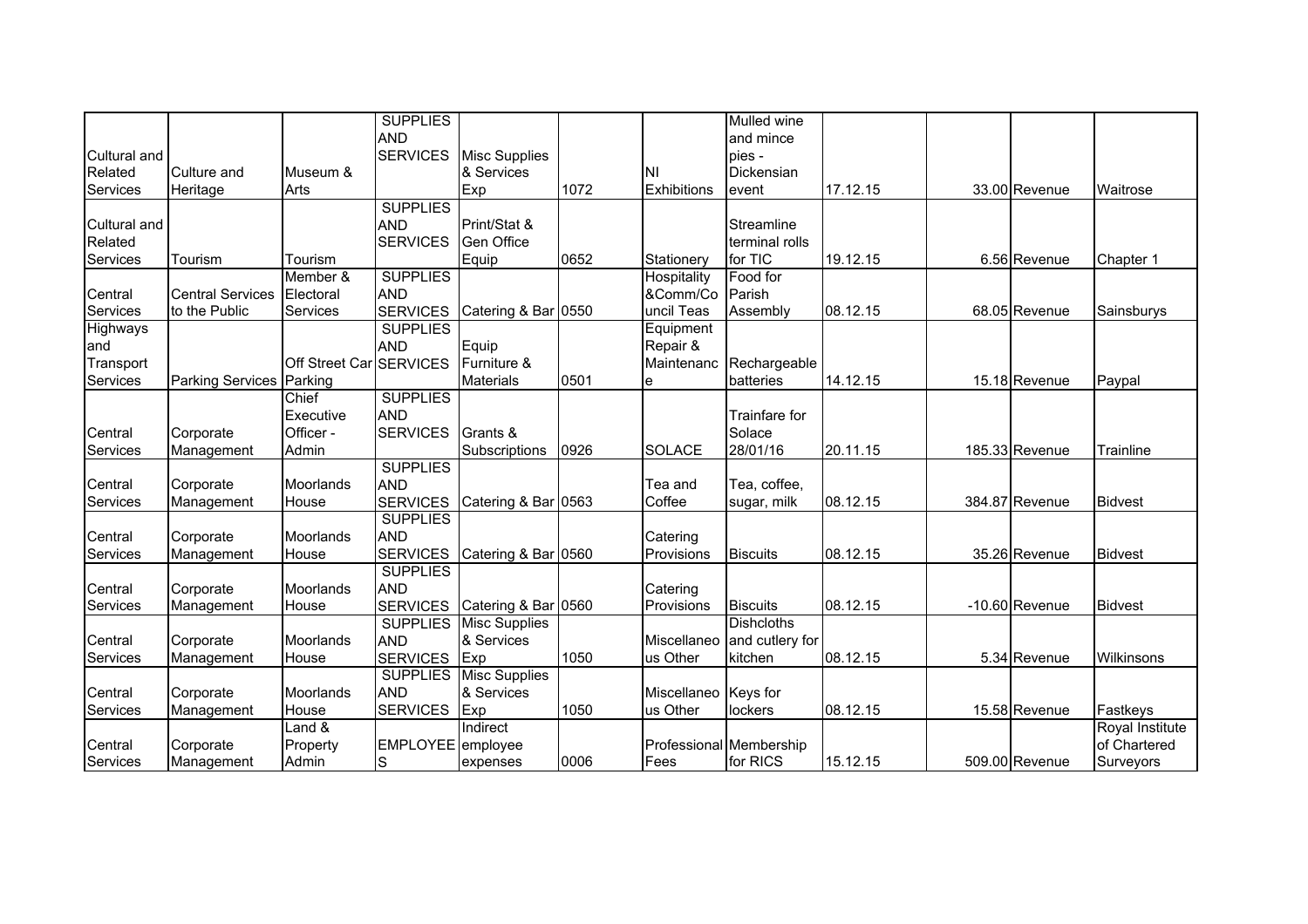|                      |             |                               |                          | <b>SUPPLIES</b> Misc Supplies |      |                       |             |          |                |                          |
|----------------------|-------------|-------------------------------|--------------------------|-------------------------------|------|-----------------------|-------------|----------|----------------|--------------------------|
| Central              | Corporate   | <b>Moorlands</b>              | <b>AND</b>               | & Services                    |      | Miscellaneo           |             |          |                |                          |
| Services             | Management  | House                         | <b>SERVICES</b>          | Exp                           | 1050 | us Other              | Athena mugs | 21.12.15 | 33.80 Revenue  | <b>Kirklands</b>         |
|                      |             |                               |                          |                               |      |                       |             |          |                | Centre for               |
|                      |             | Head of                       | <b>EMPLOYEE</b> Indirect |                               |      |                       | Membership  |          |                | Environmental            |
| Central              | Corporate   | Operational                   | S                        | employee                      |      | Professional          | subs-An     |          |                | and Waste                |
| Services             | Management  | Services                      |                          | expenses                      | 0006 | Fees                  | employee    | 02.12.15 | 100.00 Revenue | Management               |
|                      |             |                               | <b>SUPPLIES</b>          |                               |      |                       |             |          |                | Centre for               |
|                      |             | Head of                       | <b>AND</b>               | <b>Misc Supplies</b>          |      |                       | Membership  |          |                | Environmental            |
| Central              | Corporate   | Operational                   | <b>SERVICES</b>          | & Services                    |      | Recharge              | subs-An     |          |                | and Waste                |
| Services             | Management  | Services                      |                          | Exp                           | 0773 | <b>High Peak</b>      | employee    | 02.12.15 | 100.00 Revenue | Management               |
| Environmen           |             |                               |                          |                               |      |                       |             |          |                | Institute of             |
| tal and              |             |                               |                          | Indirect                      |      |                       | Membership  |          |                | Revenues                 |
| Regulatory           | Community   | Community                     | EMPLOYEE employee        |                               |      | Professional subs- An |             |          |                | Rating and               |
| Services             | Safety      | Safety                        | S                        | expenses                      | 0006 | Fees                  | employee    | 07.12.15 | 145 Revenue    | Valuation                |
| Environmen           |             |                               |                          |                               |      |                       |             |          |                | Institute of             |
| tal and              |             |                               | <b>SUPPLIES</b>          | <b>Misc Supplies</b>          |      |                       | Membership  |          |                | Revenues                 |
| Regulatory           | Community   | Community                     | <b>AND</b>               | & Services                    |      | Recharge              | subs-An     |          |                | Rating and               |
| Services             | Safety      | Safety                        | <b>SERVICES</b>          | Exp                           | 0773 | <b>High Peak</b>      | employee    | 07.12.15 | 145 Revenue    | Valuation                |
|                      |             |                               |                          | Indirect                      |      |                       | Membership  |          |                | Institute of<br>Revenues |
|                      | Development | Development EMPLOYEE employee |                          |                               |      | Professional subs- An |             |          |                |                          |
| Planning<br>Services | Control     | Control                       | S                        |                               | 0006 | Fees                  |             | 07.12.15 | 145 Revenue    | Rating and<br>Valuation  |
|                      |             |                               |                          | expenses                      |      |                       | employee    |          |                | Institute of             |
|                      |             |                               |                          | Indirect                      |      |                       | Membership  |          |                | Revenues                 |
| Planning             | Development | Development EMPLOYEE employee |                          |                               |      | Professional          | subs-An     |          |                | Rating and               |
| Services             | Control     | Control                       | S                        | expenses                      | 0006 | Fees                  | employee    | 07.12.15 | 290 Revenue    | Valuation                |
|                      |             |                               |                          |                               |      |                       |             |          |                | Institute of             |
|                      |             |                               |                          | Indirect                      |      |                       | Membership  |          |                | Revenues                 |
| Planning             | Development | Development                   | <b>EMPLOYEE</b>          | employee                      |      | Professional          | subs-An     |          |                | Rating and               |
| Services             | Control     | Control                       | S                        | expenses                      | 0006 | Fees                  | employee    | 07.12.15 | 232 Revenue    | Valuation                |
|                      |             |                               |                          |                               |      |                       |             |          |                | Institute of             |
|                      |             |                               | <b>SUPPLIES</b>          | <b>Misc Supplies</b>          |      |                       | Membership  |          |                | Revenues                 |
| Planning             | Development | Development                   | <b>AND</b>               | & Services                    |      | Recharge              | subs-An     |          |                | Rating and               |
| Services             | Control     | Control                       | <b>SERVICES</b>          | Exp                           | 0773 | <b>High Peak</b>      | employee    | 07.12.15 | 58 Revenue     | Valuation                |
|                      |             |                               |                          |                               |      |                       |             |          |                | Institute of             |
|                      |             |                               |                          | Indirect                      |      |                       | Membership  |          |                | Revenues                 |
| Planning             | Development | Development EMPLOYEE          |                          | employee                      |      | Professional          | subs-An     |          |                | Rating and               |
| Services             | Control     | Control                       | S                        | expenses                      | 0006 | Fees                  | employee    | 07.12.15 | 290 Revenue    | Valuation                |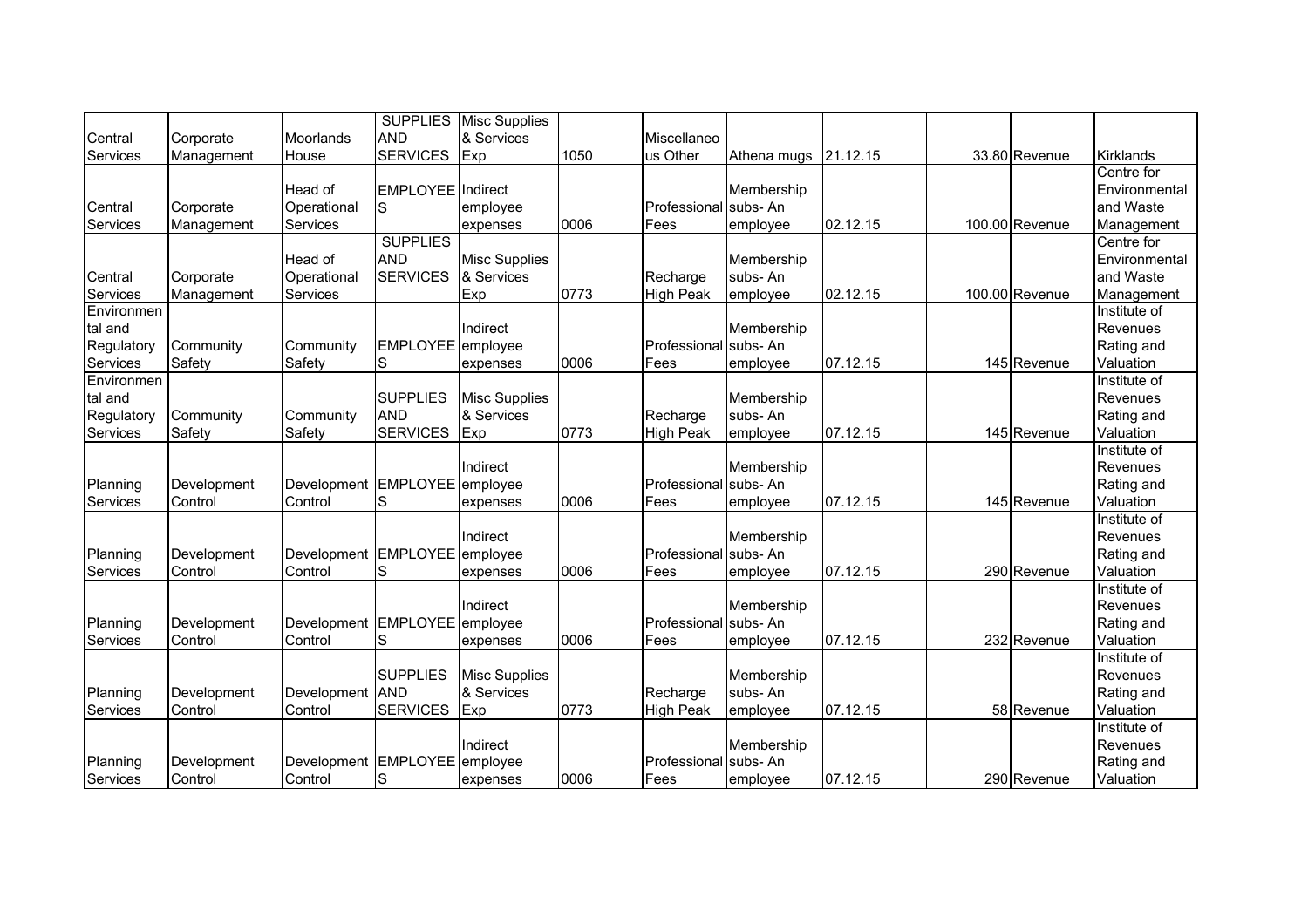| Environmen |                                  |                 |                               |                      |      |                       |            |          |             | Institute of          |
|------------|----------------------------------|-----------------|-------------------------------|----------------------|------|-----------------------|------------|----------|-------------|-----------------------|
| tal and    |                                  |                 |                               | Indirect             |      |                       | Membership |          |             | Revenues              |
| Regulatory | Community                        | Community       | EMPLOYEE employee             |                      |      | Professional          | subs-An    |          |             | Rating and            |
| Services   | Safety                           | Safety          | S                             | expenses             | 0006 | Fees                  | employee   | 07.12.15 | 145 Revenue | Valuation             |
|            |                                  |                 |                               |                      |      |                       |            |          |             | Institute of          |
|            |                                  |                 |                               | Indirect             |      |                       | Membership |          |             | Revenues              |
| Central    | <b>Central Services</b>          |                 | <b>EMPLOYEE</b>               | employee             |      | Professional          | subs-An    |          |             | Rating and            |
| Services   | to the Public                    | Recovery        | S                             | expenses             | 0006 | Fees                  | employee   | 07.12.15 | 78 Revenue  | Valuation             |
|            |                                  |                 |                               |                      |      |                       |            |          |             | Institute of          |
|            |                                  |                 | <b>SUPPLIES</b>               | <b>Misc Supplies</b> |      |                       | Membership |          |             | Revenues              |
| Central    | <b>Central Services</b>          |                 | <b>AND</b>                    | & Services           |      | Recharge              | subs-An    |          |             | Rating and            |
| Services   | to the Public                    | Recovery        | <b>SERVICES</b>               | Exp                  | 0773 | <b>High Peak</b>      | employee   | 07.12.15 | 78 Revenue  | Valuation             |
|            |                                  |                 |                               |                      |      |                       |            |          |             | Institute of          |
|            |                                  | Housing         |                               | Indirect             |      |                       | Membership |          |             | Revenues              |
| Housing    |                                  | <b>Benefits</b> | EMPLOYEE employee             |                      |      | Professional subs- An |            |          |             | Rating and            |
| Services   | <b>Housing Benefits</b>          | Admin           | S                             | expenses             | 0006 | Fees                  | employee   | 07.12.15 | 78 Revenue  | Valuation             |
|            |                                  |                 |                               |                      |      |                       |            |          |             | Institute of          |
|            |                                  |                 | <b>SUPPLIES</b>               | <b>Misc Supplies</b> |      |                       | Membership |          |             | Revenues              |
| Housing    |                                  | Housing         | <b>AND</b>                    | & Services           |      | Recharge              | subs-An    |          |             | Rating and            |
| Services   | <b>Housing Benefits Benefits</b> |                 | <b>SERVICES</b>               | Exp                  | 0773 | <b>High Peak</b>      | employee   | 07.12.15 | 78 Revenue  | Valuation             |
|            |                                  |                 |                               |                      |      |                       |            |          |             | Chartered             |
|            |                                  |                 |                               |                      |      |                       |            |          |             | Institute of          |
|            |                                  |                 |                               | Indirect             |      |                       | Membership |          |             | Public Finance        |
| Central    | Corporate                        | Financial       | EMPLOYEE employee             |                      |      | Professional          | subs-An    |          |             | and                   |
| Services   | Management                       | Services        | S                             | expenses             | 0006 | Fees                  | employee   | 07.12.15 | 124 Revenue | Accountancy           |
|            |                                  |                 |                               |                      |      |                       |            |          |             | Chartered             |
|            |                                  |                 |                               |                      |      |                       |            |          |             | Institute of          |
|            |                                  |                 | <b>SUPPLIES</b>               | <b>Misc Supplies</b> |      |                       | Membership |          |             | <b>Public Finance</b> |
| Central    | Corporate                        | Financial       | <b>AND</b>                    | & Services           |      | Recharge              | subs-An    |          |             | and                   |
| Services   | Management                       | Services        | <b>SERVICES</b>               | Exp                  | 0773 | <b>High Peak</b>      | employee   | 07.12.15 | 186 Revenue | Accountancy           |
|            |                                  |                 |                               |                      |      |                       |            |          |             | Chartered             |
|            |                                  |                 |                               |                      |      |                       |            |          |             | Institute of          |
|            |                                  |                 |                               | Indirect             |      |                       | Membership |          |             | <b>Public Finance</b> |
| Central    | Corporate                        | Financial       | <b>EMPLOYEE</b>               | employee             |      | Professional          | subs-An    |          |             | land                  |
| Services   | Management                       | Services        | S                             | expenses             | 0006 | Fees                  | employee   | 07.12.15 | 155 Revenue | Accountancy           |
|            |                                  |                 |                               |                      |      |                       |            |          |             | Chartered             |
|            |                                  |                 | <b>SUPPLIES</b>               |                      |      |                       |            |          |             | Institute of          |
|            |                                  |                 |                               | <b>Misc Supplies</b> |      |                       | Membership |          |             | <b>Public Finance</b> |
| Central    | Corporate                        | Financial       | <b>AND</b><br><b>SERVICES</b> | & Services           | 0773 | Recharge              | subs-An    |          |             | land                  |
| Services   | Management                       | Services        |                               | Exp                  |      | <b>High Peak</b>      | employee   | 07.12.15 | 155 Revenue | Accountancy           |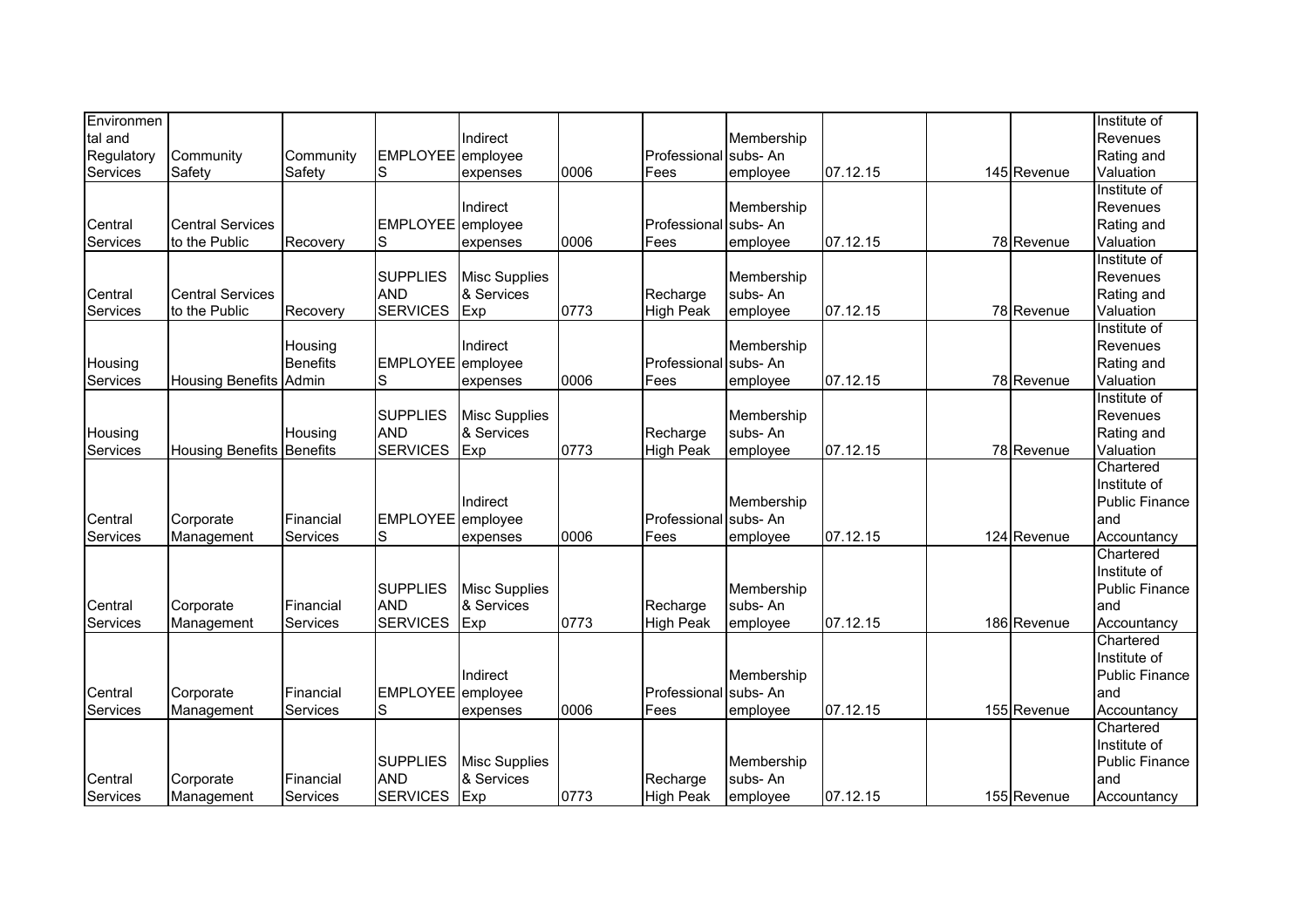|          |                          |                  |                   | Indirect             |      |                       | Membership |          |               | Association of        |
|----------|--------------------------|------------------|-------------------|----------------------|------|-----------------------|------------|----------|---------------|-----------------------|
| Central  | Corporate                |                  | EMPLOYEE employee |                      |      | Professional subs- An |            |          |               | Accounting            |
| Services | Management               | Audit            | S                 | expenses             | 0006 | Fees                  | employee   | 07.12.15 | 71.5 Revenue  | <b>Technicians</b>    |
|          |                          |                  | <b>SUPPLIES</b>   | <b>Misc Supplies</b> |      |                       | Membership |          |               | Association of        |
| Central  | Corporate                |                  | <b>AND</b>        | & Services           |      | Recharge              | subs-An    |          |               | Accounting            |
| Services | Management               | Audit            | <b>SERVICES</b>   | Exp                  | 0773 | <b>High Peak</b>      | employee   | 07.12.15 | 71.5 Revenue  | Technicians           |
|          | Democratic               |                  |                   |                      |      |                       |            |          |               |                       |
|          | Representation           |                  |                   | Indirect             |      |                       | Membership |          |               | Chartered             |
| Central  | land                     | Committee        | EMPLOYEE employee |                      |      | Professional subs- An |            |          |               | Management            |
| Services | Management               | Services         | ls                | expenses             | 0006 | Fees                  | employee   | 09.12.15 | 82 Revenue    | Institute             |
|          | Democratic               |                  |                   |                      |      |                       |            |          |               |                       |
|          | Representation           |                  | <b>SUPPLIES</b>   | <b>Misc Supplies</b> |      |                       | Membership |          |               | Chartered             |
| Central  | land                     | Committee        | <b>AND</b>        | & Services           |      | Recharge              | subs-An    |          |               | Management            |
| Services | Management               | Services         | <b>SERVICES</b>   | Exp                  | 0773 | <b>High Peak</b>      | employee   | 09.12.15 | 82 Revenue    | Institute             |
|          |                          |                  |                   |                      |      |                       |            |          |               | Institute of          |
|          |                          |                  |                   | Indirect             |      |                       | Membership |          |               | Revenues              |
| Central  | <b>Central Services</b>  | Local            | <b>EMPLOYEE</b>   | employee             |      | Professional          | subs-An    |          |               | Rating and            |
| Services | to the Public            | <b>Taxation</b>  | S                 | expenses             | 0006 | Fees                  | employee   | 11.12.15 | 94.5 Revenue  | Valuation             |
|          |                          |                  |                   |                      |      |                       |            |          |               | Institute of          |
|          |                          |                  | <b>SUPPLIES</b>   | <b>Misc Supplies</b> |      |                       | Membership |          |               | Revenues              |
| Central  | Central Services   Local |                  | <b>AND</b>        | & Services           |      | Recharge              | subs-An    |          |               | Rating and            |
| Services | to the Public            | <b>Taxation</b>  | <b>SERVICES</b>   | Exp                  | 0773 | <b>High Peak</b>      | employee   | 11.12.15 | 94.5 Revenue  | Valuation             |
|          |                          | <b>Building</b>  |                   | Indirect             |      |                       | Membership |          |               | Royal Institute       |
| Planning |                          | control - Fee    | EMPLOYEE employee |                      |      | Professional subs- An |            |          |               | of Chartered          |
| Services | <b>Building Control</b>  | Earning          | S                 | expenses             | 0006 | Fees                  | employee   | 11.12.15 | 203.6 Revenue | Surveyors             |
|          |                          | <b>Building</b>  | <b>SUPPLIES</b>   | <b>Misc Supplies</b> |      |                       | Membership |          |               | Royal Institute       |
| Planning |                          | control - Fee    | <b>AND</b>        | & Services           |      | Recharge              | subs-An    |          |               | of Chartered          |
| Services | <b>Building Control</b>  | Earning          | <b>SERVICES</b>   | Exp                  | 0773 | <b>High Peak</b>      | employee   | 11.12.15 | 305.4 Revenue | Surveyors             |
|          |                          |                  |                   |                      |      |                       |            |          |               | Chartered             |
|          |                          |                  |                   |                      |      |                       |            |          |               | Institute of          |
|          |                          |                  |                   | Indirect             |      |                       | Membership |          |               | <b>Public Finance</b> |
| Central  | Corporate                | Executive        | EMPLOYEE employee |                      |      | Professional subs- An |            |          |               | and                   |
| Services | Management               | <b>Directors</b> | S                 | expenses             | 0006 | Fees                  | employee   | 22.12.15 | 155 Revenue   | Accountancy           |
|          |                          |                  |                   |                      |      |                       |            |          |               | Chartered             |
|          |                          |                  |                   |                      |      |                       |            |          |               | Institute of          |
|          |                          |                  | <b>SUPPLIES</b>   | <b>Misc Supplies</b> |      |                       | Membership |          |               | <b>Public Finance</b> |
| Central  | Corporate                | Executive        | <b>AND</b>        | & Services           |      | Recharge              | subs-An    |          |               | land                  |
| Services | Management               | <b>Directors</b> | <b>SERVICES</b>   | Exp                  | 0773 | <b>High Peak</b>      | employee   | 22.12.15 | 155 Revenue   | Accountancy           |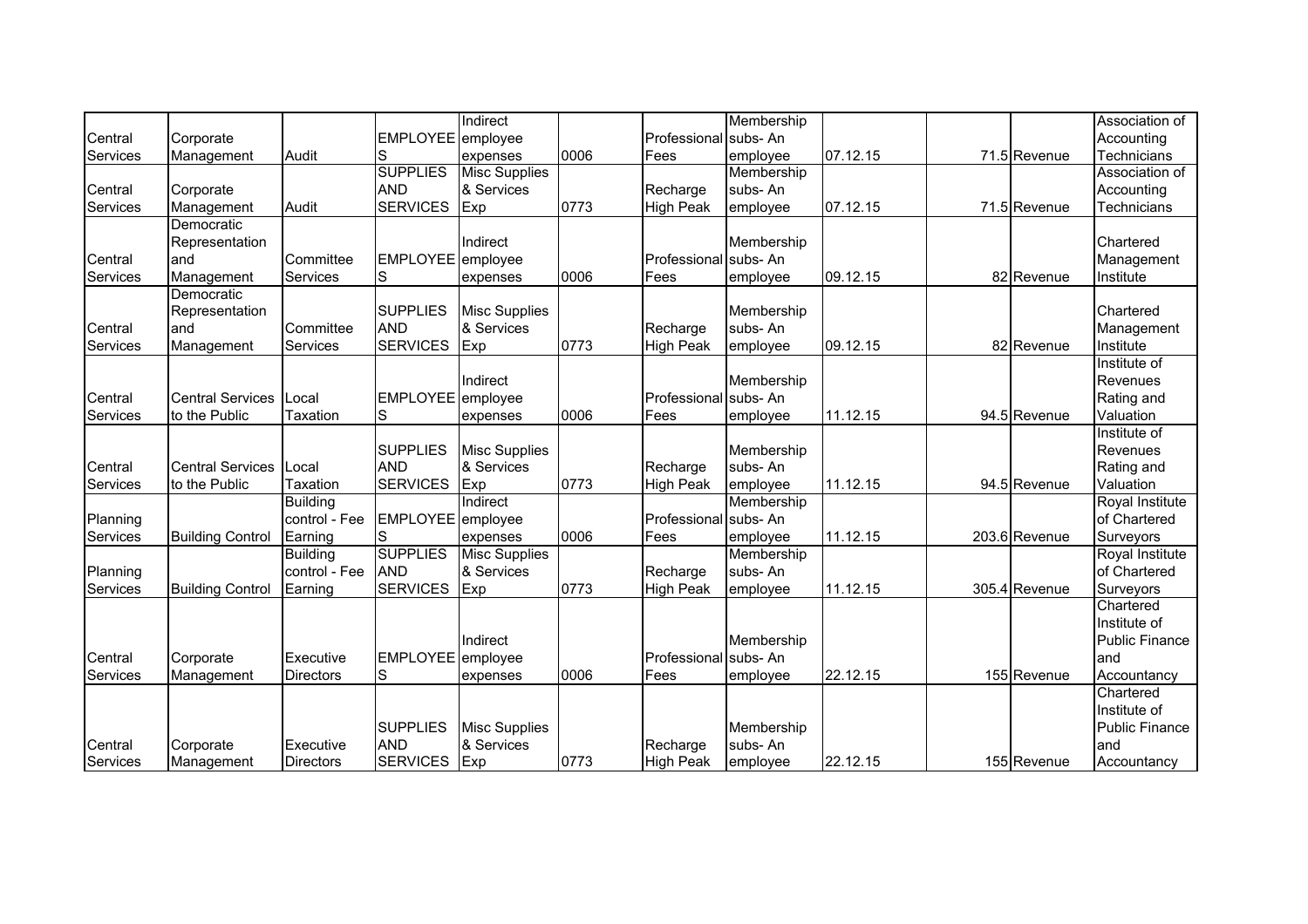|            |                                 | Central                       | <b>SUPPLIES</b>   | Communicatio         |      |                      |               |          |               |                 |
|------------|---------------------------------|-------------------------------|-------------------|----------------------|------|----------------------|---------------|----------|---------------|-----------------|
| Central    | Corporate                       | administratio                 | <b>AND</b>        | ns &                 |      |                      | Stamps for    |          |               |                 |
| Services   | Management                      | In                            | <b>SERVICES</b>   | Computing            | 0850 | Postages             | office use    | 22.12.15 | 90.72 Revenue | <b>WH Smith</b> |
|            |                                 |                               |                   |                      |      |                      |               |          |               | Association of  |
|            |                                 |                               |                   | Indirect             |      |                      | Membership    |          |               | Chartered       |
| Central    | Corporate                       |                               | EMPLOYEE employee |                      |      | Professional subs-An |               |          |               | Certified       |
| Services   | Management                      | Audit                         | S                 | expenses             | 0006 | Fees                 | employee      | 22.12.15 | 110.5 Revenue | Accountants     |
|            |                                 |                               |                   |                      |      |                      |               |          |               | Association of  |
|            |                                 |                               | <b>SUPPLIES</b>   | <b>Misc Supplies</b> |      |                      | Membership    |          |               | Chartered       |
| Central    | Corporate                       |                               | <b>AND</b>        | & Services           |      | Recharge             | subs-An       |          |               | Certified       |
| Services   | Management                      | Audit                         | <b>SERVICES</b>   | <b>IExp</b>          | 0773 | <b>High Peak</b>     | employee      | 22.12.15 | 110.5 Revenue | Accountants     |
| Environmen |                                 |                               |                   |                      |      |                      | Hire of       |          |               |                 |
| tal and    |                                 |                               | <b>SUPPLIES</b>   | <b>Misc Supplies</b> |      |                      | weighing      |          |               |                 |
| Regulatory |                                 |                               | <b>AND</b>        | & Services           |      | Miscellaneo          | scales for    |          |               | Avery Weigh-    |
| Services   | Waste Collection Recycling      |                               | <b>SERVICES</b>   | Exp                  | 1050 | us Other             | weights       | 02.12.15 | 223 Revenue   | Tronix          |
| Environmen |                                 |                               |                   |                      |      |                      |               |          |               |                 |
| tal and    |                                 | <b>Refuse Direct SUPPLIES</b> |                   | <b>Misc Supplies</b> |      |                      | Security lock |          |               |                 |
| Regulatory |                                 | Service                       | <b>AND</b>        | & Services           |      | Recharge             | for housing   |          |               |                 |
| Services   | Waste Collection   Organisation |                               | <b>SERVICES</b>   | $I$ Exp              | 0773 | <b>High Peak</b>     | vehicle       | 03.12.15 | 89.75 Revenue | Vanarack        |
|            |                                 | <b>Street</b>                 |                   |                      |      |                      |               |          |               |                 |
| Environmen |                                 | Sweeping                      |                   |                      |      |                      |               |          |               |                 |
| tal and    |                                 | <b>Direct</b>                 | <b>SUPPLIES</b>   | <b>Misc Supplies</b> |      |                      |               |          |               |                 |
| Regulatory |                                 | Service                       | <b>AND</b>        | & Services           |      | Recharge             | LED head      |          |               | Total           |
| Services   | <b>Street Cleansing</b>         | Organisation                  | <b>SERVICES</b>   | Exp                  | 0773 | <b>High Peak</b>     | lights        | 08.12.15 | 64.45 Revenue | Workwear        |
| Environmen |                                 |                               |                   |                      |      |                      | Hire of       |          |               |                 |
| tal and    |                                 |                               | <b>SUPPLIES</b>   | <b>Misc Supplies</b> |      |                      | weighing      |          |               |                 |
| Regulatory |                                 |                               | <b>AND</b>        | & Services           |      | Miscellaneo          | scales for    |          |               | Avery Weigh-    |
| Services   | Waste Collection Recycling      |                               | <b>SERVICES</b>   | Exp                  | 1050 | us Other             | weights       | 10.12.15 | 149 Revenue   | Tronix          |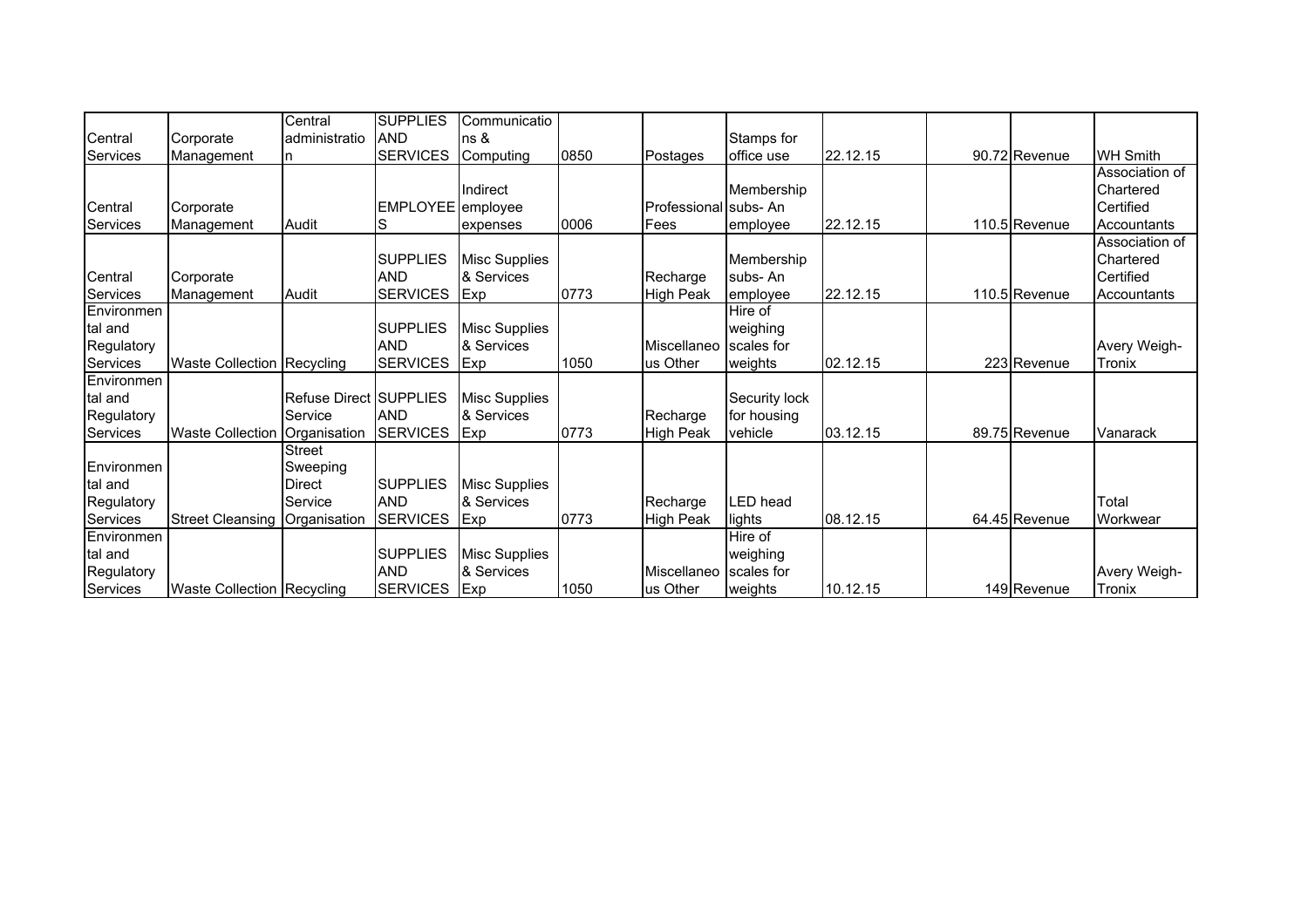|                | STAFFORDSHIRE MOORLANDS DISTRICT COUNCIL |                               |                   |                      |                |                       |                    | <b>GOVERNMENT PURCHASE CARD PAYMENTS IN JANUARY 2016</b> |               |                   |                       |
|----------------|------------------------------------------|-------------------------------|-------------------|----------------------|----------------|-----------------------|--------------------|----------------------------------------------------------|---------------|-------------------|-----------------------|
|                |                                          |                               | <b>Expenses</b>   | <b>Detailed</b>      |                |                       |                    |                                                          |               |                   |                       |
| <b>Service</b> |                                          | Responsible                   | <b>Type</b>       | <b>Expenses</b>      |                |                       |                    |                                                          |               |                   | <b>Supplier</b>       |
| Area           | <b>Service Division Unit</b>             |                               |                   | <b>Type</b>          | <b>Expense</b> | <b>Expense</b>        | <b>Transaction</b> | <b>Transaction</b>                                       | <b>Amount</b> | <b>Capital or</b> | <b>Name</b>           |
|                |                                          |                               |                   |                      | Code           | <b>Narrative</b>      | <b>Narrative</b>   | <b>Date</b>                                              |               | <b>Revenue</b>    |                       |
|                |                                          |                               |                   | Indirect             |                |                       | Membership         |                                                          |               |                   | <b>Royal Town</b>     |
| Planning       | Development                              | Development EMPLOYEE employee |                   |                      |                | Professional          | subs-An            |                                                          |               |                   | Planning              |
| Services       | Control                                  | Control                       | S                 | expenses             | 0006           | Fees                  | employee           | 06.01.16                                                 |               | 217.50 Revenue    | Institute             |
|                |                                          |                               |                   |                      |                |                       |                    |                                                          |               |                   | Institute of          |
|                |                                          |                               | EMPLOYEE Indirect |                      |                |                       | Membership         |                                                          |               |                   | Revenues              |
| Central        | Corporate                                | Customer                      | S                 | employee             |                | Professional subs- An |                    |                                                          |               |                   | Rating and            |
| Services       | Management                               | Services                      |                   | expenses             | 0006           | Fees                  | employee           | 07.01.16                                                 |               | 78.00 Revenue     | Valuation             |
|                |                                          |                               | <b>SUPPLIES</b>   |                      |                |                       |                    |                                                          |               |                   | Institute of          |
|                |                                          |                               | <b>AND</b>        | <b>Misc Supplies</b> |                |                       | Membership         |                                                          |               |                   | Revenues              |
| Central        | Corporate                                | Customer                      | <b>SERVICES</b>   | & Services           |                | Recharge              | subs-An            |                                                          |               |                   | Rating and            |
| Services       | Management                               | Services                      |                   | Exp                  | 0773           | <b>High Peak</b>      | employee           | 07.01.16                                                 |               | 78.00 Revenue     | Valuation             |
|                |                                          |                               |                   |                      |                |                       |                    |                                                          |               |                   | Chartered             |
|                |                                          |                               | <b>EMPLOYEE</b>   |                      |                |                       |                    |                                                          |               |                   | Institute of          |
|                |                                          |                               | S                 | Indirect             |                |                       | Membership         |                                                          |               |                   | <b>Public Finance</b> |
| Central        | Corporate                                | Corporate                     |                   | employee             |                | Professional          | subs-An            |                                                          |               |                   | land                  |
| Services       | Management                               | Policy                        |                   | expenses             | 0006           | Fees                  | employee           | 08.01.16                                                 |               | 155.00 Revenue    | Accountancy           |
|                |                                          |                               | <b>SUPPLIES</b>   |                      |                |                       |                    |                                                          |               |                   | Chartered             |
|                |                                          |                               | <b>AND</b>        |                      |                |                       |                    |                                                          |               |                   | Institute of          |
|                |                                          |                               | <b>SERVICES</b>   | <b>Misc Supplies</b> |                |                       | Membership         |                                                          |               |                   | <b>Public Finance</b> |
| Central        | Corporate                                | Corporate                     |                   | & Services           |                | Recharge              | subs-An            |                                                          |               |                   | and                   |
| Services       | Management                               | Policy                        |                   | Exp                  | 0773           | <b>High Peak</b>      | employee           | 08.01.16                                                 |               | 155.00 Revenue    | Accountancy           |
|                |                                          |                               |                   | Indirect             |                |                       | Membership         |                                                          |               |                   | Chartered             |
| Central        | Corporate                                | Executive                     | EMPLOYEE employee |                      |                | Professional subs- An |                    |                                                          |               |                   | Institute of          |
| Services       | Management                               | <b>Directors</b>              | S                 | expenses             | 0006           | Fees                  | employee           | 14.01.16                                                 |               | 87.00 Revenue     | Housing               |
|                |                                          |                               |                   | Indirect             |                |                       | Membership         |                                                          |               |                   | Chartered             |
| Central        | Corporate                                | Executive                     | EMPLOYEE employee |                      |                | Professional          | subs-An            |                                                          |               |                   | Institute of          |
| Services       | Management                               | <b>Directors</b>              | S                 | expenses             | 0006           | Fees                  | employee           | 14.01.16                                                 |               | 87.00 Revenue     | Housing               |
| Environmen     |                                          |                               | <b>PREMISES</b>   |                      |                |                       |                    |                                                          |               |                   |                       |
| tal and        |                                          |                               |                   | Grounds              |                | Ground                |                    |                                                          |               |                   |                       |
| Regulatory     | Cemetery                                 | Leek                          |                   | maintenance          |                | Maintenanc            | Back brace x       |                                                          |               |                   |                       |
| Services       | Services                                 | Cemetery                      |                   | costs                | 0385           | е                     |                    | 21.01.16                                                 |               | 45.69 Revenue     | Amazon                |
| Environmen     |                                          |                               | <b>SUPPLIES</b>   |                      |                |                       |                    |                                                          |               |                   |                       |
| tal and        |                                          | Refuse Direct AND             |                   | <b>Misc Supplies</b> |                |                       | Vinyl trim and     |                                                          |               |                   |                       |
| Regulatory     |                                          | Service                       | <b>SERVICES</b>   | & Services           |                | Miscellaneo           | dashboard          |                                                          |               |                   |                       |
| Services       | Waste Collection Organisation            |                               |                   | Exp                  | 1050           | us Other              | cleaner            | 04.01.16                                                 |               | 79.60 Revenue     | <b>Wilco direct</b>   |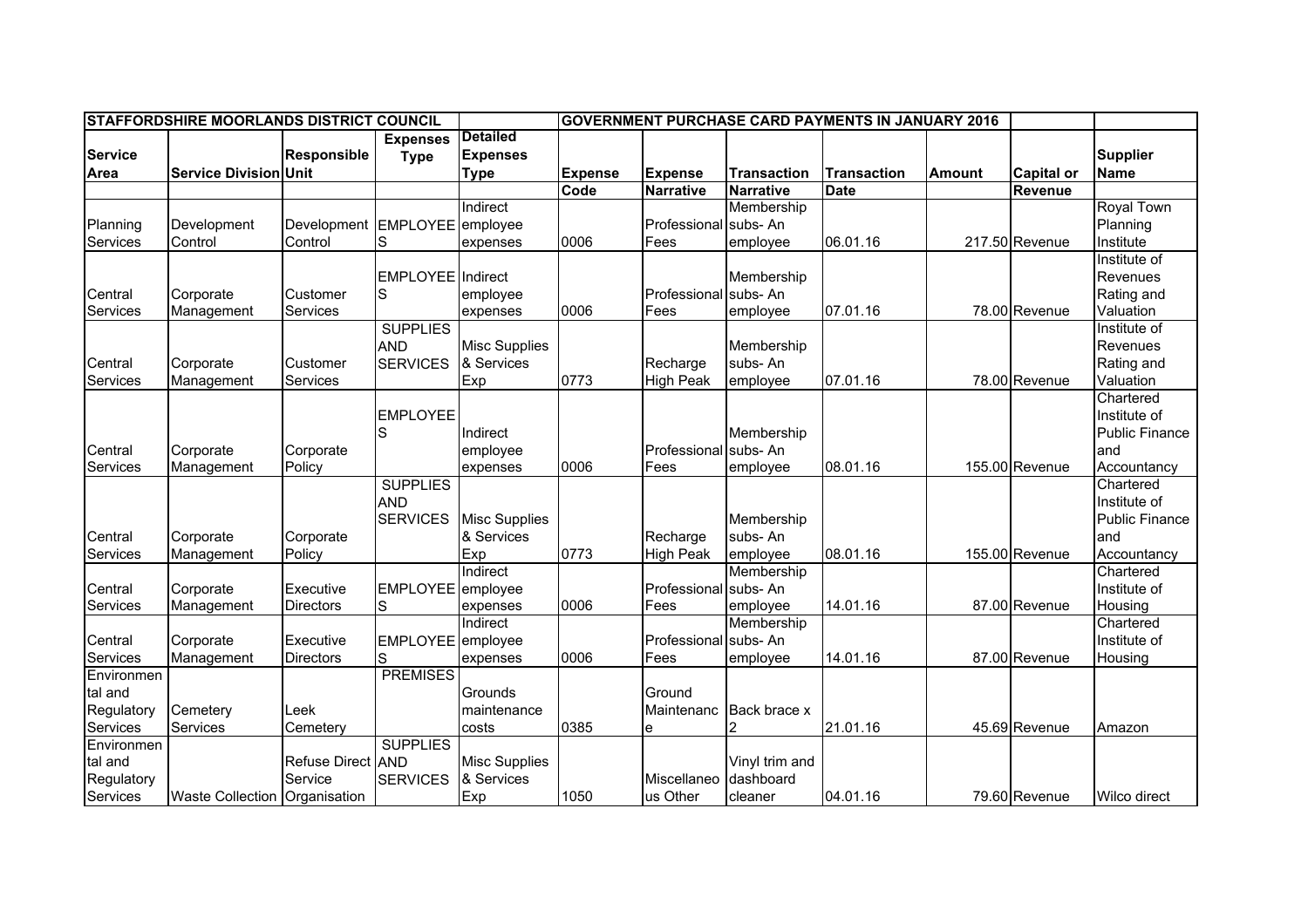| <b>AND</b><br>Environmen<br>Sweeping<br><b>SERVICES</b><br><b>Misc Supplies</b><br><b>Builders sand</b><br>tal and<br><b>Direct</b><br>Service<br>& Services<br>Regulatory<br>for fillling<br>Miscellaneo |  |
|-----------------------------------------------------------------------------------------------------------------------------------------------------------------------------------------------------------|--|
|                                                                                                                                                                                                           |  |
|                                                                                                                                                                                                           |  |
|                                                                                                                                                                                                           |  |
| Services<br><b>Street Cleansing</b><br>Organisation<br>Exp<br>1050<br>us Other<br>04.01.16<br>106.50 Revenue<br>sandbags<br>Buildbase                                                                     |  |
| <b>SUPPLIES</b><br>Environmen                                                                                                                                                                             |  |
| <b>AND</b><br><b>Misc Supplies</b><br>Wall clock for<br>tal and                                                                                                                                           |  |
| <b>SERVICES</b><br>& Services<br><b>Surrey Street</b><br>Regulatory<br>Recharge                                                                                                                           |  |
| 05.01.16<br>Services<br>Waste Collection Recycling<br>Exp<br>0773<br>9.75 Revenue<br>High Peak<br>depot<br>Amazon                                                                                         |  |
| <b>SUPPLIES</b><br>Environmen                                                                                                                                                                             |  |
| Refuse Direct AND<br><b>Misc Supplies</b><br>tal and                                                                                                                                                      |  |
| Service<br>Regulatory<br><b>SERVICES</b><br>& Services<br>Miscellaneo<br>telescopic                                                                                                                       |  |
| Services<br>1050<br>us Other<br>brush for vans 08.01.16<br>74.34 Revenue<br><b>Waste Collection</b><br>Organisation<br>Exp<br>Hugh crane                                                                  |  |
| <b>SUPPLIES</b><br>Environmen<br>telescopic                                                                                                                                                               |  |
| Refuse Direct AND<br><b>Misc Supplies</b><br>brush for<br>tal and<br>Caravan                                                                                                                              |  |
| <b>SERVICES</b><br>& Services<br>Regulatory<br>Service<br>Miscellaneo<br>refuse<br>accessory                                                                                                              |  |
| Exp<br>Services<br><b>Waste Collection</b><br>1050<br>us Other<br>vehicles<br>11.01.16<br>71.61 Revenue<br>Organisation<br>shop                                                                           |  |
| <b>SUPPLIES</b><br>Environmen<br>The pruning                                                                                                                                                              |  |
| of trees.<br>tal and<br><b>Refuse Direct AND</b><br><b>Misc Supplies</b>                                                                                                                                  |  |
| <b>SERVICES</b><br>Service<br>& Services<br>Regulatory<br>Recharge<br>shrubs and                                                                                                                          |  |
| Services<br>Exp<br>0773<br><b>High Peak</b><br>conifers<br>27.01.16<br>22.48 Revenue<br><b>Waste Collection</b><br>Organisation<br>Amazon                                                                 |  |
| <b>SUPPLIES</b><br>Environmen                                                                                                                                                                             |  |
| <b>Misc Supplies</b><br>Refuse Direct AND<br>Hillier manual<br>tal and                                                                                                                                    |  |
| Service<br><b>SERVICES</b><br>& Services<br>Regulatory<br>Recharge<br>of trees and                                                                                                                        |  |
| Services<br>Organisation<br>Exp<br>0773<br><b>High Peak</b><br>27.01.16<br>19.99 Revenue<br><b>Waste Collection</b><br>shrubs<br><b>Hillier</b>                                                           |  |
| Environmen<br><b>SUPPLIES</b>                                                                                                                                                                             |  |
| <b>AND</b><br><b>Misc Supplies</b><br>tal and                                                                                                                                                             |  |
| <b>SERVICES</b><br>& Services<br>Regulatory<br>Recharge<br>Fire assembly                                                                                                                                  |  |
| <b>Waste Collection Recycling</b><br>Exp<br>0773<br><b>High Peak</b><br>29.01.16<br>63.66 Revenue<br>Services<br>Safetyhere<br>point signs                                                                |  |
| <b>SUPPLIES</b><br>Environmen                                                                                                                                                                             |  |
| <b>AND</b><br>tal and<br><b>Misc Supplies</b>                                                                                                                                                             |  |
| <b>SERVICES</b><br>& Services<br>Environmental<br>Env Health -<br>Miscellaneo<br>Regulatory                                                                                                               |  |
| us Other<br>Rail tickets<br>96.19 Revenue<br>Services<br>Health<br>Admin<br>Exp<br>1050<br>11.01.16<br>Trainline                                                                                          |  |
|                                                                                                                                                                                                           |  |
| Central<br>Executive<br>Car<br><b>Other Travel</b><br>Corporate<br><b>TRANSPO</b>                                                                                                                         |  |
| 0483<br>Allowances<br>Rail tickets<br>13.01.16<br>210.00 Revenue<br>Trainline<br>Services<br><b>Directors</b><br><b>RT</b><br>Allowances<br>Management                                                    |  |
| <b>SUPPLIES</b><br>Environmen                                                                                                                                                                             |  |
| <b>AND</b><br><b>Misc Supplies</b><br>tal and                                                                                                                                                             |  |
| & Services<br>Regulatory<br>Environmental<br>Env Health -<br><b>SERVICES</b><br>Miscellaneo                                                                                                               |  |
| Services<br>Exp<br>Health<br>Admin<br>1050<br>us Other<br>Rail tickets<br>13.01.16<br>127.11 Revenue<br>Trainline                                                                                         |  |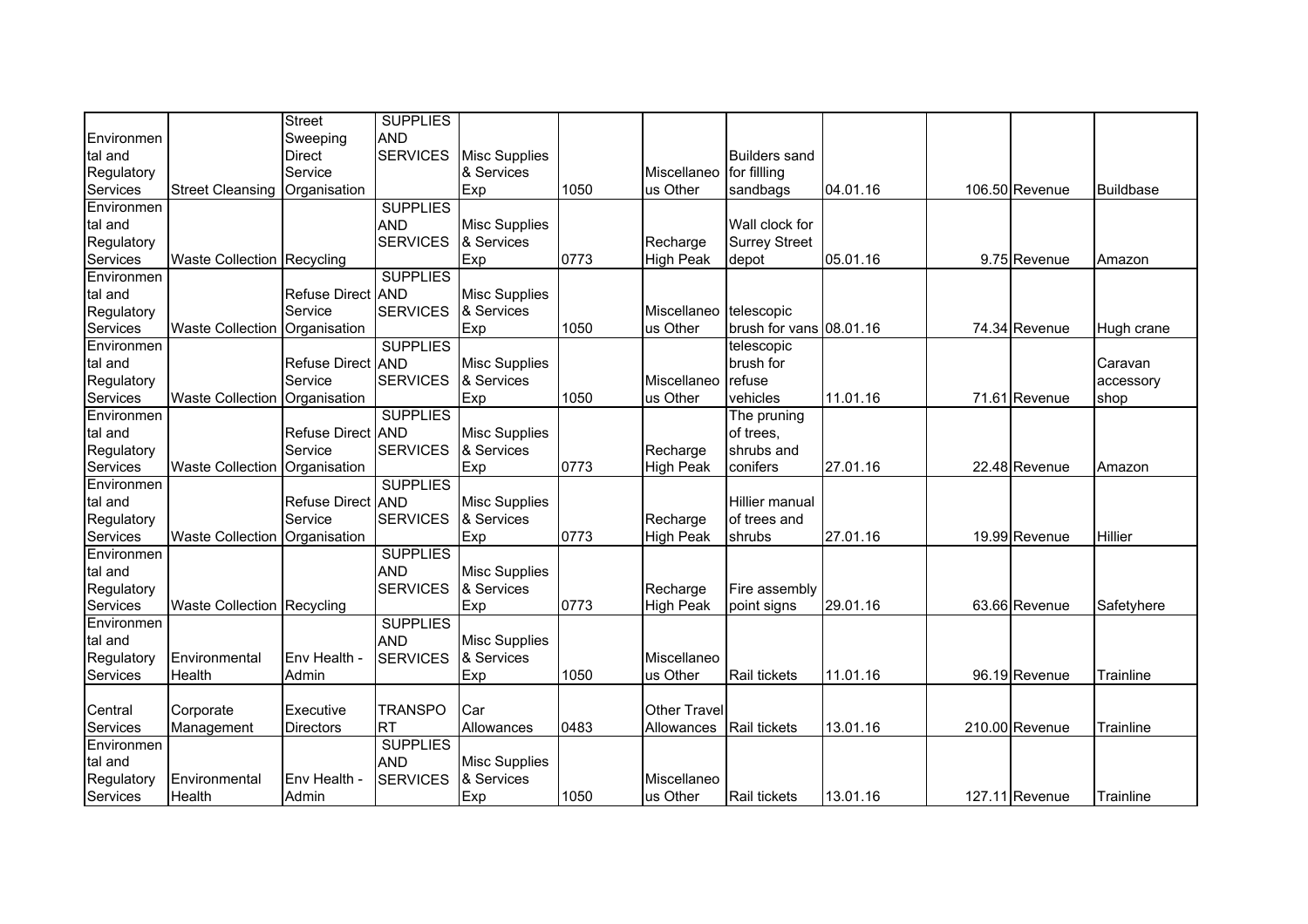| Environmen   |               |                      | <b>SUPPLIES</b> |                      |      |                        |                     |          |                |                     |
|--------------|---------------|----------------------|-----------------|----------------------|------|------------------------|---------------------|----------|----------------|---------------------|
| tal and      |               |                      | <b>AND</b>      | <b>Misc Supplies</b> |      |                        |                     |          |                |                     |
| Regulatory   | Environmental | Env Health -         | <b>SERVICES</b> | & Services           |      | Miscellaneo            |                     |          |                |                     |
| Services     | Health        | Admin                |                 | Exp                  | 1050 | us Other               | <b>Rail tickets</b> | 22.01.16 | 46.41 Revenue  | Trainline           |
| Environmen   |               |                      | <b>SUPPLIES</b> |                      |      |                        |                     |          |                |                     |
| tal and      |               |                      | <b>AND</b>      | <b>Misc Supplies</b> |      |                        | Abandoned           |          |                |                     |
| Regulatory   | Community     | Clean and            | <b>SERVICES</b> | & Services           |      | Miscellaneo            | vehicle             |          |                |                     |
| Services     | Development   | <b>Green Team</b>    |                 | Exp                  | 1050 | us Other               | recovery            | 29.01.16 | 149.00 Revenue | <b>GDB Recovery</b> |
|              |               |                      |                 | Indirect             |      |                        | Membership          |          |                | <b>Royal Town</b>   |
| Planning     | Development   | Development EMPLOYEE |                 | employee             |      | Professional           | subs-An             |          |                | Planning            |
| Services     | Control       | Control              | S               | expenses             | 0006 | Fees                   | employee            | 12.01.16 | 145.00 Revenue | Institute           |
|              |               |                      | <b>SUPPLIES</b> | <b>Misc Supplies</b> |      |                        | Membership          |          |                | <b>Royal Town</b>   |
| Planning     | Development   | Development AND      |                 | & Services           |      | Recharge               | subs-An             |          |                | Planning            |
| Services     | Control       | Control              | <b>SERVICES</b> | Exp                  | 0773 | <b>High Peak</b>       | employee            | 12.01.16 | 145.00 Revenue | Institute           |
|              |               |                      | <b>SUPPLIES</b> |                      |      |                        |                     |          |                |                     |
| Central      | Corporate     | Moorlands            | <b>AND</b>      |                      |      | Catering               |                     |          |                |                     |
| Services     | Management    | House                | <b>SERVICES</b> | Catering & Bar 0560  |      | Provisions             | <b>Biscuits</b>     | 12.01.16 | 33.53 Revenue  | <b>BFS Group</b>    |
|              |               |                      | <b>SUPPLIES</b> |                      |      |                        | Tea, coffee,        |          |                |                     |
| Central      | Corporate     | Moorlands            | <b>AND</b>      |                      |      | Tea and                | sugar, milk         |          |                |                     |
| Services     | Management    | House                | <b>SERVICES</b> | Catering & Bar 0563  |      | Coffee                 | portions            | 12.01.16 | 362.00 Revenue | <b>BFS Group</b>    |
|              |               |                      | <b>SUPPLIES</b> |                      |      |                        |                     |          |                |                     |
| Central      | Corporate     | Moorlands            | <b>AND</b>      |                      |      | Tea and                | Washing up          |          |                |                     |
| Services     | Management    | House                | <b>SERVICES</b> | Catering & Bar 0563  |      | Coffee                 | liquid              | 12.01.16 | 6.00 Revenue   | <b>BFS Group</b>    |
|              |               | Land &               | <b>SUPPLIES</b> | <b>Misc Supplies</b> |      |                        | Complete            |          |                |                     |
| Central      | Corporate     | Property             | <b>AND</b>      | & Services           |      | Recharge               | family of           |          |                |                     |
| Services     | Management    | Admin                | <b>SERVICES</b> | Exp                  | 0773 | <b>High Peak</b>       | contracts           | 18.01.16 | 420.75 Revenue | <b>NEC Contract</b> |
|              |               | Land &               | <b>SUPPLIES</b> | <b>Misc Supplies</b> |      |                        | Complete            |          |                |                     |
| Central      | Corporate     | Property             | <b>AND</b>      | & Services           |      | Recharge               | family of           |          |                |                     |
| Services     | Management    | Admin                | <b>SERVICES</b> | Exp                  | 0773 | <b>High Peak</b>       | contracts           | 18.01.16 | 420.75 Revenue | <b>NEC Contract</b> |
|              |               | Land &               | <b>SUPPLIES</b> |                      |      |                        | Complete            |          |                |                     |
| Central      | Corporate     | Property             | <b>AND</b>      | Grants &             |      | Subscription family of |                     |          |                |                     |
| Services     | Management    | Admin                | <b>SERVICES</b> | Subscriptions        | 0920 | ls.                    | contracts           | 18.01.16 | 433.50 Revenue | <b>NEC Contract</b> |
|              |               |                      | <b>SUPPLIES</b> | Equip                |      |                        | Colour              |          |                |                     |
| Central      | Corporate     | Moorlands            | <b>AND</b>      | Furniture &          |      | Crockery &             | ribbon/blank        |          |                | ID                  |
| Services     | Management    | House                | <b>SERVICES</b> | <b>Materials</b>     | 0504 | Glassware              | cards               | 18.01.16 | 70.28 Revenue  | Management          |
|              |               |                      | <b>SUPPLIES</b> |                      |      |                        |                     |          |                |                     |
| Cultural and |               |                      | <b>AND</b>      | Print/Stat &         |      |                        |                     |          |                |                     |
| Related      |               |                      | <b>SERVICES</b> | Gen Office           |      |                        |                     |          |                |                     |
| Services     | Tourism       | Tourism              |                 | Equip                | 0652 | Stationery             | File dividers       | 05.01.16 | 7.47 Revenue   | Chapter 1           |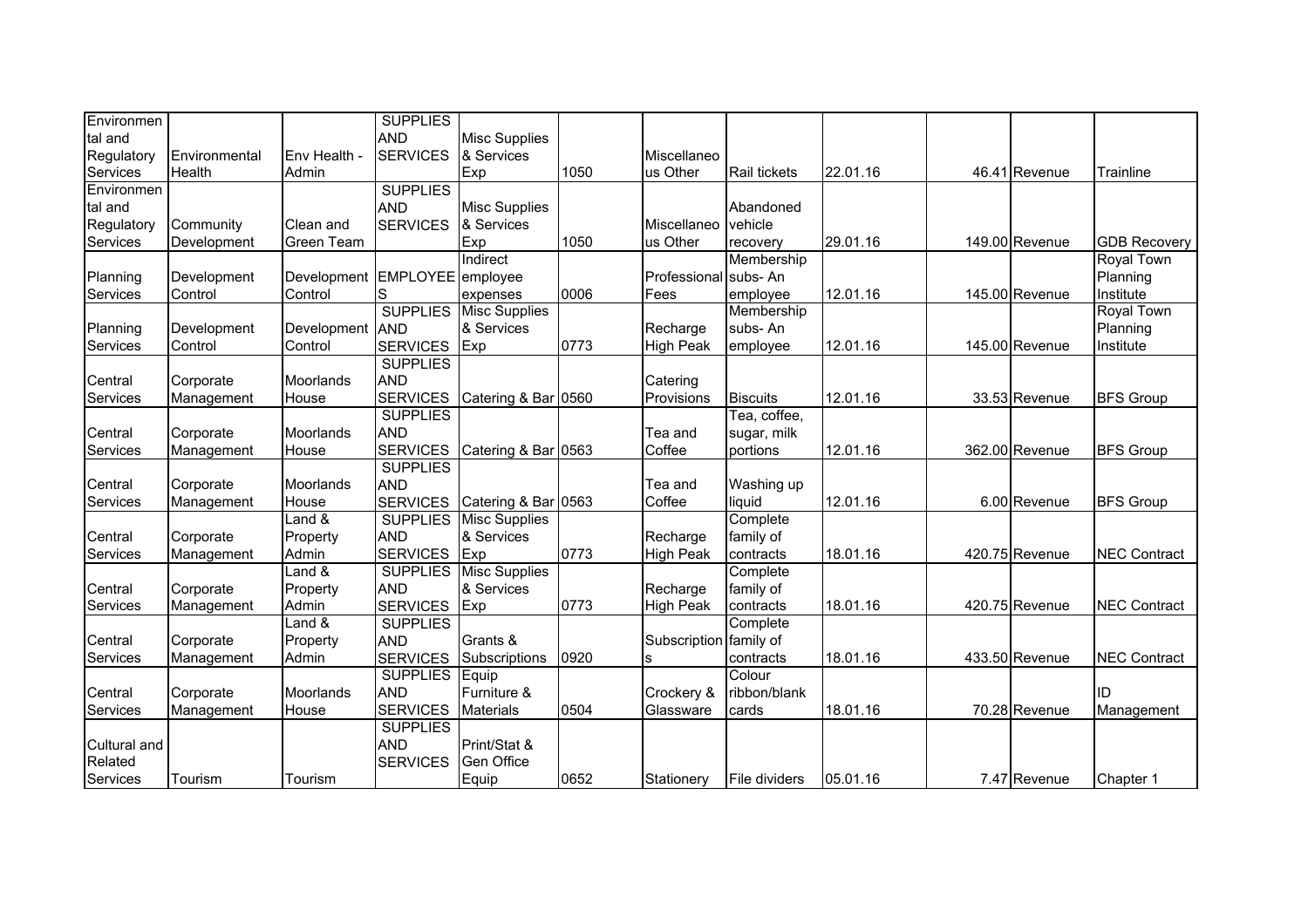| Cultural and        |            |                       | <b>SUPPLIES</b><br><b>AND</b> | <b>Misc Supplies</b>               |      |                                  | Flowers for                  |          |                |                      |
|---------------------|------------|-----------------------|-------------------------------|------------------------------------|------|----------------------------------|------------------------------|----------|----------------|----------------------|
| Related<br>Services | Tourism    | Tourism               | <b>SERVICES</b>               | & Services<br>Exp                  | 1050 | Miscellaneo Deceased<br>us Other | employee                     | 08.01.16 | 25.00 Revenue  | Blossoms             |
|                     |            |                       |                               |                                    |      |                                  |                              |          |                |                      |
| Central             | Corporate  | Transformatio TRANSPO |                               | Car                                |      |                                  | Other Travel Train tickets - |          |                |                      |
| Services            | Management | n                     | <b>RT</b>                     | Allowances                         | 0483 | Allowances                       | An employee                  | 04.01.16 | 125.00 Revenue | <b>Virgin Trains</b> |
|                     |            | Post Entry            |                               |                                    |      |                                  |                              |          |                |                      |
|                     |            | and                   | EMPLOYEE Indirect             |                                    |      |                                  | <b>Biscuits for</b>          |          |                |                      |
| Central             | Corporate  | Corporate             | S                             | employee                           |      | Staff                            | <b>Hearts</b> and            |          |                |                      |
| Services            | Management | Training              |                               | expenses                           | 0050 | Training                         | Minds                        | 12.01.16 | 6.30 Revenue   | Sainsburys           |
|                     |            |                       |                               | <b>Direct</b>                      |      |                                  |                              |          |                |                      |
| Central             | Corporate  |                       | EMPLOYEE employee             |                                    |      | Occupation                       | Diary for                    |          |                |                      |
| Services            | Management | Personnel             | S                             | expenses                           | 0095 | al Health                        | <b>Health clinics</b>        | 14.01.16 | 5.99 Revenue   | Ryman                |
|                     |            | Post Entry            |                               |                                    |      |                                  |                              |          |                |                      |
|                     |            | and                   | EMPLOYEE Indirect             |                                    |      |                                  |                              |          |                |                      |
| Central             | Corporate  | Corporate             | S                             | employee                           |      | Staff                            | Accmm - An                   |          |                | <b>Premier Inn</b>   |
| Services            | Management | Training              |                               | expenses                           | 0050 | Training                         | employee                     | 18.01.16 | 168.50 Revenue | London               |
|                     |            | Post Entry<br>and     | <b>SUPPLIES</b>               |                                    |      |                                  |                              |          |                |                      |
| Central             | Corporate  | Corporate             | <b>AND</b>                    | <b>Misc Supplies</b><br>& Services |      | Recharge                         | Accmm - An                   |          |                | <b>Premier Inn</b>   |
| Services            | Management | Training              | <b>SERVICES</b>               | Exp                                | 0773 | <b>High Peak</b>                 | employee                     | 18.01.16 | 111.5 Revenue  | London               |
|                     |            | Post Entry            |                               |                                    |      |                                  |                              |          |                |                      |
|                     |            | and                   | <b>SUPPLIES</b>               | <b>Misc Supplies</b>               |      |                                  | <b>Biscuits for</b>          |          |                |                      |
| Central             | Corporate  | Corporate             | <b>AND</b>                    | & Services                         |      | Recharge                         | <b>Hearts and</b>            |          |                |                      |
| Services            | Management | Training              | <b>SERVICES</b>               | Exp                                | 0773 | <b>High Peak</b>                 | Minds                        | 21.01.16 | 7.85 Revenue   | Sainsburys           |
|                     |            |                       | <b>SUPPLIES</b>               | Print/Stat &                       |      | Other                            | 30 back up                   |          |                |                      |
| Central             | Corporate  |                       | <b>AND</b>                    | Gen Office                         |      | Consumabl                        | tapes for                    |          |                |                      |
| Services            | Management | <b>IT Services</b>    | <b>SERVICES</b>               | Equip                              | 0681 | <b>es</b>                        | servers                      | 22.01.16 | 170.94 Revenue | Misco                |
|                     |            |                       | <b>SUPPLIES</b>               | <b>Misc Supplies</b>               |      |                                  | 30 back up                   |          |                |                      |
| Central             | Corporate  |                       | <b>AND</b>                    | & Services                         |      | Recharge                         | tapes for                    |          |                |                      |
| Services            | Management | <b>IT Services</b>    | <b>SERVICES</b>               | Exp                                | 0773 | <b>High Peak</b>                 | servers                      | 22.01.16 | 170.95 Revenue | Misco                |
|                     |            |                       | <b>SUPPLIES</b>               | Communicatio                       |      |                                  | <b>External USB</b>          |          |                |                      |
| Central             | Corporate  |                       | <b>AND</b>                    | ns &                               |      | Hardware-                        | Sound cards                  |          |                |                      |
| Services            | Management | <b>IT Services</b>    | <b>SERVICES</b>               | Computing                          | 0845 | Misc                             | for server                   | 22.01.16 | 7.1 Revenue    | <b>Misco</b>         |
|                     |            |                       | <b>SUPPLIES</b>               | <b>Misc Supplies</b>               |      |                                  | <b>External USB</b>          |          |                |                      |
| Central             | Corporate  |                       | <b>AND</b>                    | & Services                         |      | Recharge                         | Sound cards                  |          |                |                      |
| Services            | Management | <b>IT Services</b>    | <b>SERVICES</b>               | Exp                                | 0773 | <b>High Peak</b>                 | for server                   | 22.01.16 | 7.09 Revenue   | <b>Misco</b>         |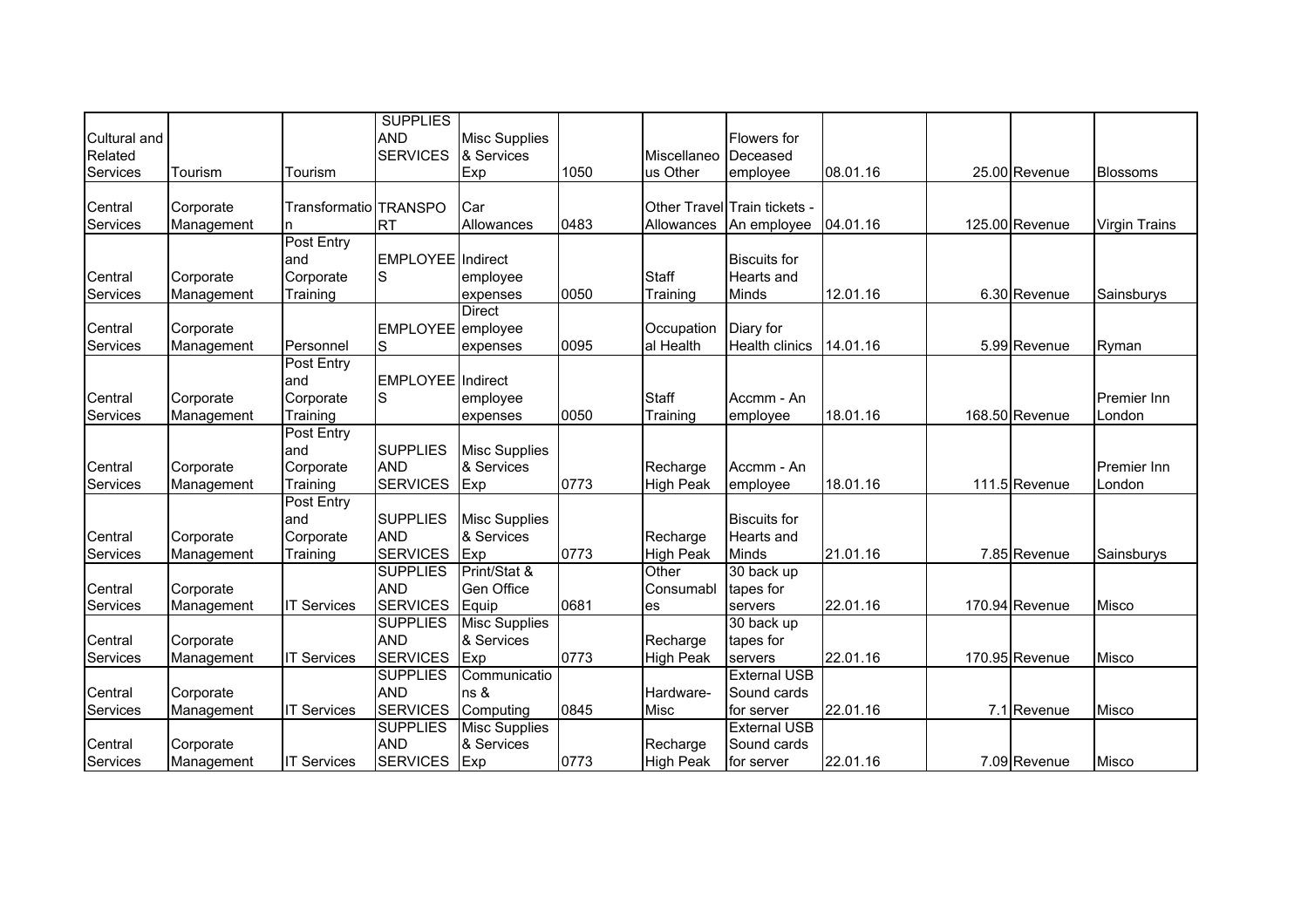|          |            | Post Entry         |                   |                      |      |                  |                     |          |                |               |
|----------|------------|--------------------|-------------------|----------------------|------|------------------|---------------------|----------|----------------|---------------|
|          |            | land               |                   | <b>Indirect</b>      |      |                  | Training event      |          |                |               |
| Central  | Corporate  | Corporate          | EMPLOYEE employee |                      |      | <b>Staff</b>     | London - An         |          |                |               |
| Services | Management | Training           |                   | expenses             | 0050 | Training         | employee            | 22.01.16 | 149.95 Revenue | Locallineform |
|          |            |                    | <b>SUPPLIES</b>   | Communicatio         |      |                  | Mini usb port       |          |                |               |
| Central  | Corporate  |                    | <b>AND</b>        | $\ln s$ &            |      | Hardware-        | for laptop and      |          |                |               |
| Services | Management | <b>IT Services</b> | <b>SERVICES</b>   | Computing            | 0845 | <b>Misc</b>      | batteries           | 27.01.16 | 20.46 Revenue  | Amazon        |
|          |            |                    | <b>SUPPLIES</b>   | <b>Misc Supplies</b> |      |                  | Mini usb port       |          |                |               |
| Central  | Corporate  |                    | AND               | & Services           |      | Recharge         | for laptop and      |          |                |               |
| Services | Management | <b>IT Services</b> | <b>SERVICES</b>   | <b>IExp</b>          | 0773 | <b>High Peak</b> | batteries           | 27.01.16 | 20.47 Revenue  | Amazon        |
|          |            |                    |                   |                      |      |                  | <b>Biscuits for</b> |          |                |               |
|          |            |                    | <b>SUPPLIES</b>   | Misc Supplies        |      |                  | drop in             |          |                |               |
| Central  | Corporate  | Transformatio AND  |                   | & Services           |      | Miscellaneo      | meetings for        |          |                |               |
| Services | Management |                    | <b>SERVICES</b>   | <b>IExp</b>          | 1050 | us Other         | hubs                | 28.01.16 | 4.25 Revenue   | Sainsburys    |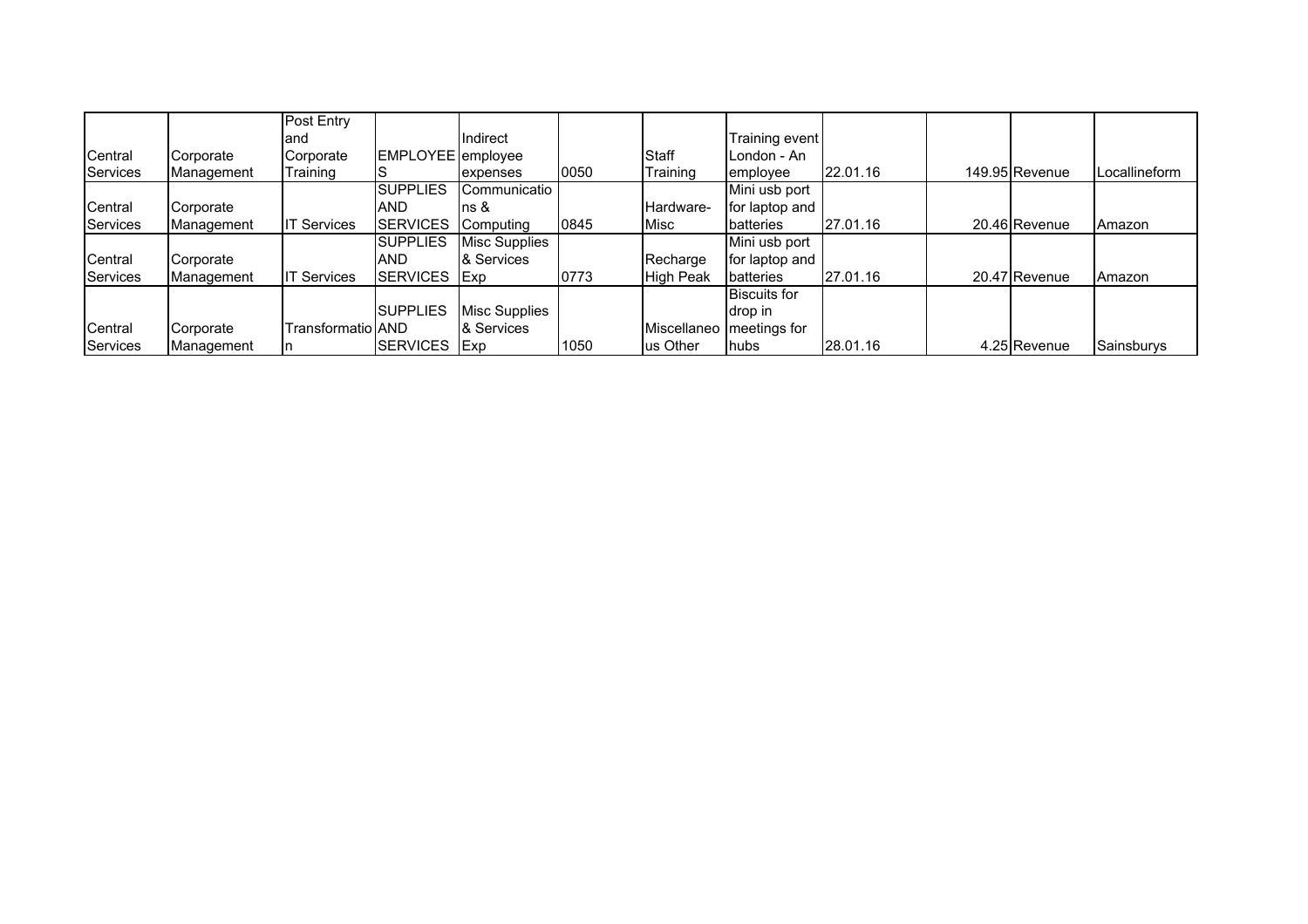|                |                              |                    | <b>STAFFORDSHIRE MOORLANDS DISTRICT COUNCIL</b><br><b>GOVERNMENT PURCHASE CARD PAYMENTS IN FEBRUARY 2016</b> |                      |                |                  |                      |                    |               |                   |                     |
|----------------|------------------------------|--------------------|--------------------------------------------------------------------------------------------------------------|----------------------|----------------|------------------|----------------------|--------------------|---------------|-------------------|---------------------|
|                |                              |                    | <b>Expenses</b>                                                                                              | <b>Detailed</b>      |                |                  |                      |                    |               |                   |                     |
| <b>Service</b> |                              | <b>Responsible</b> | <b>Type</b>                                                                                                  | <b>Expenses</b>      |                |                  |                      |                    |               |                   | <b>Supplier</b>     |
| Area           | <b>Service Division Unit</b> |                    |                                                                                                              | <b>Type</b>          | <b>Expense</b> | <b>Expense</b>   | <b>Transaction</b>   | <b>Transaction</b> | <b>Amount</b> | <b>Capital or</b> | <b>Name</b>         |
|                |                              |                    |                                                                                                              |                      | Code           | <b>Narrative</b> | <b>Narrative</b>     | <b>Date</b>        |               | <b>Revenue</b>    |                     |
|                |                              |                    | <b>SUPPLIES</b>                                                                                              |                      |                |                  |                      |                    |               |                   |                     |
| Cultural and   |                              |                    | <b>AND</b>                                                                                                   | <b>Misc Supplies</b> |                |                  |                      |                    |               |                   |                     |
| Related        | <b>Culture and</b>           | Museum &           | <b>SERVICES</b>                                                                                              | & Services           |                | ΝI               | <b>Tablecloths</b>   |                    |               |                   |                     |
| Services       | Heritage                     | Arts               |                                                                                                              | Exp                  | 1072           | Exhibitions      | for tea dance        | 13.02.16           |               | 12.00 Revenue     | Wilko               |
|                |                              |                    | <b>SUPPLIES</b>                                                                                              |                      |                |                  |                      |                    |               |                   |                     |
| Cultural and   |                              |                    | <b>AND</b>                                                                                                   | <b>Misc Supplies</b> |                |                  |                      |                    |               |                   |                     |
| Related        |                              |                    | <b>SERVICES</b>                                                                                              | & Services           |                | Miscellaneo      | <b>Batteries</b> for |                    |               |                   | Yorkshire           |
| Services       | Tourism                      | Tourism            |                                                                                                              | Exp                  | 1050           | us Other         | car parking          | 25.02.16           |               | 14.97 Revenue     | Trading             |
|                |                              | Regeneration       | <b>SUPPLIES</b>                                                                                              | <b>Misc Supplies</b> |                |                  | Membership           |                    |               |                   | <b>Royal Town</b>   |
| Planning       | Economic                     | Adminsitratio      | <b>AND</b>                                                                                                   | & Services           |                | Recharge         | subs - An            |                    |               |                   | Planning            |
| Services       | Development                  |                    | <b>SERVICES</b>                                                                                              | Exp                  | 0773           | <b>High Peak</b> | employee             | 01.02.16           |               | 290.00 Revenue    | Institute           |
|                |                              |                    |                                                                                                              | <b>EXPENDITUR</b>    |                |                  | Prizes etc -         |                    |               |                   |                     |
|                |                              | Chairman           | <b>EXPENDIT</b>                                                                                              | <b>E DURING</b>      |                |                  | chairman's           |                    |               |                   | <b>Store Twenty</b> |
| N/A            | N/A                          | 15/16              | <b>URE</b>                                                                                                   | <b>YEAR</b>          | 7010           | Purchases        | charity lunch        | 18.02.16           |               | 35.10 Revenue     | one                 |
|                |                              |                    |                                                                                                              | <b>EXPENDITUR</b>    |                |                  | Prizes etc -         |                    |               |                   |                     |
|                |                              | Chairman           | <b>EXPENDIT</b>                                                                                              | E DURING             |                |                  | chairman's           |                    |               |                   |                     |
| N/A            | N/A                          | 15/16              | <b>URE</b>                                                                                                   | <b>YEAR</b>          | 7010           | Purchases        | charity lunch        | 18.02.16           |               | 64.30 Revenue     | Wilko               |
|                |                              |                    |                                                                                                              | <b>EXPENDITUR</b>    |                |                  | Prizes etc -         |                    |               |                   |                     |
|                |                              | Chairman           | <b>EXPENDIT</b>                                                                                              | <b>E DURING</b>      |                |                  | chairman's           |                    |               |                   |                     |
| N/A            | N/A                          | 15/16              | <b>URE</b>                                                                                                   | <b>YEAR</b>          | 7010           | Purchases        | charity lunch        | 19.02.16           |               | 32.81 Revenue     | Pronto              |
|                |                              |                    |                                                                                                              | <b>EXPENDITUR</b>    |                |                  | Prizes etc -         |                    |               |                   |                     |
|                |                              | Chairman           | <b>EXPENDIT</b>                                                                                              | E DURING             |                |                  | chairman's           |                    |               |                   |                     |
| N/A            | N/A                          | 15/16              | <b>URE</b>                                                                                                   | <b>YEAR</b>          | 7010           | Purchases        | charity lunch        | 19.02.16           |               | 11.99 Revenue     | <b>Boots</b>        |
|                |                              |                    |                                                                                                              | <b>EXPENDITUR</b>    |                |                  | Prizes etc -         |                    |               |                   |                     |
|                |                              | Chairman           | <b>EXPENDIT</b>                                                                                              | E DURING             |                |                  | chairman's           |                    |               |                   |                     |
| N/A            | N/A                          | 15/16              | <b>URE</b>                                                                                                   | <b>YEAR</b>          | 7010           | Purchases        | charity lunch        | 19.02.16           |               | 14.00 Revenue     | Pondon home         |
|                |                              |                    |                                                                                                              | <b>EXPENDITUR</b>    |                |                  | Prizes etc -         |                    |               |                   |                     |
|                |                              | Chairman           | <b>EXPENDIT</b>                                                                                              | <b>E DURING</b>      |                |                  | chairman's           |                    |               |                   | The candle          |
| N/A            | N/A                          | 15/16              | <b>URE</b>                                                                                                   | <b>YEAR</b>          | 7010           | Purchases        | charity lunch        | 19.02.16           |               | 10.99 Revenue     | shop                |
|                |                              |                    |                                                                                                              | <b>EXPENDITUR</b>    |                |                  |                      |                    |               |                   |                     |
|                |                              | Chairman           | <b>EXPENDIT</b>                                                                                              | <b>E DURING</b>      |                |                  | Stationery -         |                    |               |                   |                     |
| N/A            | N/A                          | 15/16              | <b>URE</b>                                                                                                   | <b>YEAR</b>          | 7010           | Purchases        | Charity lunch        | 19.02.16           |               | 15.60 Revenue     | Chapter 1           |
|                |                              |                    |                                                                                                              | <b>EXPENDITUR</b>    |                |                  | Prizes etc -         |                    |               |                   |                     |
|                |                              | Chairman           | <b>EXPENDIT</b>                                                                                              | <b>E DURING</b>      |                |                  | chairman's           |                    |               |                   |                     |
| N/A            | N/A                          | 15/16              | <b>URE</b>                                                                                                   | <b>YEAR</b>          | 7010           | Purchases        | charity lunch        | 24.02.16           |               | 14.00 Revenue     | Wilko               |
|                |                              |                    |                                                                                                              |                      |                |                  |                      |                    |               |                   |                     |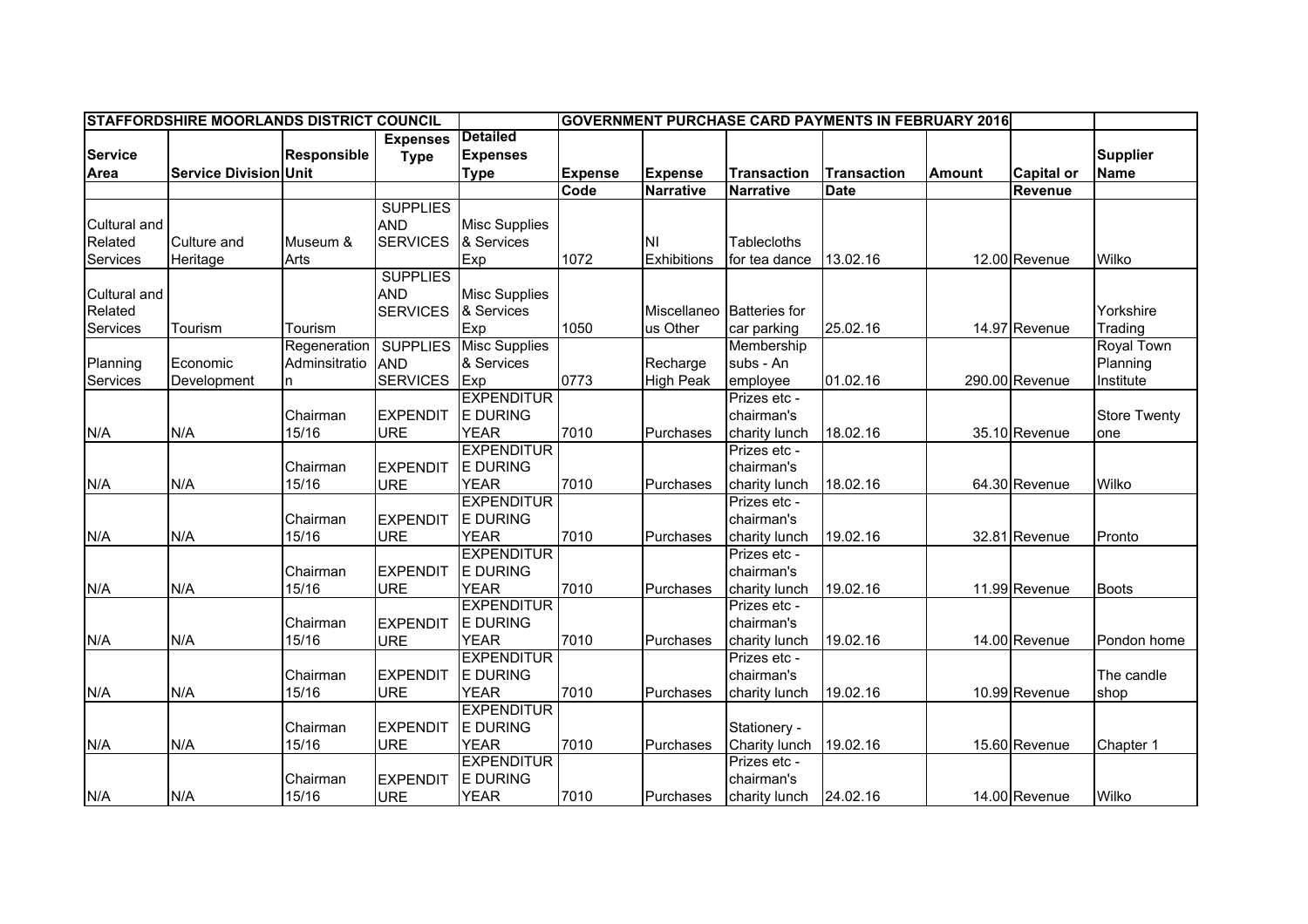| Environmen   |             |                    | <b>SUPPLIES</b> |                      |      |                  | Stamps -        |          |                |                    |
|--------------|-------------|--------------------|-----------------|----------------------|------|------------------|-----------------|----------|----------------|--------------------|
| tal and      |             |                    | <b>AND</b>      | Communicatio         |      |                  | Comm            |          |                |                    |
| Regulatory   | Community   | Community          | <b>SERVICES</b> | ns &                 |      |                  | safety/Enforce  |          |                |                    |
| Services     | Safety      | Safety             |                 | Computing            | 0850 | Postages         | ment            | 29.02.16 | 90.72 Revenue  | <b>WH Smith</b>    |
| Environmen   |             |                    | <b>SUPPLIES</b> |                      |      |                  | Stamps -        |          |                |                    |
| tal and      |             |                    | <b>AND</b>      | Communicatio         |      |                  | Comm            |          |                |                    |
| Regulatory   | Community   | Clean and          | <b>SERVICES</b> | ns &                 |      |                  | safety/Enforce  |          |                |                    |
| Services     | Development | Green Team         |                 | Computing            | 0850 | Postages         | ment            | 29.02.16 | 90.72 Revenue  | <b>WH Smith</b>    |
|              |             |                    | <b>SUPPLIES</b> | Equip                |      |                  |                 |          |                |                    |
| Central      | Corporate   | Moorlands          | <b>AND</b>      | Furniture &          |      | Crockery &       | 4 boxes of      |          |                |                    |
| Services     | Management  | House              | <b>SERVICES</b> | <b>Materials</b>     | 0504 | Glassware        | mugs            | 01.02.16 | 45.44 Revenue  | <b>Kirklands</b>   |
|              |             |                    | <b>SUPPLIES</b> |                      |      |                  |                 |          |                |                    |
| Central      | Corporate   | Moorlands          | <b>AND</b>      |                      |      | Tea and          |                 |          |                |                    |
| Services     | Management  | House              | <b>SERVICES</b> | Catering & Bar 0563  |      | Coffee           | Tea, coffee     | 02.02.16 | 73.96 Revenue  | <b>BFS Group</b>   |
|              |             |                    | <b>SUPPLIES</b> |                      |      |                  | Washing         |          |                |                    |
| Central      | Corporate   | Moorlands          | <b>AND</b>      |                      |      | Tea and          | powder/coffee   |          |                |                    |
| Services     | Management  | House              | <b>SERVICES</b> | Catering & Bar 0563  |      | Coffee           | stirers         | 02.02.16 | 36.20 Revenue  | <b>BFS Group</b>   |
|              |             |                    | <b>SUPPLIES</b> |                      |      |                  |                 |          |                |                    |
| Central      | Corporate   | Moorlands          | <b>AND</b>      |                      |      | Tea and          |                 |          |                |                    |
| Services     | Management  | House              | <b>SERVICES</b> | Catering & Bar 0563  |      | Coffee           | Sweetner        | 02.02.16 | 30.22 Revenue  | <b>BFS Group</b>   |
|              |             |                    | <b>SUPPLIES</b> |                      |      |                  |                 |          |                |                    |
| Central      | Corporate   | Moorlands          | <b>AND</b>      |                      |      | Catering         |                 |          |                |                    |
| Services     | Management  | House              | <b>SERVICES</b> | Catering & Bar 0560  |      | Provisions       | <b>Biscuits</b> | 02.02.16 | 29.07 Revenue  | <b>BFS Group</b>   |
|              |             |                    | <b>SUPPLIES</b> | <b>Misc Supplies</b> |      |                  |                 |          |                |                    |
|              |             |                    | <b>AND</b>      | & Services           |      | Miscellaneo      |                 |          |                |                    |
| N/A          | N/A         | Tea Account        | <b>SERVICES</b> | Exp                  | 1050 | us Other         | Tea/coffee      | 02.02.16 | 73.96 Revenue  | <b>BFS Group</b>   |
|              |             |                    | <b>SUPPLIES</b> |                      |      |                  |                 |          |                |                    |
| Cultural and |             |                    | <b>AND</b>      | <b>Misc Supplies</b> |      |                  |                 |          |                |                    |
| Related      |             | Country            | <b>SERVICES</b> | & Services           |      | Recharge         |                 |          |                |                    |
| Services     | Open Spaces | Parks              |                 | Exp                  | 0773 | <b>High Peak</b> | U pins          | 11.02.16 | 26.23 Revenue  | Sure Green         |
|              |             |                    | <b>SUPPLIES</b> | Communicatio         |      |                  |                 |          |                |                    |
| Central      | Corporate   |                    | <b>AND</b>      | ns &                 |      | Hardware-        | Monitors x 4    |          |                | <b>BT</b> Business |
| Services     | Management  | <b>IT Services</b> | <b>SERVICES</b> | Computing            | 0845 | Misc             | <b>SMDC</b>     | 09.02.16 | 607.71 Revenue | <b>Direct</b>      |
|              |             |                    | <b>SUPPLIES</b> | <b>Misc Supplies</b> |      |                  |                 |          |                |                    |
| Central      | Corporate   |                    | <b>AND</b>      | & Services           |      | Recharge         | Monitors x 4    |          |                | <b>BT</b> Business |
| Services     | Management  | <b>IT Services</b> | <b>SERVICES</b> | Exp                  | 0773 | <b>High Peak</b> | <b>HPBC</b>     | 09.02.16 | 607.71 Revenue | <b>Direct</b>      |
|              |             |                    | <b>SUPPLIES</b> |                      |      |                  | Video           |          |                |                    |
|              |             |                    | <b>AND</b>      | Communicatio         |      |                  | extender        |          |                |                    |
| Central      | Corporate   |                    | <b>SERVICES</b> | ns &                 |      | Hardware-        | Council         |          |                |                    |
| Services     | Management  | <b>IT Services</b> |                 | Computing            | 0845 | <b>Misc</b>      | chamber         | 09.02.16 | 78.26 Revenue  | <b>Misco</b>       |
|              |             |                    |                 |                      |      |                  |                 |          |                |                    |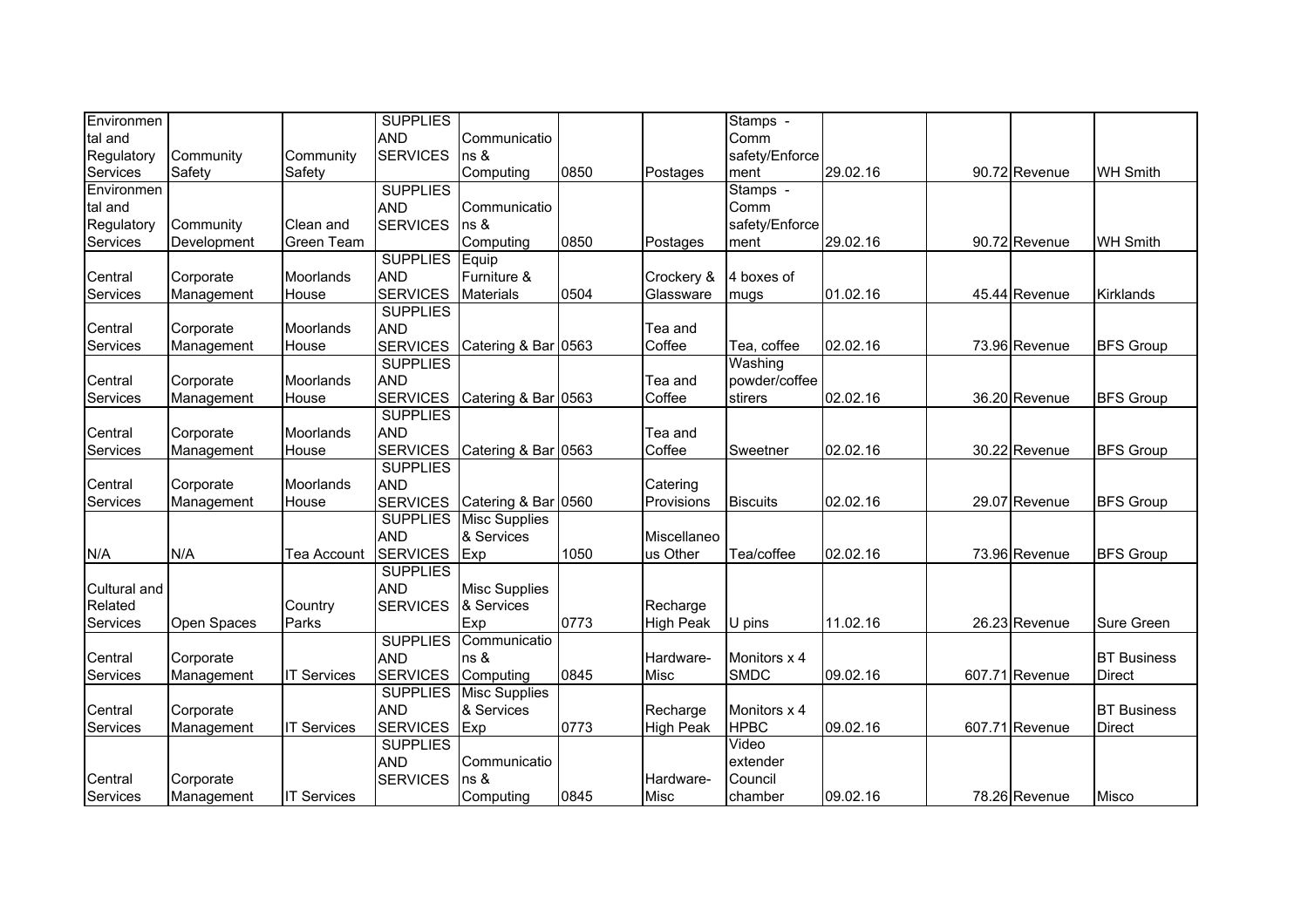|          |            | ICT-               | <b>CAPITAL</b>  |                      |      |                  | Dell stylus     |          |                |                |                    |
|----------|------------|--------------------|-----------------|----------------------|------|------------------|-----------------|----------|----------------|----------------|--------------------|
|          |            | Councillor's       | <b>EXPENDIT</b> | <b>Other Capital</b> |      | Refr-            | pens x 6        |          |                |                |                    |
| N/A      | N/A        | Access             | <b>URE</b>      | Expenditure          | 7836 | Hrdware          | <b>SMDC</b>     | 09.02.16 |                | 114.67 Capital | <b>PC World</b>    |
|          |            | ICT-               | <b>SUPPLIES</b> | <b>Misc Supplies</b> |      |                  | Dell stylus     |          |                |                |                    |
|          |            | Councillor's       | <b>AND</b>      | & Services           |      | Recharge         | $pens \times 6$ |          |                |                |                    |
| N/A      | N/A        | Access             | <b>SERVICES</b> | Exp                  | 0773 | <b>High Peak</b> | <b>HPBC</b>     | 09.02.16 | 114.68 Capital |                | <b>PC World</b>    |
|          |            |                    | <b>SUPPLIES</b> | Communicatio         |      |                  |                 |          |                |                |                    |
| Central  | Corporate  |                    | <b>AND</b>      | ns &                 |      | Hardware-        | Dell xps 1340   |          |                |                |                    |
| Services | Management | <b>IT Services</b> | <b>SERVICES</b> | Computing            | 0845 | Misc             | 6 cell battery  | 09.02.16 |                | 39.99 Revenue  | Ebay               |
|          |            | ICT-               | <b>CAPITAL</b>  |                      |      |                  | Dell safeport   |          |                |                |                    |
|          |            | Councillor's       | <b>EXPENDIT</b> | <b>Other Capital</b> |      | Refr-            | rigged cases    |          |                |                |                    |
| N/A      | N/A        | Access             | <b>URE</b>      | Expenditure          | 7836 | Hrdware          | <b>SMDC</b>     | 09.02.16 |                | 59.98 Capital  | Amazon             |
|          |            | ICT-               | <b>SUPPLIES</b> | <b>Misc Supplies</b> |      |                  | Dell safeport   |          |                |                |                    |
|          |            | Councillor's       | <b>AND</b>      | & Services           |      | Recharge         | rigged cases    |          |                |                |                    |
| N/A      | N/A        | Access             | <b>SERVICES</b> | Exp                  | 0773 | <b>High Peak</b> | <b>HPBC</b>     | 09.02.16 |                | 59.98 Capital  | Amazon             |
|          |            | ICT-               | <b>CAPITAL</b>  |                      |      |                  |                 |          |                |                |                    |
|          |            | Councillor's       | <b>EXPENDIT</b> | <b>Other Capital</b> |      | Refr-            |                 |          |                |                |                    |
| N/A      | N/A        | Access             | <b>URE</b>      | Expenditure          | 7836 | Hrdware          | Dell chargers   | 09.02.16 |                | 99.95 Capital  | Amazon             |
|          |            | ICT-               | <b>SUPPLIES</b> | <b>Misc Supplies</b> |      |                  |                 |          |                |                |                    |
|          |            | Councillor's       | <b>AND</b>      | & Services           |      | Recharge         |                 |          |                |                |                    |
| N/A      | N/A        | Access             | <b>SERVICES</b> | Exp                  | 0773 | <b>High Peak</b> | Dell chargers   | 09.02.16 |                | 79.96 Capital  | Amazon             |
|          |            | ICT-               | <b>CAPITAL</b>  |                      |      |                  |                 |          |                |                |                    |
|          |            | Councillor's       | <b>EXPENDIT</b> | <b>Other Capital</b> |      | Refr-            |                 |          |                |                |                    |
| N/A      | N/A        | Access             | <b>URE</b>      | Expenditure          | 7836 | Hrdware          | Dell cases      | 09.02.16 | 112.50 Capital |                | Amazon             |
|          |            | ICT-               | <b>SUPPLIES</b> | <b>Misc Supplies</b> |      |                  |                 |          |                |                |                    |
|          |            | Councillor's       | <b>AND</b>      | & Services           |      | Recharge         |                 |          |                |                |                    |
| N/A      | N/A        | Access             | <b>SERVICES</b> | Exp                  | 0773 | <b>High Peak</b> | Dell cases      | 09.02.16 | 112.50 Capital |                | Amazon             |
|          |            |                    | <b>SUPPLIES</b> |                      |      |                  | Adjustable      |          |                |                |                    |
|          |            |                    | <b>AND</b>      |                      |      |                  | height          |          |                |                |                    |
|          |            |                    | <b>SERVICES</b> | Communicatio         |      |                  | monitors-       |          |                |                |                    |
| Central  | Corporate  |                    |                 | ns &                 |      | Hardware-        | <b>Buxton</b>   |          |                |                |                    |
| Services | Management | <b>IT Services</b> |                 | Computing            | 0845 | Misc             | <b>Hotdesk</b>  | 01.02.16 |                | 231.08 Revenue | <b>BT</b> Business |
|          |            |                    | <b>SUPPLIES</b> |                      |      |                  | Adjustable      |          |                |                |                    |
|          |            |                    | <b>AND</b>      |                      |      |                  | height          |          |                |                |                    |
|          |            |                    | <b>SERVICES</b> | <b>Misc Supplies</b> |      |                  | monitors-       |          |                |                |                    |
| Central  | Corporate  |                    |                 | & Services           |      | Recharge         | <b>Buxton</b>   |          |                |                |                    |
| Services | Management | <b>IT Services</b> |                 | Exp                  | 0773 | <b>High Peak</b> | Hotdesk         | 01.02.16 |                | 231.09 Revenue | <b>BT Business</b> |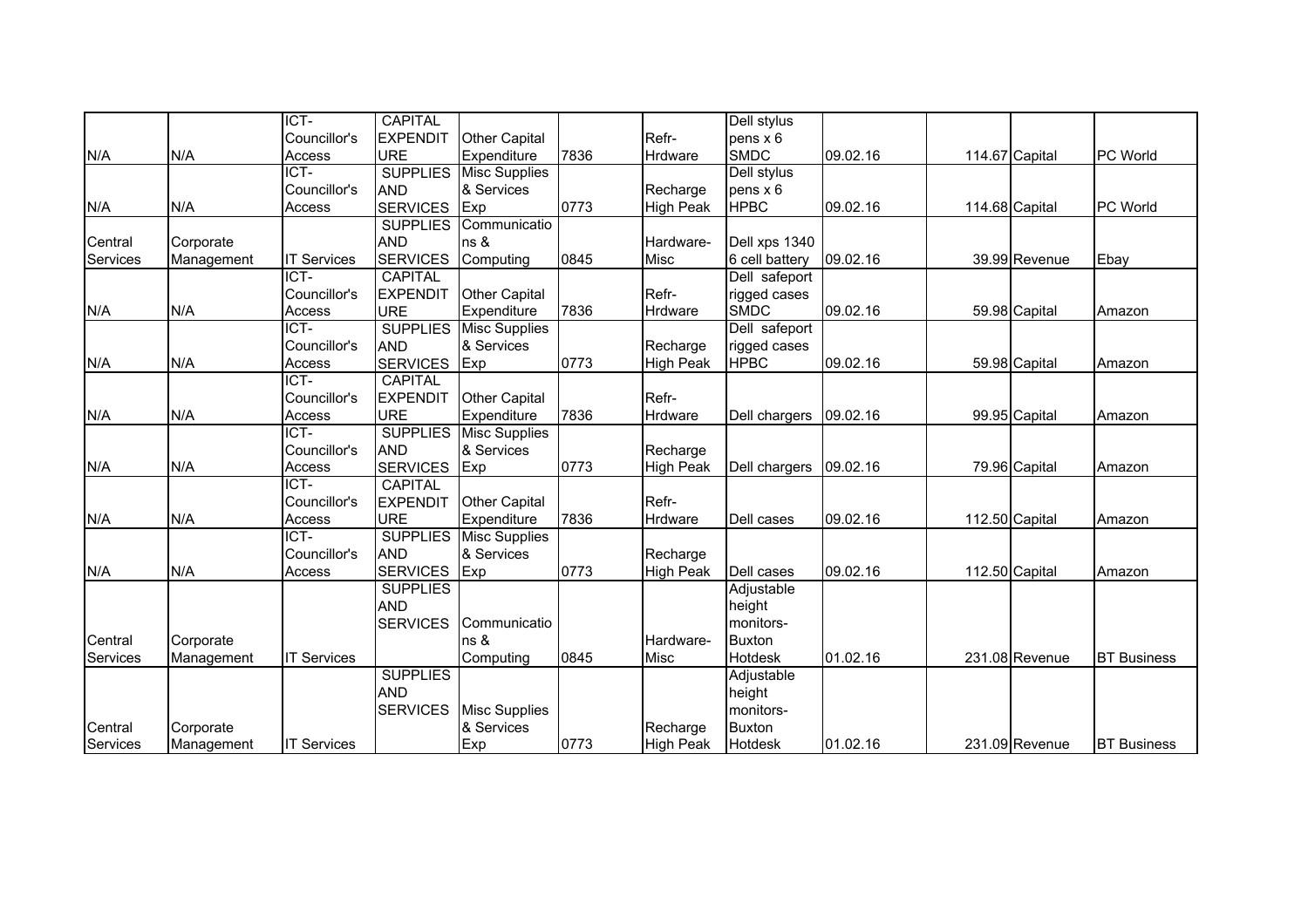|          |                         |                       | <b>SUPPLIES</b>               |                      |      |                  | Adjustable          |          |                |                      |
|----------|-------------------------|-----------------------|-------------------------------|----------------------|------|------------------|---------------------|----------|----------------|----------------------|
|          |                         |                       | <b>AND</b><br><b>SERVICES</b> | Communicatio         |      |                  | height<br>monitors- |          |                |                      |
| Central  | Corporate               |                       |                               | ns &                 |      | Hardware-        | <b>Buxton</b>       |          |                |                      |
| Services | Management              | <b>IT Services</b>    |                               | Computing            | 0845 | Misc             | <b>Hotdesk</b>      | 01.02.16 | 231.08 Revenue | <b>BT Business</b>   |
|          |                         |                       | <b>SUPPLIES</b>               |                      |      |                  | Adjustable          |          |                |                      |
|          |                         |                       | <b>AND</b>                    |                      |      |                  | height              |          |                |                      |
|          |                         |                       | <b>SERVICES</b>               | <b>Misc Supplies</b> |      |                  | monitors-           |          |                |                      |
| Central  | Corporate               |                       |                               | & Services           |      | Recharge         | <b>Buxton</b>       |          |                |                      |
| Services | Management              | <b>IT Services</b>    |                               | Exp                  | 0773 | <b>High Peak</b> | Hotdesk             | 01.02.16 | 231.09 Revenue | <b>BT</b> Business   |
|          |                         |                       | <b>SUPPLIES</b>               | <b>Misc Supplies</b> |      |                  |                     |          |                |                      |
| Central  | Corporate               |                       | <b>AND</b>                    | & Services           |      | Recharge         | Advert fro          |          |                | Peak                 |
| Services | Management              | Personnel             | <b>SERVICES</b>               | Exp                  | 0773 | <b>High Peak</b> | Carelink staff      | 08.02.16 | 156.25 Revenue | Advertiser           |
|          | Democratic              |                       |                               |                      |      |                  |                     |          |                |                      |
|          | Representation          |                       | <b>SUPPLIES</b>               | Equip                |      | Purchase         | Wallet for          |          |                |                      |
| Central  | and                     | Committee             | <b>AND</b>                    | Furniture &          |      | Equipment        | Leader of           |          |                |                      |
| Services | Management              | Services              | <b>SERVICES</b>               | <b>Materials</b>     | 0500 | & Furniture      | Council             | 15.02.16 | 9.99 Revenue   | Amazon               |
|          |                         | Post Entry            |                               |                      |      |                  |                     |          |                |                      |
| Central  |                         | and                   | <b>EMPLOYEE</b>               | Indirect             |      | Staff            | Train tickets -     |          |                |                      |
| Services | Corporate<br>Management | Corporate<br>Training | S                             | employee<br>expenses | 0050 | Training         | An employee         | 18.02.16 | 47.25 Revenue  | <b>Virgin Trains</b> |
|          |                         | Post Entry            |                               |                      |      |                  |                     |          |                |                      |
|          |                         | and                   | <b>SUPPLIES</b>               | <b>Misc Supplies</b> |      |                  |                     |          |                |                      |
| Central  | Corporate               | Corporate             | <b>AND</b>                    | & Services           |      | Recharge         | Train tickets -     |          |                |                      |
| Services | Management              | Training              | <b>SERVICES</b>               | Exp                  | 0773 | <b>High Peak</b> | An employee         | 18.02.16 | 47.25 Revenue  | <b>Virgin Trains</b> |
|          |                         |                       |                               | Indirect             |      |                  |                     |          |                |                      |
| Central  | Corporate               |                       | EMPLOYEE employee             |                      |      | Staff            | Train tickets -     |          |                |                      |
| Services | Management              | Personnel             | S                             | expenses             | 0050 | Training         | An employee         | 18.02.16 | 47.25 Revenue  | <b>Virgin Trains</b> |
|          |                         | <b>Post Entry</b>     |                               |                      |      |                  |                     |          |                |                      |
|          |                         | and                   | <b>SUPPLIES</b>               | <b>Misc Supplies</b> |      |                  |                     |          |                |                      |
| Central  | Corporate               | Corporate             | <b>AND</b>                    | & Services           |      | Recharge         | Train tickets -     |          |                |                      |
| Services | Management              | Training              | <b>SERVICES</b>               | Exp                  | 0773 | <b>High Peak</b> | An employee         | 18.02.16 | 47.25 Revenue  | <b>Virgin Trains</b> |
|          |                         |                       | <b>SUPPLIES</b>               | <b>Misc Supplies</b> |      |                  |                     |          |                |                      |
| Central  | Corporate               |                       | <b>AND</b>                    | & Services           |      | Recharge         | Train tickets -     |          |                | <b>Est Midlands</b>  |
| Services | Management              | Personnel             | <b>SERVICES</b>               | Exp                  | 0773 | <b>High Peak</b> | An employee         | 19.02.16 | 161.5 Revenue  | <b>Trains</b>        |
|          |                         |                       |                               |                      |      |                  | Generating          |          |                |                      |
|          |                         |                       | <b>SUPPLIES</b>               | <b>Misc Supplies</b> |      |                  | alternative         |          |                |                      |
| Central  | Corporate               |                       | <b>AND</b>                    | & Services           |      | Recharge         | sources of          |          |                |                      |
| Services | Management              | Personnel             | <b>SERVICES</b>               | Exp                  | 0773 | <b>High Peak</b> | income              | 19.02.16 | 462 Revenue    | <b>PMG Ltd</b>       |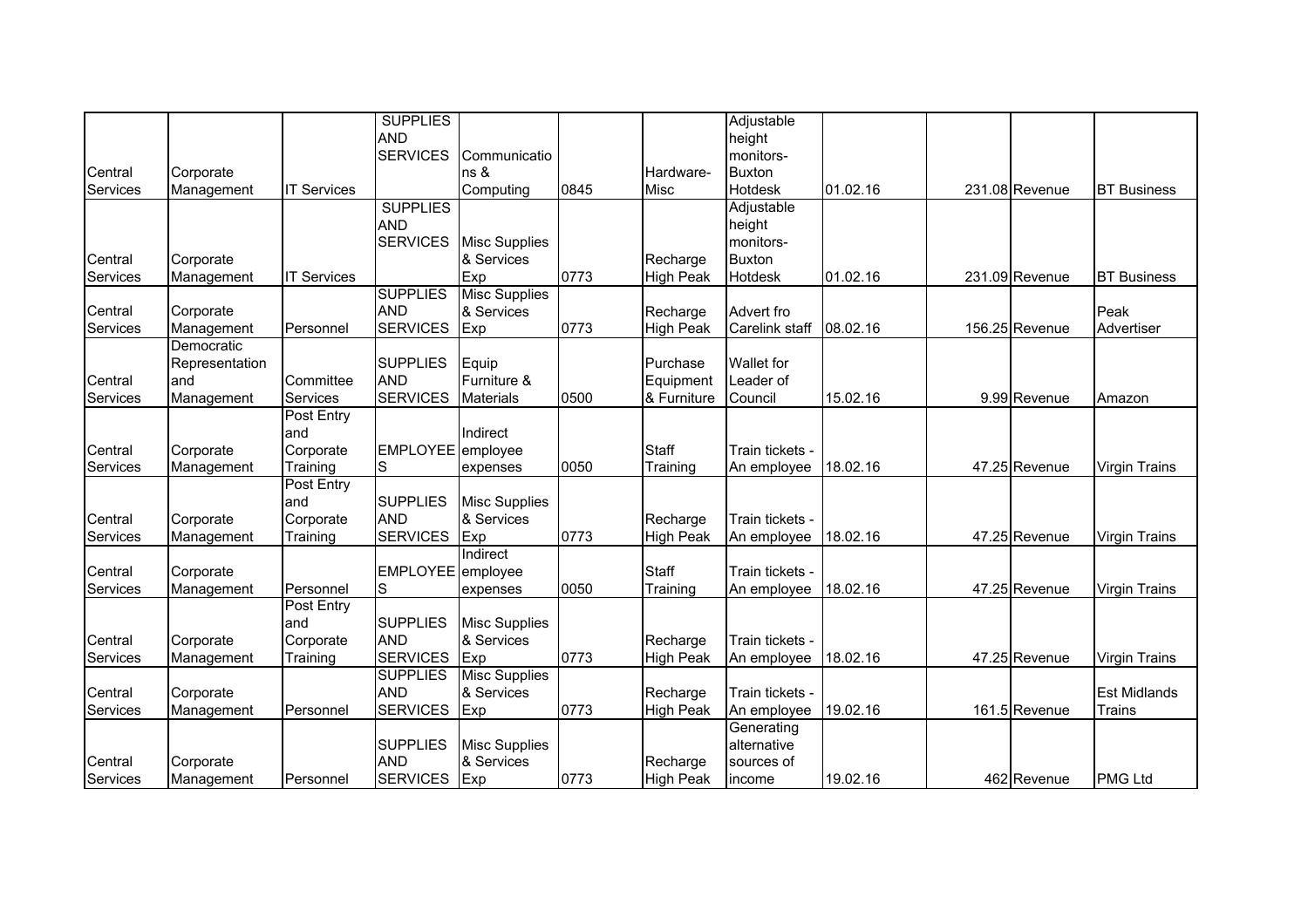|            |                                 |                        | <b>SUPPLIES</b> | <b>Misc Supplies</b> |      |                         |                              |          |                |                  |
|------------|---------------------------------|------------------------|-----------------|----------------------|------|-------------------------|------------------------------|----------|----------------|------------------|
| Central    | Corporate                       |                        | <b>AND</b>      | & Services           |      | Recharge                | <b>Techtalk</b>              |          |                |                  |
| Services   | Management                      | Personnel              | <b>SERVICES</b> | Exp                  | 0773 | <b>High Peak</b>        | training event 23.02.16      |          | 74.99 Revenue  | Certsure         |
|            |                                 |                        |                 |                      |      |                         |                              |          |                |                  |
| Central    | Corporate                       | Executive              | <b>TRANSPO</b>  | Car                  |      |                         | Other Travel Train tickets - |          |                |                  |
| Services   | Management                      | <b>Directors</b>       | <b>RT</b>       | Allowances           | 0483 | Allowances              | An employee                  | 09.02.16 | 128.93 Revenue | Trainline        |
| Environmen |                                 |                        |                 |                      |      |                         |                              |          |                |                  |
| tal and    |                                 |                        | <b>SUPPLIES</b> | <b>Misc Supplies</b> |      |                         | Clips for fire               |          |                |                  |
| Regulatory |                                 |                        | <b>AND</b>      | & Services           |      | Recharge                | notices Surrey               |          |                |                  |
| Services   | Waste Collection Recycling      |                        | <b>SERVICES</b> | Exp                  | 0773 | <b>High Peak</b>        | <b>Streeet</b>               | 02.02.16 | 38.67 Revenue  | Safetyhere       |
|            |                                 | Head of                | <b>SUPPLIES</b> |                      |      |                         | Municipal                    |          |                |                  |
| Central    | Corporate                       | Operational            | <b>AND</b>      | Grants &             |      | Subscription            | Journal subs -               |          |                | Hemming          |
| Services   | Management                      | Services               | <b>SERVICES</b> | Subscriptions        | 0920 | ls.                     | An employee                  | 05.02.16 | 140 Revenue    | Group            |
| Environmen |                                 |                        |                 |                      |      |                         |                              |          |                |                  |
| tal and    |                                 | Refuse Direct SUPPLIES |                 | <b>Misc Supplies</b> |      |                         |                              |          |                |                  |
| Regulatory |                                 | Service                | <b>AND</b>      | & Services           |      | Miscellaneo             | Eyewash                      |          |                | First aid for    |
| Services   | <b>Waste Collection</b>         | Organisation           | <b>SERVICES</b> | <b>Exp</b>           | 1050 | us Other                | pods                         | 09.02.16 | 25.95 Revenue  | less             |
|            |                                 | <b>Street</b>          |                 |                      |      |                         |                              |          |                |                  |
| Environmen |                                 | Sweeping               |                 |                      |      |                         |                              |          |                |                  |
| tal and    |                                 | <b>Direct</b>          | <b>SUPPLIES</b> | Equip                |      |                         | Post mix for                 |          |                |                  |
| Regulatory |                                 | Service                | <b>AND</b>      | Furniture &          |      | Purchase of             | <b>street</b>                |          |                |                  |
| Services   | <b>Street Cleansing</b>         | Organisation           | <b>SERVICES</b> | <b>Materials</b>     | 0506 | <b>Materials</b>        | nameplates                   | 10.02.16 | 186.64 Revenue | Buildbase        |
|            |                                 | <b>Street</b>          |                 |                      |      |                         |                              |          |                |                  |
| Environmen |                                 | Sweeping               |                 |                      |      |                         |                              |          |                |                  |
| tal and    |                                 | <b>Direct</b>          | <b>SUPPLIES</b> | Equip                |      |                         |                              |          |                |                  |
| Regulatory |                                 | Service                | <b>AND</b>      | Furniture &          |      | Purchase of Flag stones |                              |          |                |                  |
| Services   | Street Cleansing   Organisation |                        | <b>SERVICES</b> | <b>Materials</b>     | 0506 | <b>Materials</b>        | for litter bins              | 10.02.16 | 114.82 Revenue | Buildbase        |
| Environmen |                                 |                        |                 |                      |      |                         |                              |          |                |                  |
| tal and    |                                 |                        | <b>SUPPLIES</b> | <b>Misc Supplies</b> |      |                         | Kettle for                   |          |                |                  |
| Regulatory |                                 |                        | <b>AND</b>      | & Services           |      | Recharge                | <b>Surrey Street</b>         |          |                | Alliance         |
| Services   | Waste Collection Recycling      |                        | <b>SERVICES</b> | Exp                  | 0773 | <b>High Peak</b>        | depot                        | 12.02.16 | 14.78 Revenue  | Disposables      |
| Environmen |                                 |                        |                 |                      |      | Veh'Repairs             |                              |          |                |                  |
| tal and    |                                 | <b>Refuse Direct</b>   |                 | <b>Direct</b>        |      | &                       |                              |          |                |                  |
| Regulatory |                                 | Service                | <b>TRANSPO</b>  | Transport            |      | Maintenanc              | Window                       |          |                | <b>Big Green</b> |
| Services   | Waste Collection Organisation   |                        | <b>IRT</b>      | Costs                | 0496 | e                       | cleaner                      | 17.02.16 | 79.5 Revenue   | Smile            |
|            |                                 |                        | <b>SUPPLIES</b> | <b>Misc Supplies</b> |      |                         |                              |          |                |                  |
| Rechargeab |                                 |                        | <b>AND</b>      | & Services           |      | Miscellaneo             | Snow tyres for               |          |                |                  |
| le         |                                 | 0HP-CEO                | <b>SERVICES</b> | <b>IExp</b>          | 1050 | us Other                | CEO car                      | 18.02.16 | 249.96 Revenue | Roof Box Co      |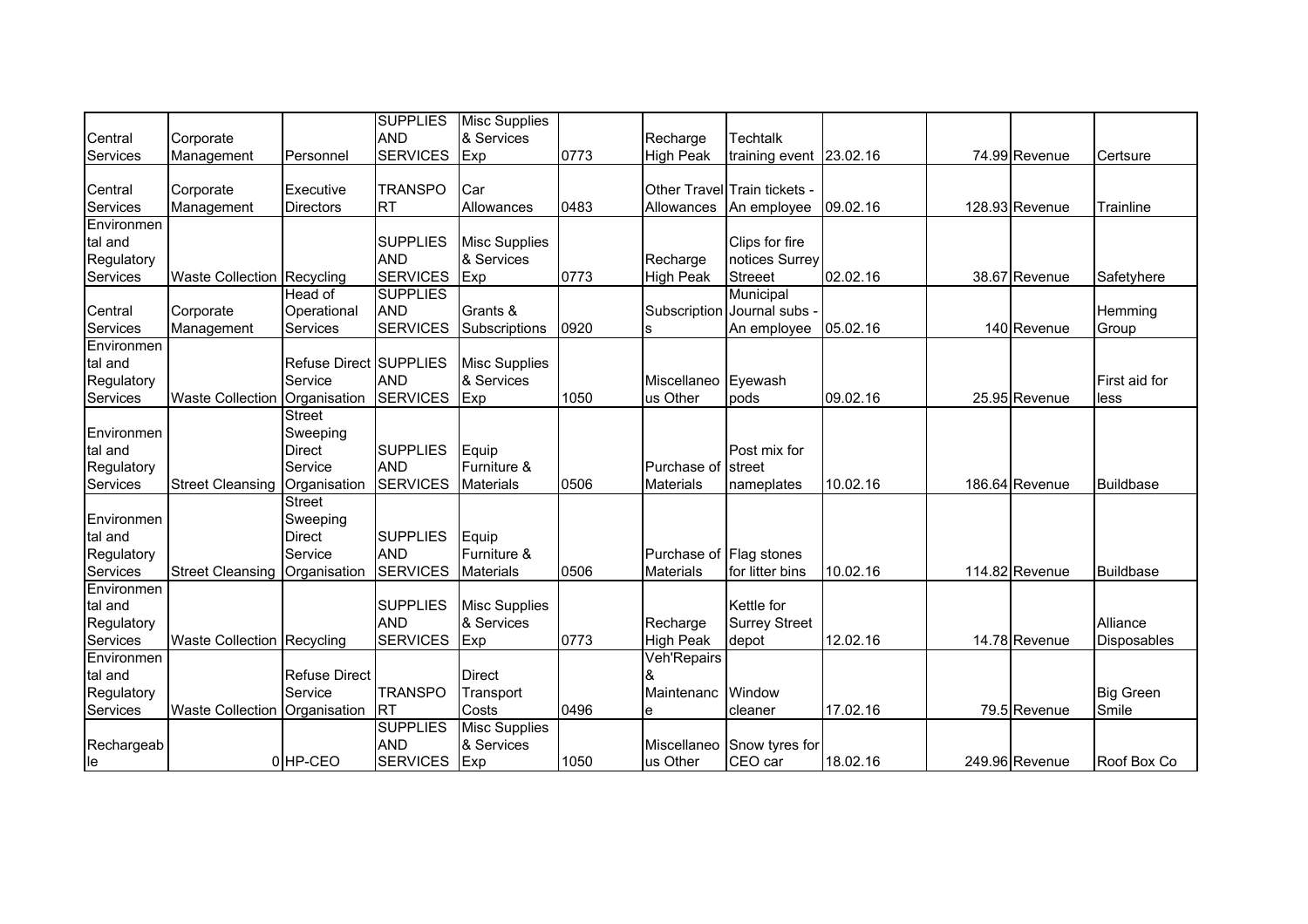|                        |                                 | Chief                  |                               |                      |      |                      |                                       |          |                |                 |
|------------------------|---------------------------------|------------------------|-------------------------------|----------------------|------|----------------------|---------------------------------------|----------|----------------|-----------------|
|                        |                                 | Executive              | <b>SUPPLIES</b>               | <b>Misc Supplies</b> |      |                      |                                       |          |                |                 |
| Central                | Corporate                       | Officer -<br>Admin     | <b>AND</b><br><b>SERVICES</b> | & Services<br>Exp    | 1050 | us Other             | Miscellaneo Snow tyres for<br>CEO car | 18.02.16 | 249.96 Revenue | Roof Box Co     |
| Services<br>Environmen | Management                      |                        |                               |                      |      |                      |                                       |          |                |                 |
| tal and                |                                 |                        | <b>SUPPLIES</b>               | <b>Misc Supplies</b> |      |                      |                                       |          |                |                 |
| Regulatory             |                                 |                        | <b>AND</b>                    | & Services           |      | Recharge             | Eyewash                               |          |                | First aid for   |
| Services               | Waste Collection Recycling      |                        | <b>SERVICES</b>               | Exp                  | 0773 | <b>High Peak</b>     | pods                                  | 19.02.16 | 38.85 Revenue  | less            |
| Environmen             |                                 |                        |                               |                      |      |                      | Full face                             |          |                |                 |
| tal and                |                                 | Refuse Direct SUPPLIES |                               | <b>Misc Supplies</b> |      |                      | safety helmet                         |          |                |                 |
| Regulatory             |                                 | Service                | <b>AND</b>                    | & Services           |      | Recharge             | for quad bike                         |          |                |                 |
| Services               | Waste Collection   Organisation |                        | <b>SERVICES</b>               | Exp                  | 0773 | <b>High Peak</b>     | riders                                | 24.02.16 | 179.96 Revenue | Motocentral     |
| Environmen             |                                 |                        |                               |                      |      |                      |                                       |          |                |                 |
| tal and                |                                 |                        | <b>SUPPLIES</b>               | <b>Misc Supplies</b> |      |                      | Kettle for                            |          |                |                 |
| Regulatory             |                                 |                        | <b>AND</b>                    | & Services           |      | Recharge             | <b>Surrey Street</b>                  |          |                | Alliance        |
| Services               | Waste Collection Recycling      |                        | <b>SERVICES</b>               | Exp                  | 0773 | <b>High Peak</b>     | depot                                 | 24.02.16 | 20.68 Revenue  | Disposables     |
| Environmen             |                                 |                        |                               |                      |      |                      |                                       |          |                |                 |
| tal and                |                                 | Refuse Direct SUPPLIES |                               | Clothing             |      |                      | Ice grips to                          |          |                |                 |
| Regulatory             |                                 | Service                | <b>AND</b>                    | Uniform &            |      | Protective           | wear with                             |          |                |                 |
| Services               | <b>Waste Collection</b>         | Organisation           | <b>SERVICES</b>               | Laundry              | 0600 | Clothina             | safety boots                          | 24.02.16 | 79.6 Revenue   | Glasdon         |
| Environmen             |                                 |                        |                               |                      |      |                      |                                       |          |                | Chartered       |
| tal and                |                                 |                        |                               | Indirect             |      |                      | Membership                            |          |                | Institute of    |
| Regulatory             | Environmental                   | Env Health -           | EMPLOYEE employee             |                      |      | Professional subs-An |                                       |          |                | Environmental   |
| Services               | Health                          | Admin                  | S                             | expenses             | 0006 | Fees                 | employee                              | 29.01.16 | 170 Revenue    | Health          |
| Environmen             |                                 |                        |                               |                      |      |                      |                                       |          |                | Chartered       |
| tal and                |                                 |                        | <b>SUPPLIES</b>               | <b>Misc Supplies</b> |      |                      | Membership                            |          |                | Institute of    |
| Regulatory             | Environmental<br><b>Health</b>  | Env Health -<br>Admin  | <b>AND</b><br><b>SERVICES</b> | & Services           | 0773 | Recharge             | subs-An                               | 29.01.16 | 170 Revenue    | Environmental   |
| Services<br>Environmen |                                 |                        |                               | Exp                  |      | <b>High Peak</b>     | employee                              |          |                | Health          |
| tal and                |                                 |                        | <b>SUPPLIES</b>               | Clothing             |      |                      |                                       |          |                |                 |
| Regulatory             | Environmental                   | Env Health -           | <b>AND</b>                    | Uniform &            |      | Protective           | Water                                 |          |                |                 |
| Services               | Health                          | Admin                  | <b>SERVICES</b>               | Laundry              | 0600 | Clothing             | sampling kit                          | 01.02.16 | 25 Revenue     | Camlab Ltd      |
| Environmen             |                                 |                        |                               |                      |      |                      |                                       |          |                |                 |
| tal and                |                                 |                        | <b>SUPPLIES</b>               | Equip                |      | Purchase             |                                       |          |                |                 |
| Regulatory             | Environmental                   |                        | <b>AND</b>                    | Furniture &          |      | Equipment            |                                       |          |                |                 |
| Services               | Health                          | <b>Food Safety</b>     | <b>SERVICES</b>               | <b>Materials</b>     | 0500 | & Furniture          | Work bag                              | 03.02.16 | 31.99 Revenue  | Amazon          |
| Environmen             |                                 |                        |                               |                      |      |                      |                                       |          |                |                 |
| tal and                |                                 |                        | <b>SUPPLIES</b>               | Clothing             |      |                      |                                       |          |                |                 |
| Regulatory             | Environmental                   | Env Health -           | <b>AND</b>                    | Uniform &            |      | Protective           |                                       |          |                |                 |
| Services               | Health                          | Admin                  | <b>SERVICES</b>               | Laundry              | 0600 | Clothina             | Label sheets                          | 08.02.16 | 41.9 Revenue   | 9 to 5 supplies |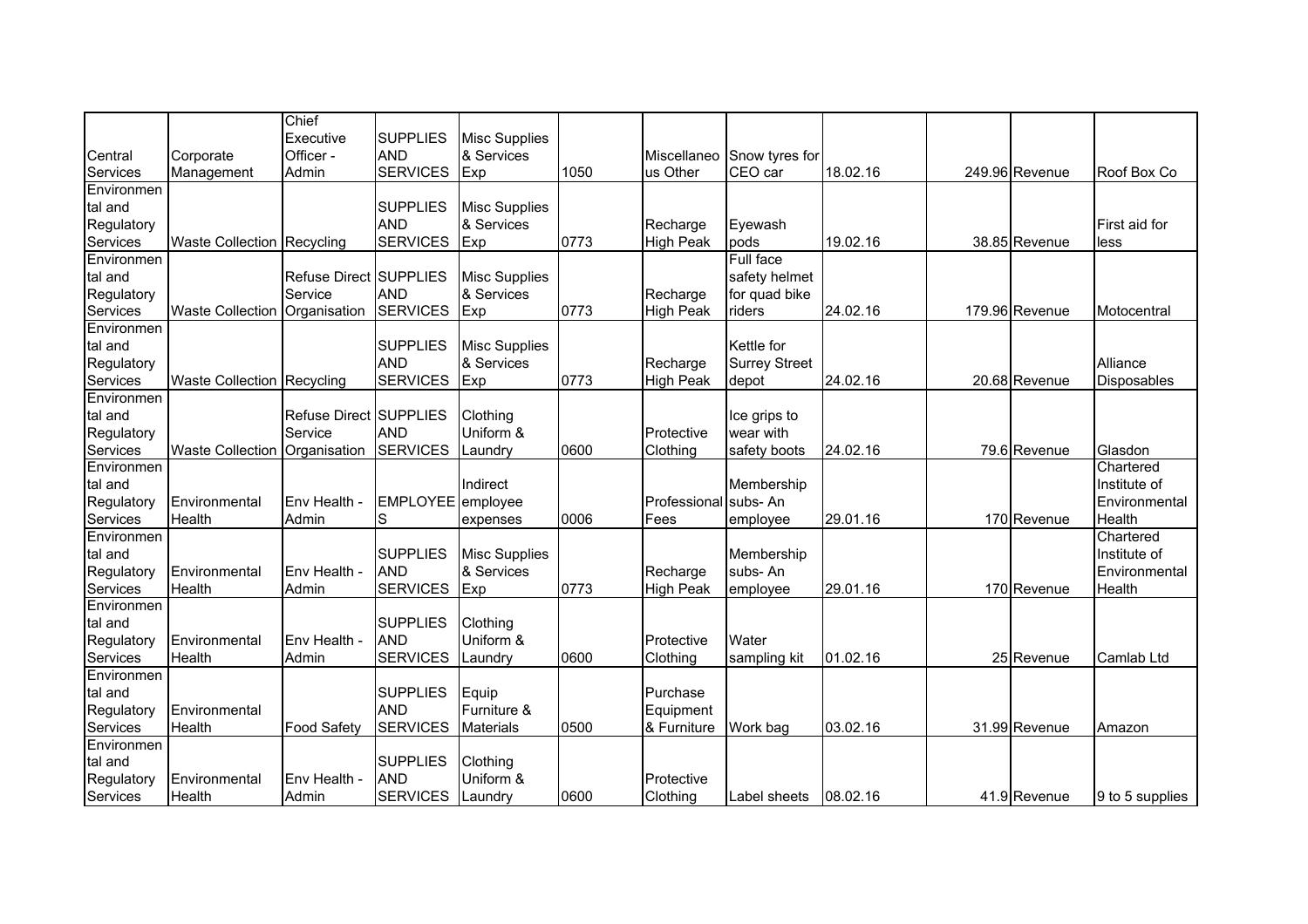| Environmen        |                      |                      |                   |                 |      |                    |              |          |               |                        |
|-------------------|----------------------|----------------------|-------------------|-----------------|------|--------------------|--------------|----------|---------------|------------------------|
| tal and           |                      |                      | SUPPLIES Clothing |                 |      |                    |              |          |               |                        |
| Regulatory        | <b>Environmental</b> | <b>IEnv Health -</b> | <b>AND</b>        | Uniform &       |      | <b>IProtective</b> | Water        |          |               |                        |
| Services          | <b>I</b> Health      | Admin                | SERVICES Laundry  |                 | 0600 | <b>Clothing</b>    | sampling kit | 08.02.16 | 24.84 Revenue | Camlab Ltd             |
| <b>Environmen</b> |                      |                      |                   |                 |      |                    |              |          |               |                        |
| tal and           |                      |                      | <b>SUPPLIES</b>   | <b>Clothing</b> |      |                    |              |          |               |                        |
| Regulatory        | <b>Environmental</b> | <b>IEnv Health -</b> | <b>AND</b>        | Uniform &       |      | <b>Protective</b>  | Water        |          |               | <b>IProcure Health</b> |
| Services          | <b>Health</b>        | Admin                | <b>ISERVICES</b>  | <b>Laundry</b>  | 0600 | <b>Clothing</b>    | sampling kit | 08.02.16 | 117 Revenue   | <b>ILtd</b>            |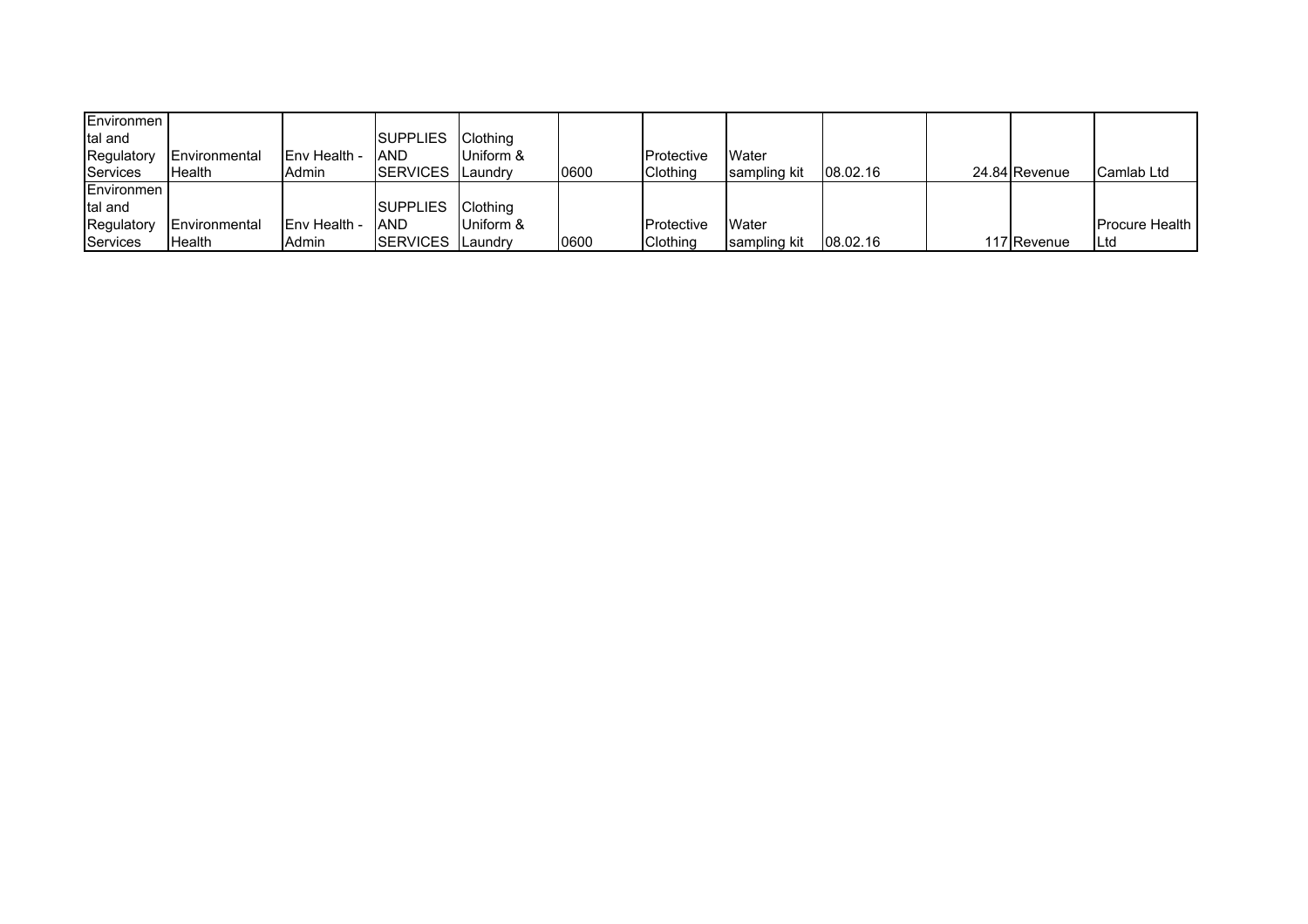|                | <b>STAFFORDSHIRE MOORLANDS DISTRICT COUNCIL</b> |                     |                          |                      | <b>GOVERNMENT PURCHASE CARD PAYMENTS IN MARCH 2016</b> |                       |                      |                    |               |                   |                      |
|----------------|-------------------------------------------------|---------------------|--------------------------|----------------------|--------------------------------------------------------|-----------------------|----------------------|--------------------|---------------|-------------------|----------------------|
|                |                                                 |                     | <b>Expenses</b>          | <b>Detailed</b>      |                                                        |                       |                      |                    |               |                   |                      |
| <b>Service</b> |                                                 | <b>Responsible</b>  | <b>Type</b>              | <b>Expenses</b>      |                                                        |                       |                      |                    |               |                   | <b>Supplier</b>      |
| <b>Area</b>    | <b>Service Division Unit</b>                    |                     |                          | <b>Type</b>          | <b>Expense</b>                                         | <b>Expense</b>        | <b>Transaction</b>   | <b>Transaction</b> | <b>Amount</b> | <b>Capital or</b> | <b>Name</b>          |
|                |                                                 |                     |                          |                      | Code                                                   | <b>Narrative</b>      | <b>Narrative</b>     | <b>Date</b>        |               | <b>Revenue</b>    |                      |
| Environmen     |                                                 |                     | <b>SUPPLIES</b>          |                      |                                                        |                       |                      |                    |               |                   |                      |
| tal and        |                                                 |                     | <b>AND</b>               | <b>Misc Supplies</b> |                                                        |                       | Abandoned            |                    |               |                   |                      |
| Regulatory     | Community                                       | Clean and           | <b>SERVICES</b>          | & Services           |                                                        | Miscellaneo           | Vehicle              |                    |               |                   |                      |
| Services       | Development                                     | <b>Green Team</b>   |                          | Exp                  | 1050                                                   | us Other              | recovery             | 01.03.16           |               | 259.00 Revenue    | <b>GDB Recovery</b>  |
| Environmen     |                                                 |                     | <b>SUPPLIES</b>          |                      |                                                        |                       |                      |                    |               |                   |                      |
| tal and        |                                                 |                     | <b>AND</b>               | <b>Misc Supplies</b> |                                                        |                       | Abandoned            |                    |               |                   |                      |
| Regulatory     | Community                                       | Clean and           | <b>SERVICES</b>          | & Services           |                                                        | Miscellaneo           | Vehicle              |                    |               |                   |                      |
| Services       | Development                                     | Green Team          |                          | Exp                  | 1050                                                   | us Other              | recovery             | 01.03.16           |               | 149.00 Revenue    | <b>GDB Recovery</b>  |
| Environmen     |                                                 |                     | <b>SUPPLIES</b>          |                      |                                                        |                       |                      |                    |               |                   |                      |
| tal and        |                                                 |                     | <b>AND</b>               | Equip                |                                                        |                       |                      |                    |               |                   |                      |
| Regulatory     | Environmental                                   | Animal              | <b>SERVICES</b>          | Furniture &          |                                                        | Purchase of Microchip |                      |                    |               |                   |                      |
| Services       | Health                                          | Welfare             |                          | <b>Materials</b>     | 0506                                                   | <b>Materials</b>      | scanners             | 04.03.16           |               | 114.87 Revenue    | Amazon               |
| Environmen     |                                                 |                     |                          |                      |                                                        |                       |                      |                    |               |                   |                      |
| tal and        |                                                 |                     | <b>EMPLOYEE</b> Indirect |                      |                                                        |                       | Membership           |                    |               |                   |                      |
| Regulatory     | Environmental                                   | Env Health -        | S                        | employee             |                                                        | Professional          | subs - An            |                    |               |                   | Institute            |
| Services       | Health                                          | Admin               |                          | expenses             | 0006                                                   | Fees                  | employee             | 08.03.16           |               | 114.00 Revenue    | Accoustics           |
| Environmen     |                                                 |                     | <b>SUPPLIES</b>          |                      |                                                        |                       |                      |                    |               |                   |                      |
| tal and        |                                                 |                     | <b>AND</b>               | Equip                |                                                        |                       |                      |                    |               |                   |                      |
| Regulatory     | Environmental                                   |                     | <b>SERVICES</b>          | Furniture &          |                                                        | Purchase of           |                      |                    |               |                   | <b>HPC Pest</b>      |
| Services       | Health                                          | <b>Pest Control</b> |                          | <b>Materials</b>     | 0506                                                   | <b>Materials</b>      | Mouse boxes 09.03.16 |                    |               | 95.00 Revenue     | control Ltd          |
| Environmen     |                                                 |                     | <b>SUPPLIES</b>          |                      |                                                        |                       |                      |                    |               |                   |                      |
| tal and        |                                                 |                     | <b>AND</b>               | <b>Misc Supplies</b> |                                                        |                       | Abandoned            |                    |               |                   |                      |
| Regulatory     | Community                                       | Clean and           | <b>SERVICES</b>          | & Services           |                                                        | Miscellaneo           | Vehicle              |                    |               |                   |                      |
| Services       | Development                                     | <b>Green Team</b>   |                          | Exp                  | 1050                                                   | us Other              | recovery             | 10.03.16           |               | 259.00 Revenue    | <b>GDB Recovery</b>  |
|                |                                                 |                     |                          | Indirect             |                                                        |                       |                      |                    |               |                   |                      |
| Central        | Corporate                                       |                     | EMPLOYEE employee        |                      |                                                        | <b>Adverts for</b>    | Job advert           |                    |               |                   |                      |
| Services       | Management                                      | Personnel           | S                        | expenses             | 0054                                                   | Staff                 | Assets               | 14.03.16           |               | 841.00 Revenue    | <b>Reed Business</b> |
|                |                                                 |                     | <b>SUPPLIES</b>          | <b>Misc Supplies</b> |                                                        |                       |                      |                    |               |                   |                      |
| Central        | Corporate                                       |                     | <b>AND</b>               | & Services           |                                                        | Recharge              | Job advert           |                    |               |                   |                      |
| Services       | Management                                      | Personnel           | <b>SERVICES</b>          | Exp                  | 0773                                                   | <b>High Peak</b>      | Assets               | 14.03.16           |               | 841.00 Revenue    | <b>Reed Business</b> |
|                |                                                 |                     | <b>SUPPLIES</b>          | <b>Misc Supplies</b> |                                                        |                       |                      |                    |               |                   |                      |
| Central        | Corporate                                       |                     | <b>AND</b>               | & Services           |                                                        | Recharge              | Long Service         |                    |               |                   |                      |
| Services       | Management                                      | Personnel           | <b>SERVICES</b>          | Exp                  | 0773                                                   | <b>High Peak</b>      | award                | 21.03.16           |               | 329.25 Revenue    | Love 2 shop          |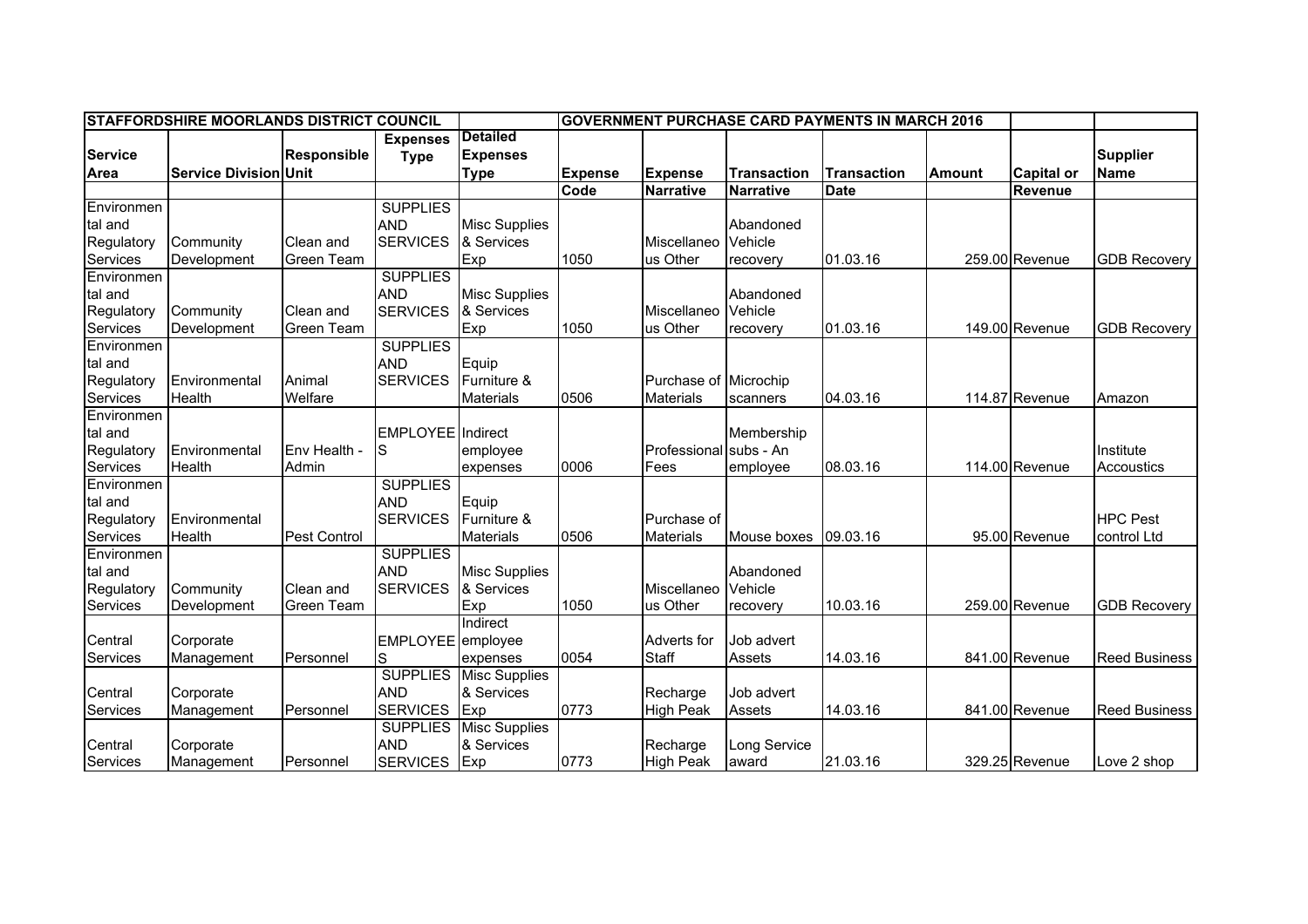|            |                                 |                    | <b>SUPPLIES</b> | Communicatio         |      |                        | Cases for        |          |                |                  |
|------------|---------------------------------|--------------------|-----------------|----------------------|------|------------------------|------------------|----------|----------------|------------------|
| Central    | Corporate                       |                    | <b>AND</b>      | ns &                 |      | Hardware-              | mobile           |          |                |                  |
| Services   | Management                      | <b>IT Services</b> | <b>SERVICES</b> | Computing            | 0845 | Misc                   | phones           | 24.03.16 | 167.57 Revenue | Ebay             |
|            |                                 |                    | <b>SUPPLIES</b> | <b>Misc Supplies</b> |      |                        | Cases for        |          |                |                  |
| Central    | Corporate                       |                    | <b>AND</b>      | & Services           |      | Recharge               | mobile           |          |                |                  |
| Services   | Management                      | <b>IT Services</b> | <b>SERVICES</b> | Exp                  | 0773 | <b>High Peak</b>       | phones           | 24.03.16 | 167.57 Revenue | Ebay             |
|            |                                 |                    | <b>SUPPLIES</b> | Communicatio         |      |                        | Cases for        |          |                |                  |
| Central    | Corporate                       |                    | <b>AND</b>      | ns &                 |      | Hardware-              | mobile           |          |                |                  |
| Services   | Management                      | <b>IT Services</b> | <b>SERVICES</b> | Computing            | 0845 | Misc                   | phones           | 27.03.16 | 210.25 Revenue | Amazon           |
|            |                                 |                    | <b>SUPPLIES</b> | <b>Misc Supplies</b> |      |                        | Cases for        |          |                |                  |
| Central    | Corporate                       |                    | <b>AND</b>      | & Services           |      | Recharge               | mobile           |          |                |                  |
| Services   | Management                      | <b>IT Services</b> | <b>SERVICES</b> | Exp                  | 0773 | <b>High Peak</b>       | phones           | 27.03.16 | 210.25 Revenue | Amazon           |
|            |                                 | <b>High Peak</b>   |                 | Indirect             |      |                        | Membership       |          |                |                  |
| Central    | Corporate                       | Property           | <b>EMPLOYEE</b> | employee             |      | Professional subs - An |                  |          |                |                  |
| Services   | Management                      | Services           | S               | expenses             | 0006 | Fees                   | employee         | 31.03.16 | 133.00 Revenue | <b>IOSH</b>      |
|            |                                 |                    | <b>SUPPLIES</b> |                      |      |                        | Coffee and       |          |                |                  |
|            |                                 |                    | <b>AND</b>      | Equip                |      |                        | chocolate for    |          |                |                  |
| Central    | Corporate                       | Moorlands          | <b>SERVICES</b> | Furniture &          |      | Crockery &             | drinks           |          |                |                  |
| Services   | Management                      | House              |                 | <b>Materials</b>     | 0504 | Glassware              | machine          | 07.03.16 | 215.00 Revenue | Drinkmaster      |
|            |                                 |                    | <b>SUPPLIES</b> |                      |      |                        |                  |          |                |                  |
| Central    | Corporate                       | Moorlands          | <b>AND</b>      |                      |      | Tea and                | Tea, coffee,     |          |                |                  |
| Services   | Management                      | House              | <b>SERVICES</b> | Catering & Bar 0563  |      | Coffee                 | sugar            | 11.03.16 | 145.94 Revenue | <b>BFS Group</b> |
|            |                                 |                    | <b>SUPPLIES</b> | <b>Misc Supplies</b> |      |                        |                  |          |                |                  |
|            |                                 |                    | <b>AND</b>      | & Services           |      | Miscellaneo            | Tea, coffee,     |          |                |                  |
| N/A        | N/A                             | Tea Account        | <b>SERVICES</b> | Exp                  | 1050 | us Other               | sugar            | 11.03.16 | 145.94 Revenue | <b>BFS Group</b> |
|            |                                 |                    | <b>SUPPLIES</b> |                      |      |                        |                  |          |                |                  |
| Central    | Corporate                       | Moorlands          | <b>AND</b>      |                      |      | Catering               |                  |          |                |                  |
| Services   | Management                      | House              | <b>SERVICES</b> | Catering & Bar 0560  |      | Provisions             | <b>Biscuits</b>  | 11.03.16 | 12.34 Revenue  | <b>BFS Group</b> |
|            |                                 |                    | <b>SUPPLIES</b> |                      |      |                        |                  |          |                |                  |
| Central    | Corporate                       | Moorlands          | <b>AND</b>      |                      |      | Tea and                |                  |          |                |                  |
| Services   | Management                      | House              | <b>SERVICES</b> | Catering & Bar 0563  |      | Coffee                 | Handwash         | 11.03.16 | 32.27 Revenue  | <b>BFS Group</b> |
| Environmen |                                 |                    | <b>SUPPLIES</b> |                      |      |                        |                  |          |                |                  |
| tal and    |                                 | Refuse Direct AND  |                 | <b>Misc Supplies</b> |      |                        |                  |          |                |                  |
| Regulatory |                                 | Service            | <b>SERVICES</b> | & Services           |      | Miscellaneo            | Safecleanse      |          |                |                  |
| Services   | <b>Waste Collection</b>         | Organisation       |                 | Exp                  | 1050 | us Other               | hand cleaner     | 03.03.16 | 43.09 Revenue  | Multipharmacy    |
|            |                                 | <b>Street</b>      | <b>SUPPLIES</b> |                      |      |                        |                  |          |                |                  |
| Environmen |                                 | Sweeping           | <b>AND</b>      |                      |      |                        |                  |          |                |                  |
| tal and    |                                 | <b>Direct</b>      | <b>SERVICES</b> | <b>Misc Supplies</b> |      |                        |                  |          |                |                  |
| Regulatory |                                 | Service            |                 | & Services           |      | Miscellaneo            |                  |          |                |                  |
| Services   | Street Cleansing   Organisation |                    |                 | Exp                  | 1050 | us Other               | <b>Batteries</b> | 04.03.16 | 22.71 Revenue  | Wilko            |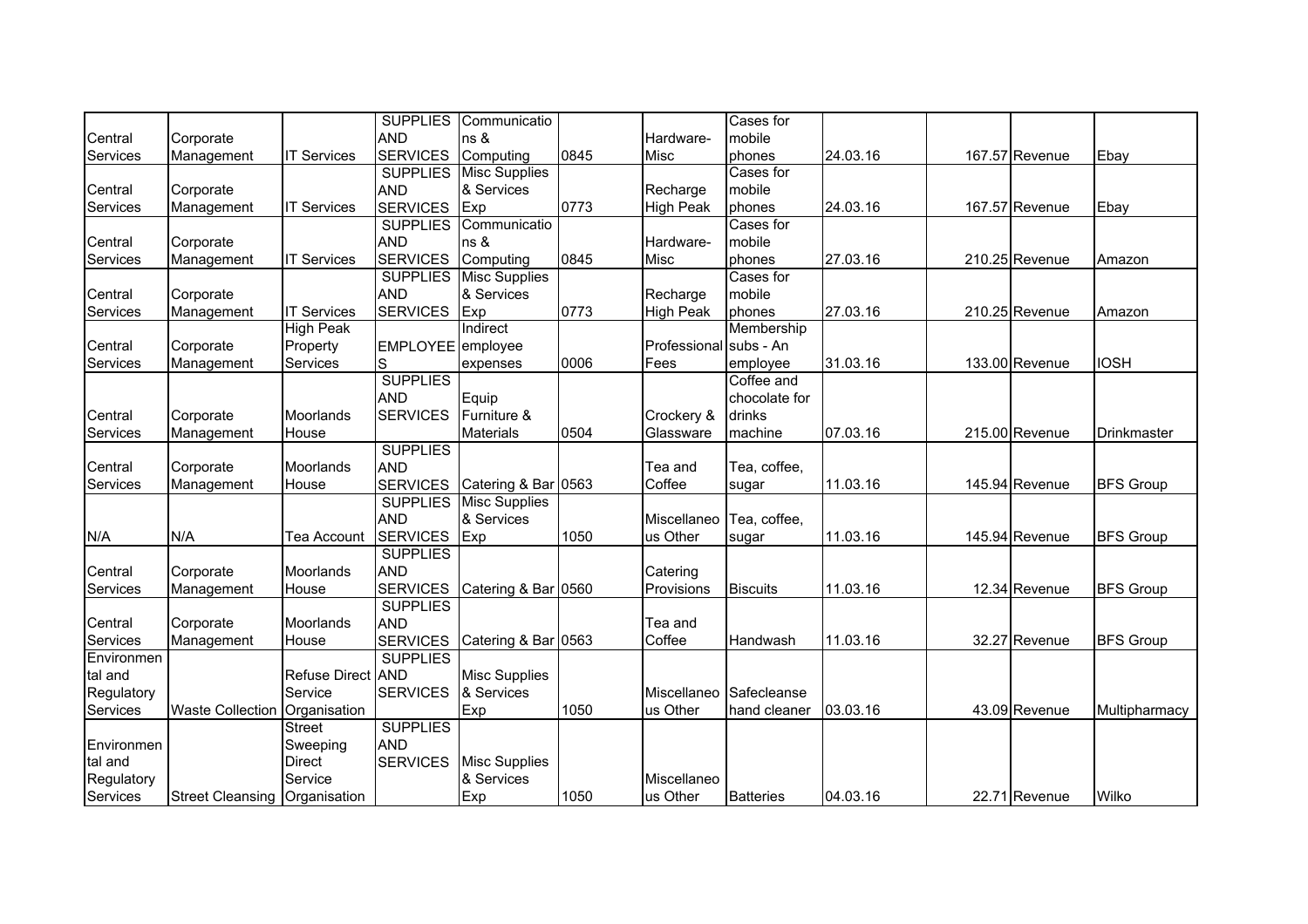| Refuse Direct AND<br><b>Misc Supplies</b><br><b>SERVICES</b><br>& Services<br>Service<br>Recharge<br>Thule van<br>Exp<br><b>Waste Collection</b><br>0773<br><b>High Peak</b><br>door locks<br>09.03.16<br>99.94 Revenue<br>Organisation<br>Journey centre<br><b>SUPPLIES</b><br><b>Misc Supplies</b><br><b>AND</b><br><b>SERVICES</b><br>& Services<br>Alliance<br>Regulatory<br>Recharge<br>0773<br>Credit<br>15.03.16<br>-14.78 Revenue<br><b>Waste Collection Recycling</b><br>Exp<br><b>High Peak</b><br>Disposables<br><b>SUPPLIES</b><br>Refuse Direct AND<br><b>Misc Supplies</b><br>Straps for<br><b>SERVICES</b><br>Service<br>& Services<br>Recharge<br>Westwood<br>lowering<br>Exp<br>0773<br><b>High Peak</b><br>coffins<br>16.03.16<br>34.92 Revenue<br><b>Waste Collection</b><br>Organisation<br>group<br><b>SUPPLIES</b><br>Refuse Direct AND<br><b>Misc Supplies</b><br><b>SERVICES</b><br>Service<br>Regulatory<br>& Services<br>Recharge<br>Openhouse<br>Exp<br><b>Waste Collection</b><br>0773<br><b>High Peak</b><br>Sharps boxes<br>17.03.16<br>94.60 Revenue<br>Services<br>Organisation<br>products<br><b>SUPPLIES</b><br>Clothing<br>Refuse Direct AND<br>Face masks<br>Service<br><b>SERVICES</b><br>Uniform &<br>Protective<br>for Street<br><b>Dustmasks</b><br>0600<br>18.03.16<br><b>Waste Collection</b><br>Clothing<br>64.25 Revenue<br>direct<br>Organisation<br>Laundry<br>cleansing<br><b>SUPPLIES</b><br>Refuse Direct AND<br><b>Misc Supplies</b><br>& Services<br>Regulatory<br>Service<br><b>SERVICES</b><br>Thule van<br>Recharge<br>Exp<br>0773<br>Waste Collection   Organisation<br><b>High Peak</b><br>door locks<br>21.03.16<br>269.97 Revenue<br>Journey centre<br><b>SUPPLIES</b><br>Refuse Direct AND<br><b>Misc Supplies</b><br>Service<br><b>SERVICES</b><br>& Services<br>Regulatory<br>Recharge<br>Thule van<br>Exp<br>0773<br>Services<br><b>Waste Collection</b><br>Organisation<br><b>High Peak</b><br>door locks<br>21.03.16<br>359.96 Revenue<br>Journey centre<br><b>SUPPLIES</b><br>Refuse Direct AND<br><b>Misc Supplies</b><br>Service<br>& Services<br><b>SERVICES</b><br>Recharge<br>Thule van<br>Services<br>Exp<br>0773<br><b>High Peak</b><br>21.03.16<br>359.96 Revenue<br><b>Waste Collection</b><br>Organisation<br>door locks<br>Journey centre<br><b>SUPPLIES</b><br>Refuse Direct AND<br><b>Misc Supplies</b><br>Service<br><b>SERVICES</b><br>& Services<br>Regulatory<br>Recharge<br>Thule van<br>0773<br>Services<br><b>Waste Collection</b><br>Exp<br>21.03.16<br>359.96 Revenue<br><b>High Peak</b><br>door locks<br>Organisation<br>Journey centre<br><b>SUPPLIES</b><br>Environmen<br><b>Refuse Direct</b><br><b>AND</b><br><b>Misc Supplies</b> | Environmen |         | <b>SUPPLIES</b> |            |          |                |  |  |
|---------------------------------------------------------------------------------------------------------------------------------------------------------------------------------------------------------------------------------------------------------------------------------------------------------------------------------------------------------------------------------------------------------------------------------------------------------------------------------------------------------------------------------------------------------------------------------------------------------------------------------------------------------------------------------------------------------------------------------------------------------------------------------------------------------------------------------------------------------------------------------------------------------------------------------------------------------------------------------------------------------------------------------------------------------------------------------------------------------------------------------------------------------------------------------------------------------------------------------------------------------------------------------------------------------------------------------------------------------------------------------------------------------------------------------------------------------------------------------------------------------------------------------------------------------------------------------------------------------------------------------------------------------------------------------------------------------------------------------------------------------------------------------------------------------------------------------------------------------------------------------------------------------------------------------------------------------------------------------------------------------------------------------------------------------------------------------------------------------------------------------------------------------------------------------------------------------------------------------------------------------------------------------------------------------------------------------------------------------------------------------------------------------------------------------------------------------------------------------------------------------------------------------------------------------------------------------------------------------------------------------------------------------------------------------------------------------------------------------|------------|---------|-----------------|------------|----------|----------------|--|--|
|                                                                                                                                                                                                                                                                                                                                                                                                                                                                                                                                                                                                                                                                                                                                                                                                                                                                                                                                                                                                                                                                                                                                                                                                                                                                                                                                                                                                                                                                                                                                                                                                                                                                                                                                                                                                                                                                                                                                                                                                                                                                                                                                                                                                                                                                                                                                                                                                                                                                                                                                                                                                                                                                                                                                 | tal and    |         |                 |            |          |                |  |  |
|                                                                                                                                                                                                                                                                                                                                                                                                                                                                                                                                                                                                                                                                                                                                                                                                                                                                                                                                                                                                                                                                                                                                                                                                                                                                                                                                                                                                                                                                                                                                                                                                                                                                                                                                                                                                                                                                                                                                                                                                                                                                                                                                                                                                                                                                                                                                                                                                                                                                                                                                                                                                                                                                                                                                 | Regulatory |         |                 |            |          |                |  |  |
|                                                                                                                                                                                                                                                                                                                                                                                                                                                                                                                                                                                                                                                                                                                                                                                                                                                                                                                                                                                                                                                                                                                                                                                                                                                                                                                                                                                                                                                                                                                                                                                                                                                                                                                                                                                                                                                                                                                                                                                                                                                                                                                                                                                                                                                                                                                                                                                                                                                                                                                                                                                                                                                                                                                                 | Services   |         |                 |            |          |                |  |  |
|                                                                                                                                                                                                                                                                                                                                                                                                                                                                                                                                                                                                                                                                                                                                                                                                                                                                                                                                                                                                                                                                                                                                                                                                                                                                                                                                                                                                                                                                                                                                                                                                                                                                                                                                                                                                                                                                                                                                                                                                                                                                                                                                                                                                                                                                                                                                                                                                                                                                                                                                                                                                                                                                                                                                 | Environmen |         |                 |            |          |                |  |  |
|                                                                                                                                                                                                                                                                                                                                                                                                                                                                                                                                                                                                                                                                                                                                                                                                                                                                                                                                                                                                                                                                                                                                                                                                                                                                                                                                                                                                                                                                                                                                                                                                                                                                                                                                                                                                                                                                                                                                                                                                                                                                                                                                                                                                                                                                                                                                                                                                                                                                                                                                                                                                                                                                                                                                 | tal and    |         |                 |            |          |                |  |  |
|                                                                                                                                                                                                                                                                                                                                                                                                                                                                                                                                                                                                                                                                                                                                                                                                                                                                                                                                                                                                                                                                                                                                                                                                                                                                                                                                                                                                                                                                                                                                                                                                                                                                                                                                                                                                                                                                                                                                                                                                                                                                                                                                                                                                                                                                                                                                                                                                                                                                                                                                                                                                                                                                                                                                 |            |         |                 |            |          |                |  |  |
|                                                                                                                                                                                                                                                                                                                                                                                                                                                                                                                                                                                                                                                                                                                                                                                                                                                                                                                                                                                                                                                                                                                                                                                                                                                                                                                                                                                                                                                                                                                                                                                                                                                                                                                                                                                                                                                                                                                                                                                                                                                                                                                                                                                                                                                                                                                                                                                                                                                                                                                                                                                                                                                                                                                                 | Services   |         |                 |            |          |                |  |  |
|                                                                                                                                                                                                                                                                                                                                                                                                                                                                                                                                                                                                                                                                                                                                                                                                                                                                                                                                                                                                                                                                                                                                                                                                                                                                                                                                                                                                                                                                                                                                                                                                                                                                                                                                                                                                                                                                                                                                                                                                                                                                                                                                                                                                                                                                                                                                                                                                                                                                                                                                                                                                                                                                                                                                 | Environmen |         |                 |            |          |                |  |  |
|                                                                                                                                                                                                                                                                                                                                                                                                                                                                                                                                                                                                                                                                                                                                                                                                                                                                                                                                                                                                                                                                                                                                                                                                                                                                                                                                                                                                                                                                                                                                                                                                                                                                                                                                                                                                                                                                                                                                                                                                                                                                                                                                                                                                                                                                                                                                                                                                                                                                                                                                                                                                                                                                                                                                 | tal and    |         |                 |            |          |                |  |  |
|                                                                                                                                                                                                                                                                                                                                                                                                                                                                                                                                                                                                                                                                                                                                                                                                                                                                                                                                                                                                                                                                                                                                                                                                                                                                                                                                                                                                                                                                                                                                                                                                                                                                                                                                                                                                                                                                                                                                                                                                                                                                                                                                                                                                                                                                                                                                                                                                                                                                                                                                                                                                                                                                                                                                 | Regulatory |         |                 |            |          |                |  |  |
|                                                                                                                                                                                                                                                                                                                                                                                                                                                                                                                                                                                                                                                                                                                                                                                                                                                                                                                                                                                                                                                                                                                                                                                                                                                                                                                                                                                                                                                                                                                                                                                                                                                                                                                                                                                                                                                                                                                                                                                                                                                                                                                                                                                                                                                                                                                                                                                                                                                                                                                                                                                                                                                                                                                                 | Services   |         |                 |            |          |                |  |  |
|                                                                                                                                                                                                                                                                                                                                                                                                                                                                                                                                                                                                                                                                                                                                                                                                                                                                                                                                                                                                                                                                                                                                                                                                                                                                                                                                                                                                                                                                                                                                                                                                                                                                                                                                                                                                                                                                                                                                                                                                                                                                                                                                                                                                                                                                                                                                                                                                                                                                                                                                                                                                                                                                                                                                 | Environmen |         |                 |            |          |                |  |  |
|                                                                                                                                                                                                                                                                                                                                                                                                                                                                                                                                                                                                                                                                                                                                                                                                                                                                                                                                                                                                                                                                                                                                                                                                                                                                                                                                                                                                                                                                                                                                                                                                                                                                                                                                                                                                                                                                                                                                                                                                                                                                                                                                                                                                                                                                                                                                                                                                                                                                                                                                                                                                                                                                                                                                 | tal and    |         |                 |            |          |                |  |  |
|                                                                                                                                                                                                                                                                                                                                                                                                                                                                                                                                                                                                                                                                                                                                                                                                                                                                                                                                                                                                                                                                                                                                                                                                                                                                                                                                                                                                                                                                                                                                                                                                                                                                                                                                                                                                                                                                                                                                                                                                                                                                                                                                                                                                                                                                                                                                                                                                                                                                                                                                                                                                                                                                                                                                 |            |         |                 |            |          |                |  |  |
|                                                                                                                                                                                                                                                                                                                                                                                                                                                                                                                                                                                                                                                                                                                                                                                                                                                                                                                                                                                                                                                                                                                                                                                                                                                                                                                                                                                                                                                                                                                                                                                                                                                                                                                                                                                                                                                                                                                                                                                                                                                                                                                                                                                                                                                                                                                                                                                                                                                                                                                                                                                                                                                                                                                                 |            |         |                 |            |          |                |  |  |
|                                                                                                                                                                                                                                                                                                                                                                                                                                                                                                                                                                                                                                                                                                                                                                                                                                                                                                                                                                                                                                                                                                                                                                                                                                                                                                                                                                                                                                                                                                                                                                                                                                                                                                                                                                                                                                                                                                                                                                                                                                                                                                                                                                                                                                                                                                                                                                                                                                                                                                                                                                                                                                                                                                                                 | Environmen |         |                 |            |          |                |  |  |
|                                                                                                                                                                                                                                                                                                                                                                                                                                                                                                                                                                                                                                                                                                                                                                                                                                                                                                                                                                                                                                                                                                                                                                                                                                                                                                                                                                                                                                                                                                                                                                                                                                                                                                                                                                                                                                                                                                                                                                                                                                                                                                                                                                                                                                                                                                                                                                                                                                                                                                                                                                                                                                                                                                                                 | tal and    |         |                 |            |          |                |  |  |
|                                                                                                                                                                                                                                                                                                                                                                                                                                                                                                                                                                                                                                                                                                                                                                                                                                                                                                                                                                                                                                                                                                                                                                                                                                                                                                                                                                                                                                                                                                                                                                                                                                                                                                                                                                                                                                                                                                                                                                                                                                                                                                                                                                                                                                                                                                                                                                                                                                                                                                                                                                                                                                                                                                                                 | Regulatory |         |                 |            |          |                |  |  |
|                                                                                                                                                                                                                                                                                                                                                                                                                                                                                                                                                                                                                                                                                                                                                                                                                                                                                                                                                                                                                                                                                                                                                                                                                                                                                                                                                                                                                                                                                                                                                                                                                                                                                                                                                                                                                                                                                                                                                                                                                                                                                                                                                                                                                                                                                                                                                                                                                                                                                                                                                                                                                                                                                                                                 | Services   |         |                 |            |          |                |  |  |
|                                                                                                                                                                                                                                                                                                                                                                                                                                                                                                                                                                                                                                                                                                                                                                                                                                                                                                                                                                                                                                                                                                                                                                                                                                                                                                                                                                                                                                                                                                                                                                                                                                                                                                                                                                                                                                                                                                                                                                                                                                                                                                                                                                                                                                                                                                                                                                                                                                                                                                                                                                                                                                                                                                                                 | Environmen |         |                 |            |          |                |  |  |
|                                                                                                                                                                                                                                                                                                                                                                                                                                                                                                                                                                                                                                                                                                                                                                                                                                                                                                                                                                                                                                                                                                                                                                                                                                                                                                                                                                                                                                                                                                                                                                                                                                                                                                                                                                                                                                                                                                                                                                                                                                                                                                                                                                                                                                                                                                                                                                                                                                                                                                                                                                                                                                                                                                                                 | tal and    |         |                 |            |          |                |  |  |
|                                                                                                                                                                                                                                                                                                                                                                                                                                                                                                                                                                                                                                                                                                                                                                                                                                                                                                                                                                                                                                                                                                                                                                                                                                                                                                                                                                                                                                                                                                                                                                                                                                                                                                                                                                                                                                                                                                                                                                                                                                                                                                                                                                                                                                                                                                                                                                                                                                                                                                                                                                                                                                                                                                                                 |            |         |                 |            |          |                |  |  |
|                                                                                                                                                                                                                                                                                                                                                                                                                                                                                                                                                                                                                                                                                                                                                                                                                                                                                                                                                                                                                                                                                                                                                                                                                                                                                                                                                                                                                                                                                                                                                                                                                                                                                                                                                                                                                                                                                                                                                                                                                                                                                                                                                                                                                                                                                                                                                                                                                                                                                                                                                                                                                                                                                                                                 | Services   |         |                 |            |          |                |  |  |
|                                                                                                                                                                                                                                                                                                                                                                                                                                                                                                                                                                                                                                                                                                                                                                                                                                                                                                                                                                                                                                                                                                                                                                                                                                                                                                                                                                                                                                                                                                                                                                                                                                                                                                                                                                                                                                                                                                                                                                                                                                                                                                                                                                                                                                                                                                                                                                                                                                                                                                                                                                                                                                                                                                                                 | Environmen |         |                 |            |          |                |  |  |
|                                                                                                                                                                                                                                                                                                                                                                                                                                                                                                                                                                                                                                                                                                                                                                                                                                                                                                                                                                                                                                                                                                                                                                                                                                                                                                                                                                                                                                                                                                                                                                                                                                                                                                                                                                                                                                                                                                                                                                                                                                                                                                                                                                                                                                                                                                                                                                                                                                                                                                                                                                                                                                                                                                                                 | tal and    |         |                 |            |          |                |  |  |
|                                                                                                                                                                                                                                                                                                                                                                                                                                                                                                                                                                                                                                                                                                                                                                                                                                                                                                                                                                                                                                                                                                                                                                                                                                                                                                                                                                                                                                                                                                                                                                                                                                                                                                                                                                                                                                                                                                                                                                                                                                                                                                                                                                                                                                                                                                                                                                                                                                                                                                                                                                                                                                                                                                                                 |            |         |                 |            |          |                |  |  |
|                                                                                                                                                                                                                                                                                                                                                                                                                                                                                                                                                                                                                                                                                                                                                                                                                                                                                                                                                                                                                                                                                                                                                                                                                                                                                                                                                                                                                                                                                                                                                                                                                                                                                                                                                                                                                                                                                                                                                                                                                                                                                                                                                                                                                                                                                                                                                                                                                                                                                                                                                                                                                                                                                                                                 |            |         |                 |            |          |                |  |  |
|                                                                                                                                                                                                                                                                                                                                                                                                                                                                                                                                                                                                                                                                                                                                                                                                                                                                                                                                                                                                                                                                                                                                                                                                                                                                                                                                                                                                                                                                                                                                                                                                                                                                                                                                                                                                                                                                                                                                                                                                                                                                                                                                                                                                                                                                                                                                                                                                                                                                                                                                                                                                                                                                                                                                 | Environmen |         |                 |            |          |                |  |  |
|                                                                                                                                                                                                                                                                                                                                                                                                                                                                                                                                                                                                                                                                                                                                                                                                                                                                                                                                                                                                                                                                                                                                                                                                                                                                                                                                                                                                                                                                                                                                                                                                                                                                                                                                                                                                                                                                                                                                                                                                                                                                                                                                                                                                                                                                                                                                                                                                                                                                                                                                                                                                                                                                                                                                 | tal and    |         |                 |            |          |                |  |  |
|                                                                                                                                                                                                                                                                                                                                                                                                                                                                                                                                                                                                                                                                                                                                                                                                                                                                                                                                                                                                                                                                                                                                                                                                                                                                                                                                                                                                                                                                                                                                                                                                                                                                                                                                                                                                                                                                                                                                                                                                                                                                                                                                                                                                                                                                                                                                                                                                                                                                                                                                                                                                                                                                                                                                 | Regulatory |         |                 |            |          |                |  |  |
|                                                                                                                                                                                                                                                                                                                                                                                                                                                                                                                                                                                                                                                                                                                                                                                                                                                                                                                                                                                                                                                                                                                                                                                                                                                                                                                                                                                                                                                                                                                                                                                                                                                                                                                                                                                                                                                                                                                                                                                                                                                                                                                                                                                                                                                                                                                                                                                                                                                                                                                                                                                                                                                                                                                                 |            |         |                 |            |          |                |  |  |
|                                                                                                                                                                                                                                                                                                                                                                                                                                                                                                                                                                                                                                                                                                                                                                                                                                                                                                                                                                                                                                                                                                                                                                                                                                                                                                                                                                                                                                                                                                                                                                                                                                                                                                                                                                                                                                                                                                                                                                                                                                                                                                                                                                                                                                                                                                                                                                                                                                                                                                                                                                                                                                                                                                                                 | Environmen |         |                 |            |          |                |  |  |
|                                                                                                                                                                                                                                                                                                                                                                                                                                                                                                                                                                                                                                                                                                                                                                                                                                                                                                                                                                                                                                                                                                                                                                                                                                                                                                                                                                                                                                                                                                                                                                                                                                                                                                                                                                                                                                                                                                                                                                                                                                                                                                                                                                                                                                                                                                                                                                                                                                                                                                                                                                                                                                                                                                                                 | tal and    |         |                 |            |          |                |  |  |
|                                                                                                                                                                                                                                                                                                                                                                                                                                                                                                                                                                                                                                                                                                                                                                                                                                                                                                                                                                                                                                                                                                                                                                                                                                                                                                                                                                                                                                                                                                                                                                                                                                                                                                                                                                                                                                                                                                                                                                                                                                                                                                                                                                                                                                                                                                                                                                                                                                                                                                                                                                                                                                                                                                                                 |            |         |                 |            |          |                |  |  |
|                                                                                                                                                                                                                                                                                                                                                                                                                                                                                                                                                                                                                                                                                                                                                                                                                                                                                                                                                                                                                                                                                                                                                                                                                                                                                                                                                                                                                                                                                                                                                                                                                                                                                                                                                                                                                                                                                                                                                                                                                                                                                                                                                                                                                                                                                                                                                                                                                                                                                                                                                                                                                                                                                                                                 |            |         |                 |            |          |                |  |  |
|                                                                                                                                                                                                                                                                                                                                                                                                                                                                                                                                                                                                                                                                                                                                                                                                                                                                                                                                                                                                                                                                                                                                                                                                                                                                                                                                                                                                                                                                                                                                                                                                                                                                                                                                                                                                                                                                                                                                                                                                                                                                                                                                                                                                                                                                                                                                                                                                                                                                                                                                                                                                                                                                                                                                 |            |         |                 |            |          |                |  |  |
|                                                                                                                                                                                                                                                                                                                                                                                                                                                                                                                                                                                                                                                                                                                                                                                                                                                                                                                                                                                                                                                                                                                                                                                                                                                                                                                                                                                                                                                                                                                                                                                                                                                                                                                                                                                                                                                                                                                                                                                                                                                                                                                                                                                                                                                                                                                                                                                                                                                                                                                                                                                                                                                                                                                                 | tal and    |         |                 |            |          |                |  |  |
|                                                                                                                                                                                                                                                                                                                                                                                                                                                                                                                                                                                                                                                                                                                                                                                                                                                                                                                                                                                                                                                                                                                                                                                                                                                                                                                                                                                                                                                                                                                                                                                                                                                                                                                                                                                                                                                                                                                                                                                                                                                                                                                                                                                                                                                                                                                                                                                                                                                                                                                                                                                                                                                                                                                                 | Regulatory | Service | <b>SERVICES</b> | & Services | Recharge | Stair climbing |  |  |
| Exp<br>23.03.16<br>0773<br><b>High Peak</b><br>105.80 Revenue<br>Screwfix<br>Waste Collection Organisation<br>truck                                                                                                                                                                                                                                                                                                                                                                                                                                                                                                                                                                                                                                                                                                                                                                                                                                                                                                                                                                                                                                                                                                                                                                                                                                                                                                                                                                                                                                                                                                                                                                                                                                                                                                                                                                                                                                                                                                                                                                                                                                                                                                                                                                                                                                                                                                                                                                                                                                                                                                                                                                                                             | Services   |         |                 |            |          |                |  |  |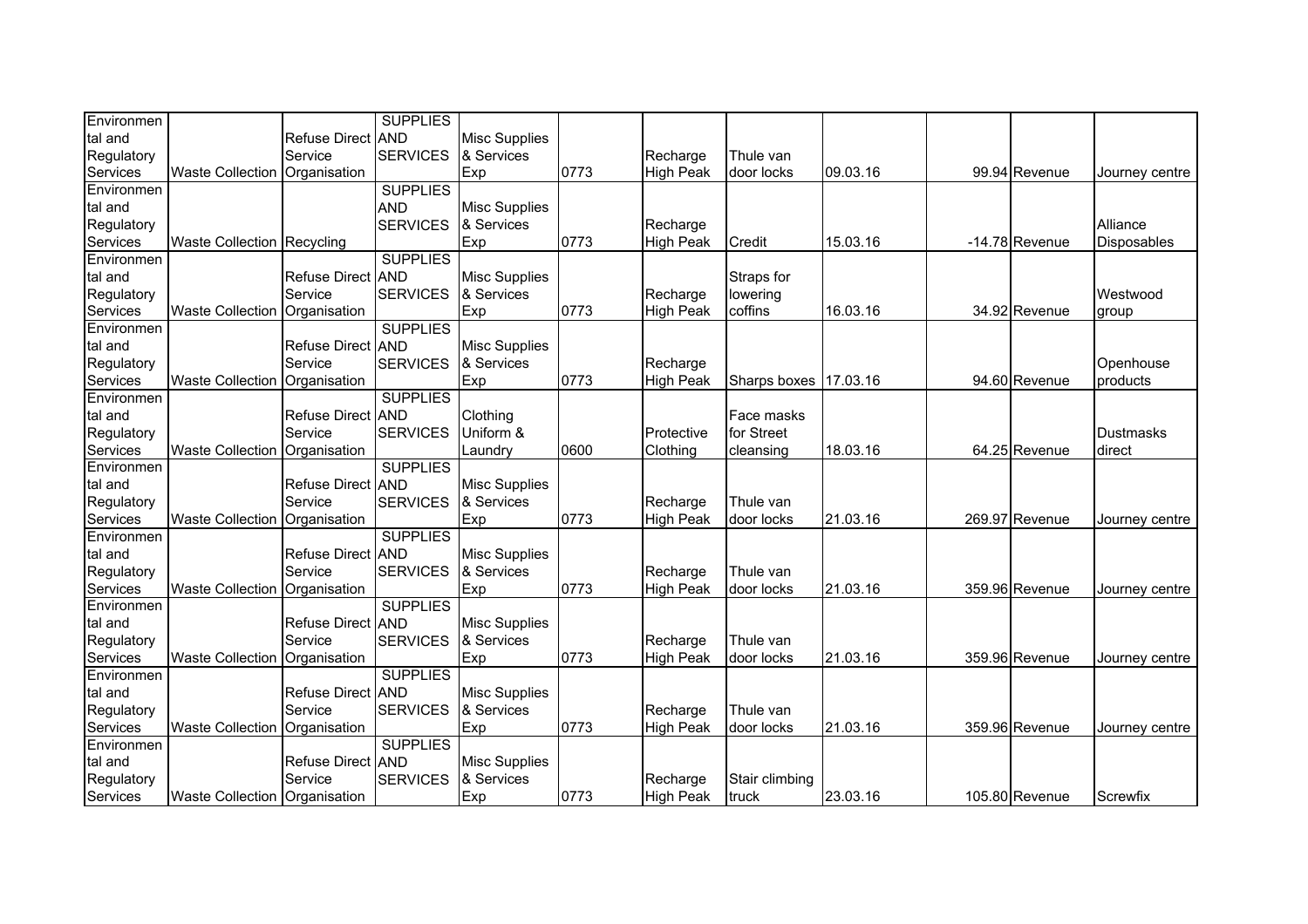|              |                               |                       | <b>PREMISES</b> |                      |      |                        |                              |          |                |              |
|--------------|-------------------------------|-----------------------|-----------------|----------------------|------|------------------------|------------------------------|----------|----------------|--------------|
| Cultural and |                               |                       |                 | Grounds              |      | Ground                 |                              |          |                |              |
| Related      |                               | Country               |                 | maintenance          |      | Maintenanc             | <b>B&amp; B - An</b>         |          |                | Welcome      |
| Services     | Open Spaces                   | Parks                 |                 | costs                | 0385 | e                      | employee                     | 29.03.16 | 63.33 Revenue  | <b>Break</b> |
| Highways     |                               |                       | <b>SUPPLIES</b> |                      |      |                        |                              |          |                |              |
| and          |                               |                       | <b>AND</b>      | Equip                |      |                        |                              |          |                |              |
| Transport    |                               | <b>Street</b>         | <b>SERVICES</b> | Furniture &          |      |                        | Purchase of Spirit level for |          |                |              |
| Services     | <b>Public Transport</b>       | Naming                |                 | <b>Materials</b>     | 0506 | <b>Materials</b>       | nameplates                   | 29.03.16 | 113.31 Revenue | Screwfix     |
| Environmen   |                               |                       |                 |                      |      |                        |                              |          |                |              |
| tal and      |                               | Refuse Direct TRANSPO |                 | <b>Direct</b>        |      |                        |                              |          |                |              |
| Regulatory   |                               | Service               | <b>RT</b>       | Transport            |      |                        | Road fund tax                |          |                |              |
| Services     | Waste Collection Organisation |                       |                 | Costs                | 0497 | Licences               | PK08 FBO                     | 30.03.16 | 227.50 Revenue | <b>DVLA</b>  |
|              |                               | <b>Street</b>         | <b>SUPPLIES</b> |                      |      |                        |                              |          |                |              |
| Environmen   |                               | Sweeping              | <b>AND</b>      |                      |      |                        |                              |          |                |              |
| tal and      |                               | <b>Direct</b>         | <b>SERVICES</b> | <b>Misc Supplies</b> |      |                        |                              |          |                |              |
| Regulatory   |                               | Service               |                 | & Services           |      | Miscellaneo            |                              |          |                |              |
| Services     | <b>Street Cleansing</b>       | Organisation          |                 | Exp                  | 1050 | us Other               | Flagstones                   | 30.03.16 | 112.00 Revenue | Buildbase    |
| Highways     |                               |                       | <b>SUPPLIES</b> |                      |      |                        |                              |          |                |              |
| and          |                               |                       | <b>AND</b>      | Equip                |      |                        |                              |          |                |              |
| Transport    |                               | <b>Street</b>         | <b>SERVICES</b> | Furniture &          |      | Purchase of IVan vault |                              |          |                |              |
| Services     | <b>Public Transport</b>       | Naming                |                 | <b>Materials</b>     | 0506 | <b>Materials</b>       | tipper                       | 31.03.16 | 266.66 Revenue | Screwfix     |
| Environmen   |                               |                       |                 |                      |      |                        |                              |          |                |              |
| tal and      |                               |                       |                 | Grounds              |      | Ground                 |                              |          |                |              |
| Regulatory   | Cemetery                      | Leek                  |                 | maintenance          |      | Maintenanc             | Back brace x                 |          |                |              |
| Services     | Services                      | Cemetery              | <b>PREMISES</b> | costs                | 0385 | e                      |                              | 16.03.16 | 45.69 Revenue  | Amazon       |
|              |                               |                       | <b>SUPPLIES</b> | Equip                |      | Purchase               | iphone 6 and                 |          |                |              |
| Central      | Corporate                     | Executive             | <b>AND</b>      | Furniture &          |      | Equipment              | case - D                     |          |                |              |
| Services     | Management                    | <b>Directors</b>      | <b>SERVICES</b> | <b>Materials</b>     | 0500 | & Furniture            | Larner                       | 08.03.16 | 205.83 Revenue | Apple        |
|              |                               |                       | <b>SUPPLIES</b> | <b>Misc Supplies</b> |      |                        | iphone 6 and                 |          |                |              |
| Central      | Corporate                     | Executive             | <b>AND</b>      | & Services           |      | Recharge               | case - D                     |          |                |              |
| Services     | Management                    | <b>Directors</b>      | <b>SERVICES</b> | Exp                  | 0773 | <b>High Peak</b>       | Larner                       | 08.03.16 | 205.84 Revenue | Apple        |
|              |                               |                       | <b>SUPPLIES</b> | Communicatio         |      |                        |                              |          |                |              |
| Central      | Corporate                     |                       | <b>AND</b>      | ns &                 |      | Hardware-              | <b>APC</b> smart             |          |                |              |
| Services     | Management                    | <b>IT Services</b>    | <b>SERVICES</b> | Computing            | 0845 | <b>Misc</b>            | ups                          | 09.03.16 | 357.52 Revenue | Ballicom     |
|              |                               |                       | <b>SUPPLIES</b> | <b>Misc Supplies</b> |      |                        |                              |          |                |              |
| Central      | Corporate                     |                       | <b>AND</b>      | & Services           |      | Recharge               | <b>APC</b> smart             |          |                |              |
| Services     | Management                    | <b>IT Services</b>    | <b>SERVICES</b> | Exp                  | 0773 | <b>High Peak</b>       | ups                          | 09.03.16 | 357.52 Revenue | Ballicom     |